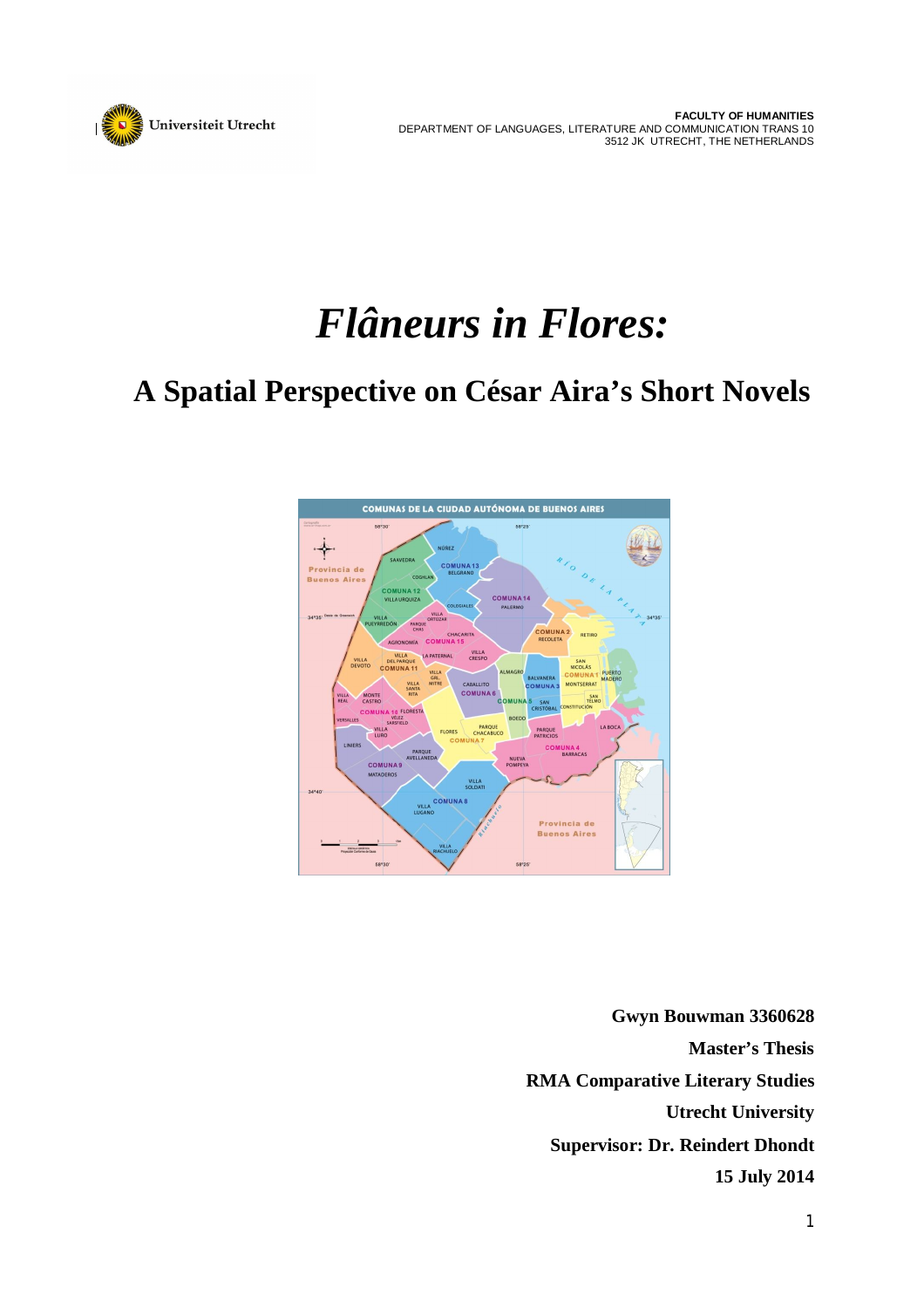*Metaphysics is a consequence of not feeling very well* Fernando Pessoa, *The Tobacco Shop*

*Somos Barrio*

Miguel Vitagliano

(My professor of literature at the Universidad de Buenos Aires)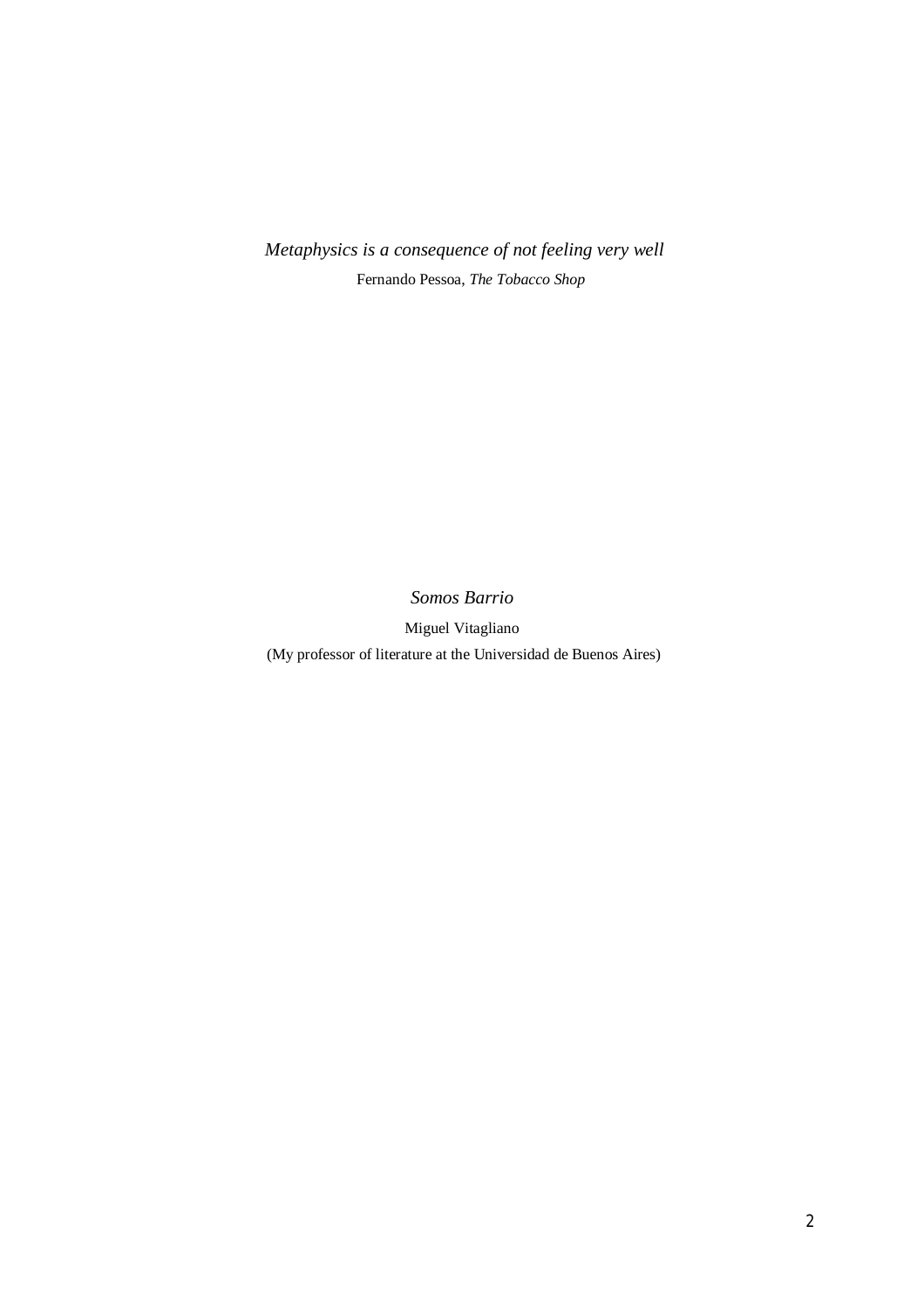## **Word of thanks**

First, I would like thank my supervisor Dr. Reindert Dhondt for his supervision and assistance during the writing process. During both my Bachelor's and Master's I always particularly enjoyed classes with prof. dr. Folger and prof. dr. De Medeiros. The seminars on Borges and Pessoa I took with them in a way provided a fundament for this thesis. Furthermore, this final thesis allowed me to combine the study of contemporary literature with my interest in the spatial and urban studies but also a slightly more sociopolitically inspired interest in Latin America and Argentina. I thank Prof.dr. Ann Rigney who, I feel, encouraged and motivated me all along the RMA programme. Finally, I would like to thank my family and friends for being there during the writing process, especially my parents, my sister Rosalie and my friends Ménou and Anna.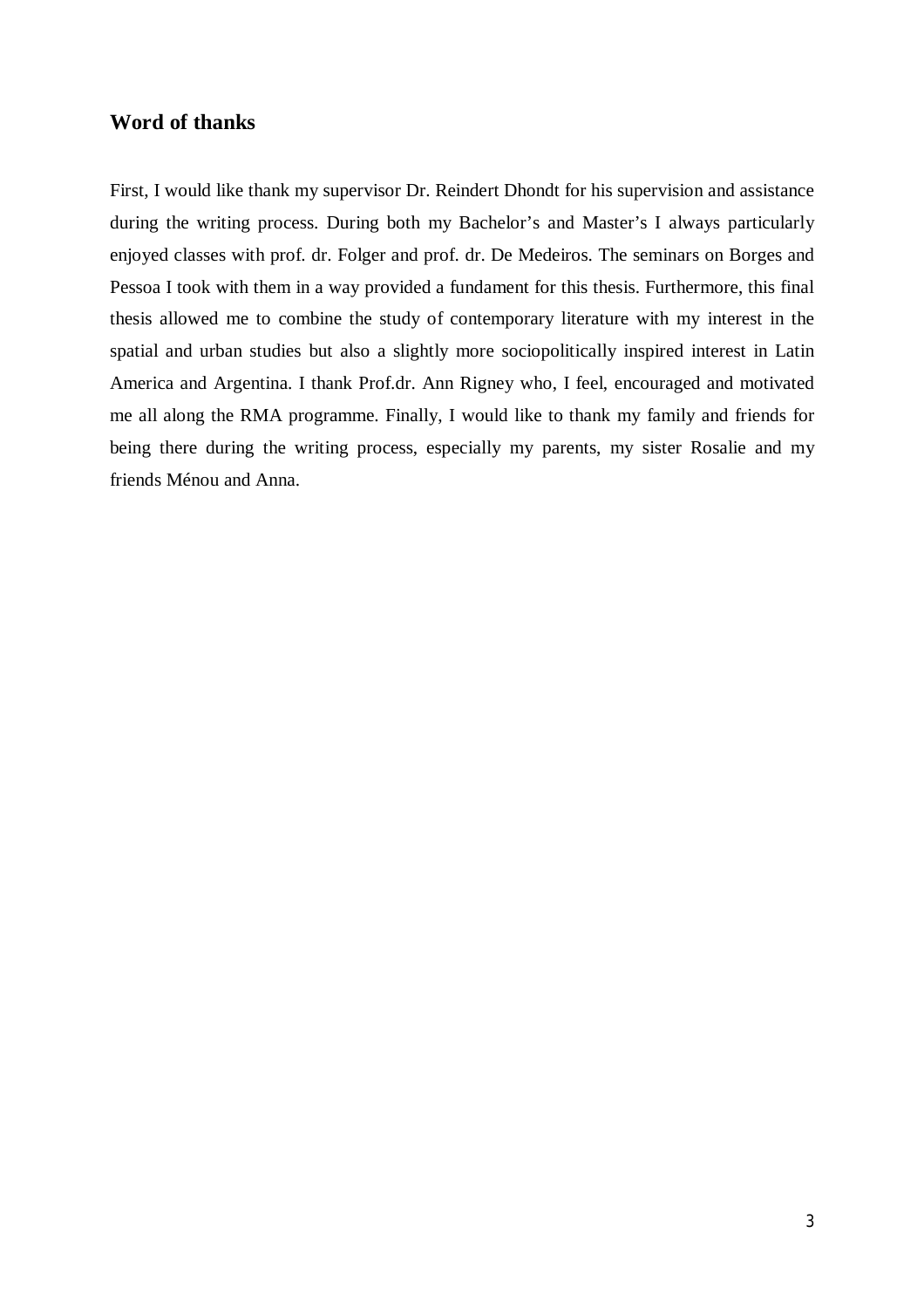## **Index**

|--|

## **Chapter 1. Space, Imagination and Globalization**

## **Chapter 2. The Map: Aira's Urban Space**

## **Chapter 3. The Tour: Flâneurs, Benjamin & Buenos Aires**

|--|--|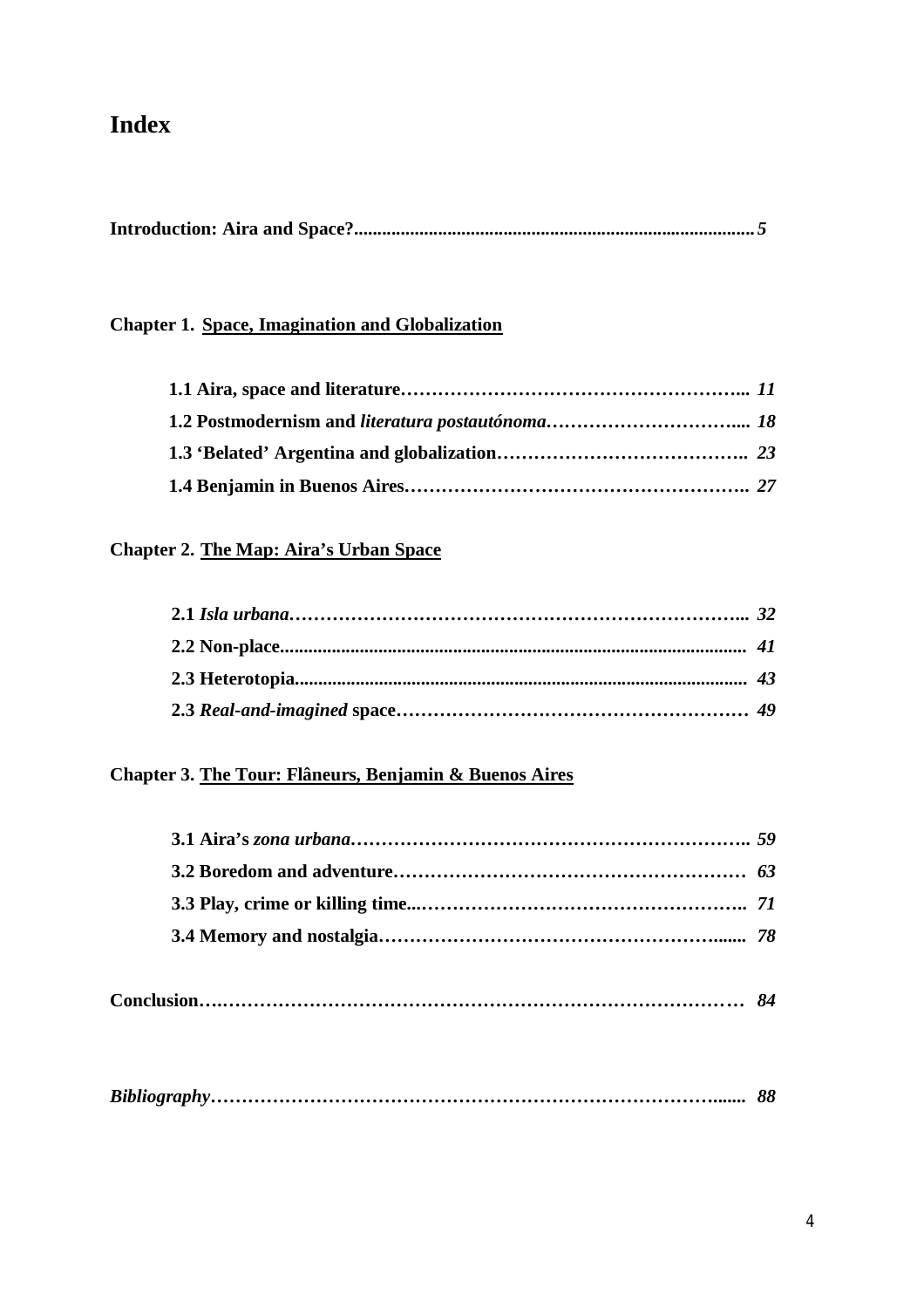### **Introduction: Aira and Space?**

Frivolous, extravagant and foolish are adjectives that recur in the descriptions of Aira's extensive body of work (Raillard 53; Fabry 11). In particular since the nineties – one of Aira's most productive years – literary critics have studied his work comprehensively. Aira's work is analyzed by Latin American researchers such as Sandra Contreras (1996) and Graciela Speranza (2005). In addition to literary critique from the United States and Canada, also in Europe Aira's work constitutes a highly appealing object of study.<sup>1</sup> Aira's writing is the object of literary research of several recent and extensive doctoral theses by Juan Juaréz Montoya (2010) and Djibril Mbaye (2011), both studies from Spain.<sup>2</sup>

Geneviève Fabry and Ilse Logie distinguish between two different 'aesthetic groups' in Argentinean literature from the nineties. A writer such as Juan José Saer is placed in the context of the "post-Borges" project whereas the or "post-pop" (or "post-Puig" ) of Aira finds itself on the other side of an "almost paradigmatic axis" (Fabry; Logie 11). Yet, the critics also call Aira "inclasificable"  $(11)$ .<sup>3</sup> The labeling of Aira as post-pop or post-Puig stems from the fact that Aira clearly 'recycles' and makes used of "lo *kitsch* audiovisual, los productos *serie* b de la televisión, el cómic, el grotesco-tecnológico" (2010: 138). Moreover, his work is often called *duchampiano* and even linked to the *ready-made.*<sup>4</sup> Aira's own essay *La Nueva Escritura* also makes clear that a strong interest or admiration for Surrealism and other vanguard artists underscores his work. Aira's *procedimiento* - on which the writer himself comments in his theoretical essays<sup>5</sup> - stems from this interest and thus influences his 'working procedure', based on 'coincidence' and hence to some extent inspired by the automatic writing of the surrealists and the working procedure of avant garde artists.<sup>6</sup>

 $^1$  Montaldo 1998; Holmes 2008; Raillard 2003. Juárez Montoya 2006, 2007, 2008, 2010; Mbaye 2011; Decock 2003, 2005.

<sup>2</sup>Montoya: *Realismos del Simulacro: Imagen, Medios y Tecnología en la Narrativa del Río de la Plata,* 2010 Mbaye*: La Obra de César Aira: Una Narrativa en Búsqueda de su Crítica,* 2011.

 $^3$  The distinction is also often made by labelling contemporary Argentinean writers as either adherent to César Aira or either to Ricardo Piglia. In this sense, Raillard argues, that it is common to speak of two groups; "los de Piglia y los de Aira" (Raillard 54).

<sup>&</sup>lt;sup>4</sup>See: Juárez (2010): La recuperación del surrealismo y el dadaísmo, de la literatura como ready-made duchampiano (..) una vuelta a la vanguardia" (139). Also see Mbaye (2011 ): 225, 229.

<sup>5</sup> Aira: *La Nueva Escritura* 2000; *Cumpleaños* 2001.

<sup>6</sup> He takes Cage's piece *Music of Changes* (1951) as an example of an artwork that was created "mediante el azar"; one cannot say it was 'composed' in the sense that it was deliberately invented or thought through. The musical notes are chosen according to a system that depends completely on coincidence. A piece like this may sound arythmical, without melody or tonality, but, on the other hand, it may hold all those aspects if 'fate' wants it. The only thing Cage did was "decidir el procedimiento" (169).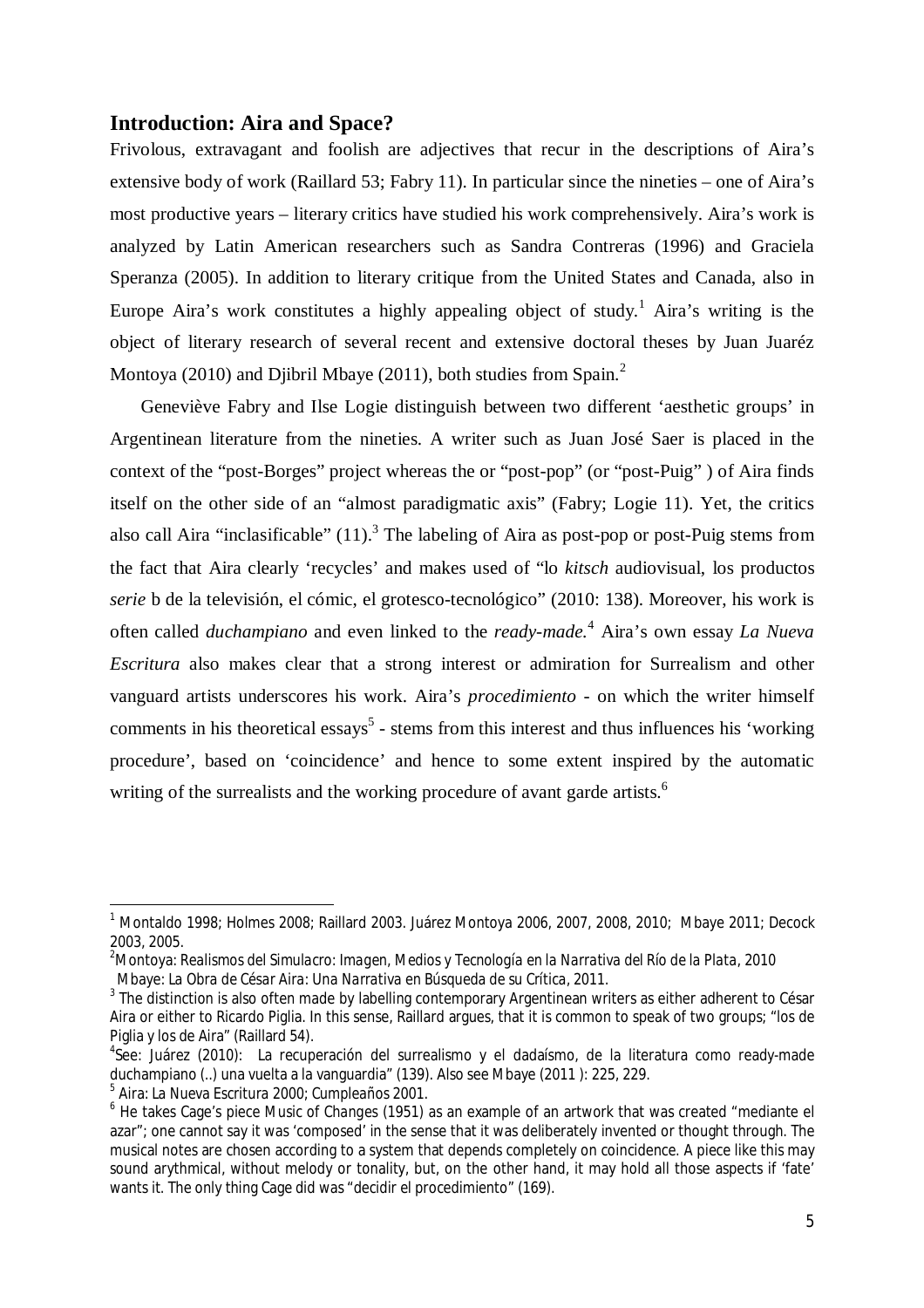Yet, at other times Aira is also studied in relation to Borges' literary production.<sup>7</sup> Metaphysics provides the main underpinning of Borges' stories, Swanson affirms (46). Borges' oeuvre is characterized by a strong interest in the nature of reality and the notions by which we understand for example space and time. $8$  This interest in metaphysics – and questions about the nature of reality – is ultimately also present in Aira's work. It is significant that many critics point to something that they consider to be a defining aspect of Aira's work, which is the *continuum* or, *el continuo*. <sup>9</sup> Montoya points out that Sandra Contreras was one of the first to speak of this concept (Montoya 2006 s.p.). Also according to Raillard continuation and transformation mark Aira's literature both on a formal level and a thematic level (54). With regard to form or structure, critics demonstrate a strong interest in Aira's narrative technique and 'metatextualidad'.<sup>10</sup>

In general, critique focuses strongly on formal aspects considering the fact that much what is written is preoccupied with narrative structure, procedure<sup>11</sup> and 'metatextuality'. This is not surprising as Aira's texts always seem to be highly 'conscious' of themselves and thus not only play with the way we conceive of reality, as a theme or idea, but also the way we conceive of fictional reality; thus how a story is constructed and read (form). Juan Montoya Juárez, finally then, is a critic who carried out elaborate research that focuses more specifically on the role television and mass media play in Aira's novels.<sup>12</sup> On the thematic level, media, urban life, childhood, questions of gender, realism (and also orientalism) all play a role in Aira's work.

Margarita Rémon-Raillard distinguishes between different periods in Aira's work. When Aira starts writing in the seventies he is particularly interested in traditional Argentinean themes such as the pampa, the Indians and figures such as the gaucho. This interest is best reflected in a series of novels which are published during the eigthies  $(53)$ .<sup>13</sup> Together with some 'excentric' novels such as *Una novela china*, those novels can still be called

1

<sup>7</sup> See: Montaldo, 1998.

<sup>8</sup> Under the supervision of Prof.dr.Folger I wrote a paper on Borges entitled *"Tlön, Uqbar, Orbis Tertius* and The PostHuman: (Hyper)Reality, Metaphysics and The Self" (June 2012).

 $^9$  See Speranza (2005).and also see Sandra Contreras (2011): "propio es en Aira el sostén de un relato que renaciendo siempre intacto en cada repetición exige, sin embargo, para constituirse, un continuo de invención" <sup>10</sup> Intertextual play in Decock (2005/6); Metatextualidad in Rémon- Raillard (2003); Realismo in Speranza 2005; Postmodern irony in Montoya (2006).

 $11$  Rémon-Raillard (59): "una faceta clave de la obra de Aira"

<sup>12</sup> J. Montoya Juárez, 2006, 2007, 2008, 2010.

<sup>13</sup>*Ema, la cautiva* is one Aira's more well-known and most discussed titles (other titles are *El vestido rosa* 1984, *El bautismo* 1991 and *Las ovejas* 1984.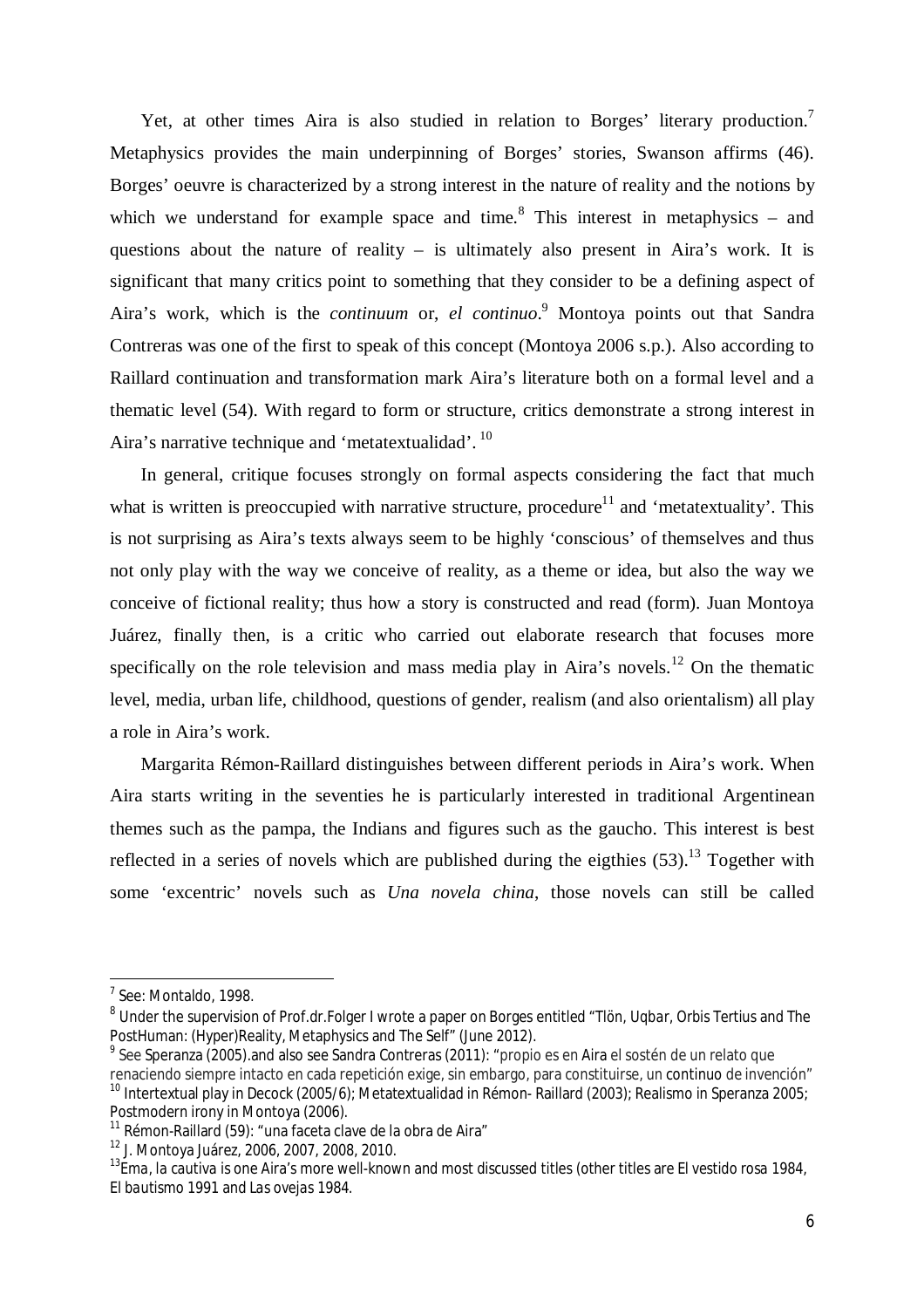'reasonable', Rémon-Raillard states, but especially from 1990 onward Aira's work becomes every time more complex (53).

The novels<sup>14</sup> studied here – *Los fantasmas* (1990), *La guerra de los gimnasios* (1993), *La villa* (2001) and *El mármol* (2011) - are indeed all novels published after 1990 which are altogether no longer 'reasonable'. Aira himself contends that "[l]a profesionalización puso en peligro la historicidad del arte; en todo caso recluyó lo histórico al contenido, dejando la forma congelada. Es decir, que rompió la dialéctica de forma-contenido que hace a lo artístico del arte".<sup>15</sup> The writer thus gives a 'reason' for why his work is so absurd and indefinable; he feels he is a 'vanguard' writer who has no other possibility than to 'reinvent' the form (of, in this case, literature) in order to create something new.

Now then, starting out from the idea that (ir)reality and metatextuality seem to be the most obvious preoccupations in Aira's work and of his critics, I would like to depart from another concept that encompasses some the former one's, but at the same time has a different perspective on Aira's work: I will depart from a *spatial* perspective and design a theoretical framework on *space.* In doing so I will not merely look at space as the 'material' or static decor in Aira's narratives (houses, buildings etc). Space serves as a starting point also for the study of Aira's (metatextual) idea's on 'real', social space (Buenos Aires) and equally refers to the spatial 'outlining' of his absurdist short novels, thus, to form.

Warf and Arias (2009) stress how researchers from all kinds of disciplines are increasingly interested in spatial theory and spatial questions (instead of only temporal and historical perspectives). Likewise Liesbeth François calls attention to the 'spatial turn' as a new paradigm to which also literary theorists have yielded.<sup>16</sup> It is within this context that I want to make *space* the point of departure for the analysis of Aira's novels and see how a this approach may enhance our understanding of his work. Moreover, this spatial viewpoint sheds light on Aira's (debated) *realismo* since the spatial perpective demands that the 'real', urban reality (of Buenos Aires) is taken into consideration. In a broader context, this thesis first explores how a spatial perspective can be of value while analyzing literature and secondly it also demonstrates how literature can be of interest with regard to more cultural and social questions. Therefore I will look into the debate on postmodernism and globalization from a less 'literary' or (philosophical) stance, hence, not beforehand reducing reality itself to a mere 'simulacre'.

<sup>&</sup>lt;sup>14</sup> The dates for the novels mentioned here are the original dates of publication. In the bibliography I indicate which specific publications I use.

<sup>15</sup> César Aira, *La Nueva Escritura:* p.166

<sup>&</sup>lt;sup>16</sup> Forthcoming (2014)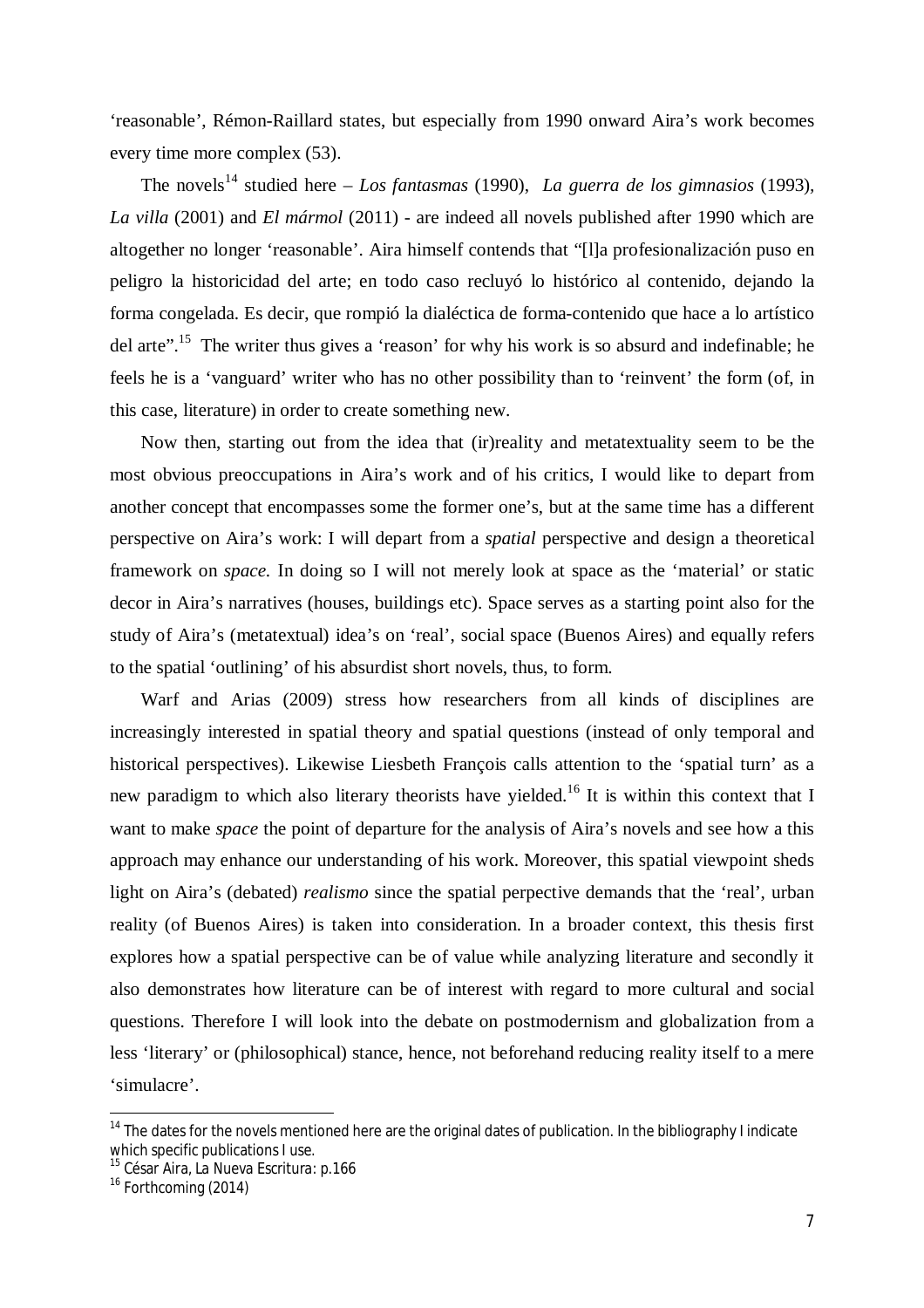Aira's narrative take place mostly in Buenos Aires and more particularly 'his' neighboorhood (*barrio*) *Flores*. Considering Aira's work from a spatial perspective could be seen as a new, but logical step. Even though Aira is not a (politically or socially) 'engaged' writer and foremost interested in creation itself, he does nevertheless depict a 'certain Argentinean reality' and has a detailed attention for 'real', social and political facts of life in Buenos Aires. Juárez points towards this strange mix of realism that becomes interrupted or dislocated constantly by a fantastical or surreal reality (Juárez 2010: 140).

Linking spatial theory to literature will make clear how and why space can be an interesting starting point when analyzing literature in general and Aira's work in particular. Since the chosen perspective is one that highlights the abstract concept of *space* (the idea of space encompasses metaphysical, temporal, sociological, political aspects, etc.) an in-depth understanding of contemporary Buenos Aires obviously enhances and enriches the understanding of fictional spaces in Aira's work. As in a relatively new field such as cultural memory, which connects real, historical events (World War II, the Dirty War etc.) or collective experiences to literature or to film, departing from the concept of space and linking it to a novel also demands that at times 'bridges' have to be built between the novel and 'our' concrete world or reality.

This will be done mainly by looking at theory on globalization and the supposed belated modernity of Argentina, in order to place spatial questions in their context. For the design of a spatial, theoretical framework I will primarily draw on social (and geographical) theory on space, particularly by the geographer and urban theorist Edward Soja, who himself resorts to Henri Lefèbvre. Additionally, Josefina Ludmer and her essay *Aquí América: Una Especulación* (2010) serves as a source of reference that is itself literary, culturally and sociologically inspired and that speaks of both space and time. In a similar way as Ludmer, I will work with spatial and 'social' *concepts* within *a literary analysis*. Naturally, I am not studying any social or spatial reality.

With respect to categorization, the Argentinean critic Josefina Ludmer characterizes Aira's novel *La villa* as typically 'global', and considers it as an expression of what she calls *literatura postautómoma*, literature that "can no longer be read as literature" (149). Ludmer 'divides' contemporary literature by means of a temporal and spatial 'system'. The global literature of for example Aira is, according to Ludmer, opposed to 'national' writings that are still preoccupied with time, nation, memory and a traumatic past (i.e. peronism, the Dirty War) but also with the future. Aira's novel is, on the contrary, straightforwardly postmodern and global and fixated only on the present, Ludmer claims. Nevertheless, thinking of the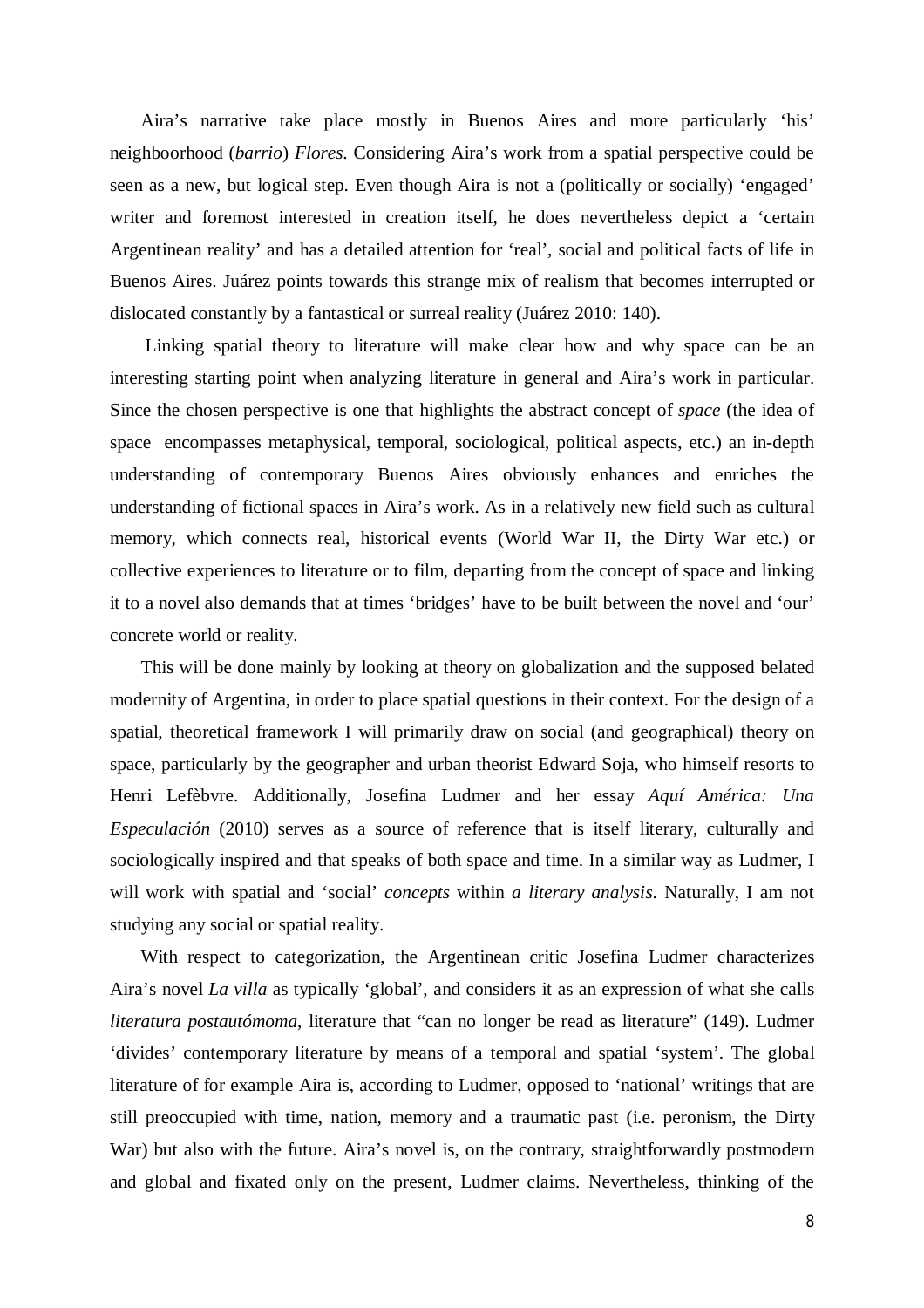concept of "glocalization" there is much to say for that Aira's novels remain *at the very same time* decidedly *local*, and thus still concerned with both past as future.

Therefore I want to argue that when considering Aira's writings from a spatial viewpoint, it is debatable whether Aira is (only) a postmodern writer, as most critics postulate, however neither can his work be said to be modern. Regardless of labels and classification, Aira's critics do seem to be preoccupied with the fact that Aira often is difficult to 'situate' or locate.<sup>17</sup> This may be due to Aira's complex writings, the absurdism of his narratives and the ambiguous discourse that his writings generate. A spatial perspective can eventually show how Aira's writings may be regarded as both postmodern and more modern (or at least something more than merely postmodern) at the same time. I will not plainly contend that Aira is a 'modern' writer.

Most critics convincingly show why and in what way Aira is a postmodern writer. However, they do so mainly by looking at the underlying discourse on media in Aira's novels or focus merely or too fervently on structure and form. A spatial analysis is particularly suitable while looking at form, content and metafiction. The themes Aira is interested in sometimes 'support' the postmodern (fragmented) narrative or structure, but at other times, contradict them. When they support the fragmented and arbitrary course of the narratives, we conceive of the characters as subjects living in a reality that is uncertain, without meaning and marked by an 'eternal present'. Apathy and melancholy characterize this literary, urban imaginary. Nonetheless, at other times, the urban setting provokes opposite feelings, such as empathy, curiosity, longing and desire for adventure. There is more than irony and fragmentation to Aira's work. As modern flâneurs they all long for 'experience', cross (social) borders and are interested in the marginal figures of the city. The Dutch critics Vermeulen and Van den Akker give a new name or label to the oscillation between the postmodern and the modern in their article "Metamodernism" (2010). I will argue that this oscillation is also present in Aira's work.

I will initially focus on postmodern concepts used by critics such as the *isla urbana* and the non-place. The tension between the modern/postmodern will be layed bear by designing two chapters: first I draw the spatial landscape in Aira's short novels - a landscape that indeed seems highly postmodern. This 'map' of the literary, urban imaginary revolves around the city of Buenos Aires. Subsequently, in the second chapter, I will do a more 'modern' reading of Aira and look more closely at the characters or subjects in that space, and see how they affect

1

 $^{17}$  See for example Margarita Rémon-Raillard 2003, p.55; Montoya 2010, p 138.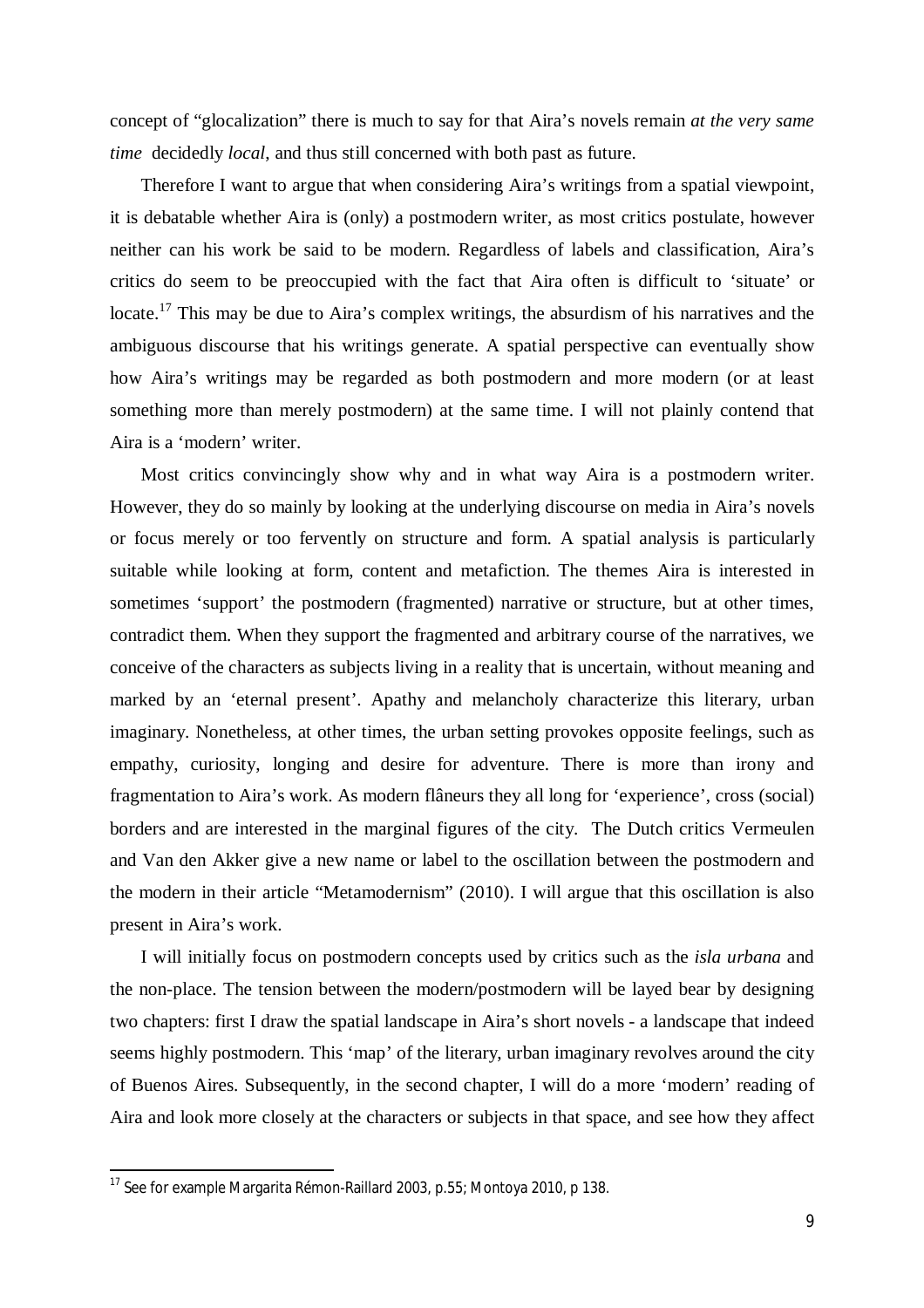or are affected by their environment. In this chapter I will follow the 'tour' of Aira's characters. I will therefore take up Benjamin's (modern) notion of the flâneur.<sup>18</sup>

Martín Kohan is critical of the fact that the notion of flâneur is often taken up by critics and used in many different contexts. Nevertheless, in this spatial, literary study I will indeed 'displace' Benjamin's notion to Aira's contemporary, literary urban setting. I feel I can justify this 'dislocation' since the theorethical framework for my analysis is based on studies that in itself are inspired by geography, urbanism and sociology (e.g. Lefebvre, Soja, Bauman). Additionally, Jenks & Neves (2000) indicate how the concept of flâneur increasingly serves "as an instructive metaphor for the sociologist's relationship with modernity and urban life" (1). In line with Lefebvre's 'trialectics of space' I divide this thesis into three chapters. Ultimately I borrow my theoretical division from Michel De Certeau, who opposes the 'map' and the 'tour', or in other words, place and stability opposed to space and mobility. De Certeau looks at narrative and stories in order to better understand space. In thesis I want to do the opposite; depart from space in order to better understand Aira's narrative.

<sup>&</sup>lt;sup>18</sup> I write flâneur with a circumflex. In English, both flâneur and flaneur are used. I follow Susan Buck-Morss (1991) example who likewise uses the circumflex (104, 228). Flaneur is used by McDonough (2002). Shaya (2004) uses *flâneur.*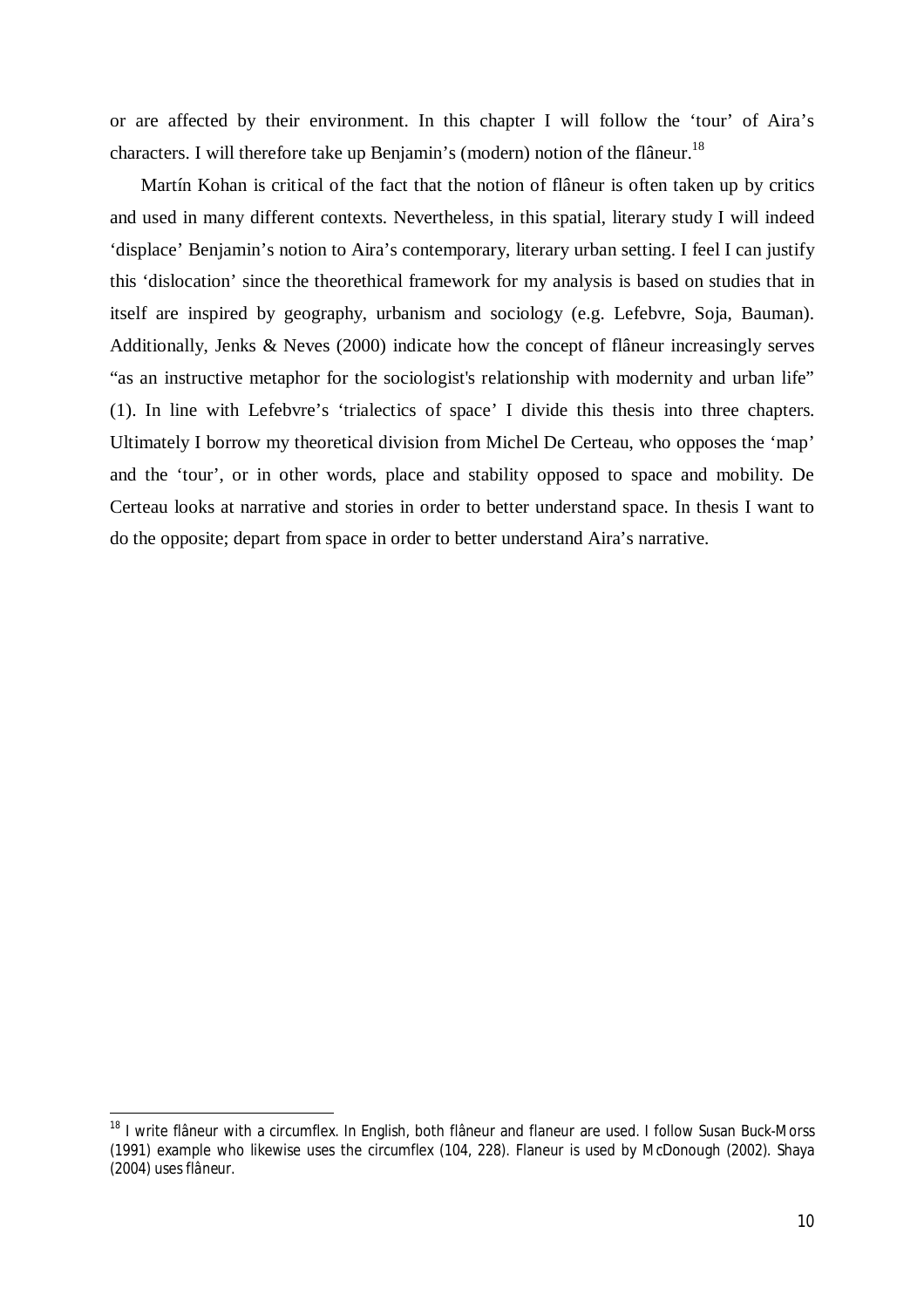## **1. Space, Imagination and Globalization**

#### **1.1 Aira, space and literature**

Even though 'bridges' have to be built between literary *space* in Aira and the spatial reality of Buenos Aires, this thesis, naturally, is not a critical social study of contemporary Buenos Aires or of any other concrete social, political or economic developments. Nor is it possible to claim that the space one speaks of in *fiction* is 'real', material space or that it is directly linked to our 'real' world. What is more, the mere idea of a tangible, concrete reality (outside the text *and* independent from our minds) in itself already poses a problem in metaphysical terms. When it comes to (social and physical) scientific research the concept and definition of 'space' at times confronts researchers with the problematic nature of the question of what space is. Philosophers, at a more abstract level, have to struggle with the binary opposition of space as a 'concrete' materiality or the idealist idea that an 'extern' reality merely exists in the mind. So, why then should the highly complex concept of space serve as a departing point for a theoretical stance on literature?

Modernization was marked by an interest in time and historicism, but postmodernism is increasingly characterized by a focus on space (and related concepts such as globalization or cyber- or virtual space). In *The Spatial Turn: Interdisciplinary Perspectives* (2009) Warf and Arias want "to provide the reader with a sense of how space has entered into a variety of domains of knowledge" (2). The critics affirm that geographers are increasingly being read by scholars in the humanities and other social sciences. "Recent works in the fields of literary and cultural studies, sociology, political science, anthropology, history, and art history have become increasingly spatial in their orientation. From various perspectives, they assert that space is a social construction relevant to the understanding of the different histories of human subjects and to the production of cultural phenomena" (Warf & Arias 1). As the critics point out, also literary studies are increasingly becoming spatial, while literature was always mainly seen as a *temporal* art form (François chapter 2, my emphasis).

Modern thinkers such as Hegel or Marx subordinated spatial questions to questions of time. Their thinking was teleological and "paid little attention to space, human consciousness, or the contingency of social life" (2). However, in the 1960s Henri Lefebvre and Michel Foucault were one of the first ones to suggest that space played an important role in the functioning of capitalism as a whole. Subsequently, social theory - especially through the (Marxist) works of David Harvey - "repositioned the understanding of space from given to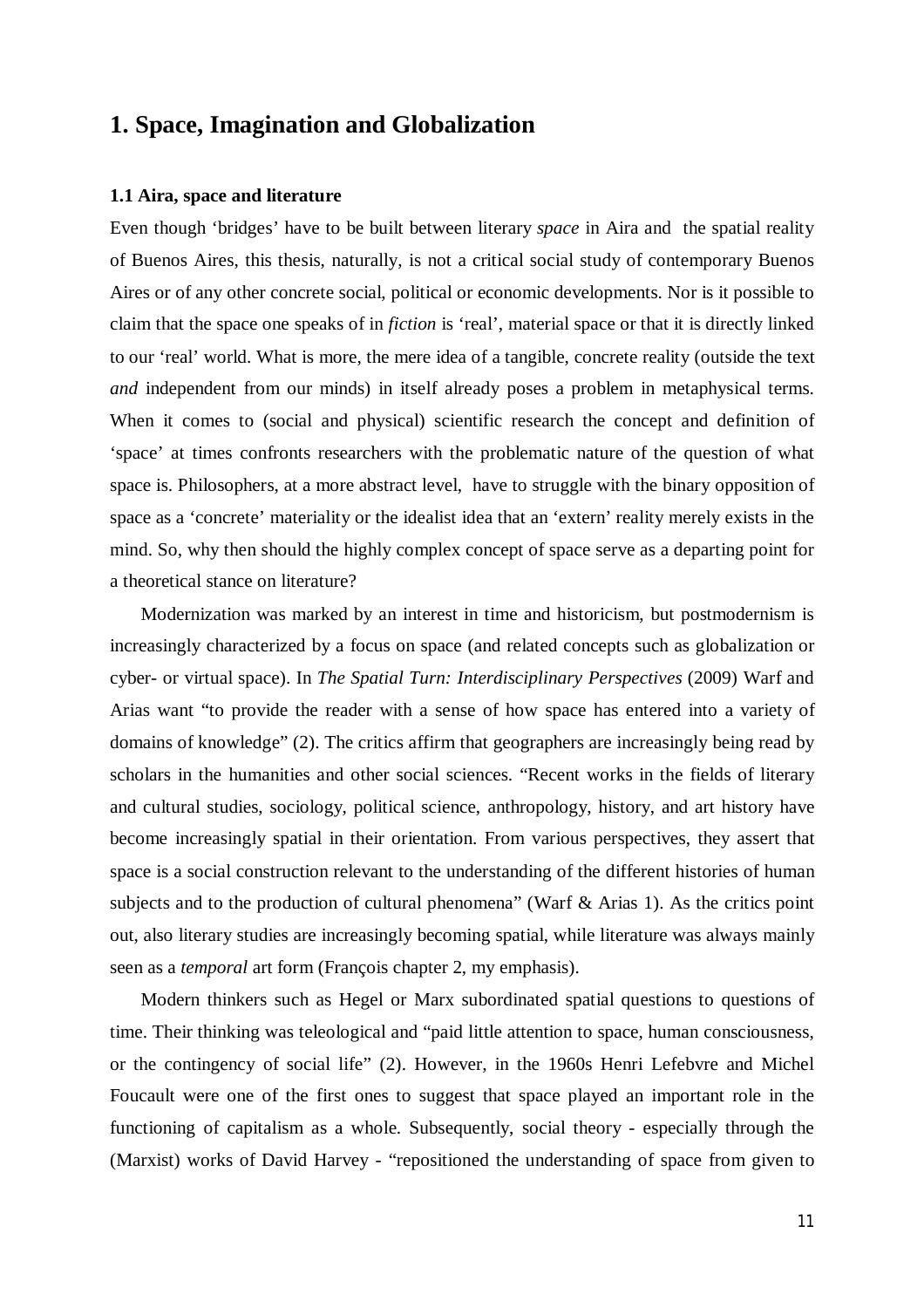produced, calling attention to its role in the construction and transformation of social life and its deeply powerladen nature" (3).

Liesbeth François, then, in the same manner as Warf and Arias, affirms that Henri Lefebvre's *La production de l'espace* (1974) was one of the first real contributions to spatial theory.<sup>19</sup> Lefebvre wanted to do away with two different assumptions or visions on space that he sees as incomplete or not useful; the 'realist illusion' that reduces space to its material form, and a more idealist idea of space as a (mental) construct. Lefebvre, François outlines, proposes to understand space as a combination of the two, hence a 'social product', which is both material and constructed. Soja, in his turn, stresses the tridimensional aspect of Lefebvre's understanding of space, for Lefebvre's space is "simultaneously real and imagined and more (both and also...)" (Soja 11). <sup>20</sup> Soja calls Lefèbvre's notion of space a "trialectics" of spatiality" that regards space as three different kind of spaces:

■ *perceived* space of materialized Spatial Practice;

 $\overline{a}$ 

- *conceived* space Lefebvre defines as Representations of Space;
- *lived* Spaces of Representation (or Representational Spaces).

Edward Soja, geographer and urban planner, is thus also drawing upon Lefebvre's configuration of space when he introduces the concept of *Thirdspace*. Notice has to be taken of the capital T. Thirdspace is Soja's own design and conception of the term that, as he himself points out, comes near to Lefebvre's *lived* (thus third) space; "this third space of Lefebvre closely approximates what I am defining as Thirdspace", Soja says (68). Additionally, Soja refers to third space and Thirdspace as real-and-imagined' space (or *realandimagined*) (11).

The concept of *lived* space (Lefebvre) or Thirdspace (Soja) are in fact rather political; "it is political choice, the impetus of an explicit political project, that gives special attention and particular contemporary relevance to the spaces of representation (..) Lived social space, more

<sup>&</sup>lt;sup>19</sup> "[O]thers have chosen alternative transdisciplinary perspectives – to thread through these complexities [of space]. Lefebvre, however, was the first to explicitly do so through space, or more specifically the (social) production of (socia) spatiality" (Soja 57).

<sup>&</sup>lt;sup>20</sup> Soja explains Lefebvre's complex vision on space (Thirdspace 1996): "I find it useful to recall that old shiboleth that asks: 'Is it consciousness that produces the material world or the material world that produces consciousness?' The answer implied in Lefebvre's trialectics is 'yes' to both alternatives, and/also something more: a combinatorial and unconfinable third choice that is radically open to the accumulation of new insights, an alternative that goes beyond (*meta*) the mere acceptance of the dualized interrogative" (65).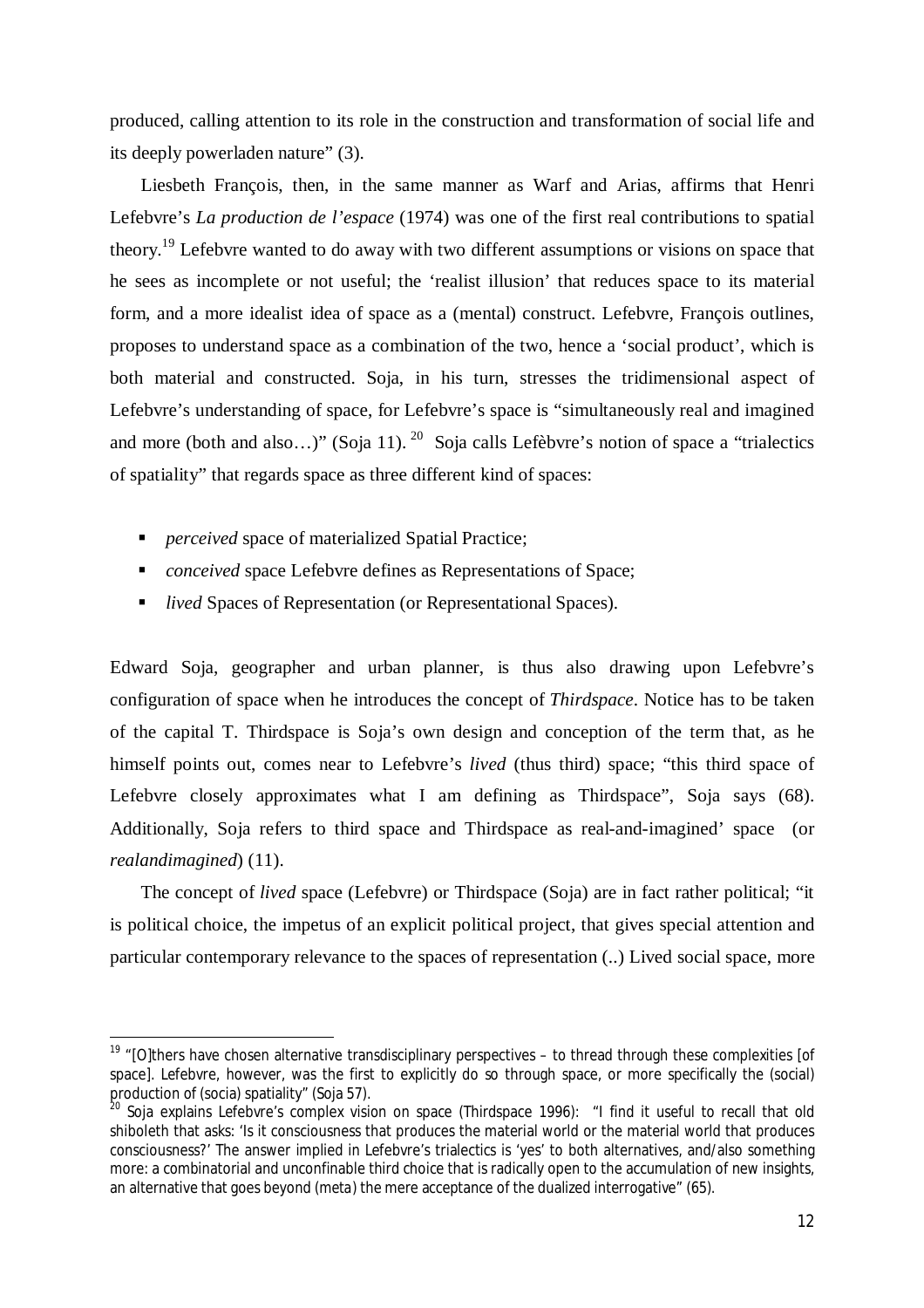than any other, is Lefebvre's limitless Aleph, the space of all inclusive simultaneities, perils as well as possibilities: the space of radical openness, the space of social struggle" (Soja 68).

Connecting Aira with spatial theory remains a *literary* undertaking. This study is not only and exclusively about literary space nor does it solely look at social (actual) space. Space – as a term, or matter of interest - will serve as a departing point for my approach to Aira's work, thus functioning as a sort of umbrella that justifies the choice of specific (short) novels in which spatiality clearly plays a role.<sup>21</sup> Subsequently, in a similar way as in the academic discussions of space outlined by François, space can play a role in Aira's literature both on a 'material' and on a more 'idealist' level. Along these lines, one can study space as a more 'static' or material element of the narrative, or as François calls it, as the 'static decor' of the narrative (e.g focusing on buildings, streets, houses, city, coast). But the most important manner of looking at space here consists in regarding space in the more 'idealist' way and hence as a 'construct'. In this case not the "social product" of Lefebvre but a *literary* product: one that 'unwraps' itself in the narrative but at the same time constitutes the 'building blocks' for that same narrative (i.e. content and form).

This literary product of space firstly entails material or perceived (fictional) space and refers also to *form*; narrative techniques and the structure that constitute and construct the narrative. Secondly, we are dealing with *literary* representations of space; a spatial, fictional narrative that indeed refers to actual, spatial reality (e.g. *las villas* or Chinese supermarkets in Buenos Aires) (conceived space). Lastly, then, the concept of *lived* space complicates the alignment with Lefebvre's 'trialectics' of space: it is hardly possible to find a corresponding term that expresses exactly what Lefebvre wanted to designate. Most geographic imagination revolved around dual thinking and looked either at perceived (material, real) or conceived (mental, imagined) space - or, as Soja also calls them, Firstspace and Secondspace. The lived space "was typically seen as a combination or mixture of the the 'real' and the 'imagined' in varying doses" (Soja 10).

Here, we are speaking of literary space. So if we regard material space as form and the conceived space alluding to content (representations), the *third* space ultimately is Aira's literary (instead of social) product: the space that consists of the 'real' and the imagined' or, theoretical thought (comments) and the fictional narrative.<sup>22</sup> The third space thus stands for

<sup>21</sup> *La mendiga, La guerra de los gimnasios, Los fantasmas, La villa, El mármol*

<sup>&</sup>lt;sup>22</sup> "La compleiidad de la escritura de Aira reside así en un juego de vaivén incesante entre la teoría y la anécdota" (Rémon-Raillard 54).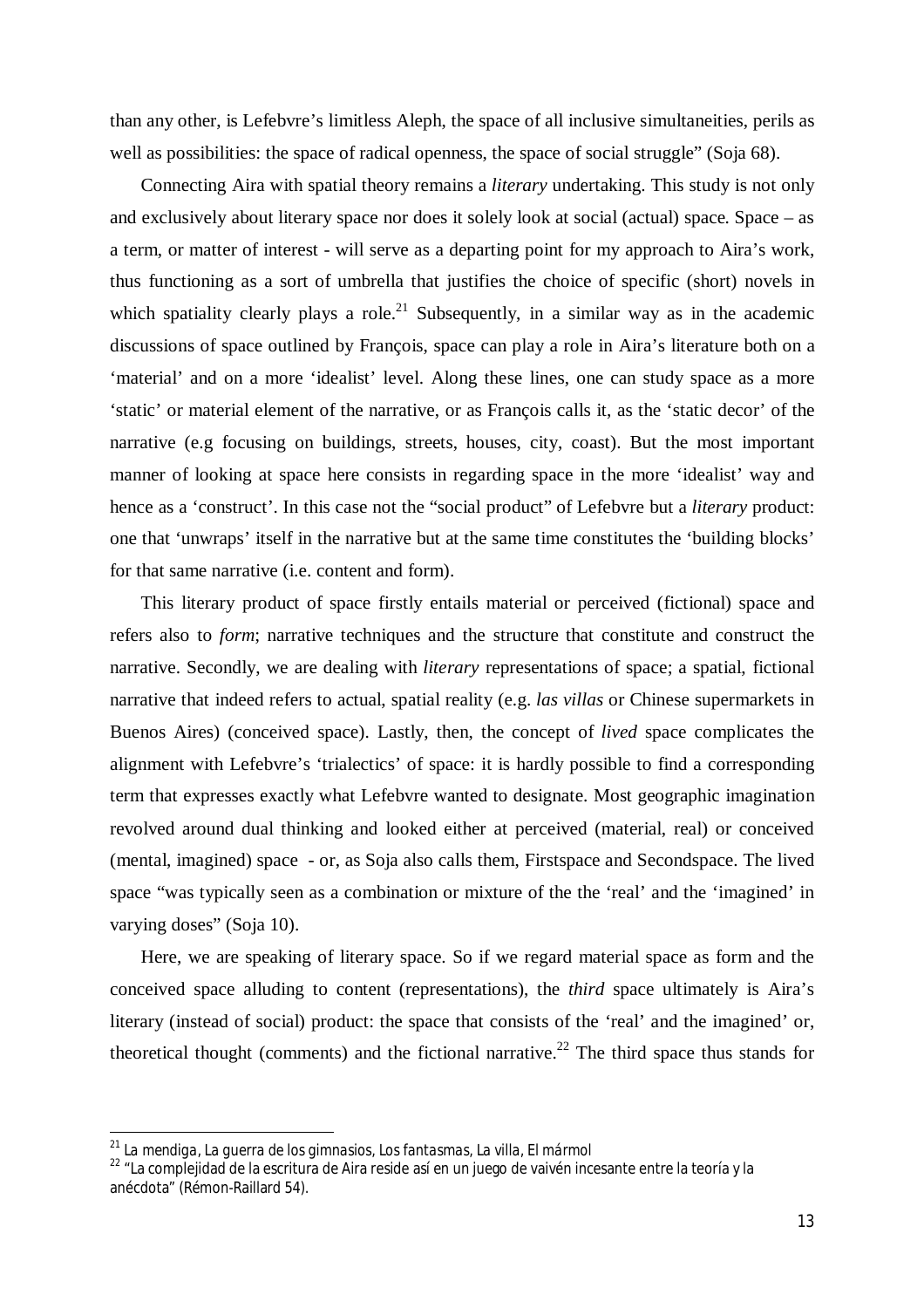the overall literary 'product' and more particularly points towards the *metafiction* - the"fábula metatextual" - that serves as a bridge between form and content.<sup>23</sup>

Aira's fictional characters exist, live and perceive their world from this 'third space' The absurd and surreal elements in the life of the characters stem from this space: the representations of space (e.g. a gym or supermarket) take on a different (with Aira often bizarre) meaning while Aira comments on his own representation. The characters visit space – in 'real' social life a space that is produced and takes on meaning when it is *lived* – but in literature is a space that is produced and placed in a certain discourse by the writer himself. Lefebvre's *lived* spaces of representation, Soja contends, are "echoed" in Foucault's idea of the *heterotopia* (Soja 69).<sup>24</sup>

Foucault distinguishes the utopia from the heterotopia in order to explain his concept; utopias "are fundamentally unreal places". They "present society in a perfected form". Heterotopias, on the contrary, function like counter-sites, "a kind of effectively enacted utopia in which the real sites (..) are simultaneously represented, contested, and inverted. Places of this kind "are outside of all places, even though it may be possible to indicate their location in reality" (Foucault 24). Heteropias can be places like a boat (outside of all places, but possible to indicate its location), and even the colony (an 'effectively enacted utopia'), but also places like libraries, hotels and psychatric institutions (Dehaene 4). Because of diffuseness of the term, besides Foucault's *Of Other Spaces* (1986), I will also look at the study on heterotopia by Michiel Dehaene and Lieven De Cauter, *Heterotopia and the City: Public Space in a Post Civil Society* (2008). They place Foucault's notion in a contemporary (architectural) context and look at how public space is shaped today (4). They look for example at places such as the shopping mall, a contemporary heterotopia. Also Zygmunt Bauman points out how the shopping mall "may be in the city (if not erected, symbolically, outside the city limits, off a motorway), but is not a part of it; not the ordinary world temporarily transmogrified, but a 'completely other' world" (98).

The French critic Michel de Certeau<sup>25</sup> opposes the concepts of place and space. In a *place* "the elements taken into consideration are *beside* one another, each situated in its own 'proper' and distinct location, a location it defines". The concept of *place* thus "implies an

<sup>23</sup> Rémon-Raillard: 59

 $24$  Nonetheless, heterotopia is a diffuse term: "frustratingly incomplete, inconsistent, incoherent" – but somehow ressembling the notion Third Space, Soja states (Soja 162) Also Dehaene and de Cauter state:"But one also gets thefeeling that it lacks definition and is perhaps too encompassing"(4).

<sup>25</sup> "Spatial stories" in *The Practice of Everyday Life*. Trans. Steven Rendall, 1993.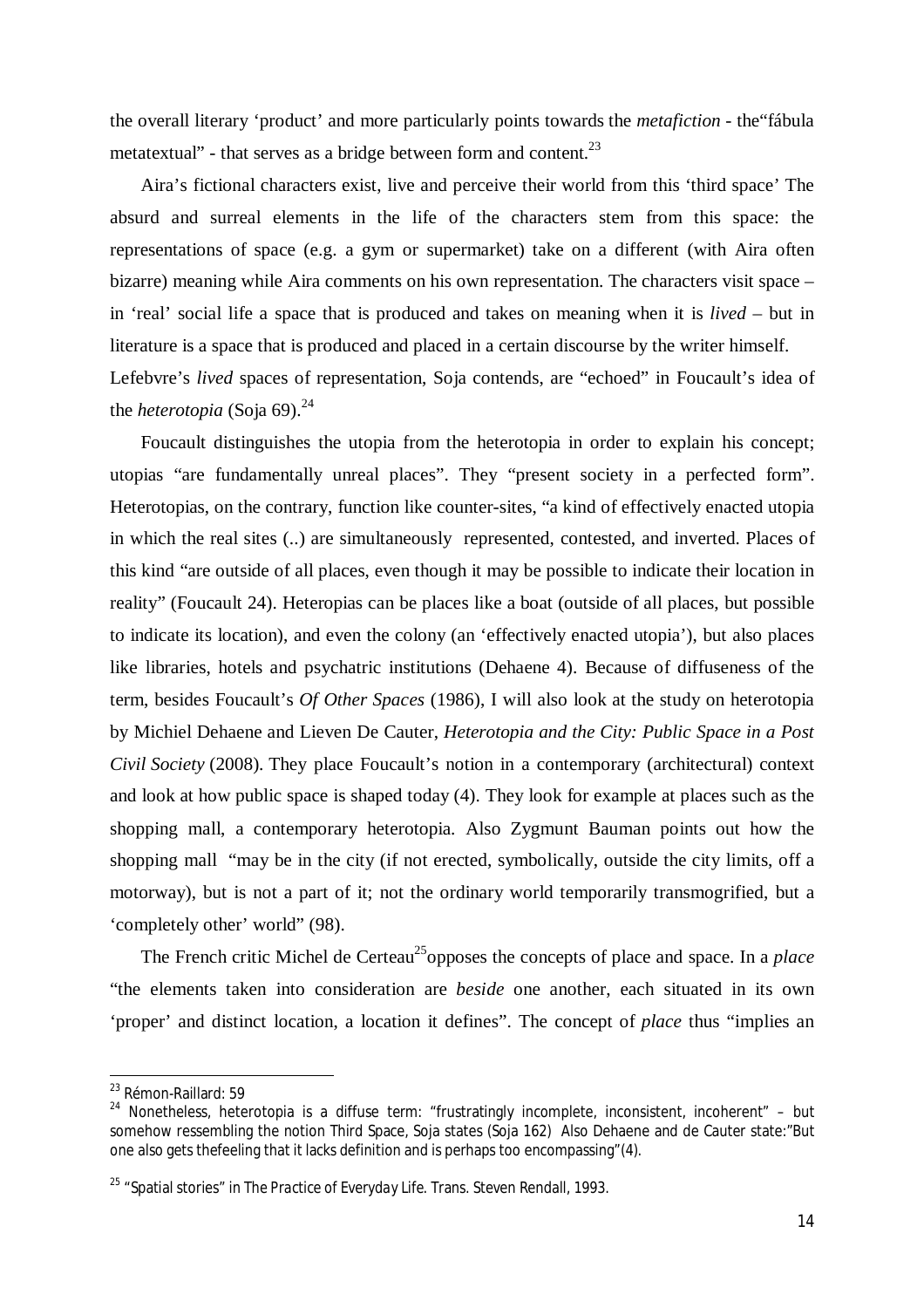indication of stability". (De Certeau 117). *Space*, on the other hand, implies mobility; the idea of space encompasses "vectors of direction, velocities, and time variables" (117). In this spatial analysis of Aira's novels it is important to take De Certeau's distinction into account for it is comparable to the notion of *lived* space (Lefebvre) or Third space (Soja). Space, De Certeau says, "*is a practiced place*" (117 emphasis in original). He exemplifies this by saying that a street defined by urban planning is transformed into a space by the walkers. The place is 'practiced' and transformed by subjects and therefore becomes space (117).

When De Certeau makes a distinction between *place* and *space,* the French anthropologist and ethnologist Marc Augé distinguishes between the *place* and the *non-place*, the latter being typical of 'supermodernity'.<sup>26</sup> Augé points out that his distinction between places and nonplaces derives from De Certeau's opposition between place and space. However, De Certeau himself does not oppose place and space in the way that Augé opposes place and non-place (Augé 79). Space is for De Certeau a " 'frequented place', 'an intersection of moving bodies' " (Augé  $79$ ).<sup>27</sup> Augé, however, tries to understand the contemporary "non-places" in the context of the debate on postmodernity, or as he prefers to say, supermodernity. Rather than regarding place as 'static' and space as 'mobile'<sup>28</sup>, Augé departs from the notion that a place can be anthropological; a place "of identity, of relations and of history" (52). "If a place can be defined as relational, historical, and concerned with identity, then a space which cannot be defined as relational, or historical, or concerned with identity will be a non-place" (Augé 77-  $78)$ <sup>29</sup>

De Certeau's *practiced* space and Augé's anthropological place both resemble *to some extent <sup>30</sup>* Lefebvre's conception of *lived* space – or Soja's Third space – *in that they all imply a subject that 'practices' and lives (transforms) that space and thus produces (social) space*. In short, those concepts all entail an element of 'mobility' and hence all assert that space is not merely 'static' or material. De Certeau ultimately links spatial theory to stories and narrative. The opposition between place and space also refers to "two sorts of determinations in stories": one is a *being-there* of something dead, the second is "a determination through operations which, when they are attributed to a stone, tree, or human being, specify 'spaces'

<sup>26</sup> '"Surmodernité" is translated into "supermodernity" in John Howe's translation of Augé's *Non-places* (1995)  $27$  For De Certeau "it is the pedestrians who transform the street (geometrically defined as a place by town planners) into a space" (Augé 80).

 $^{28}$  Or "space as an animation of these places by the motion of a moving body" (Augé 80).

 $29$  De Certeau refers to Merleau-Ponty who makes a distinction between 'geometrical space' and 'anthropological' space; he considers those concepts analogous to his idea of place (static) and space (mobile). See: De Certeau (1993) p.117; Augé (1995) p. 80. However, I do not go into this at this moment for Merleau-Ponty's notion is again of a different order.

 $30$  I will look at this more in detail in my analysis of the novels.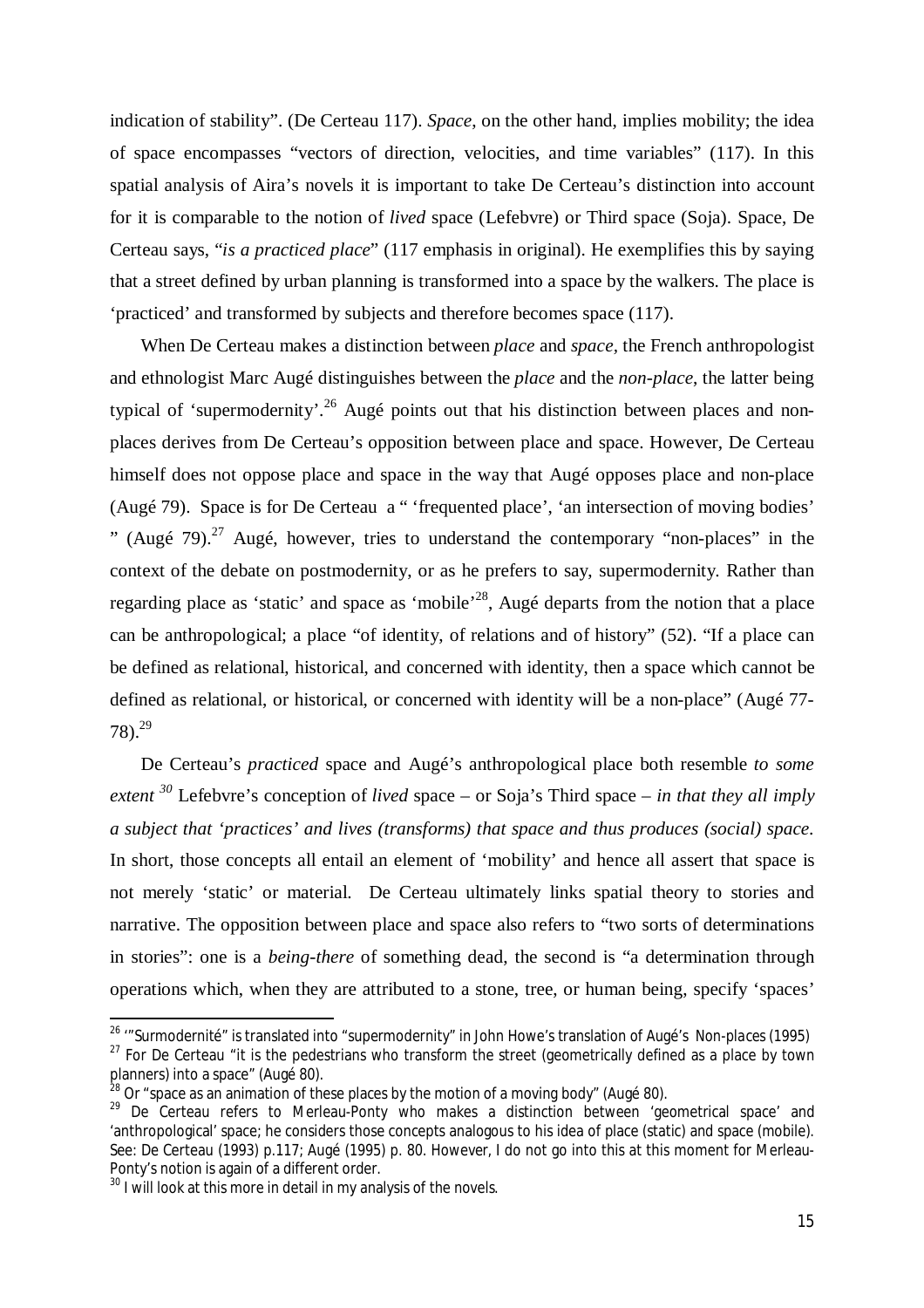by the actions of historical subjects". So, in a way, De Certeau is speaking of the static elements (places) in a story that become spaces when they are 'practiced' – the latter resembling Soja's lived or Third space (118).

In addition, he indicates that a place can become space and vice versa; these passages back and forth hence may 'put something to death' or make it alive again ("the awakening of inert objects"). "*Stories thus carry out a labor that constantly transforms places into spaces or spaces into places*" (118 my emphasis). Out of this follows a distinction – as Augé says – between 'seeing' and 'doing', or, as De Certeau explains himself between the 'map' and the 'tour' (Augé 80; De Certeau 118). In the same way, the map implies stability and the 'tour' movement. It is in this context that Aira's stories will be read; while De Certeau looks at narrative and stories in order to analyze spatiality, here a spatial perspective enhances the understanding of narrative. It provides the framework for understanding why a static place (like a fitness centre) takes on different meanings as it turns into (mobile) space.

It is also De Certeau who essentially takes up Benjamin's idea of the flâneur and employs the concept in the context of twentieth-century urban experience. If space is 'practiced' or transformed by its subjects, one necessarily has to get hold of how and in what way those subjects do this. Or, how do they behold their spatial environment and which underlying ideas or assumptions influence their spatial experience? In "Marches dans la ville" (1980) the critic argues that one of the consequences of modern life – and the city 'inaugurated' by a utopian and urbanist discourse – is the perspective that changes; he speaks of the walker's view from above and that converts walkers (strollers, the flâneur) into voyeurs (171-175).

De Certeau relates this view to a ('perverse') human, desire for knowledge, "de 'voir l'ensemble', de surplomber, de totaliser le plus démesuré des textes humaines" (172). Likewise, Augé points towards the quest for meaning. He feels that 'supermodernity' generates an overabundance of events and images. The explicit and intense daily need to give meaning to the world is the price we pay for this excess, he contends (Augé 29). Augé considers non-places to be part of supermodernity ("surmodernité" in French). It is important to note that he does not equal supermodernity with the more nihilist postmodernism:

We could say of supermodernity that it is the face of a coin whose obverse represents postmodernity: the positive of a negative. From the viewpoint of supermodernity, the difficulty of thinking about time stems from the overabundance of events in the contemporary world, not from the collapse of an idea of progress (Augé 30).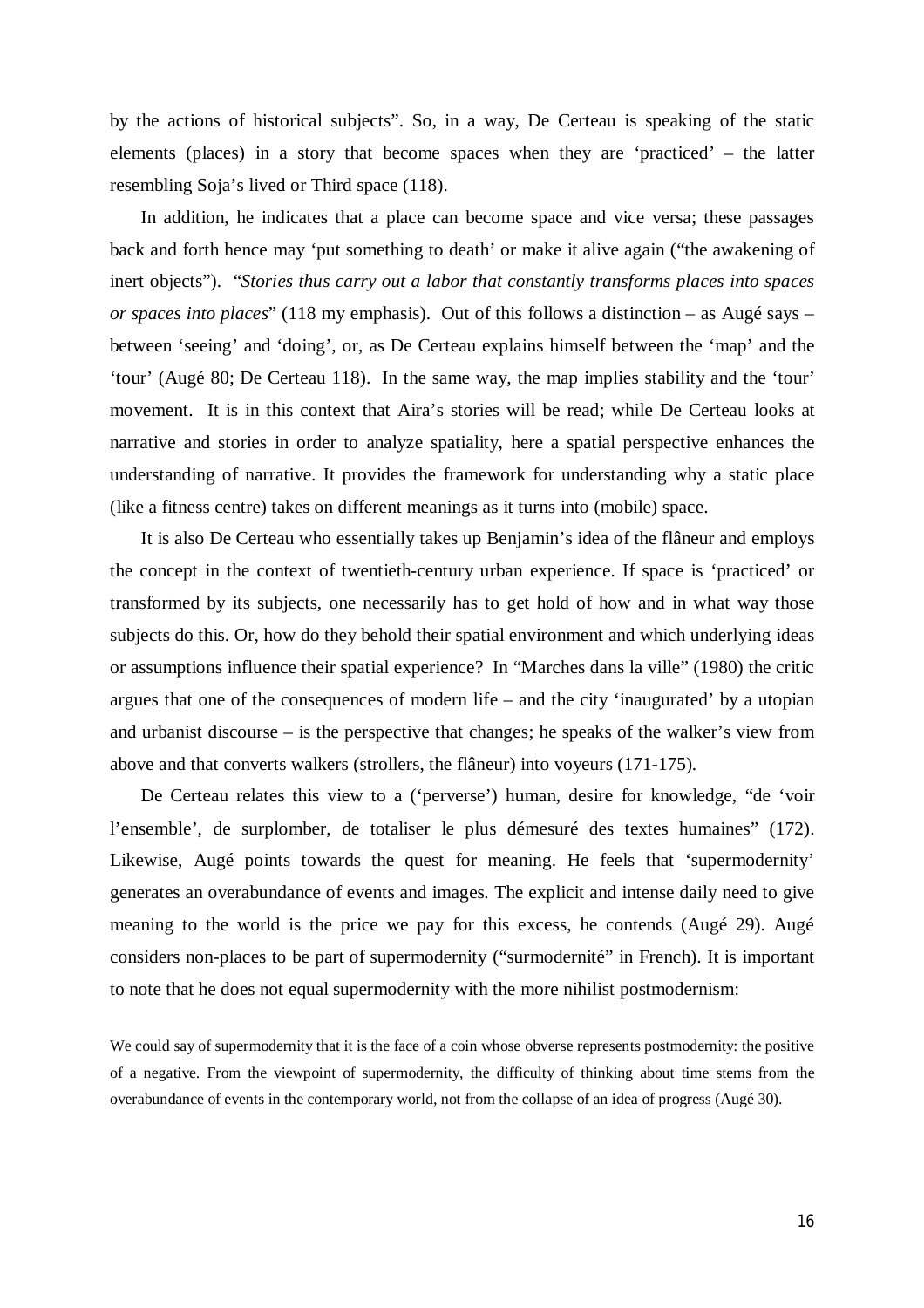Also the Argentinean critic Martín Kohan looks at the modern idea of the flâneur and reflects on the imaginary city that represents all of Benjamins' 'city thinking'. This 'imaginary city' consists of the four different cities Benjamin wrote about  $3<sup>1</sup>$ . According to Kohan all of Benjamin's city writings are about this specific 'zone' which Kohan calls *zona urbana.* This concept of *zona urbana* denotes a multiple, plural and non-existing city and hence also a theoretical invention or abstraction by Kohan himself.<sup>32</sup> When relating 'Benjaminian' theory to Aira's Buenos Aires I depart from this *zona urbana* that stands for all of Benjamin's 'city' thinking. The notion of *isla urbana* is linked to the postmodern view on Aira. Studying Aira in relation to the flâneur another demands for a different urban setting.

Kohan feels that critics all too often try to "textualize it all" by assuming that for Benjamin cities are like texts, and that walking through the city is similar to reading or writing: "Las representaciones urbanas de Walter Benjamin resultan ser un objeto más que propicio para esta tendencia a reducir lo que sea al estatuto de una textualidad, o de una representación que carece de referente, o de una representación para la cual el referente ya no importa" (24). This reinforces the idea, says Kohan, of the city as a text. According to Kohan the problem rests in the fact that ("en el afán teórico) the notion of reality is limited to the *representation* of reality, and therefore every representation becomes reduced to a mere "simulacro" So it becomes more difficult to pose the question in which the 'empoverishment of experience' really consists (25 my emphasis). Hence, from a spatial perspective, the 'materiality' of reality becomes, unjustifiably, less important.

Studying Aira's flâneur in his (literary) reality unavoidably means to look at *text;* I am interested in the urban imaginery and thus also the city in Aira's novels. Hence, looking at a (literary) representation. In this case however, *spatial reality* of Buenos Aires is not lost out of sight. More so cause I start off from spatial (and geographical) theory. Consequently, I am not postulating " la liquidación del principio de realidad" or even any 'end of experience in a mass mediated society' as Kohan points out is the case in some theoretical stances (25, note 13).

<sup>&</sup>lt;sup>31</sup> Paris, Moscow, Berlin & Naples

<sup>&</sup>lt;sup>32</sup> Kohan (2007): "Puede decirse, entonces, que hay en Benjamin un orden espacial bien delimitado; pero ese orden espacial no se define en una sola ciudad, ni siquiera en París, sino, en todo caso, en una 'ciudad' imaginaria e imposible que integra y contiene al menos cuatro ciudades. (..) Esas ciudades definen además, en la escritura de Benjamin, cuatro variantes genéricas: los textos críticos (París), el diario de viaje (Moscú), la 'reseña de turista' (Nápoles) y los textos autobiográficos (Berlín). (..) La multiciplidad de las referencias urbanas se resuelve también, por lo tanto, en la multiplicidad de los registros del discurso y en la multiciplidad de posiciones y miradas del sujeto" (16).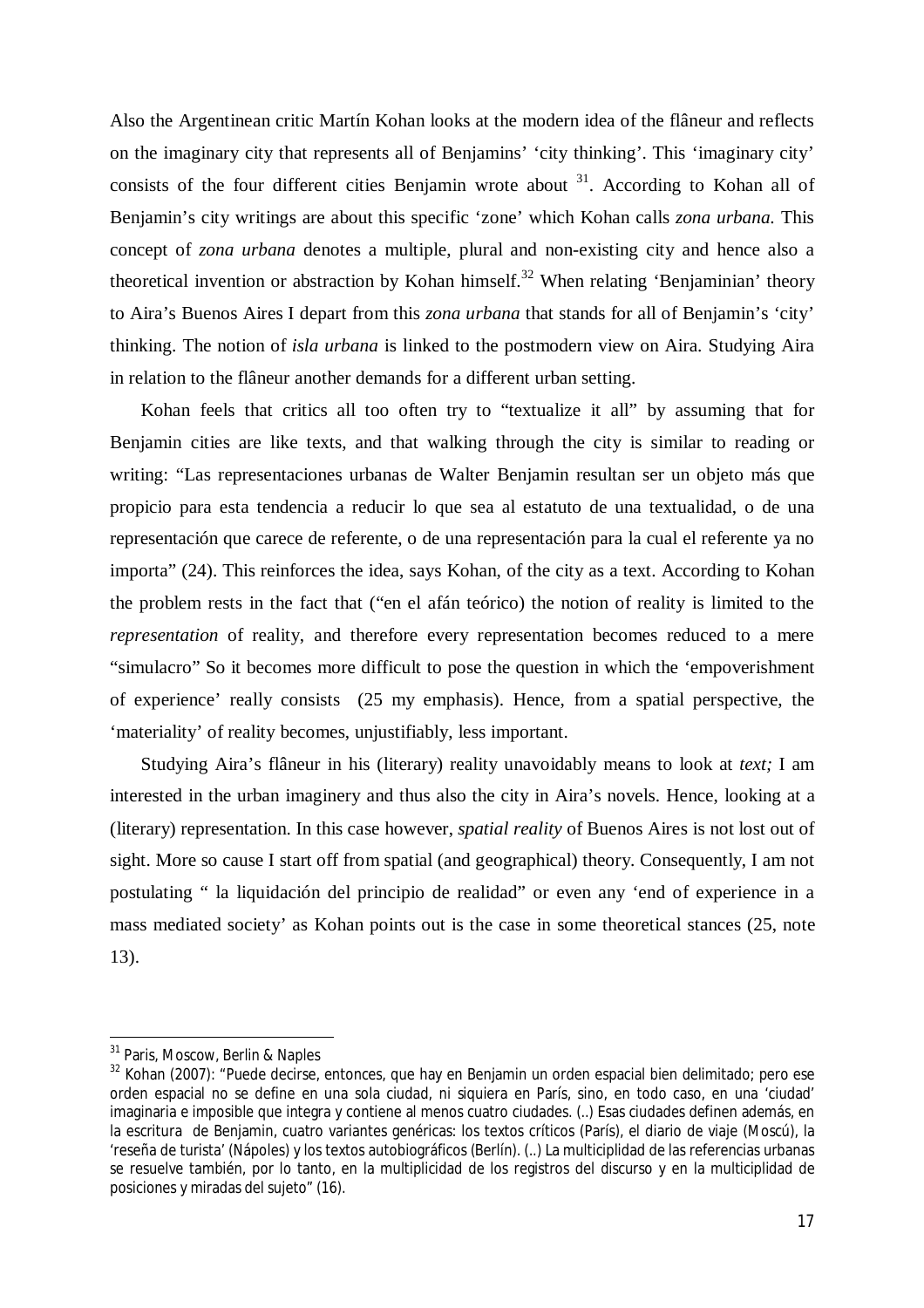In this literary study of Aira, space as a term will be used as a reference to geographic, material spaces (supermarkets, gym, *villa*) inside the novel ('static' decor). Those representations are to some extent connected to 'real spatial and social reality' and other issues that the study of space calls to mind (such as globalization). But ultimately, since this is not a social but a literary study, space, naturally, continues to be employed metaphorically. Linking the critical concept of space to a novel or work of literature may not always prove to be productive. In the particular case of Aira, however, this perspective generates valuable insights, particularly because Aira 'switches' constantly from anecdote to theoretical thought (with actual, concrete references to 'his' Buenos Aires), ultimately also showing how fiction (images, media, stories, representations) and reality correlate and influence each other.

#### **1.2 Postmodernism and** *literatura postautónoma*

When speaking of space, when cannot leave out time; "space itself has a history in Western experience and it is not possible to disregard the fatal intersection of time with space" (Foucault 22). With regard to spatial questions, it is essential to see how the question of time and temporality*,* affects thinking about space. In this thesis I want to situate Aira by looking at the 'space' in his work. Therefore it is necessary to see why Aira is considered to be a very postmodern writer. Josefina Ludmer distinguishes in Aira' novels a connection between space and a postmodern (and global) discourse.

Although Raymond Leslie Williams still categorized Aira as a Postboom writer, writing in a 'modernist' vein<sup>'33</sup> Aira's work is often called postmodern.<sup>34</sup> Aira's novels present themselves "como un reciclaje de planteamientos ficcionales tomados de la vanguardia que superan la negatividad de otras poéticas contemporáneas como las de Piglia o Saer", but, argues Jésus Montoya Juárez, "desde una lógica de un cierto posmodernismo" (Juárez 2010: 138). Juárez claims that this postmodern aspect resides precisely in Aira's 'metaficcionalidad', its irony and the preoccupation with the relation between fiction and reality; all three derived from and linked to the omnipresence of the audiovisual discourse and its influence in the construction of (what we understand to be) reality (138). Also Mbaye confirms that Aira's work is postmodern, especially for its metafiction: "La ficción

<sup>33</sup> Ravmond Leslie Williams (2003) p. 207: Aira participated in the 1990's in the continuation of the Postboom, says Williams, and, like others wrote historical novels, only now "the attitude about the potential of being historical voices" was different (209). Williams feels that *La liebra* (1991) still is a (not so ambitious) historical novel, but, later novels such as *La Mendiga* (1998) lacks "historical ambition" (210).

<sup>34</sup> Ludmer (2010), Montoya (2006, 2007, 2010), Rémon-Raillard (2003).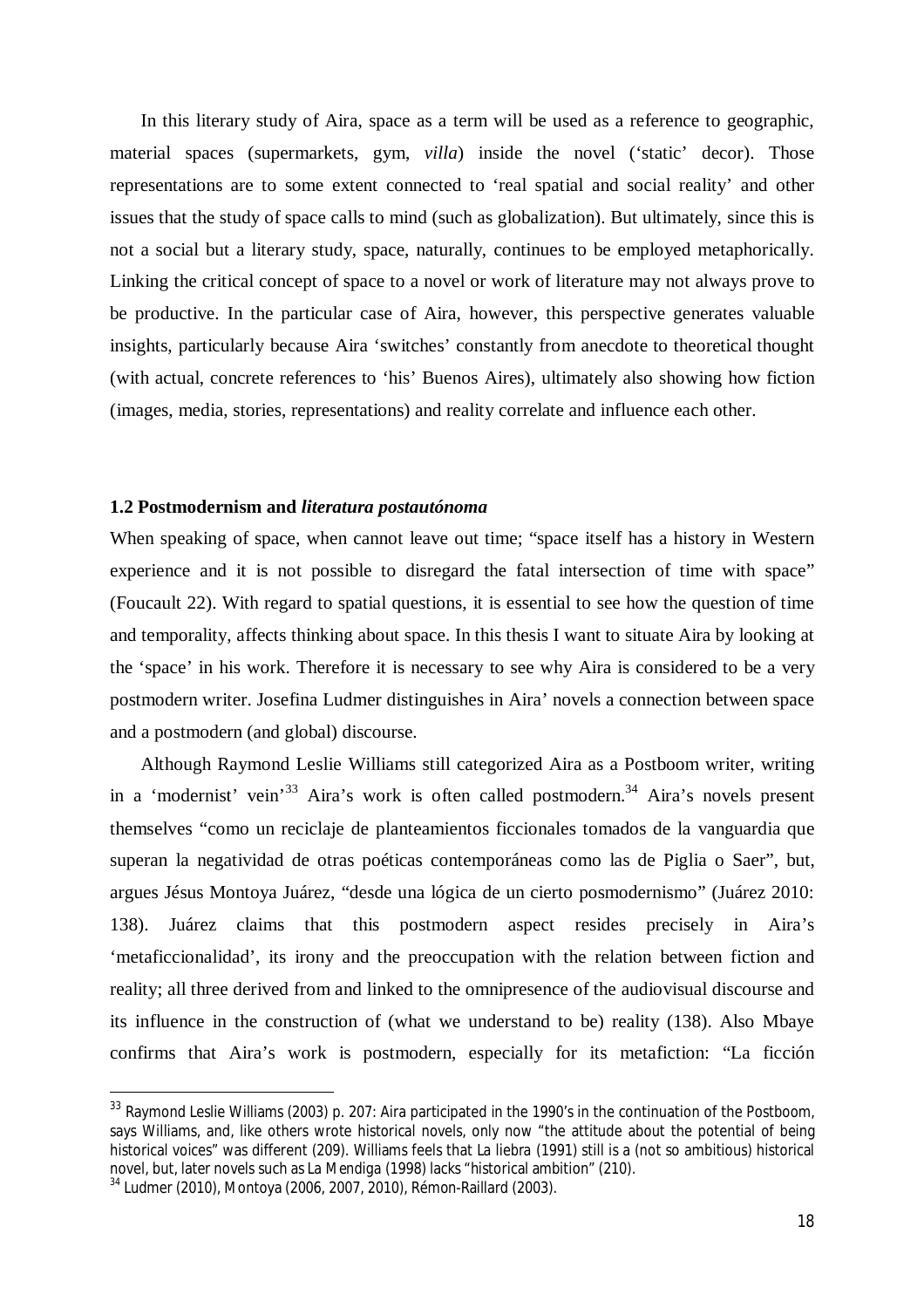postmoderna se caracteriza por una fuerte tendencia autorreflexiva. La metaficción, ficción que reflexiona sobre sí misma, se ha convertido en poética y una de las grandes marcas de la Postmodernidad, aunque puede considerarse como herencia de la vanguardia" (37).

For Fredric Jameson, says Juárez (2007), "schizophrenic" postmodern time confers to our present a problematic relation with the historical past. When not only fiction but as well reality comes to be seen as an artificial construction, then, what does this do to our conception of space and time? The past is now perceived as a a ensemble of various, disconnected presents (Juárez 887). This, naturally, makes it more difficult to capture a general image of our present; "[l]a sensación de realidad se esté perdiendo ante la omnipresencia de infinidad de imágenes fragmentadas y contradictorias de lo real que saturan la capacidad de interpretación de los sujetos" (887).

In the same way, adds Juárez, Baudrillard speaks of the "simulacre" and is interested in the diffuse boundaries between what is 'real' and what is not (887). 'Simulacra' are "exact copies or representations of everyday reality that somehow substitute for the real itself", also Soja explains (19). According to Baudrillard we live in a hyperreal society; "Disneyland est lá pour cacher que c'est le pays 'réel', toute l'Amérique 'réelle' qui est Disneyland" (Baudrillard 25). With regard to Baudrillard's understanding of reality, Soja adds that "we no longer have to pay to enter these worlds of the 'real fake' [such as Disney] for they are already with us in the normal course of our daily lives, in our homes and workplaces, in how we choose to be informed and entertained" (19). Hence, the 'real fake' now is everywhere. In the same way, in her essay *Aquí América Latina,* Josefina Ludmer coins the term *realidadficción* (47). According to Ludmer, in our contemporary world reality is fiction, and fiction becomes reality.

In literature the postmodern derives from the (Hegelian) question of the death of art, Juárez states. Because when the world itself is no more than an 'artificial construct' (or reality being entirely a 'simulacre') the believe in the power of literature or art weakens:

La concepción positivista de la ciencia, cuya influencia se había dejado sentir en la literatura realista y modernista, que entra en crisis a partir de la inclusión de la idea del azar en las teorías científicas y el proceso de descentramiento de las identidades, consideradas construcciones lingüísticas, hace desarrollarse la que ya era una idea moderna, la pérdida de confianza en que la literatura pueda representar el mundo, porque el propio mundo no es más que el constructo artificial que percibimos de él: un *simulacro* (Montoya chapter 2).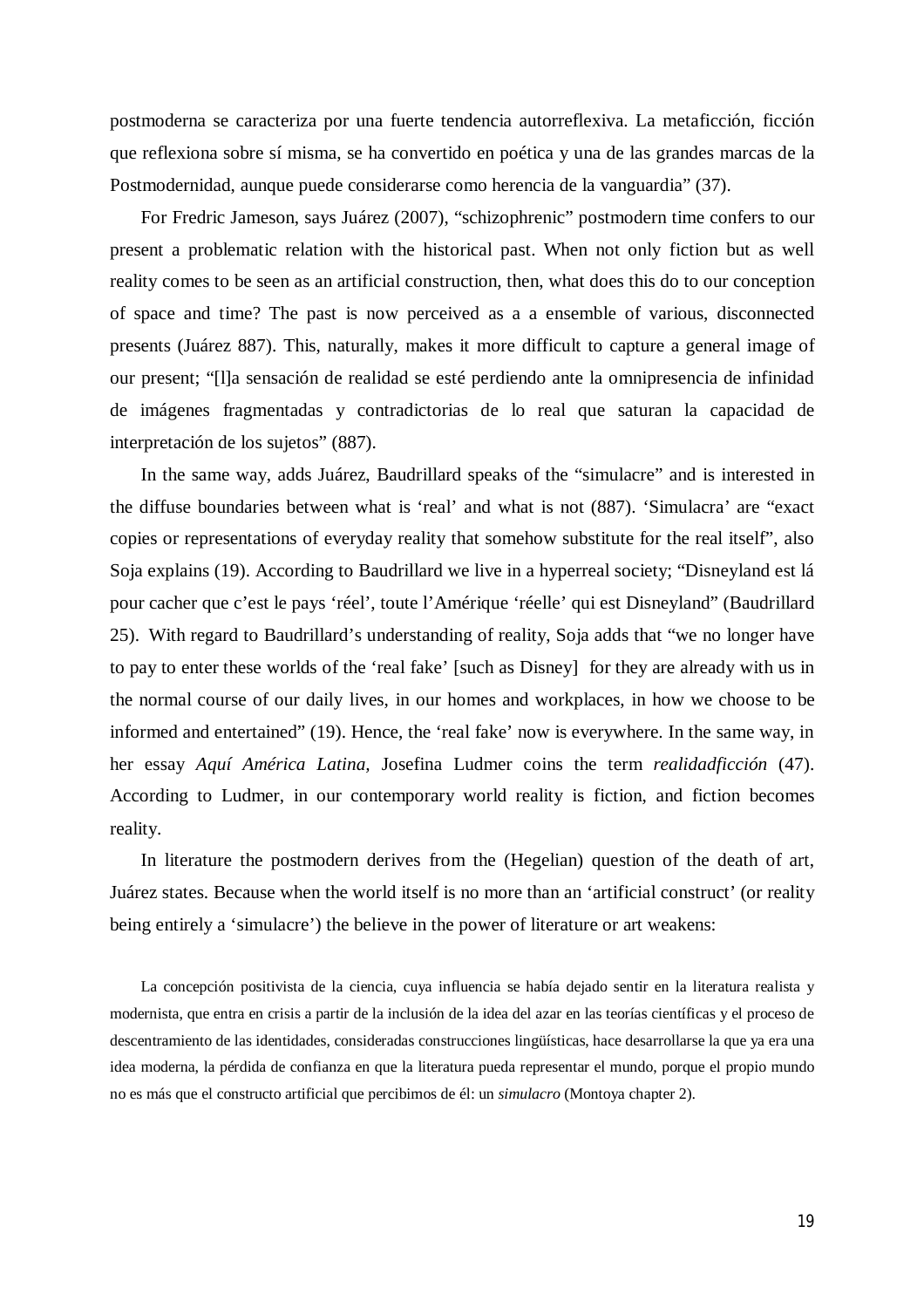Ludmer likewise calls attention to the question of the 'end' of art: "[e]l fin del movimiento hacia adelante, el fin del tiempo, no solo es el fin de un relato sino el fin de una historia de la literatura y del arte" (91). 'Global' time is apocalyptic; it announces the 'end' of many things such as "el fin del futuro, de la historia, de la utopía, del significante, de la literatura y de la clase obrera" (91). Ludmer in one sentence pronounces many ends, including the end of ('autonomous') literature. She introduces a new label for the contemporary literature<sup>35</sup> she speaks of in her essay: *literatura postautónoma*. Postautonomous literature is of a 'global' order, no longer looking at past or future, but *referring to a reality that itself is "constructed by media, tecnology and science"*, or, that is itself fiction: "la realidad cotidiana no es la realidad histórica referencial y verosímil del pensamiento realista y de su historia política y social" (151). This new reality

no quiere ser representada *porque ya es pura representación*: un tejido de palabras e imágenes de diferentes velocidades, grados y densidades, interiores-exteriores a un sujeto, que incluye el acontecimiento pero también lo virtual, lo potencial, lo mágico y lo fantasmático. 'La realidad cotidiana' de las escrituras postautónomas, exhibe, como en una exposición universal o en un muestrario global de una web, todos los realismos históricos, sociales, mágicos, los costumbrismos, los surrealismos y los naturalismos. Absorbe y fusiona toda la mímesis del pasado para constituir la ficción o las ficciones del presente. Una ficción que es la 'realidad. (Ludmer 151-152, my emphasis).

According to Ludmer one does not know – and nor does it matter – whether those 'postautonomous' writings can be called literature or not, for their very 'function' or meaning is to help to create the present: "se instalan localmente en una realidad cotidiana para *fabricar presente* y ese es precisamente su sentido" (149 my emphasis). Ludmer is turning reality itself into a mere representation – and in doing so precisely does what Kohan disturbs: reducing every representation itself to a mere 'simulacro'.<sup>36</sup> For Ludmer, it seems, the (political and cultural) cause of literature losing its autonomy, then, has to be find in this 'overabundance' or excess of images and space that Augé already pointed toward. The excess of images generated by globalization (television, cyberspace and now also internet) reinforces the quest for meaning, the difficulty of grasping a general image of our present when everything seems fragmented and disconnected.

 $^{\rm 35}$  Her 'Sistema Literario Argentino', as she calls it, looks at contemporary, national novels, mainly written or published in the year 2000 (87).

<sup>&</sup>lt;sup>36</sup> See the first part of Chapter 1; Kohan points at the theoretical stance that looks at reality itself as a mere representation (a 'simulacro') (in Benjamin's case: all too easily reading the city as text and the text as city).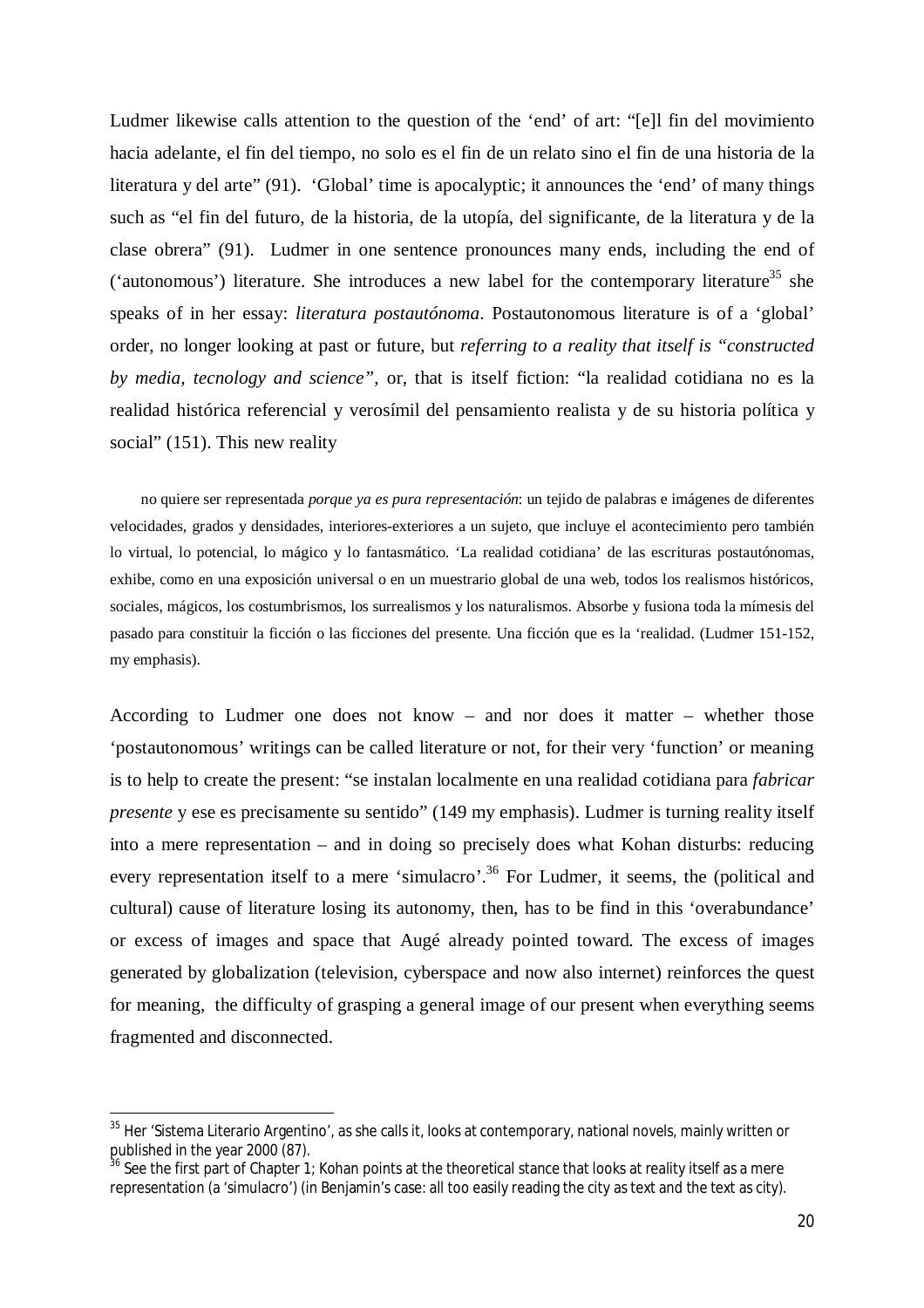In her essay Ludmer 'speculates' (as she calls it herself) about temporalities, space and literature in Buenos Aires in the year 2000 (the year just before the Argentinean economic crisis sets in). She makes a division between the sorts of 'literatures' she reads in that typical 'apocalyptic year' while distinguishing between national temporalities and global temporalities  $(91)$ . Consequently, she designs a categorization<sup>37</sup> of Argentinean contemporary writers based on temporalities and space (87). Ludmer contextualizes Aira's novel *La villa* as *literatura postautónoma* (132, 134). In a novel like this there remains nothing more than "un puro presente formal eterno que está como afuera y adentro del tiempo a la vez" (91). It refers foremost towards itself before (or at the same time) it looks at reality and the outside world, consequently "habla de su propio fin" (91). <sup>38</sup>

*Literatura postautónoma* is marked by what Ludmer calls "la destemporalización del presente" (91). This notion implicates a time 'undone' from time: a present that no longer is understood in a temporal context with a past and a future. The present becomes perpetual, an eternal present. With regard to literature, this means that novels can no longer be fundamentally interested in history (or future) nor can they be politically (or socially) engaged. By departing from the notion that reality itself is a mere representation – or, that "ficción y que ficción es la realidad" this implies that literature has, naturally, less to 'say' or that it loses its meaning for it is part of what constitutes that reality (a fiction) (151). But is it true that Aira is only writing about this 'eternal present', speaking and only referring towards itself, something that would also justify calling his literature overtly postmodern?

I hold on to Kohan's idea that there remains a difference between what is and what is not literature. Some texts do have more to say than others, and thus also 'maintain' their autonomy. Kohan is agitated by one of Ludmer's definitions of 'posliteratura': Ludmer states that it does not matter whether writings are literature (literary) or not - or, as Kohan says, whether we deal with good or bad literature. In Kohan's opinion Ludmer should distinguish between a crisis of the (literary) institution and esthetics. She does not go into the notion of "l'art pour l'art" nor the protest of the vanguardia who wants to "reunite art with life". <sup>39</sup> In Aira's case this is particularly troublesome, I think, for Aira considers himself to be writing in

 $37$  Attention has to be paid to the fact that this is a rather personal, and maybe even arbitrary, distinction. As she admits herself, her system is a "sistema hecho de tiempos y de visibilidades", without a centre nor a periphery, without a bottom or a top (89).

<sup>&</sup>lt;sup>38</sup> "El fin del movimiento hacia adelante, el fin del tiempo, no solo es el fin de un relato sino el fin de una historia de la literatura y del arte" (Ludmer 91).

<sup>39</sup> See Martin Kohan (Sobre Postautonomía 2013) p.312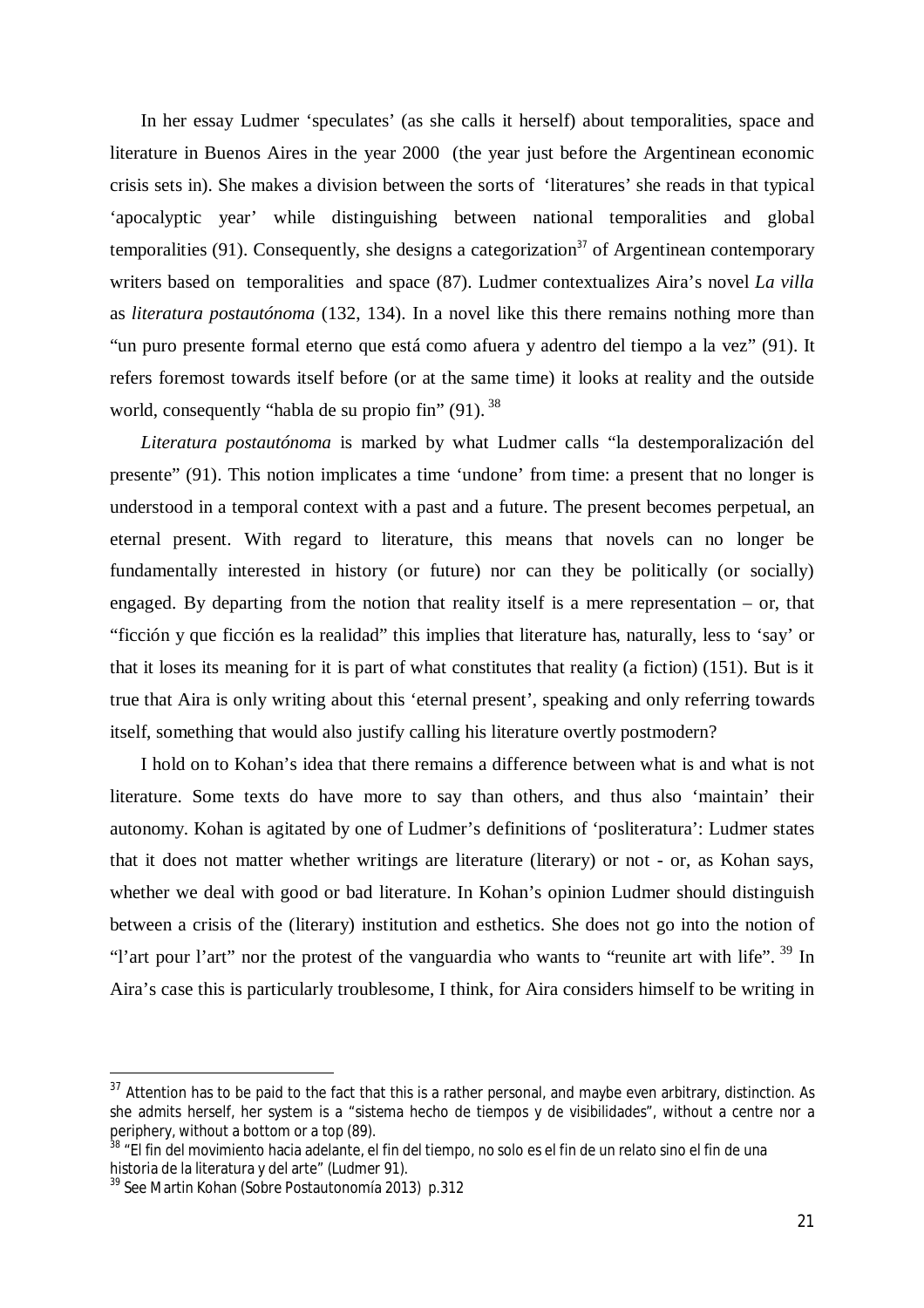a "vanguard" tradition.<sup>40</sup> That is why I think it would be bold to state that Aira's novels which indeed are very much interested in the creation of its own narratives  $41 -$  do not have to say anything about external (social) reality or the time and space we live in. Even though his literature tells us about a present 'undone' from time (or awareness of historical time), it still, then, speaks of that very (eternal) present we live in - just as Ludmer shows herself by taking Aira's novel *La villa* es an example.

Moreover, for a reader not familiar with Argentinean history, politics or social reality and more specifically with regard to the capital Buenos Aires – Aira's novels are not easy to take hold of. Aira makes numerous and direct references to specific places (restaurants, supermarkets, the unfinished buildings, squares and even television series) in the city, something that accounts for, instead of a global, a highly *local* element of his work. Hence, it is important to observe that Ludmer's labelling of a novel as *La villa* as 'global' literature is a categorization within the context of contemporary Latin American and Argentinean literature and critique. Within this context she is indeed right in claiming that Aira's work is of a different order than for example the popular, historical novels in Argentina, which continue to be obsessed with history and nation.

Aira's inventions – la Patri, Ferdie, Maxi or the nameless protagonist from *El mármol* are undeniably living in a sort of eternal present. Space is intrinsically tied up with time; as if both concepts were equal to eachother and time were space and vice versa. But the people in it transform and 'dislocate' space, even travel *on* and *in* the images. In the end space itself – as Lefebvre and Soja point out – remains a sort of 'palimpsest', it is historical, social, political at the same time and, most important, experienced in different ways by different subjects. Space – and also Aira's literary space –necessarily also contains local elements and is bound up with time rather than being *merely* global and virtual.

Finally, Ludmer is right in stressing the fact that images (or fiction) play a great role in also Aira's novel. To the concept of Lefebvre's idea of *lived* space – recasted by Soja - and space as something that becomes produced, we can indeed connect Ludmer's term *realidadficción.*<sup>42</sup> This notion is a logical coinage considering Ludmer's idea of the mutual influence between fiction and reality. It describes how the public imaginary is at the same time influenced and 'constructed' by audiovisual media, novels and fiction and how literature (or art more generally speaking) becomes affected by postmodern reality. Reality and fiction

<sup>&</sup>lt;sup>40</sup> La Nueva Escritura

<sup>41</sup> Or, "autoreflexiva" (Montoya 2007: 888).

<sup>42</sup> *Aquí América Latina: Una Especulación (*2010): 47.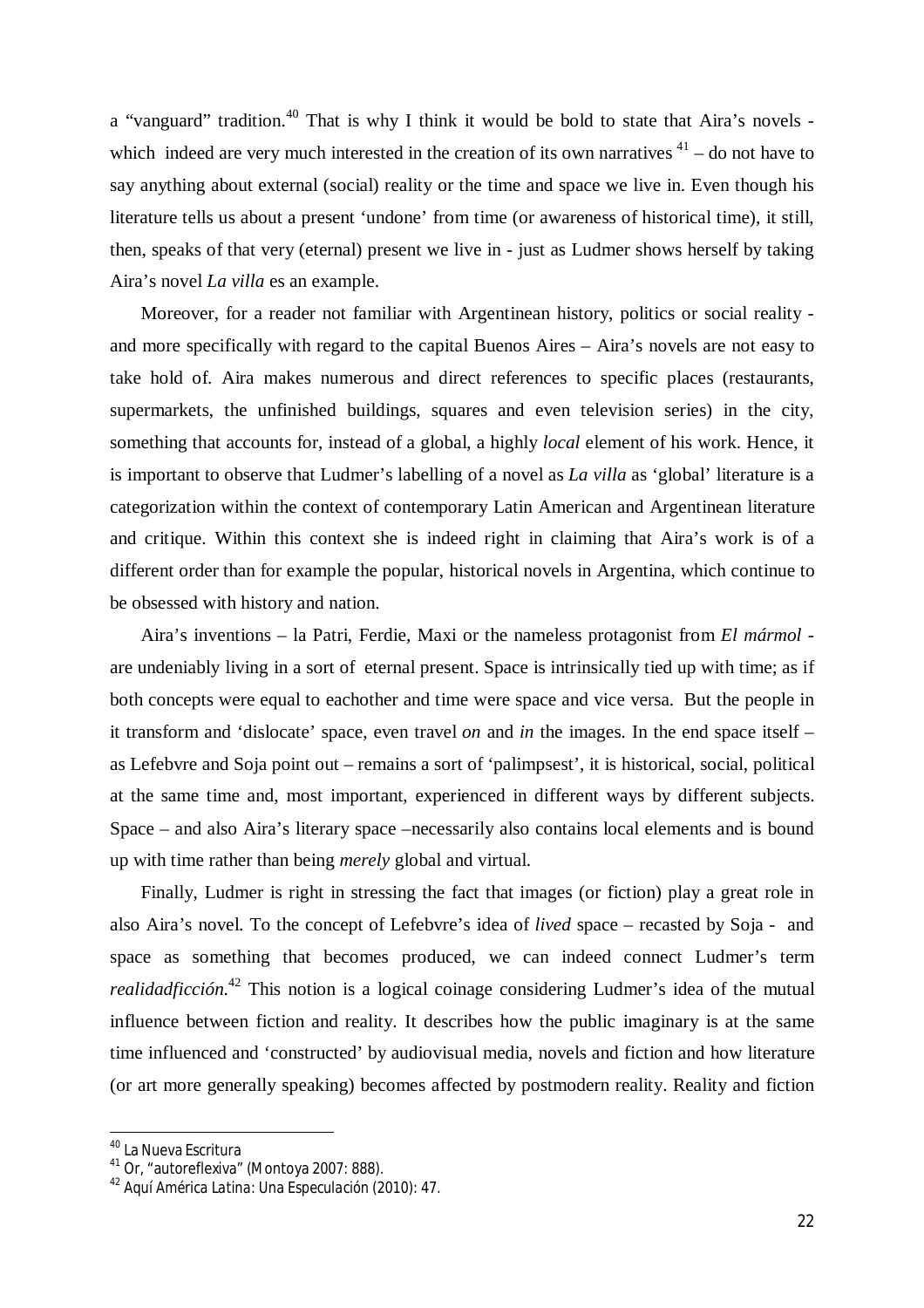become interwoven to such a degree that the boundaries between them start to blur. Our spatial reality (besides being material, anthropological, geographical etc.) is ultimately also a fiction: (to speak in Lefevbre's terms) we construct it and are at the same time a 'product' of it (*lived* space). The concept of space itself is therefore equally a *realidadficción.*

#### **1.3 'Belated' Argentina and globalization**

 $\overline{a}$ 

How does space relate to this 'eternal present' that Ludmer finds in a novel as *La villa*? After looking at temporalities in literature, Ludmer turns to a spatial perspective. She rather speaks of territory (*territorio*) instead of space and of the subjects (sujetos, cuerpos) that cross these territories. <sup>43</sup> Ludmer's territory encompasses the concept of *isla urbana*. Ludmer points out that this concept can also be used as a literary concept. It is "un adentroafuera verbal y narrativo, y no solamente social y humano" (134).

Territory is a "noción abstractoconcreta", (..) una delimitación del espacio y una noción electrónica-geográfica-económica-social-cultural-política-estética-legal-afectiva-de género-yde sexo, todo al mismo tiempo" (122). In this sense, Ludmer's conception of territory to some extent resembles that of Lefèbvre's *lived* space for they are both politically and socially motivated concepts. Lefèbvre's "Third worlds can be found at all scales, in the corpo-reality of the body and mind, in sexual subjectivity, in individual and collective identities from the most local to the most global. They are the chosen spaces for struggle, liberation, emancipation" (Soja 68). Yet, the *isla urbana* appears to the opposite of this political lived space; the urban island – somewhat like Augé's non-place - is no longer historical or related to identity. History and subversion occur only inside the (social) city (Ludmer 131). The urban island is "un espacio final" with a "límite de significación" (133).

Aira's stories very often take place in Argentina and a great deal of his narratives are placed in the city of Buenos Aires. Not only the typical *porteño* neighboorhoods or *barrios*, but also the notorious *villas* (the shantytowns) play a spatial role in his work. The *villas miseria* in Buenos Aires have rapidly grown over the last two decades. This development adds to an incredible fragmentation of the city, and apart from the fact that it alters the geography and spaces of Buenos Aires, naturally it also involves cultural and social changes for people

<sup>&</sup>lt;sup>43</sup> Ludmer (2010): "La imaginación territorial en América Latina tiene una historia, que en el siglo XX constituye a los clásicos: Borges con las orillas, Rulfo con Comala, Onetti con Santa María, García Márquez con Macondo" (122).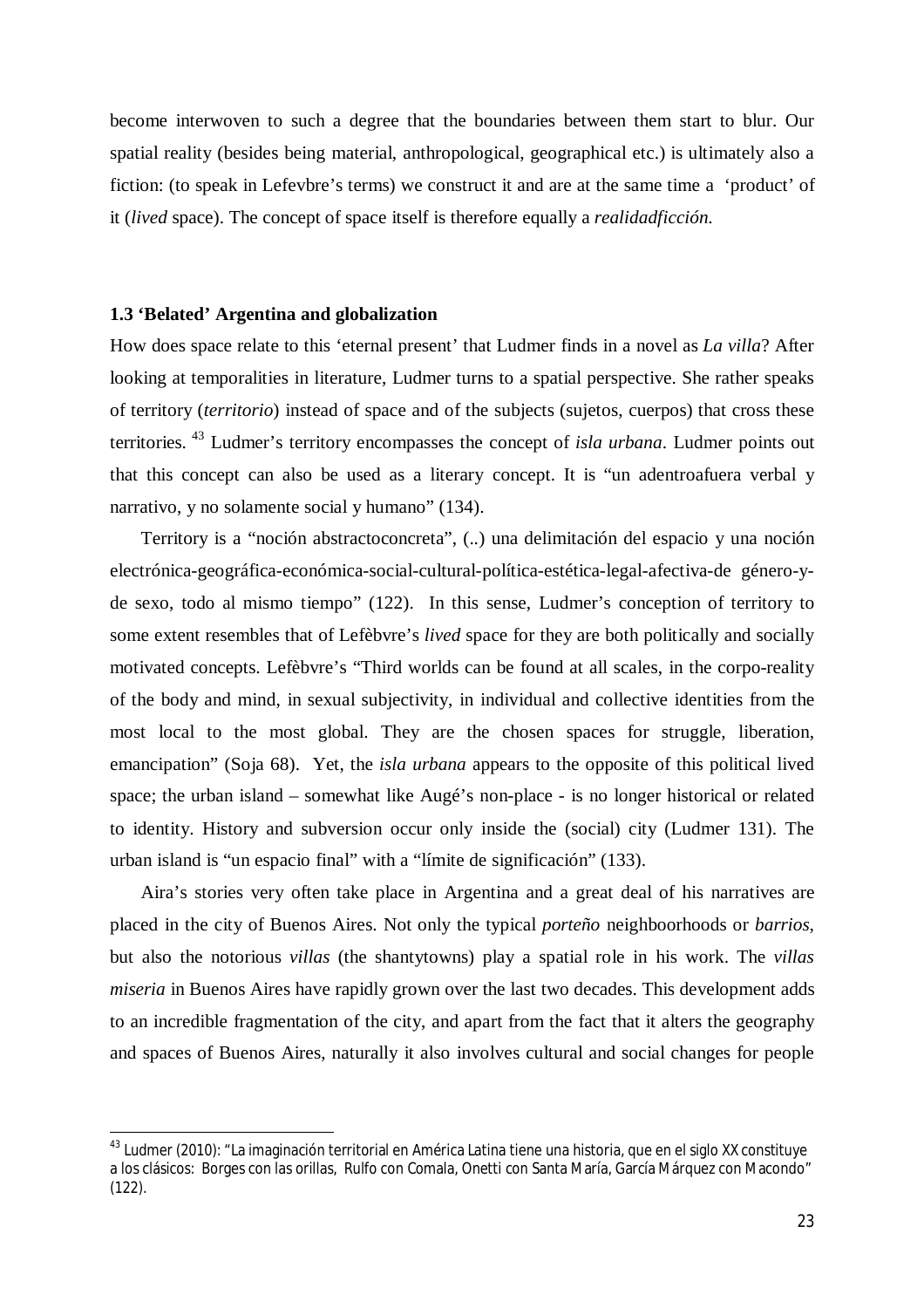on both an individual and collective level. $44$  It is thus not surprising that Ludmer looks specifically at Aira's novel entitled *La villa* since it represents one of the many 'urban islands' in the city.<sup>45</sup>

What marks the spaces of contemporary Latin American literature, Ludmer argues, is an ambiguous conception of what is or finds itself inside or outside. In those spaces one is at the same time *adentro y afuera.* The shantytown is such a place: "se puede entrar: tiene límites pero está abierta, como sí fuera pública" (Ludmer 131). Nevertheless, those boundaries are blurry because everybody can enter this space, yet at the same time not everybody can. Contrary to the luxury condominium or country clubs where only the house-owners and people of high-class enter  $46$ , the shantytown, in principle, is not excluding those who do not live there. However, these boundaries are, as it were metaphorical - for they are built out of fear. As will become clear, in Aira's novels diffuse boundaries recur in different forms, hence not only in the shape of a shantytown.

When speaking of space, the discussion on what globalization means in the context of contemporary Latin America certainly has some relevance. It is necessary to look shortly at the very extended debate<sup>47</sup> on the supposed 'belated' modernity in Latin America and more particularly in Argentina in order to better understand the notion of globalization. George Yúdice called attention to the fact that critics in relation to Argentina, and in extension to Latin Ameria, often spoke of a "pseudo-modernidad" instead of postmodernismo. Postmodernism could not be spoken of in relation to Argentina when modernism itself had never even really arrived. "La única modernidad", in Argentina, "es la del retraso" critics such as Carlos Waisman stated (Yúdice 105). Andrés Avellaneda in addition claimed that – speaking of the literary field – young, postmodern Argentinean writers hence could merely wrote "copias, simulacros" of Western genres (105).

Even the *present* itself may, in a way, not have arrived yet in Latin America, claims Idelber Avelar. The present of the countries in the Southern Cone (Argentina, Uruguay, Chile), he states, is *untimely* – which may be interpreted as premature, or, inopportune. This means that the problem for these countries resides not only in coming to terms with their past.

<sup>&</sup>lt;sup>44</sup> See Sarlo in: Huyssen (p 48)

<sup>&</sup>lt;sup>45</sup> Ludmer indicates that all kinds of places "can function as islands"; buildings, rooms, and other places marked by "precise borders" (130).

<sup>46</sup>See Jordi Borja (2003): 190-192

<sup>&</sup>lt;sup>47</sup> The very extended debate which goes back to the eighties on belated modernity or postmodernity in Latin America: e.g. George Yúdice (1988); Carlos Rincón (1989); Beverly and Oviedo (1995); Avelar, Ibdelber (1999). Beatriz Sarlo (1994), Santiago Colás (1994), Francine Masiello (2001); Idelber Avelar (1999), Beatriz Sarlo (2008); ); David Antonio Muíno Barreiro (2012).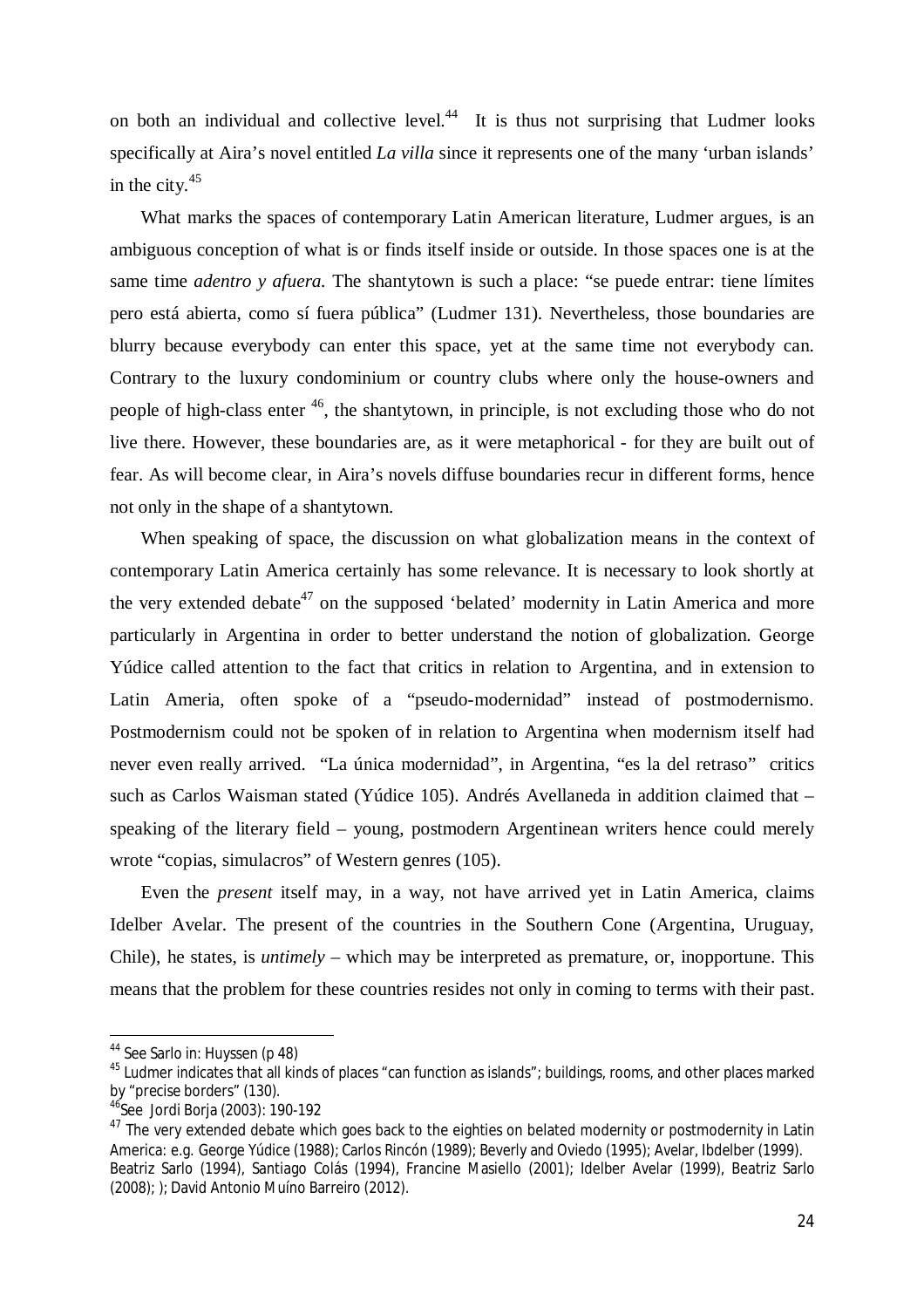They also need to define their position in the new present which is "ushered in by the military regimes: a global market in which every corner of social life has been commodified" (Avelar 1). "The dictatorship's raison d'être was the physical and symbolic elimination of all resistance to the implementation of market logic" (Avelar 1).<sup>48</sup>

In his work *Modernity at Large* (2005) Appadurai looks at the cultural dimension of globalization. He asks "what is new about globalization" and explores how "the interconnectedness of migration and modern mass media affects the imagination and defines notions of neighborhood, nation and nationhood" (Oonk 157). Electronic mediation and mass migration impel the work of imagination, and "together create specific irregularities because both viewers and images are in simultaneous circulation" (Appadurai 4). In view of the fact that both mass media and migration play a role in Aira's short novels, we can dwell on his claim that the relationship between "mass-mediated events and migratory audiences defines the core of the link between globalization and the modern" (4).

Appadurai introduces five "-scapes" – which constitute the different "dimensions of global cultural flows" – and consequently one of them is the "mediascape" (33). This is one of the building blocks of the globalized 'imagined worlds' in which many people live in today.<sup>49</sup> Today, viewers are no longer tied to a specific local or national place and images circulate everywhere (4). Moreover, people are always travelling, migrating, moving or else have a friend who comes home with 'stories'. Consequently, he speaks of the 'work of the imagination' - a "space of contestation in which individuals and groups seek to annex the global into their own practice of the modern" (4). Appadurai's work appears to some extent ethically motivated since he also speaks of the imagination as a "staging ground for action" (7).

This is a quite positive view compared to other globalization theory. One of the most obvious effects from the processes of globalization, Saskia Sassen (2000) argues, is "the production of new spatialities and temporalities" (215). In the same way, Zygmunt Bauman (1999) points towards the 'compression of time and space' and argues that "la globalización divide en la misma medida que une: las causas de la división son las mismas que promueven la uniformidad del globo" (8). Instead of having a (possible) emancipatory power, media and television produce different 'temporalities' and 'spatialities' for everyone and create therefore also (social) division:

<sup>&</sup>lt;sup>48</sup> In a paper written under the supervision of Prof. Rigney I investigated this concept of untimeliness and premature modernity ("Memory and Amnesia in Post-Pinochet Chile: The Unwillingness to Remember in the Private and Public Sphere" 2012).

<sup>49</sup> Inspired by Anderson's *Imagined Communities* (Appadurai 33).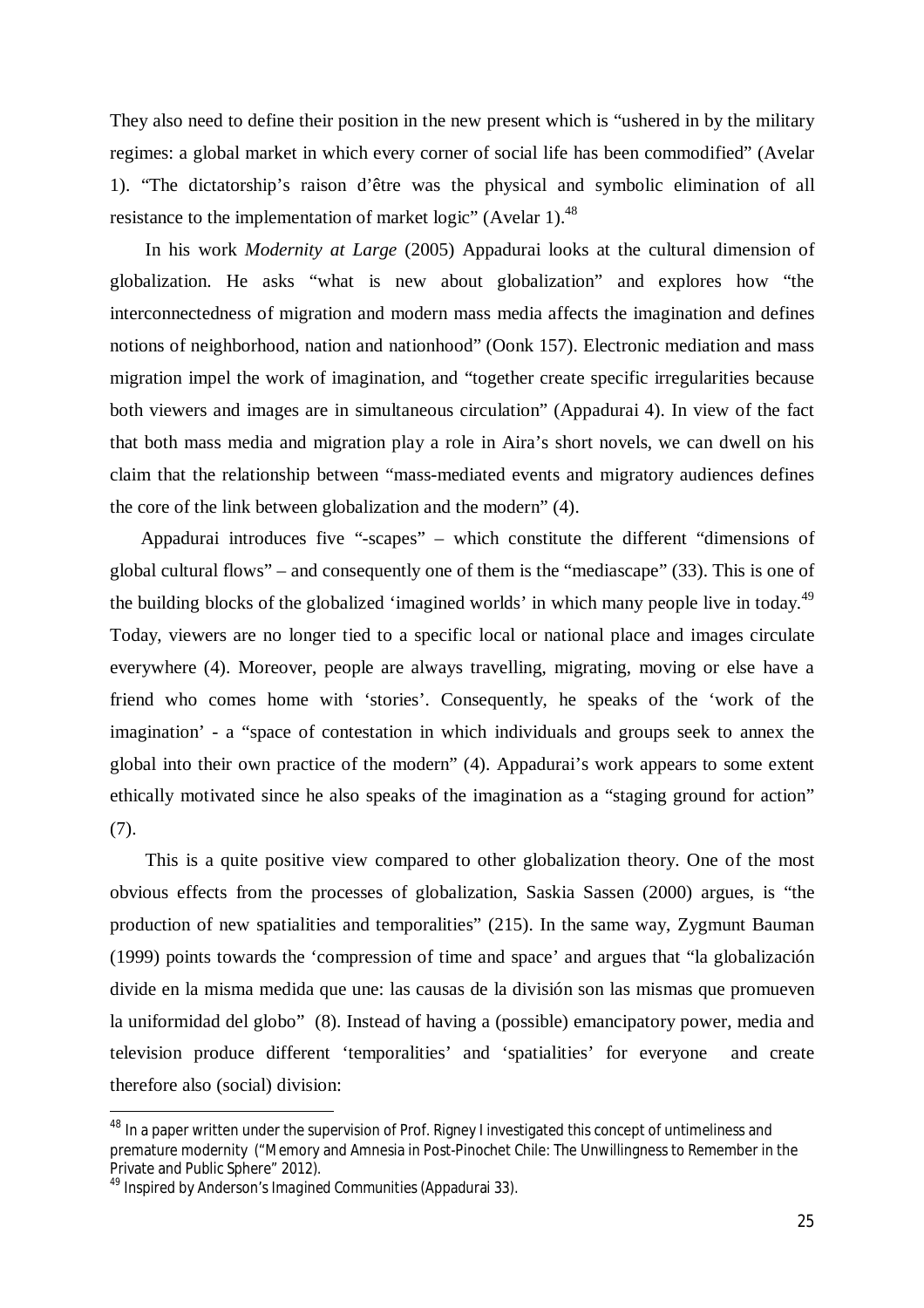Segregados y separados sobre la Tierra, los locales conocen a los globales a través de las transmisiones televisadas desde el cielo. Los ecos del encuentro reverban globalmente, ahogan todos los sonidos locales a la vez que se reflejan en las paredes locales, cuya solidez impenetrable, semejante a la de una prisión, queda con ello revelada y reforzada (73).

For people of the 'first' world, "el espacio no rige", for they can cover any distance instantaneously. They live in a perpetual present, "atraviesan una sucesión de episodios higiénicamente aislados (..) siempre 'escasos de tiempo'"(116). While "las personas atascadas en el mundo opuesto están aplastados bajo el peso de un tiempo abundante, innecessario e inútil, en el cual no tienen nada que hacer" (117). In Aira's work mass media and migration play a significant, thematic role. Contemporary Buenos Aires is characterized partly by migration from China and Korea, a relatively recent development, as also Sarlo points out (49). In Aira the theme of migration is 'depicted' by the Chilean migrants in *Los fantasmas* and the Chinese community in Buenos Aires (*La guerra de los gimnasios*, *El mármol*).

In Aira's urban setting rich and poor encounter each other and are all influenced by the same media, however they live in an intrinsic different world, ruled by different 'temporalities'. Departing from the idea of a modernity that had 'never really arrived' – but was 'artificially' imposed by dictators such as Pinochet and the Argentinean militaries during the Dirty War, it is not strange that globalization causes tentions within the country, the city and even a neighborhood (*Flores*) itself. As 'modernization was ushered in' it caused great incongruities for the inhabitants both on an economic and cultural level.<sup>50</sup>

In the collective volume *Other Cities, Other Worlds* (2008) Andreas Huyssen puts together a range of essays that all deal with cities - and their "urban imaginaries" - of the non-Western world, such as São Paulo, Istanbul and Buenos Aires.<sup>51</sup> The attention for these different urban imaginaries should help to "dislocate accounts of modernity from the West" (Huyssen 2). Huyssen wants to move away from the idea that modernity is merely a western phenomenon that influenced the former colonies in a unilateral way; the 'global' thus simply imposing itself on the 'local'.<sup>52</sup> In the same way Appadurai explains that the globalized world

<sup>&</sup>lt;sup>50</sup> Chile's contemporary distribution of wealth is for example one of the most unequal of the world. (Jan de Kievid, "Neo-liberalisme en Onderwijs in Chili" www.lachispa.eu, 21.18h, 25-10-2011.)

<sup>&</sup>lt;sup>51</sup> "In the wake of Charles Taylor's use of the term social imaginary and Henri Lefebvre's argument about the social production of space, the notion of urban imagineries has become quite commonplace", Huyssen states (5).

<sup>52</sup> Huyssen (in *Public culture*, 2000) : "Indeed, questions of discrepant temporalities and differently paced modernities have emerged as key to new and rigorous understandings of the long-term processes of globalization, which supplant rather than merely adjust Western modernization paradigms" (22).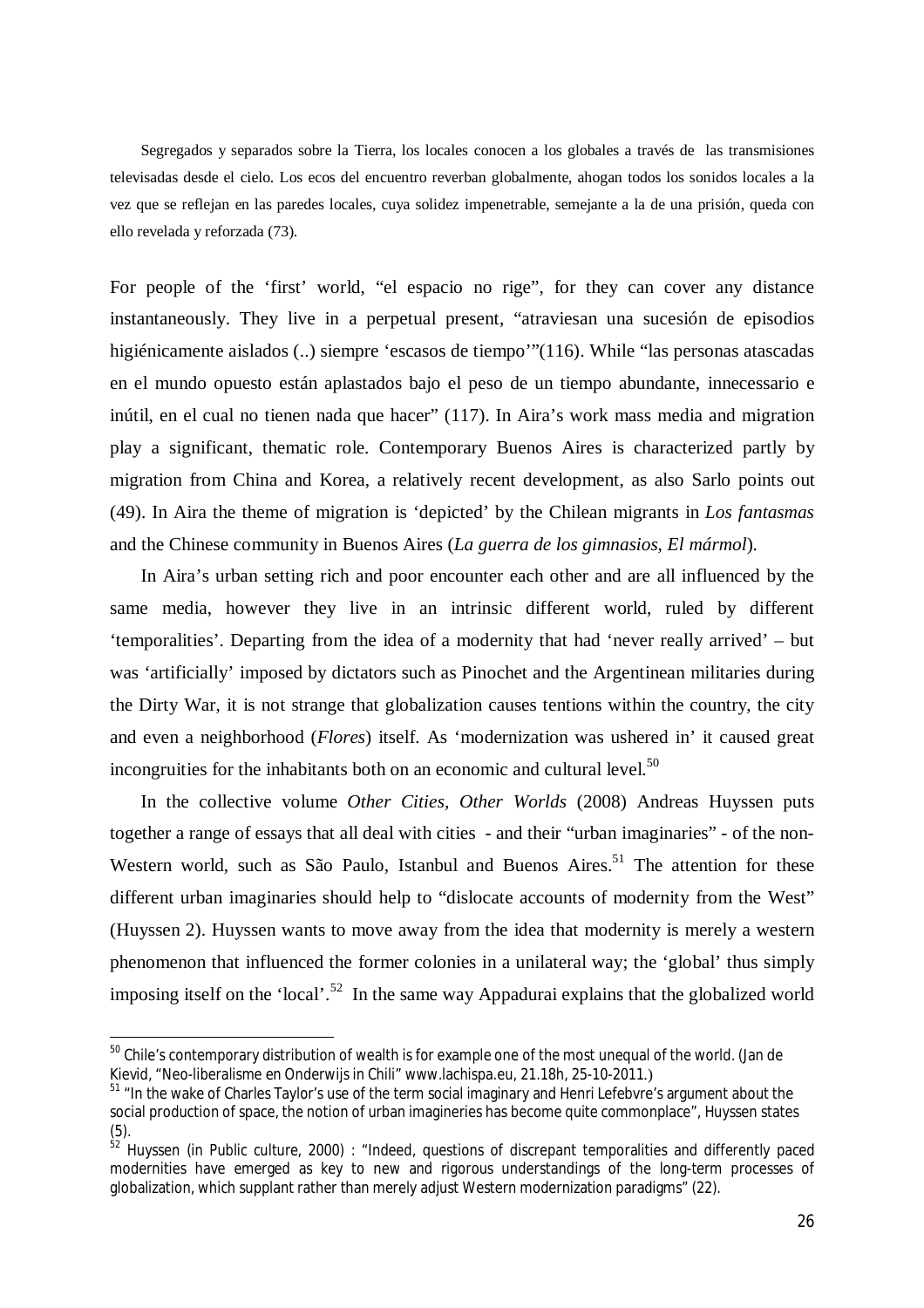should no longer be divided into traditional and modern societies or cultures. The world "has to be seen as a complex, overlapping, disjunctive order that cannot any longer be understood in terms of existing centre-periphery models" (Appadurai 32). Warf and Arias take up the term glocalization and confirm that "as numerous scholars have shown, globalization does not play out identically in different places (..); rather, context matters, and the incorporation of unique places into the global division of labor changes not only those locales, but the world system as well. Glocalization, therefore, is a two-way street" (5).

In this view, then, it becomes also problematical to regard Latin America's modernity as 'belated', for it departs from the typically Western (and teleological) notion that necessarily alludes to the (old-fashioned, imperialist) idea of a centre that still exercices his power onto the periphery, thus, the process of modernization as a one-way-street. Additionally, Montoya quoting Volek, points out that "el contexto posmoderno es más propicio para la reinvención de la identidad latinoamericana; porque fue mucho más dificil, para el latinoamericanismo, buscar una identidad a través de conceptos importados que lo colocaban en posición de inferioridad" (Montoya 2007, 888). This is opposed to Avellaneda's notion that Latin American writers could only write copies of Western novels, for Volek points towards the 'liberating' power postmodernism in Latin America can have.

Considering, then, Aira's literature not within the context of specifically Latin American critique, but from the broader, social and cultural debate on globalization and postmodernism, one could indeed regard his writings as (literary) examples that depict this 'glocalization'; they speak of a specific modernity, no longer a modernity that is opposed to European modernity, but of its own, particular "urban imaginery". Aira 'creates' space on various levels; he produces fictional spaces in his novels (such as the gym, the supermarket, the shantytown) and although those spaces remain fiction, they are directly *inspired* by the spatial reality of Buenos Aires. The characters inhabit an environment that continues to be local - but influenced by television programs, soaps, and migrants who come to live in their city and change the urban space. Aira's Buenos Aires' is an inherently *glocal* urban imaginery.

#### **1.4 Benjamin in Buenos Aires**

In *Aquí América* the Argentinean writer Hector Libertella speaks with Ludmer about Buenos Aires and refers to the remark of a Spanish friend that he never has met people which so much "densidad urbana". Libertella ponders over this remark which he finds striking. What would that mean, *densidad urbana*? (109 my emphasis). "Acaso habrá querido decir que hay algo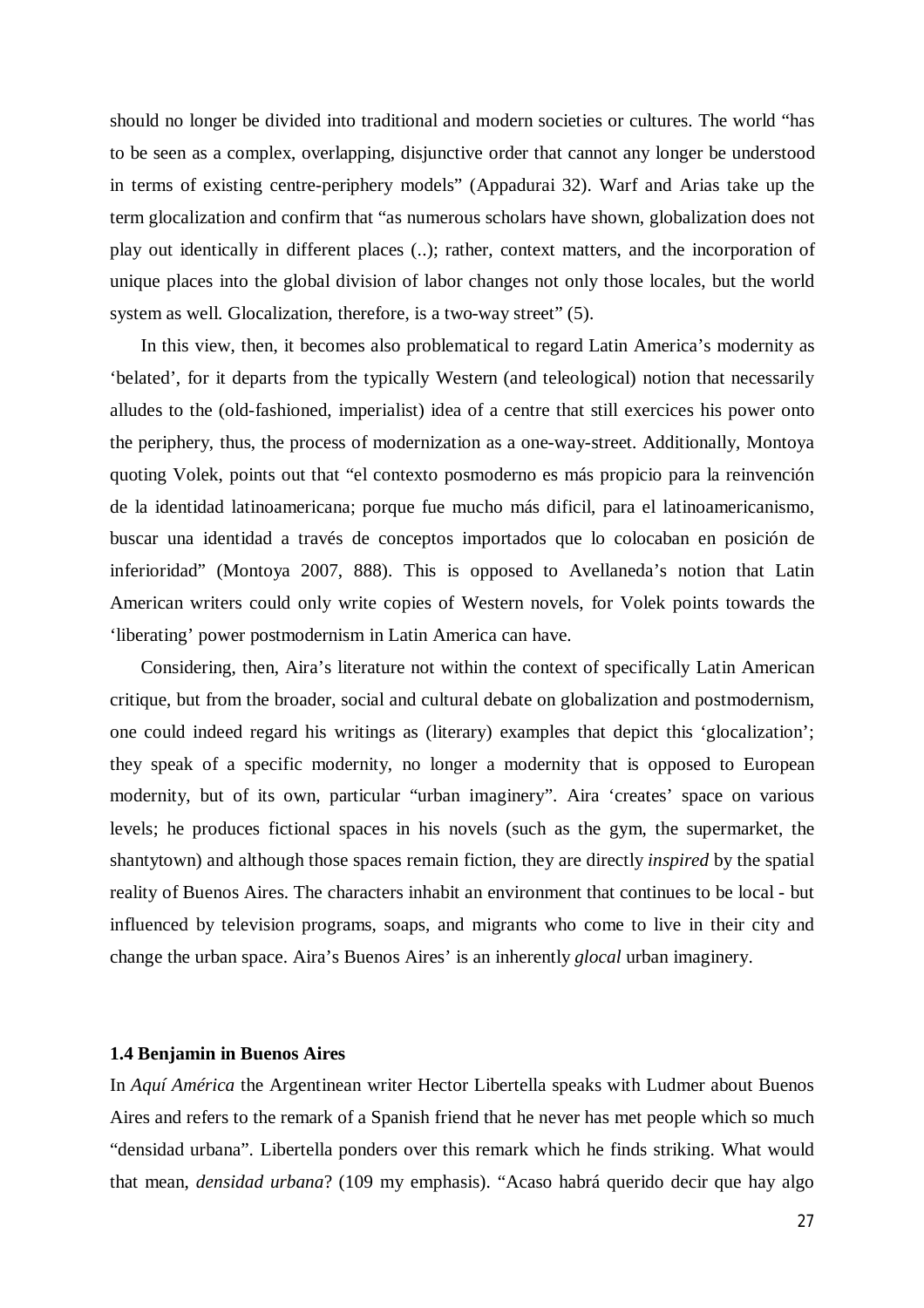como una prótesis o un fantasma de ciudad encarnado en cada uno de nosotros?" (109). Then Libertella goes on to consider the centre in the city that used the be rich, full of bookstores, and were it was as if one could take a cab directly to Paris – making an allusion to the former 'grandeur' or spirit of Buenos Aires that was similar to city such as Paris. Everything was hypermodern and seemed to anticipate "un mundo por venir". Although, he asks between parenthesis "(habrá llegado alguna vez)"? (Ludmer 110).

Belated or not, ('European') modernity in some way also arrived to Buenos Aires (or, as it is often called the 'most European city of Latin America').<sup>53</sup> The allusion to Paris, to the city as 'palimpsest' and to remembrance leads inevitably to Benjamin, his city writings, the the flâneur or the "mémoire involontaire". With regard to Benjamin's *Arcades Project* Susan Buck-Morss relates how the covered shopping arcades of the nineteenth century were "the first international style of modern architecture, hence part of the lived experience of a worldwide, metropolitan generation". The arcades were imitated throughout the world; "(..) from Buenos Aires to Melbourne" (40).

The writings about Paris are predominant in Benjamin's theory on the city, states Argentinean critic Martín Kohan, however, there does not exist *one* theory on *the* city in general, nor is Benjamin solely preoccupied by Paris (15). According to Kohan, Benjamin studied an "imaginery and impossible city that at least was constituted by four cities": Paris, Moscow, Napels and Berlin. If there is one city in Benjamin, he contends, it is this multiple and non-existing city, a "zone made up of other cities" (16).

Kohan makes a point out of demonstrating how all four cities influenced Benjamin's urban thinking and how notions such as the flâneur, memory (of childhood) or the gaze of the traveller are connected to this imaginary urban zone. He points towards Beatriz Sarlo who gives a "clear warning" when it comes to critics making extensive abuse of "benjaminian concepts" such as the flâneur, for example in an article called significantly "Olvidar a Benjamin" (1995). Kohan's undertaking is foremost preoccupied by showing how Benjaminian theory is sometimes misunderstood and read as a theory on 'the' city while ultimately each city in Benjamin presents a particular way of 'thinking' the city (e.g. Berlin being the city of Benjamin's childhood, thus of memory and remembrance). Yet, those four particular cities were ultimately just the cities that marked Walter Benjamin's (spatial) life experience and, *coincidentally* "had become points of his intellectual compass" (Buck-Morss 40 my emphasis).

<sup>&</sup>lt;sup>53</sup> "Argentine culture is deeply embedded in translation, but the idioms it translates derive from almost every point of Western Europe" (Sarlo 29).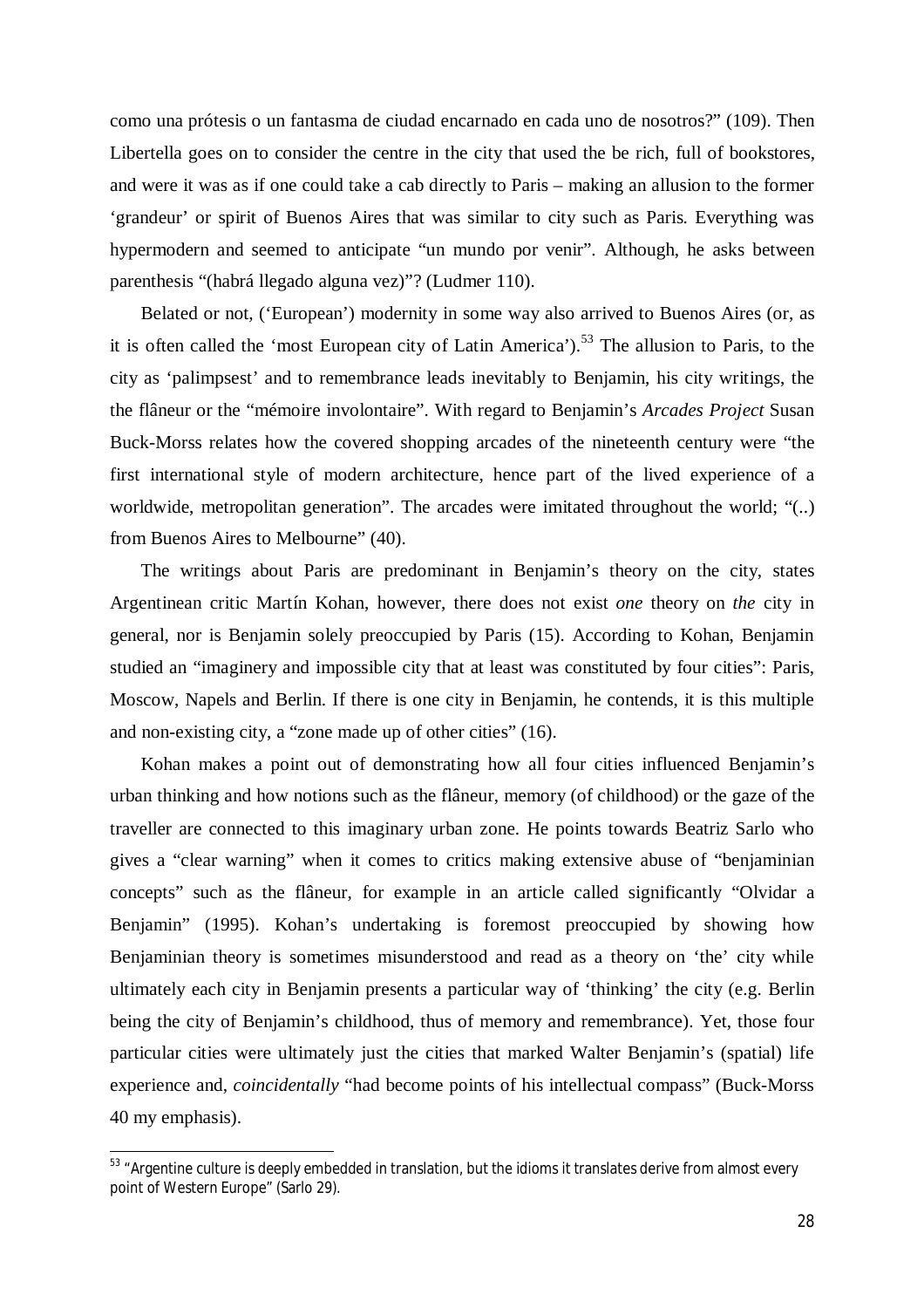For that reason, instead of looking at theory on one city in particular I will depart precisely from Kohan's *zona urbana* or the imaginary, Benjaminian city – in the end also an invent or (theoretical) construct by Kohan himself. While appropriating the benjaminian concepts such as flâneur, at the same time I will exactly do what Sarlo proposed and partly, then,'forget Benjamin' for I shall use the notion of the flâneur anyhow and thus dislocate it. Flâneur as a concept is very fruitful and can be displaced and used in other and new contexts, yet always keeping Benjamin's original ideas in sight. As I will argue that Aira's novels actually do display more local (and even more typically modern) elements - although they at first sight may appear to be plainly postmodern and global – this displacement of the concept of flâneur now may be deemed reasonable.

The non-place is no longer historical, relational or anthropological (Augé 77-78). Accordingly the wanderer, spectator, subject - or just as well the 'flâneur' of non-places (or of contemporary space) - is no longer necessarily linked to the modern flâneur of Benjamin, for now, he is 'without' or 'free from history', he is wandering through an eternal present. In relation to spatial theory, there is need for a subject that moves and transforms the (literary) spaces and instead of calling this particular subject constantly the character, subject or another similar term I will continue to make use of the concept of flâneur. This concept also gives way to other terms related to the idea of flâneur, such as the flâneur as detective and the different 'gazes' or perspectives such as that of the child.

From now on, the notion of flâneur is used in a specific context. The 'flaneur aireano/a', stands for the fictional character of Aira's novels carrying names such as Ferdie, Maxi, Rosa or La Patri. Nevertheless, we will not lose Benjamin out of sight neither forget his "general urban outlook" as Kohan warns anyone using this Benjaminian concepts (15). I will maintain that Aira's fictional characters are almost all (reinvented) flâneurs, maybe not so much postmodern flâneurs, but contemporary flâneurs of Aira's fictional, urban imaginary. If it is true, as Ludmer tries to demonstrate, that the subjects of the Latin American cities – "ciudades brutalmente divididas" - are at the same time outside society (*isla urbana)* and inside the (social) city (131), then it is necessary to see whether the borders between these different worlds exists, in what kind of forms, whether they can be crossed and by who and if this division eventually also implies a 'being in time' and 'being outside time'?

Contemporary cities consist of different, isolated islands, Ludmer indicates; "edificios, habitaciones y otros espacios que funcionan como islas, con límites precisos. (..) "Los habitantes de la isla (los personajes que la narración puede multiplicar, fracturar y vaciar) parecen haber perdido la sociedad o algo que la representa en la forma de familia, clase,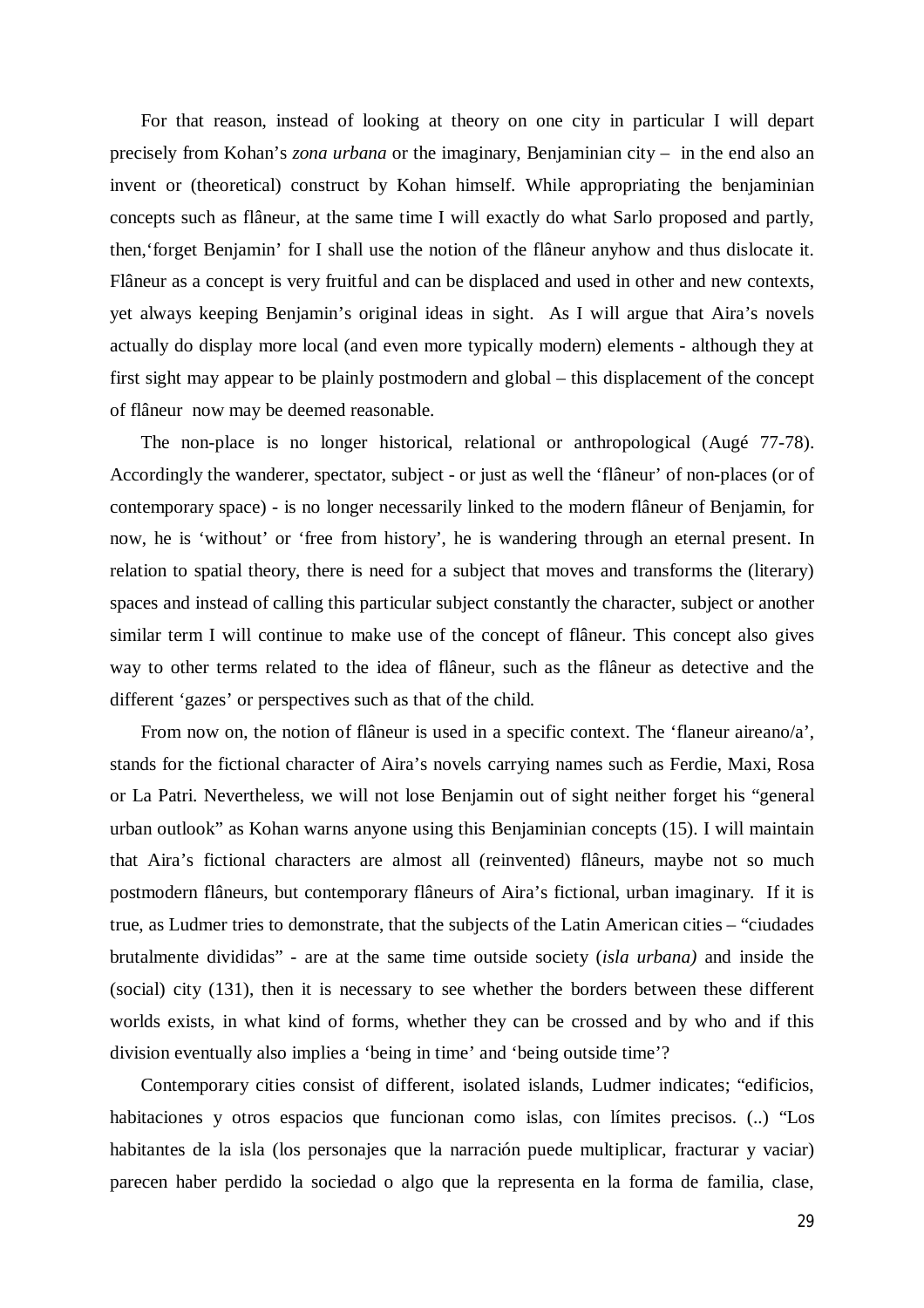trabajo, razón y ley, y a veces de nación" (130-131). Thinking of Baudelaire's flâneur or De Certeau's notion of the flâneur's 'view from above', we can ask from where this contemporary 'flâneur aireano/a' is looking. Since the specific social, Latin American reality is of a complete different order (than nineteenth century Paris, for example) - marked by cultural, social and economic class differences and divisions – the different subjects might be looking also from different positions. This different position may be one of inside/outside – as Ludmer already indicated, instead of a view from below or above. The 'eternal present', a temporality characteristic of the *islas urbanas*, also affects life outsife the urban islands. Ludmer contends that our (present) time is an "utopía" and that this utopic time is a "suerte de no-lugar" (Ludmer 94). I therefore want to see how this 'time equalled to non-place' affects Aira's subjects.

As will become clear, Aira's characters indeed are sometimes migrants or 'marginal' figures (*cirujas, cartoneros*). Most of the protagonists however (Maxi, Ferdie) are similar to the modern flâneur with leisure time. Maxi, Ferdie, but also the nameless man of *El mármol* are people from the Argentinean middle-class and all enter into contact with the more 'marginal' figures of the city. Benjamin is particularly interested in the minutiae and marginalia of the urban setting" He gives voice to the "periphera, the experiences of those whom modern forms of order strive ro render silent and invisible (Gilloch 7;9). Aira makes his protagonists live an ordinary, daily life that suddenly becomes disrupted or transformed, foremost by the encounter with the 'other'.

When dislocating Benjamin's notion, however, one cannot avoid the question whether such a concept can actually be displaced. It accounts for the tension provoked by using a quite 'modern' concept in a 'postmodern' context. It is indispensable to reflect on what it means to apply such a concept - useful in relation to spatial thinking – in a postmodern context in which Aira's writings, as pointed out above, are situated most of the time. Rémon-Raillard concludes that Aira's work is a work in constant movement; "por un lado debido a su producción incesante y por otro porque está en pleno proceso de erigirse en paradigma de algo que todavía carece de nombre pero que el nuevo milenio quizás le dará" (63). She also points a finger to a specific aspect or of Aira's literary characters and explains it by connecting it to another characteristic of Aira's novels; as Aira fairly often declares some apocalyptic 'end' (of Argentina, of the world) his narratives - as indicated before – are marked by continuity and transformation, something that has its impact on the characters: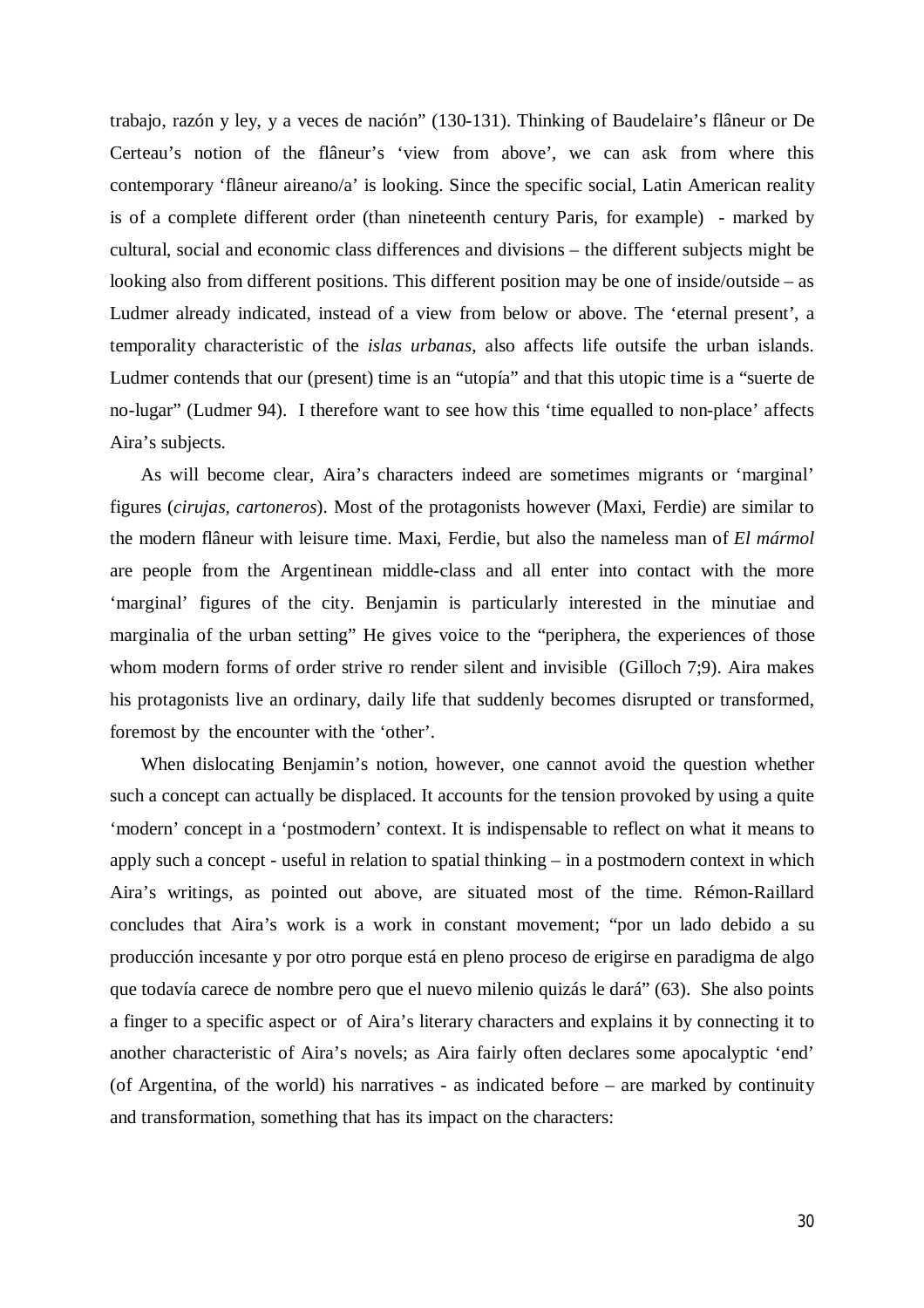El fin del mundo como retorno a una situación inicial implica hacer tabla rasa de todo lo conocido y aprendido abriéndose así el camino de la innovación. Dentro de esta perspectiva la tipología del personaje airano corresponde a los imperativos de la innovación. Soñador, inadecuado con respecto a su entorno, en conflicto perpetuo con su cuerpo y sus sentimientos, el personaje airano *deambula* en la ficción realizando una trayectoria de iniciación marcada por las típicas inquietudas humanas: la relación con los progenitores, el amor y la búsqueda de la identidad propia (Rémon-Raillard 57 my emphasis)

Aira, on the one hand does not appear to be interested at all in actual, 'real' problems, but first and foremost in the process of creation (and literature) itself. Yet on the other hand, neither does he ignore or show an indifference towards the societal problems of Argentina; on the contrary, Aira has a great attention for contemporary Argentinean reality. Rémon-Raillard although she states not to know where to locate Aira - is aware of this; "[e]s cierto que la literatura de Aira no se caracteriza, dados sus temas algo estrambóticos, por ser un reflejo directo o una denuncia abierta de cierta realidad nacional. De hecho, Aira rechaza la llamada literatura comprometida así como rehuye de la novela histórica. Sin embargo, sus novelas no dejan de reflejar, a su modo, *cierta realidad argentina*" (55 my emphasis). Just as Montoya vaguely states, as outlined above, that Aira writes "desde una lógica de un *cierto* posmodernismo" (Montoya 2010: 138 my emphasis) we should try to understand how we might conceive of space and time in Aira's novels and what it makes so particular.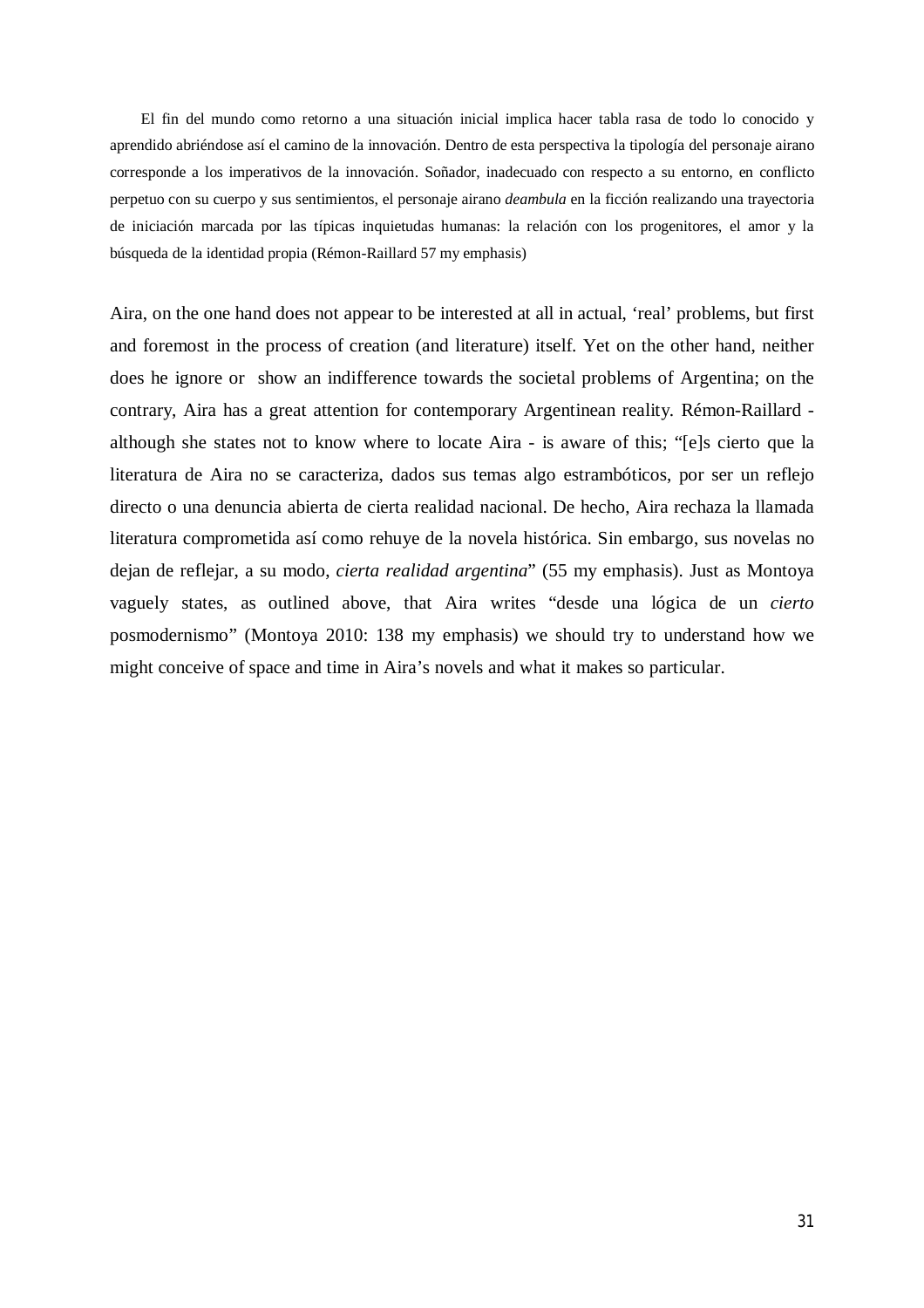### **2. The Map:** *Aira's Urban Space*

#### **2.1** *Isla urbana*

Buenos Aires "invented itself from scratch", Beatriz Sarlo states (31). It is a city characterized by a "historical vacuum": in the Río de la Plata region the Spanish colony was poor "and did not flourish in the style of baroque artifice of the great viceroyal capitals of the New World such as Lima, Bogotá or Mexico". On this ground - that was deprived of much of the "rich documents of colonial history" – a city was constructed almost entirely according to the rigid, "geometric principle of the urban grid" (30-31). In the twentieth century visitors were surprised by the strange city that seemed very monotonous and "avoided all picturesque beauty"  $(31)$ .

Buenos Aires is also a city almost entirely made up of immigrants; especially in the beginning of the twentieth century many people migrated to Argentina. This triggered the search and creation of a new identity, a "cultural internationalization of a Latin American country" (Sarlo 39). Sarlo points out how this identity process was therefore at the same time a process of internationalization and a process of compulsory nationalization, "both faces of the same reality". Radio, soccer, journals and tango provided the fundaments for – in Benjamin Anderson's term- the (modern) imagined community. The fundaments for Argentina's 'imagined community' thus were different from that of other Latin American countries which were more connected their a pre-columbian past. Hence, the country and city had to invent 'itself from scratch'.

Yet, after building that community it unfortunately also had to 'dissolve' again; with the introduction of mass society and mass culture the development of Buenos Aires also started to generate discontent. Suddenly the masses were a "menacing shadow". Those masses were no longer only formed "by the children of the immigrants (which began to constitute their better part)", Sarlo says, "but by the new immigrants, coming from the backwards regions of Andean Argentina. These new masses invaded the city and lived in *villas miserias* near it" (42).

Peronism set foot in this context, Sarlo says, in a "predominantly white city even though it was occupied daily by workers of mestizo origin, who lived in the outskirts" (42). Finally, the military dictatorship was responsible for an "authoritarian modernization" and

expelled the poor from the city, moving them, through compulsory relocations, to the worst suburban zones; they consolidated material differences that divided the rich from the poor; they technologized the city grid and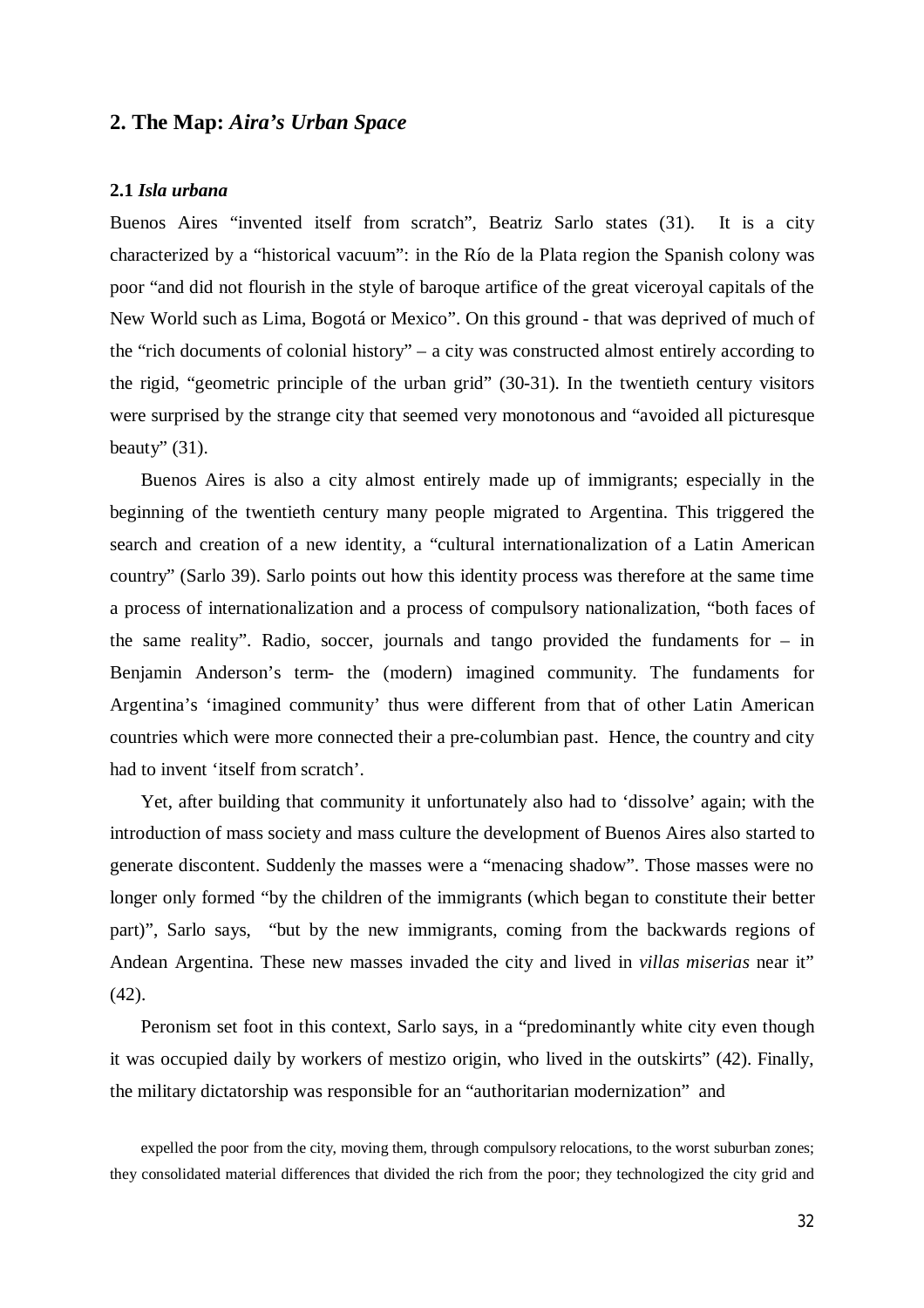services, abandoning, at the same time, what had been a balanced pattern of distribution, transportation, and acces; they sorted out the traits of a new communications and urban profile that responded to economic globalization and followed, without interference, the interests of concentrated capital (Sarlo 43).

This has turned contemporary Buenos Aires into a "broken city", a fragmented city, Sarlo states. "Argentina's economic crisis (a typical globalized cul-de-sac) is to be held responsible for the darker accents of the city" (44, 45). It is also against this (temporal and spatial) background that Ludmer analyzes the interwoveness of fiction and reality (*realidadficción*) in Argentina and looks in particular at literature from 2001, a year that she regards as a breakpoint because of the 'apocalyptic' elements it held.

Not without reason Ludmer chooses to read *La villa* (2001), at first sight maybe the most 'postmodern' novel of all novels dealt with in this analysis and strikingly also regarded as typically 'realist'. As the title of her article indicates, Speranza (2005) speaks of "realismo idiota": César Aira (..) es bien mirado un realista. (..) Ahí esta (..) para demostrarlo, su novelita *La villa*, inmersa desde el título en el paisaje más asuciante de nuestra realidad social, la villa miseria, sensible desde la primera línea a la condensación más flagrante de la crisis argentina, las huestas de cirujas en la calles de Buenos Aires, cuya reproducción geométrica Airea en el 2001 parece profetizar" (5).

Indeed, *La villa* pictures quite 'realistically' a part of this fragmented city. As in most novels, Aira makes his stories take place mainly in the *barrio* of Flores. With respect to this spatial setting Mbaye speaks in fact of Aira's "*mapping*" of the Flores *barrio* (55). The shantytown to which the title refers is part of the "villas miserias del Bajo de Flores", situated near the place where the protagonist Maxi lives ("en la esquina de Bonorino y Bonifacio") (14). Aira refers in great detail to the geographical environment (mentioning streetnames, such as the big avenue Rivadavia), something that amounts to the so-called 'realism' of the novel.

Ludmer connects her notion of *isla urbana* to *La villa* (among other novels from other writers)*.* What marks the urban island according to Ludmer is an ambiguity about its position in the city (or, alternatively, the society or the nation); it is at the same time "afuera-adentro" (135). In a place like the shantytown "se puede entrar: tiene límites pero está abierta, como si fuera pública". The *isla urbana* is a "territorio físico pero tambien un yo o una institución: la isla es un mundo con reglas, leyes y sujetos específicos (..) los límites o cesuras identifican a la isla como zona exterior/interior: como territorio adentro de la ciudad (y por ende la sociedad) y a la vez afuera, en la división misma" (Ludmer 131). Ludmer's idea of *isla*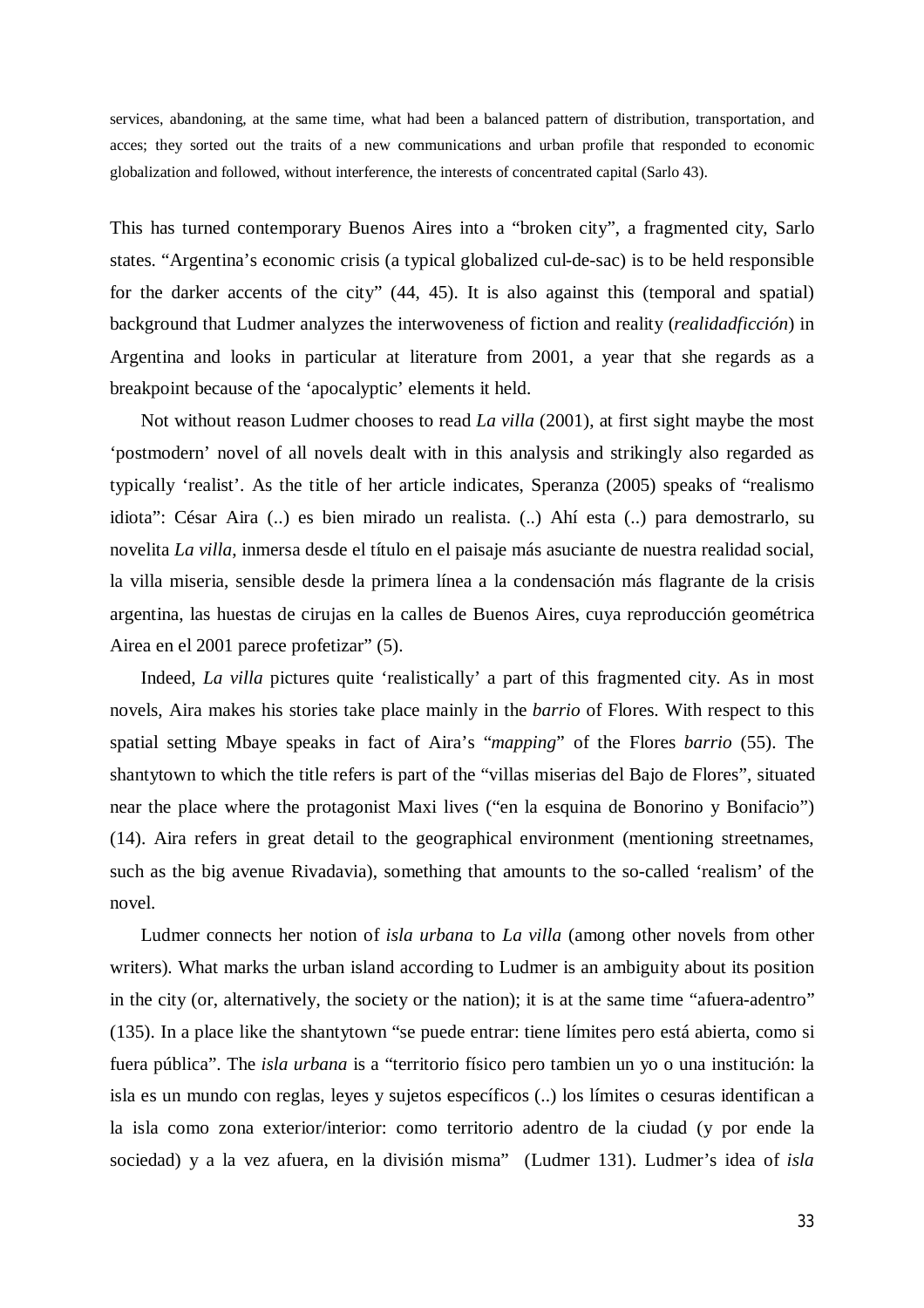*urbana* hence exceeds the geographical and urban space as she also uses it more metaphorically.<sup>54</sup> In her notes she refers among other critics to Davis (2006) and Virilio (2004). But obviously she also lends her concept from urban studies that equally is interested in the notion of being in- or outside (inclusion or exclusion). En *La Ciudad Conquistada* (2003), Jordi Borja affirms that "[e]n *la ciudad actual*, el proceso de metropolización difusa fragmenta la ciudad en zonas *in* y zonas *out*, se especializan o se degradan las áreas centrales y se acentúa la zonificación funcional y la segregación social. La ciudad se disuelve y pierde su capacidad integradora" (205).

Ludmer calls the shantytown in *La villa* explicitly an example of the urban island in literature; this concept of *isla urbana* appears to apply quite effortlessly to Aira's *villa* for it evokes easily the 'real' *villas miserias* in Buenos Aires, hence, the shantytown as a social and economic concept and problem. The *villa*<sup>55</sup> in *La villa* obviously continues to be fiction. What is interesting is to look at how in Aira this so-called 'realist' representation of spatiality and actual social problems is drawn, and, how it serves the narrative. Especially since Ludmer categorizes *La villa* and other contemporary novels as *literatura postautónoma,* or, literature that strongly speaks of an eternal present that is losing some of its former 'modern' autonomy and appeal. Its ability to 'speak' or 'comment on reality' for "reality is fiction and fiction is reality", as if there were not any difference between them. 56 The *villa* (in the novel) can be regarded as a representation of space, or, as (literary) 'conceived' space, as I do not beforehand reduce reality itself to a mere 'simulacre'.

The protagonist of *La villa*, Maxi, is a young adolescent. At the end of the summer he begins to take walks after he finishes his workout in the gym. People who see him walking would immediately think he is a "patovica", "una montana de múscolos sin cerebro" – and they are not far from the truth, Aira adds (8). There is no clear cause or reason why Maxi takes on his new occupation but in any case he does not have a real plan for the future nor does he know what he should 'become'; he starts to help out the *cartoneros* with carrying the

 $^{\rm 54}$  For example, the Argentinean 'piqueteros' who "están afuera del trabajo (y en ese sentido la sociedad) y totalmente adentro de la ciudad (que es lo social) porque lo ocupan y lo manejan como propia" (145).

<sup>&</sup>lt;sup>55</sup> Villa is the Rioplatense Spanish for ´shantytown´

<sup>&</sup>lt;sup>56</sup> See Kohan (2007): "el afán téorico de limitar la realidad a su representación y de limitar a su vez toda representación a un simulacro" (25). Baudrillard, Alison Landsberg says in her work *Prosthetic memory* (2004) on media, mediation and remembrance- is preoccupied by the proliferation of the media that dissolve the relation between "the authentic and inauthentic". Baudrillard presupposes "the existence of a real" which is actually of no importance; people's relations to the past always have been mediated through representation and narrative" (Landsberg 32-33).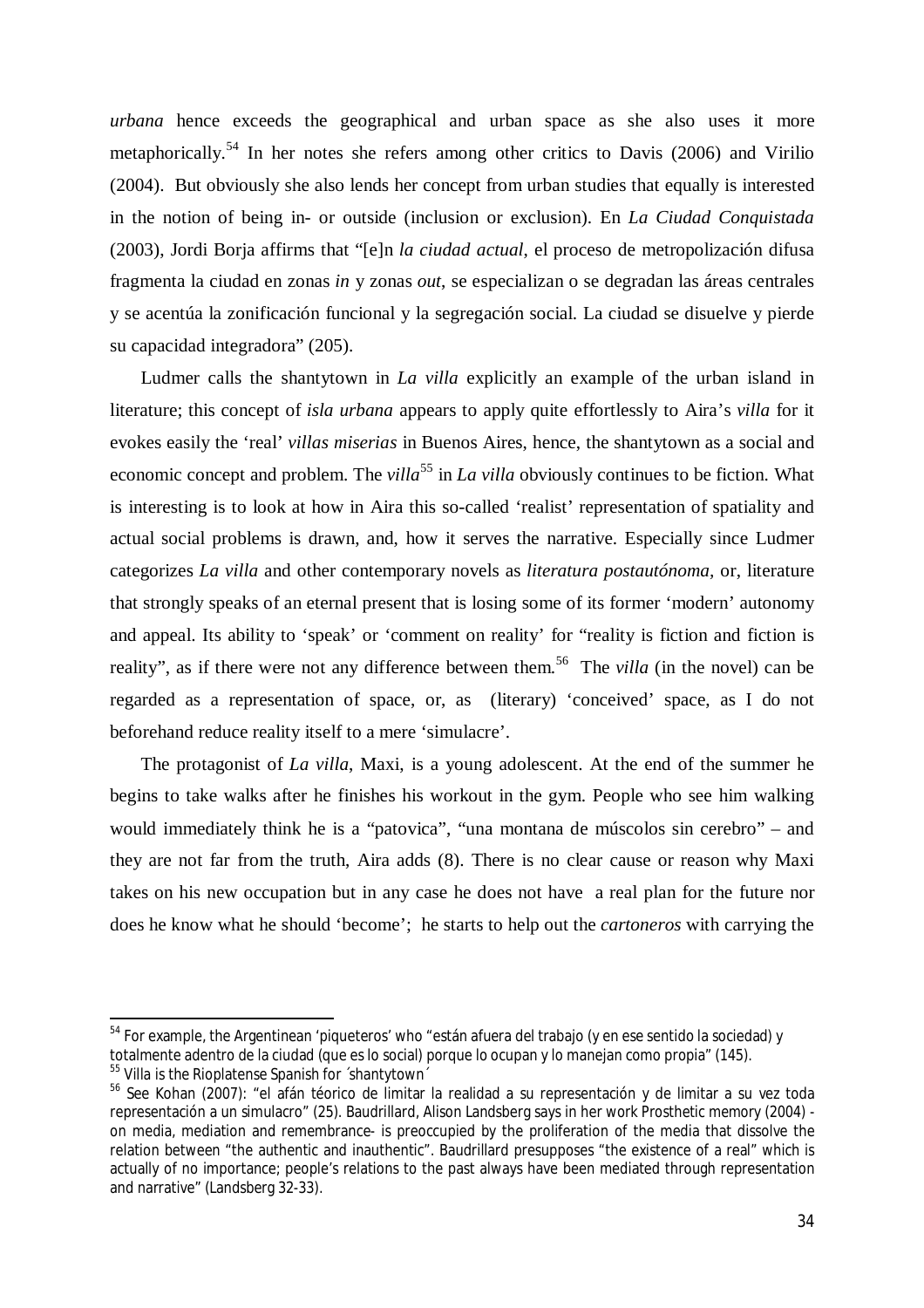garbage they collect in his neighboorhood.<sup>57</sup> Ludmer argues that the urban island has a "transversal" function for society; "it mixes at least two different classes", or, many contemporary narrations place this social encounter at the centre of their story (132). However, this is a movement that can only start at the outside of the island and is directed inwards. "La subjetividad central" Ludmer speaks of is in this case Maxi (132). Maxi, as also Ludmer indicates, indeed is the subject which can move between this in- and outside and cross the borders to enter the shantytown.

Subsequently, Ludmer feels that this 'central subjectivity' crosses the border "impulsada por una necesidad o fuerza ciega (accidente-enfermedad-peste-hambre-sueño-sexo)" (132). Yet, the reason why particularly the innocent Maxi finally enters the shantytown is ambiguous. Maxi does not *need* anything from the people he meets, neither is he crazy, ill or is there anything in specific that *drives* him towards it. Maxi is undeniable a 'dreamy' character - like many characters of Aira.<sup>58</sup> Yet, paradoxically, he does not have or cherish any dreams. Quite the opposite; Maxi does not have a clue what to do with his life. Likewise, it is impossible to state that Maxi should have, then, any personal reasons or convictions – or even call him an idealist. Maxi "lo hizo por casualidad, naturalmente, al cruzarse con un niño o una mujer embarazada (..) sin poder mover casi una enorme bolsa, que él tomo de sus manos sin decir nada y levantó como si fuera una pluma y llevó hasta la esquina donde estaba el carrito" (10-11). Although he is helping the inhabitants of the shantytown every day, he is not an idealist, or even altruistic, character. I contend that nothing in particular motivates or drives Maxi, except simple curiosity*.* A frontier, border or margin has the instrinsic power to create curiosity and the desire to know what is behind it.

The shantytown in Aira's Flores finds itself both 'literally' (in the novel) and metaphorically *inside* and *outside* the city. Its geographical location is at the margin of the city, yet, the transition (or passage) from outside-inside – or from the 'city' to the island – is diffuse and not clear. The following passage demonstrates well the vagueness surrounding the the entrance to the shantytown:

La calle Bonorino, desde que nacía en Rivadavia, se llamaba en los carteles 'Avenida' Esteban Bonorino, y nadie sabía por qué, porque era una calle angosta como todas las demás. Todos pensaban que eran uno de esos frecuentes errores burocráticos, una confusión de los distraídos funcionarios que habían mandado a pintar los carteles sin haber pisado jamás el barrio. (..) Dieciocho cuadros más allá, pasando una cantidad de monoblocks y

<sup>&</sup>lt;sup>57</sup> "Hundreds of homeless people roam the streets of Buenos Aires; hundreds work in the re-collecton of garbage" (Sarlo 45).

See Rémon-Raillard (2003): p.57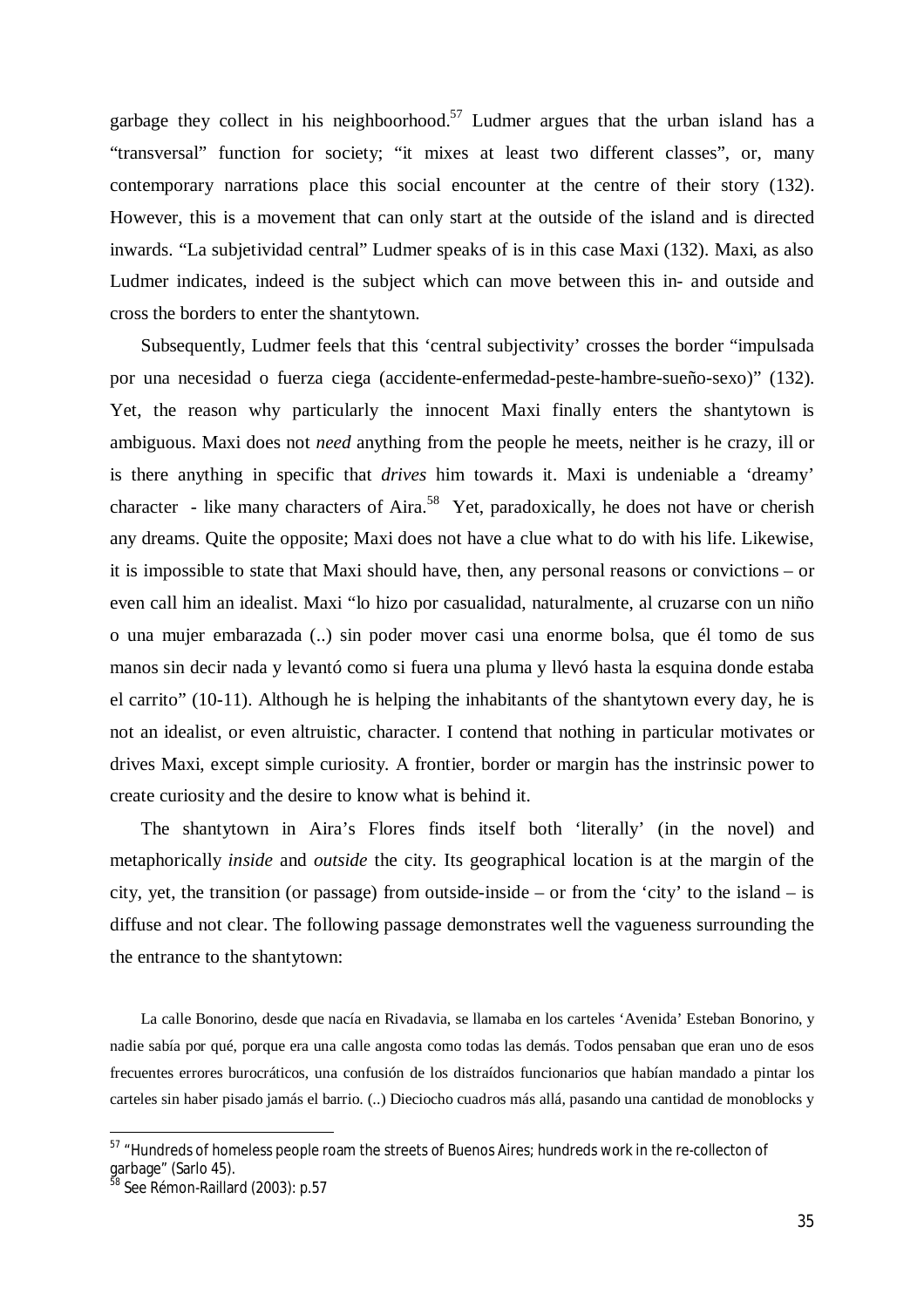depósitos y galpones y baldíos, donde parecía que la calle ya se había terminado, y donde ni llegaba el más persistente caminador, la calle Bonorino se ensanchaba transformándose en la avenida que prometía ser desde el comienzo. Pero no era el comienzo, sino el fin (17).

Precisely there were the big avenue seems to get shape, it ends. Avenues belong to the city; at the place where city becomes the divided  $isla - or$ , the shantytown – the avenue all of a sudden ceases to be avenue. Aira is showing how the passage from inside-outside is vague and uncertain, for Maxi does not know what to expect beyond this passage. This only increases his curiosity. The Bonorino street is a little street, with the 'promise' of an avenue. "The street geometrically defined by urban planning is transformed into a space by walkers" says De Certeau (117). As Maxi walks the street, this place becomes space, it is 'practiced' or 'lived' and takes on a specific meaning. It is a metaphorical passage inside to outside, or, from the middle class city to the poor *isla urbana*. For Maxi it is the *end* – the margin – of his city and of his safe environment. For the people in the shantytown it is the *beginning* of the city or even (political, economic) society; they are forced to cross the border everyday in order to recollect the garbage they recycle and to make a living.

Yet, nothing of importance pushes Maxi towards the shantytown;

Maxi nunca había llegado hasta allí, pero se había acercado lo suficiente para verla, extrañadamente iluminada, en contraste con el tramo oscuro que debían atravesar, casi radiante, coronada de un halo que se desdibujaba en la niebla. Era casi como ver visiones, de lejos, y acentuaba esta impresión fantástica el estado de sus ojos y el sueño que ya lo abrumaba. A la distancia, y a esa hora, podía parecerle un lugar mágico, pero no era tan ignorante de la realidad como para no saber que la suerte de los que vivían allá estaba hecha de sordidez y desesperación" (18).

His curiosity even leads him to think of that strange, unknown place as a 'magic place'. Maxi is standing at the exact border between two worlds and contemplating the landscape, as a tourist, a middle class young guy 'travelling' his neighborhood that apparently still holds so much mysteries to him. The little passage towards the shantytown is an empty street which merely functions as a 'bridge'or a transitional place (just as non-places as airports or train station are places of transition).

In this sense, Maxi experiences Bonorino as the non-place to which "movement adds the particular experience of a form of solitude" and a "of taking up a position, the experience of someone who, confronted with a landscape he ought to contemplate, cannot avoid contemplating, 'strikes the pose' and derives from his awareness of this attitude a rare and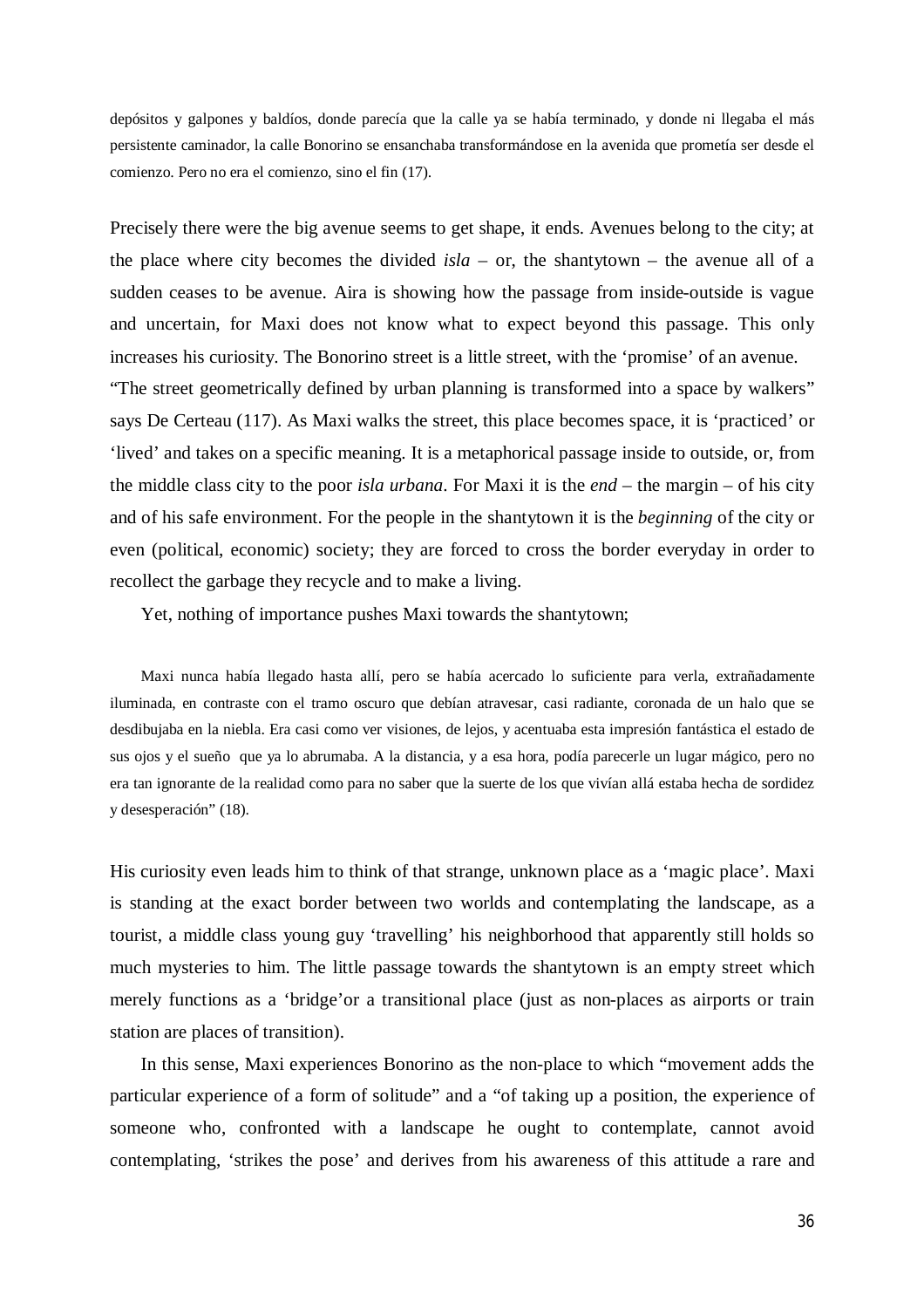sometimes melancholy pleasure" (Augé 87). Maxi is increasingly fascinated by the shantytown and strikes repeatedly this contemplating, wondering pose. He keeps helping out the *cirujas* and repeatedly returns to to the 'entrance' of the *villa*, to after a while finally enter there. The passage towards the villa exercises an attraction on Maxi: since he feels he cannot really cross it, the shantytown represents the unknown, it remains a mystery to him. Just as the tourist at the airport (a more typical non-place) does not know what awaits him at the other destination, Maxi is curious and eager to cross the frontier even though he does not know what he will see there.

Clearly, the shantytown is an element of the narrative that provides for all kinds of *movements* inside the novel. De Certeau<sup>59</sup> is making use of narrative and stories in order to better understand spatial practices: "The ways of 'conducting' a story offer (..) a very rich field for the analysis of spatiality" (123). De Certeau states that it is "the partition of space that structures it": "Everything refers in fact to this differentiation which makes possible the isolation and interplay of distinct spaces. (..) from the home (..) to the journey (..) from the functioning of the urban network to that of the rural landscape, there is no spatiality that is not organized by the determination of frontiers"(123). In *La villa* it is not the *villa* itself, but the passage towards it that is at the centre of the narrative. The Bonorino Street is a metaphorical *bridge* that, when crossed, leads to another (isolated) world.

By considering the role of stories in delimitation, one can see the primary function is to *authorize* the establishment, displacement or transcendence of limits, and as a consequence, to set in opposition within the closed field of discourse, two movements that intersect (setting and transgressing) in such a way as to make the story a sort of 'crossword' decoding stencil whose essential narrative figures seem to be the *frontier* and the *bridge* (De Certeau 123)

It is this delimitation that structures the overall narrative of the novel. Aira's spatial landscape and the figure of the shantytown (understood as an *isla urbana*) function as a central element of the narrative around wich all other side stories turn; Maxi carrying out his 'job', the police officer Cabezas who becomes suspicious (and curious) and follows Maxi on his walks. Additionally, also Maxi's sister Vanessa and her friend Jessica eventually get involved in those former storylines.

Everytime when Maxi sees the shantytown from a distance he marvels at it, as if it definitely has something magic and mysterious about it; "la villa, brillando como una gema

1

<sup>&</sup>lt;sup>59</sup> "Spatial Stories" in *The Practice of Everyday Life*. Trans. Steven Rendall, 1993.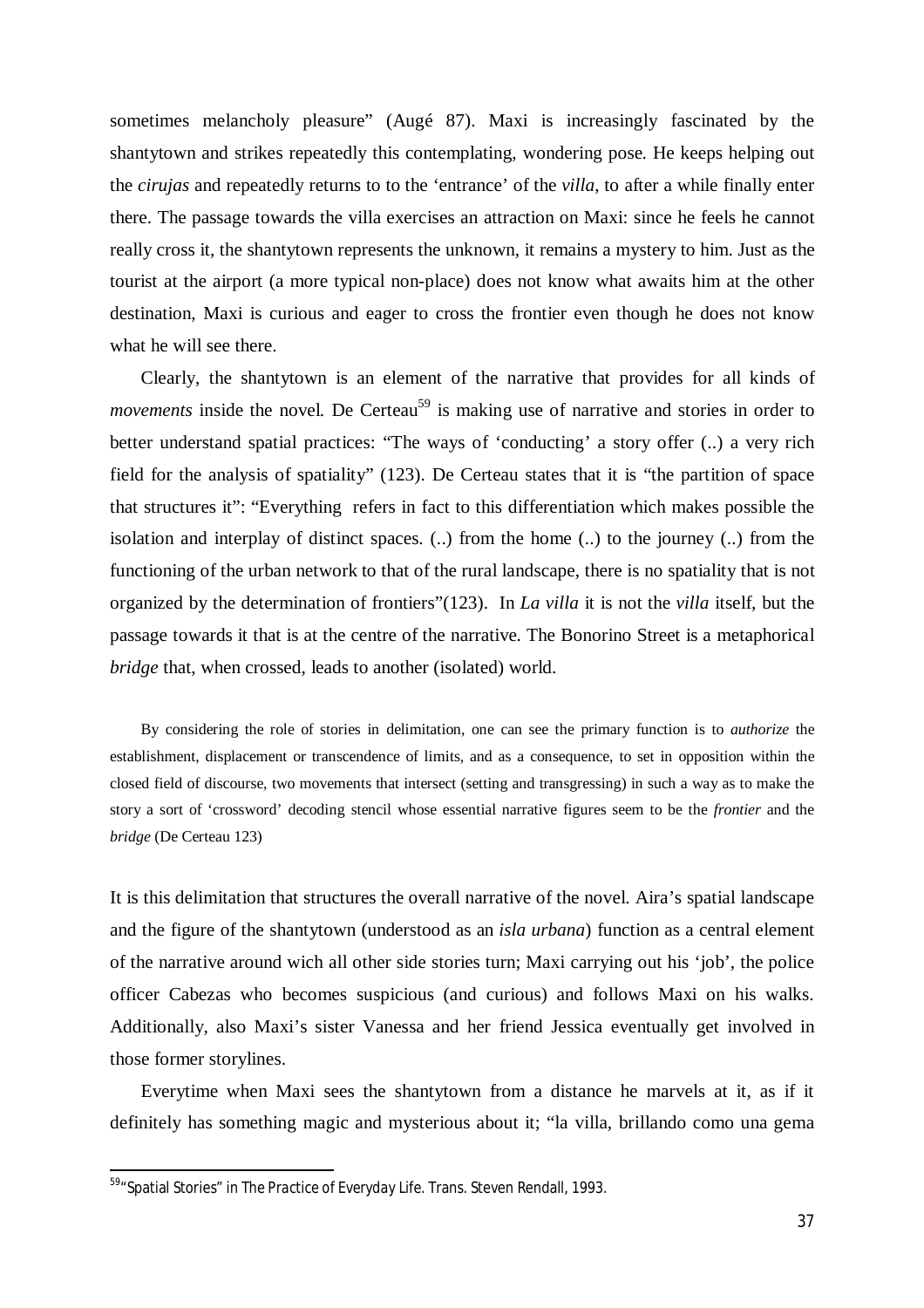encendida por dentro. El espectáculo era tan extraño que se quedó inmóvil" (27). It is remarkable then, that the day Maxi finally enters the shantytown is 'historical' to him; "y al fin, en una noche histórica para él, llegó franquear los límites de la villa, a entrar unos pasos nada más aquella primera vez, *en ese reino encantado* donde no se escatimaba la luz" (29 my emphasis). The shantytown, or the isolated urban island takes on a surreal and magic element while at the same time reality and the harsh living conditions of the *villa* are never lost out of sight.

For Ludmer, "[l]a isla urbana constituye una comunidad que réune a todas los demás; un grupo genérico de enfermos, locos, prostitutas, okupas, villeros, inmigrantes, rubios, mano de obra, monstruos o freaks. Están afuera y adentro al mismo tiempo: afuera de la sociedad, en la isla, y a la vez adentro de la ciudad, que es lo social, donde se demarcan nítidamente los niveles y ocurre la historia y también la 'subversión'" (131). Continuing Ludmer's sometimes rather blunt statements, "aquel que no puede vivir en sociedad (..) no puede ser nunca miembro del Estado; es un bruto o un dios" (Aristotle 41). Aira's 'subaltern' characters are indeed often a migrants or people from the lower class. However the *isla urbana*, due to both its geographical and metaphorical location, has undeniably an ambiguous position (*afuera/adentro*), it is problematic to state thay the isla is "afuera de la sociedad"; the island, although marked by segregation and isolation, also remains part of society.

There always seems to be a 'bridge' through which the people in the island stay connected with that society. The reason, then, that the connection between the two classes can be made only from someone outside the island inwards, and not the other way around, is the fact that the 'inhabitants of the island' *do* cross the bridges all the time. What is more, they enter the city (or 'society') very often, since they need to work. They are dependent of the work (collecting paper, cardboard etc.) that can only be done outside the urban island (the shantytown). Therefore they are dependent of this spatial movement that implicates the crossing of this frontier or bridge between two worlds. Maxi is clearly not. He is well aware of the reason why he and his friends never go that place with "tanta luz artificial", "una iluminación de feria":

Podía haber apostado que ninguno de sus conocidos del colegio, del gimnasio, del barrio, o amistades de sus padres o parientes, habían entrado nunca a una villa, ni entrarían. ¡Y estaba tan cerca! A la vuelta de su casa, podría decirse. De modo que no era gran cosa, pero a la vez si lo era. No entraba nadie que no perteneciera, por un solo motivo que cubría todos los demás: por miedo (31).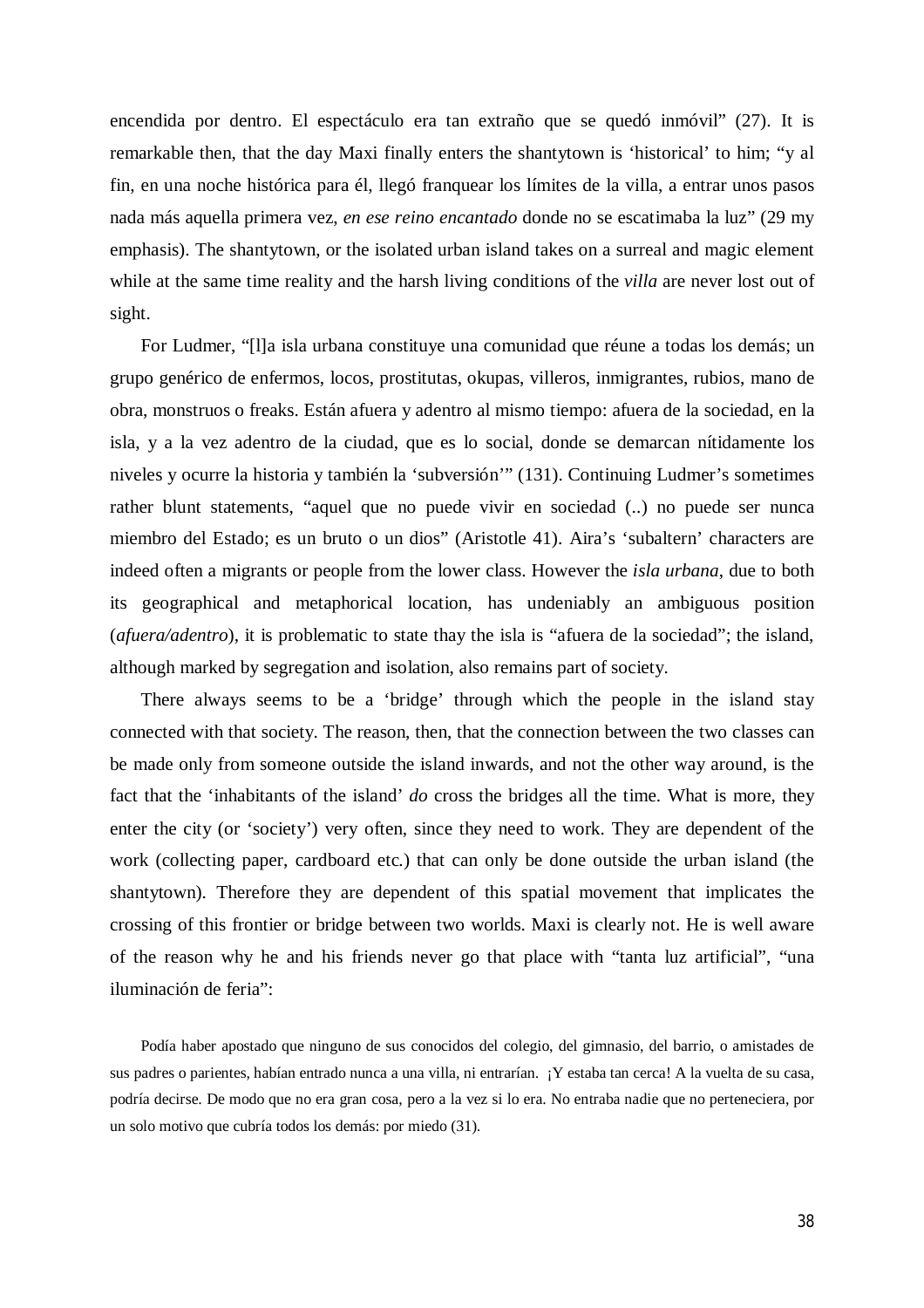Aria connects his fiction to his thoughts about reality - fiction here turns into metafiction through wich we enter the 'third space' of the novel. Obviously, it is the character Maxi who comments. He feels that he never really had a reason or motive to enter the shantytown, and then thinks that this reasoning must be "parte del miedo". That very fear, he suddenly realize is the key to all places, "los lugares sociales y también de todos los otros, incluidos los imaginarios. El miedo era la matriz de los lugares (31). While he wonders about this fact, "hubo una radical inversión de una creencia previa", he always had thought that the people he was helping– and who always went their own ways at the entrance of the *villa* – did not ask him to enter out of *shame.* By an intervention from the narrator, we are pulled into the literary 'third space' again; how were these people going to be ashamed of showing Maxi their house, "después de haberse exhibido ante él hurgando en la basura y llevándosela para comer? Era una interpolación estúpida burguesa" (32). It has to be the other way around, Maxi thinks. He now 'realizes' that he was earning his way in by helping them carry their garbage for months. *They* had not judged *him* "digno, por bien vestido, por clase media, por señorito (..) Fue como una revelación para él" (32). Aira clearly makes alludes to the general fear that the *porteños* feel when it comes to the shantytowns or shady neighborhoods.<sup>60</sup> He ironically demonstrates how people may have prejudices and assumptions with regard to the *cartonero* or *ciruja*, the other they do not know.

Ludmer points out how inside the isla urbana everybody is 'equal'. Once inside the *villa*, Maxi is welcomed by the inhabitants who then also speak with him when they are outside the shantytown. Being 'located' outside the city (or society), the territory of the *villa* "exhibe el mecanismo de la desdiferenciación: borra las divisiones sociales y también, casi borra la diferencia entre humanos y animales. Es lo que conecta y une y aparece como el fundamento de la sociedad naturalizada de la isla: un espacio final o límite de la significación, que no tiene más alla" (133).

Maxi, in a rather Borgesian way, is 'imagining' the shantytown as a labyrinth, a 'hidden' "ciudad de la pobreza *dentro* de la ciudad" that lives according to its own rules (33 my emphasis). Noticeably, Maxi also considers the urban island to be situates *inside* his city. He constantly mentiones the incredible light in which the *villa* bathes and is highly fascinated by the 'design' of the shantytown. When Maxi ponders about the place from a distance one cannot fail to remark inside this apparenty 'realist' account a small trace of romanticism or

 $60$  See Borja (166): Borja refers to the division of the city into a 'formal' sector and a 'informal sector' to which also the *villas* belong. Also see Thuillier: "El impacto socio-espacial de las urbanizaciones cerradas: el caso de la Región Metropolitana de Buenos Aires" (2005).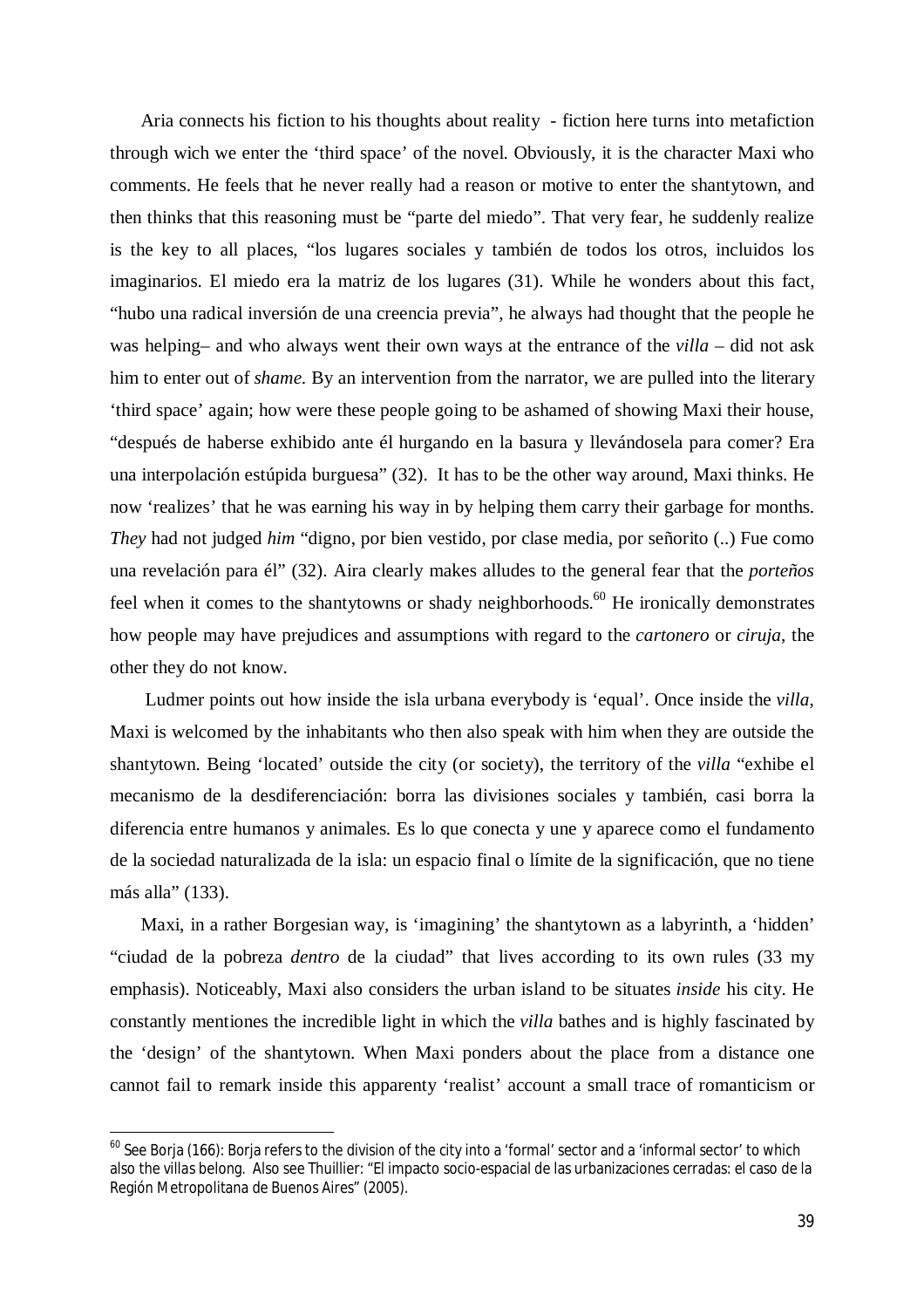even exoticism; of a *desire* and longing to know what is beyond those lights and wondering who that other (Other) is.<sup>61</sup> While beginning to read *La villa* the reader himself becomes increasingly curious about that strange place where life must be hard for the inhabitants, but, that with Aira eventually has the attraction of a weird *feria* or circus which one cannot resist to enter. But in making Maxi 'strike a pose' and marvel, Aira demystifies that very aura of strangeness and holds a mirror up to the reader or that very frightened society he is speaking to. Fear is the key to places, "also the imaginaries". Fear triggers the imagination; it is indeed also *imagination* that ultimately creates places, that in a way constitutes them and "lo que hacía que hubiera lugares y uno pudiera moverse por ellos. Estar o no estar en uno dependía de un complejo sistema de acciones, y ya se sabe que el miedo nace y prospera en la acción". (31)

This fear, as Aira writes in *El mármol,* often is a "supersticioso temor a la pobreza" *(El mármol* 68). As Soja shows in his 'trialectics', space is not only constituted by material aspects, nor is it merely a mental construct. It only comes into existence when it is *lived,* or, thinking of De Certeau, *practiced*. As long as the middle-class man does not cross this 'borders' (which also only really exist in their imagination, their is no institution who particularly refrains people to cross this imaginary limit) or come into contact with the other (*ciruja, cartonero*) the island also continues to be an (isolated) island. People themselves become 'complicit' in maintaining the social division. As long as a place remains unknown, fear can trigger imagination in a negative way.

For Maxi, however, less superstitious than others, the shantytown brings fantastical things to mind. Especially the abundance of light generates this magical atmosphere:"Maxi alzaba la vista hacia el interior con insistencia, y ya fuera ilusión, ya confusión, le parecía ver, rumbo al centro inaccessible, torres, cúpulas, castillos fantasmagóricos, muralla, pirámides, arboledas" (36). Aira is referring in a humorous and ironic way to Buenos Aires' reality; it is a well known fact that in the shantytowns electricity is ilegally tapped.<sup>62</sup> On the historical day, when Maxi finally enters the shantytown his imagination keeps working at a high pace, "lo invadió un sentimiento de maravilla qua ya no lo abandonó en adelante". What is more, "se creía un *privilegiado*, y no sabía por qué. No era ningún privilegio entrar por ese laberinto maloliente de casillas de lata, donde se hacinaban los más pobres entre los pobres" (31 my emphasis).

<sup>&</sup>lt;sup>61</sup> Also Amanda Holmes points out that orientalism can be seen as a characteristic of Aira's work, especially in novels such as *Una novela china*, but also, I feel, in for example *El mármol* (Holmes 2008).

<sup>62</sup> http://www.eldiarionline.com/notix/imprimir.php?id=02245, 8-6-2014, 22.03h.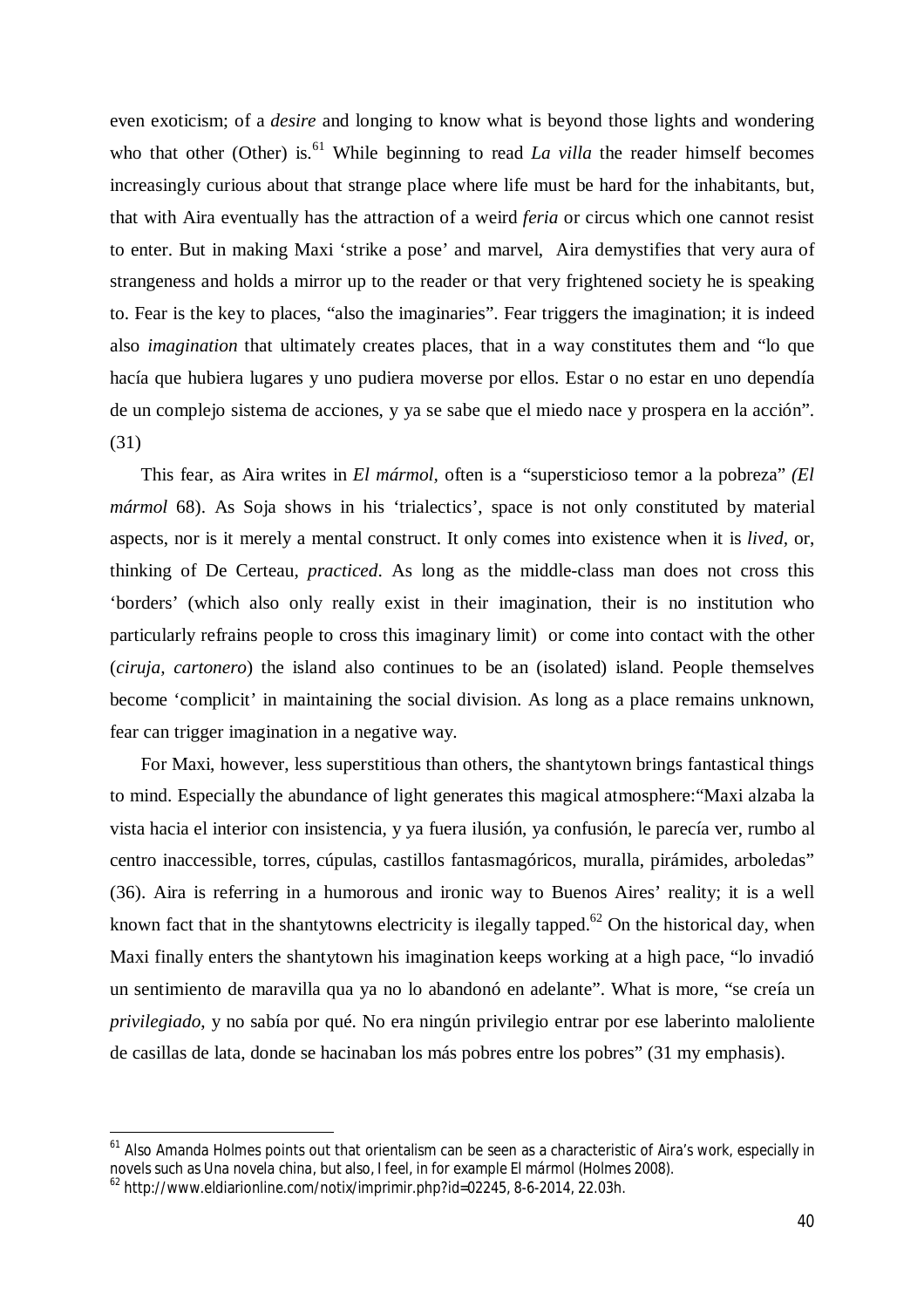As Ludmer argued, the 'transversal' function of the *isla* works like a one-way street: the encounter (between two different social classes) has to come from outside the urban island (Ludmer 132). Hence, Maxi's sense of being privileged. Noticeably, when the *cartoneros* left the shantytown and entered the city in search for garbage to recollect, "[s]e habían hecho invisibles, porque se movían con discreción, casi furtivos, de noche (y sólo durante un rato), y sobre todo porque se abrigaban en un pliegue de la vida que en general la gente no prefiere ver" (10). The people of the shantytown look like spectres or phantoms who can only be seen when one pays attention, reinforced by the idea that the *cirujas* all look like each other – just as the Chinese migrants in *El mármol*<sup>63</sup>. Maxi becomes every time a more well known figure among the people of the shantytown but it is Maxi himself who cannot distinguish between the people he meets (12). Strikingly, at the end of the novel, the *cartoneros* even save Maxi's life. He safely wakes up in a bed in the shantytown, effectively still being privileged.

### **2.2 Non-place**

 $\overline{a}$ 

Another urban island is the unfinished building of *Los fantasmas*, or, maybe more precisely the roof of the building, on which the Chilean migrant family of the carpenter/concierge Raul Viñas lives. This building, just as the shantytown, is also the place in the narrative around which all action occurs and all parallel stories depart from. Here too it is regarded as a representation of space, a literary representation inspired by the abundant, unfinished properties that Buenos Aires indeed holds. <sup>64</sup>

However the protagonist la Patri<sup>65</sup>, discovers that there are phantoms living in the building (hence the title of the novel) – she and her family are also almost like 'specters' – invisible to the people from the higher middle classes - like the *cirujas* from *La villa*. Before the new houseowners of the property can actually install themselves, this Chilean family watches over the building while temporarily living on the roof. The building had to be finished before the end of the year, but "como suele suceder, hubo una demora" (7). When one walks through Buenos Aires it is indeed common to see many unfinished buildings, Buenos Aires, is as it were, constantly 'under construction'.

<sup>&</sup>lt;sup>63</sup> "Me alarmé, pero no por creerme ante un fenómeno sobrenatural. Me alarmé por mí, por ese eurocentrismo del que no me creía portador y que sin embargo me estaba haciendo culpable del feo defecto de percibir iguales a todos los chinos." In *El mármol*, p.73

 $64$  This is a personal obervation and refers - in any case - to the years 2009 until today.

<sup>&</sup>lt;sup>65</sup> Aira speaks during all the novel of la Patri, therefore I will also leave the 'la'. As la Patri is a Chilean migrant, Aira probably plays with the idiosyncratic differences for in the neighboring country Chile people often place an article before someone's name.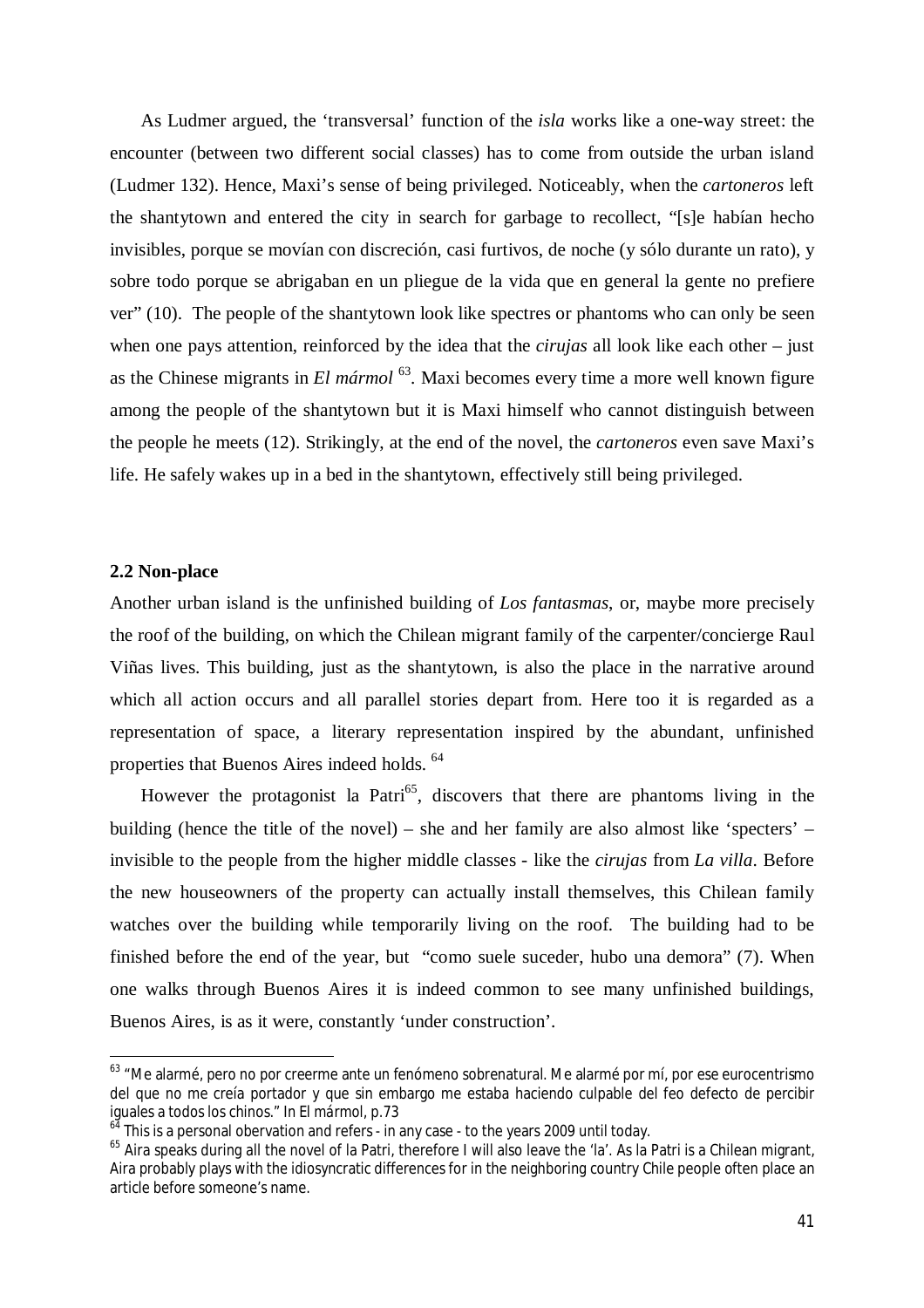Yet, to the Chilean family the roof constitutes another isolated urban island - they literally need to climb many stairs to reach the roof. They have to descend everyday to work and to do groceries. La Patri - the oldest daughter - watches over her brothers and sisters. The new houseowners do not have any reason 'to climb' the stairs and visit the family. They only pass by to attend meetings with the architect or decorators of their apartments. According to Zygmunt Bauman, in a globalized world nobody can 'stand still; "uno no puede 'quedarse quieto' en la arena movediza" (104). Speaking of how globalization affects the rich and the poor Bauman distinguishes between 'tourists' ('people from 'the first world') and 'vagabonds'('second and third world'): *turistas* se desplazan o permanecen en un lugar según sus deseos (..) los *vagabundos* saben que no se quedarán mucho tiempo en un lugar por más que lo deseen" (122). The mother, Elisa, has the opposite whish and actually feels she does wants to move ('before the end of the year') but is forced to stay because of financial questions.

"The wealthy houseowners especially take pleasure in the period before they can move in; "[l]os copropietarios se hacían su propia idea anticipada de la felicidad; la veían envuelta en una demora que los hacía felices desde ya, una cierta lentitud de desarrollo" (13). They could even imagine the Chilean family living in happiness in that unfinished building. 'Hasta podían imaginarse la felicidad de estar aquí, en lo provisorio, *en el borde de tiempo*" (20 my emphasis). The roof, to the Chilean family indeed has "algo poético" but they also suffered a terrible cold in the wintertime (20). If the houseowners-to-be would not have had children, "habrían preferido vivir en hoteles" (10). For them the uncompleted building thus serves as a non-place. The non-place, for the middle-class man or the rich, can be a positive place. Precisely because it is a a place without a past or identity - not relational, historical, and concerned with identity (Augé 77, 78). The non-place for the 'turistas' can be pleasant; the 'tourist' can be always on the move. He has the freedom (and money) to do so. The feeling of solitude the non-place produces is completely different from the experience of living in a *isla urbana* such as the shantytown or on a chilly rooftop, as the latter generates rather a feeling of isolation. Even though the subject in the non-place may feel melancholy or solitude (or precisely because of this feeling) it is possible to enjoy the non-place for one has chosen to be there.

Strikingly – and strangely - Augé's concept of the non-place is applicable to both a hotel and a shantytown (or even a refugee camp); the only thing those two places have in common is that they are both 'out of time'. In many ways, Ludmer's notion of *isla urbana* is better applicable to places such as shantytowns. (One has not 'chosen' to be in a shantytown or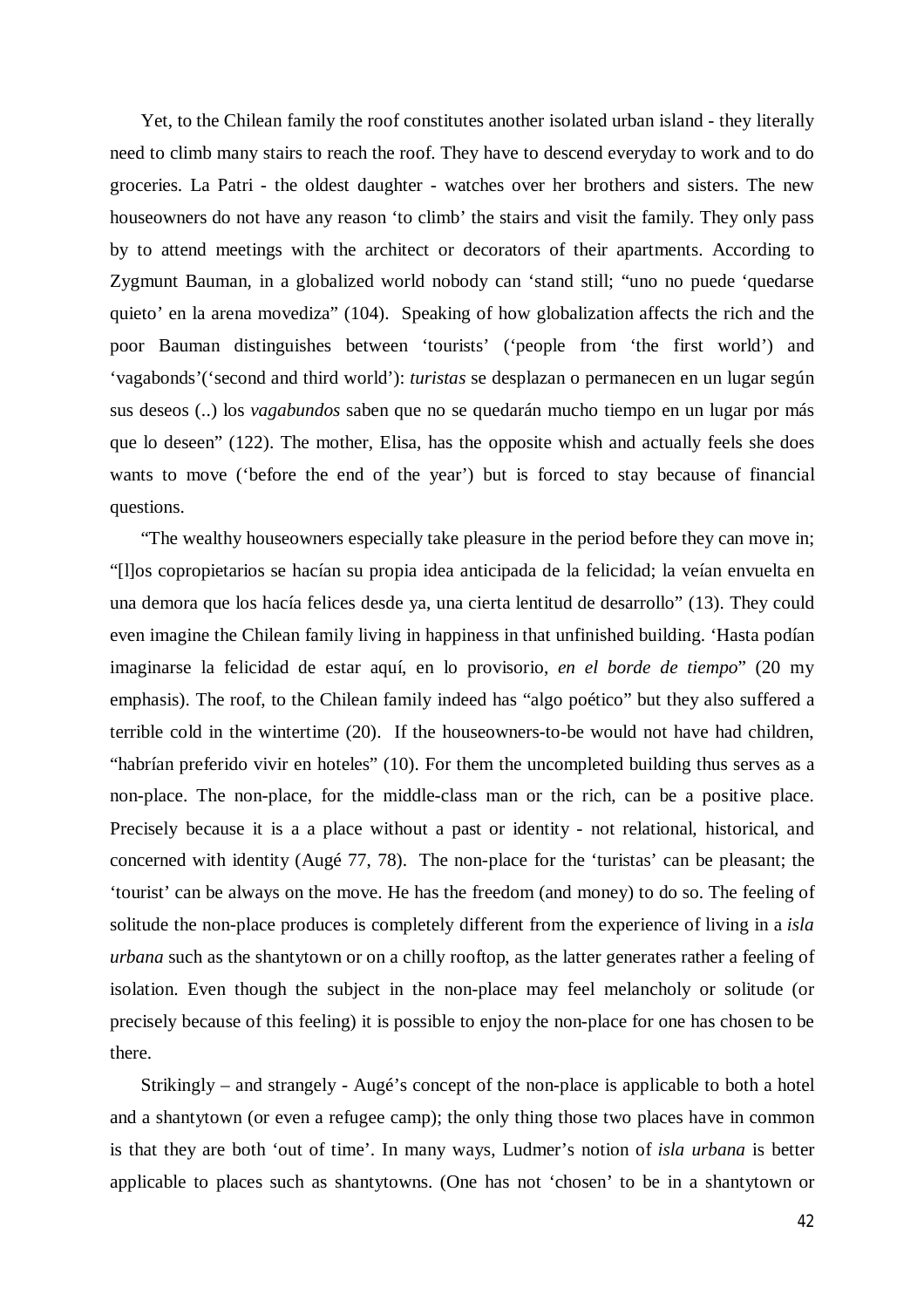refugee camp). Whether a place is an *isla urbana* or a non-place (in Aira's novels) depends on interpretation. As pointed out, this is also due to the vagueness of the concepts.

As will become clear, the non-place often is rather a place of the *turistas* (or middle-class or wealthy people). Ludmer maintained that in the *isla urbana* historical time no longer rules, it is a 'final' space and in this sense quite apocalyptic. Zygmunt Bauman in the same way points towards this non-time of the *isla*, and relates it specifically to the people of the lower social classes: "[l]os residentes del primer mundo viven en el *tiempo*; el espacio no rige para ellos, ya que cualquier distancia se recorre instantáneamente. Por su parte, los residentes del segundo mundo viven en el *espacio*: pesado, resistente, intocable, que ata el tiempo y lo mantiene fuera de su control. Su tiempo es vacuo, en el, "nunca pasa nada". (Bauman 117

This 'heavy' space, 'attached to time' and that seems to make time go slowly equally marks the setting of *Los fantasmas.* Felix Tello, the architect and "profesional surgido de la clase media" communicates with both the wealthy families and the poor carpenters and construction workers. Pondering on how much those classes resemble each other ("su completa ausencia de delicadeza cuando se trataba de dinero"), the architect Felix thinks of his favourite novel, *L'Assomoir* by Zola (15,16). This reference is not surprising because it is characteristic of the 'atmosphere' the reader can almost feel while reading *Los fantasmas;* the mother Elisa at a certain point is doing the laundry (like Gervaise in *L'Assommoir*) while the heat is suffocating and she worries about her husband with, of course, drinking problems. From this perspective, *Los fantasmas* is a novel particular to Latin American contemporary time – an account of class difference, poverty and a typical contemporary 'urban imaginary just as *L'Assommoir* gave a very specific and 'realistic' image of the problems of the nineteenth century.

In those contemporary *islas urbanas* it is often as is time is 'erased'. Today we are living in a "utopía" Ludmer states. This utopia is a "suerte de no-lugar" (94). Hence, in a way Ludmer defines our *present time as space*. "El tiempo de la utopía (..) es el puro presente del o del después del fin" (94). If one lives in *time* that is itself a sort of *non-place* – thus an eternal present – then it is as if one (merely) 'lives in space', a sort of timeless space. Nevertheless, in Aira's novels some places that actually also could be called non-places, are of a different order. An example is the fitness centre in *La guerra de los gimnasios.* With regard to the fitness centre in this particular novel, Foucault's notion of *heterotopia*<sup>66</sup> comes

<sup>66</sup> 'hetero-topias' are literally 'other places' (Dehaene & Decauter 4)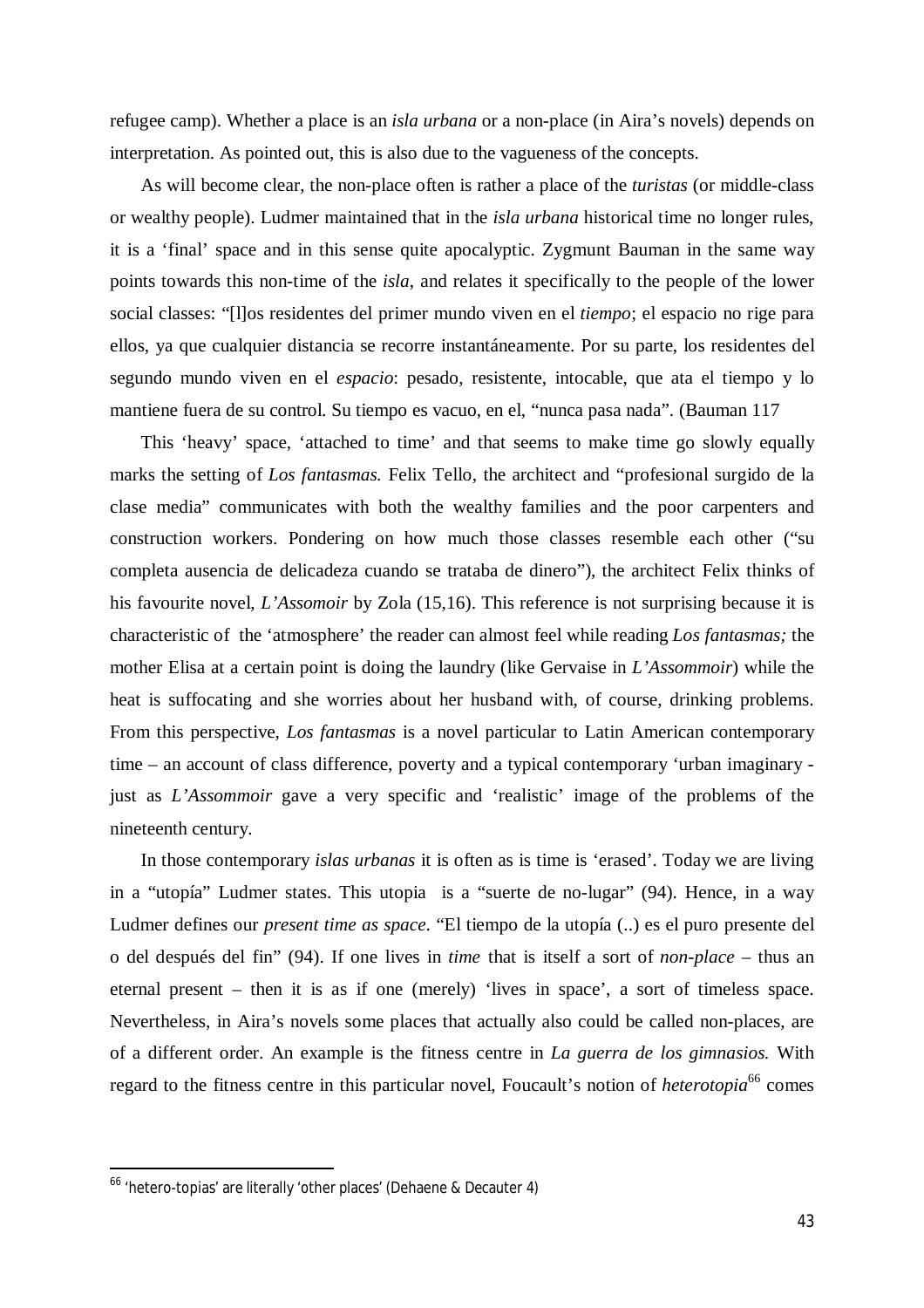to mind. A closer look at the place of the gym in this story will shed light on the difference between the two terms.

## **2.3 Heterotopia**

 $\overline{a}$ 

Heterotopia is a diffuse term, Dehaene and De Cauter state. It is a vast concept that can refer to many different places<sup>67</sup>, from psychiatric instituions, to theaters and to sauna's. Dehaene and De Cauter state that the heterotopia is the opposite of the non-place (5). Nevertheless, it is arguable whether it is really 'opposed' to the non-place, for in actual fact the two notions also bear resemblance to eachother: Foucault mentioned the hotel as a heterotopia, but likewise Augé regards the hotel as a non-place. According to Dehaene and De Cauter the heterotopia "realizes places-to-be in the non-place":

In other words, heterotopia embodies the tension between place and non-place that today reshapes the nature of public space" (..) In our contemporary world heterotopia is everywhere. Museums, theme parks, malls, holiday resorts, wellness hotels, festival markets – the entire city is becoming 'heterotopian' (5).

The heterotopia is a public place and part of the city and society: "While often particularly exclusive, heterotopias belong to the inclusive character of the *polis*. The *polis* – the ideal of the city-state – tries to realize the good life via equilibrium between o*ikos* (private sphere, household, hence economy) and *agora* (public sphere, the place of politics)" (Dehaene 4). Typical non-places are also places of transition (they even include vehicles and transport) such as the airport (Augé 78). The heterotopia seems to be more 'deliberately' designed or established - with the idea to fulfil a certain (ambiguous) function.<sup>68</sup> It may be for this reason that it belongs to public space and is more political (either enhancing social and cultural division or fulfilling a emancipatory function) than the non-place. Moreover, Soja pointed out that Foucault's notion of heterotopia reminds him of his concept of Third space (Soja 69). Third space and heterotopia are *lived* or *practiced,* the non-place (such as a waiting room) above all allows for experiences of "only solitude, and similitude" (Augé 103).

 $67$  For example: "the school, militaryservice, the honeymoon, old people's homes, psychiatric institutions, prisons, cemeteries, theatres and cinemas, libraries and museums, fairs and carnivals, holiday camps, hamams, saunas, motels,brothels, the Jesuit colonies and the ship" (Dehaene & De Cauter 4).

<sup>&</sup>lt;sup>68</sup> Thinking of the examples Foucault gives, this funtion is almost always ambiguous: libraries and musea have an educational function, however they may be less easily accessed by people from, let's say, the shantytown. A prison at the same excludes people as it wants to prepare them for reintegration. They are both inclusive as exclusive at the same time.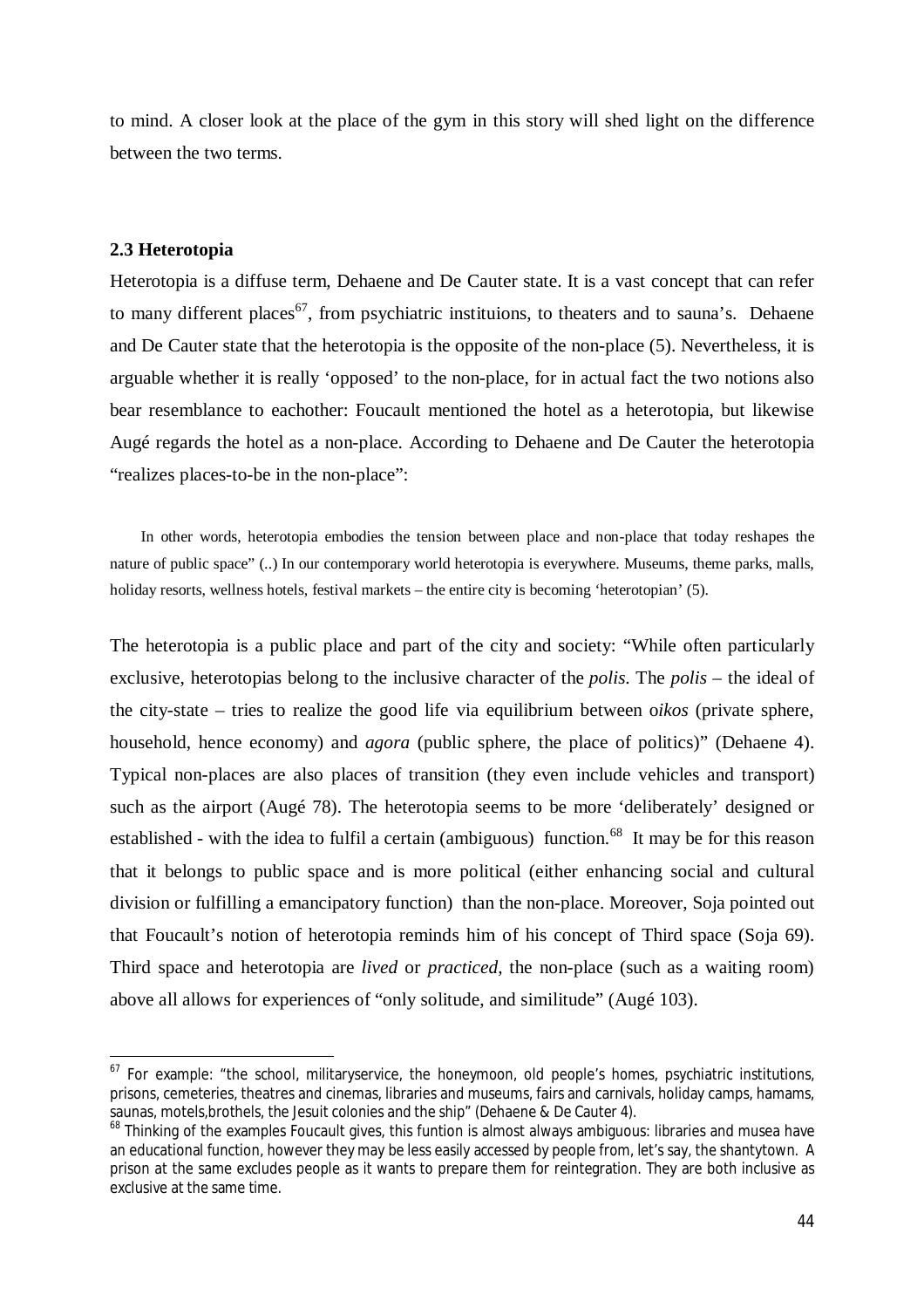At first sight, the fitness centre called Chin Fú in Aira's short novel in *La guerra de los gimnasios* is a non-place. For this reason I do not regard non-place and heterotopia as such contradictory notions. According to Bauman (2000), a non-place like a shopping mall is 'purified space'. I think that in the same way the fitness centre is a

self-enclosed 'place without a place' (..) Not that it has been cleansed of variety and difference (..) But the differences inside, unlike the differences outside, are tamed, sanitized, guaranteed to come free of dangerous ingredients - and so be unthreatening. They can be enjoyed without fear (99).

But the (absurd) the gym in Aira's novel is a radically 'other'<sup>69</sup> or heterotopic space. Moreover, the gym in the novel in the end provokes fear or at least a very uncomfortable feeling, when the place changes into a warzone. Maybe herein lies the difference with the non-place that stays always 'the same' and which is often established to provide comfort (a vehicle, a waiting room, the airport or even a refugee camp has this function). It seems that the non-place is characterized by a 'lack' of meaning, while the heterotopia can continuously take on different ones.<sup>70</sup> The heteropia, I think, is rather linked to experience (think of Foucault's examples as the library, cinema, schools, hammams and the colony).

The space of the fitness centre is proper to contemporary (western) and Argentinean culture. According to Foucault heterotopias "always presuppose a system of opening and closing that both isolates them and makes them penetrable. In general, the heterotopic site is not freely accessible like a public place. Either the entry is compulsory (..) or else the individual has to submit to rites and purifications [such as inhammams or sauna's] (Foucault 25). It is hence possible to call Aira's Chin Fú a contemporary heterotopia. The ambiguity about the accesibility of the heterotopia – its inclusion in the city and its (doubtful) character as a public place, also characterize the gymnasium Chin Fú. The gym is not necessarily a real 'public' place as an inscription in a fitness centre is expensive and not accessible to people from the shantytown.

Noticeably, *La guerra de los gimnasios* can be analyzed from a gender or queer theoretical perspective.<sup>71</sup> This is not surprising considering the 'spatial nature' and

<sup>&</sup>lt;sup>69</sup> Soja: "an(Other) form of spatial awareness" p.11 (Thirdspace 1996)

 $70$  See Foucault (1986): The heterotopia of the cemetery, until the eighteenth century, was a place at the heart of the city, "only from that start of the nineteenth century that cemeteries began to be located at the outside border of cities" . This shows how heterotopias do not have a stable or fixed meaning and that a society "can make an existing heterotopia function in a very different fashion" (25).

<sup>&</sup>lt;sup>71</sup> Mariano García (2008): "César Aira también ha replanteado el modelo con el que construye la sexualidad, o quizás más específicamente el gender de los hombres, las mujeres y especialmente todos aquellos personajes que se encuentran en el terreno de indecibilidad genérica que transitan sus pobladas páginas" (*s.p*.)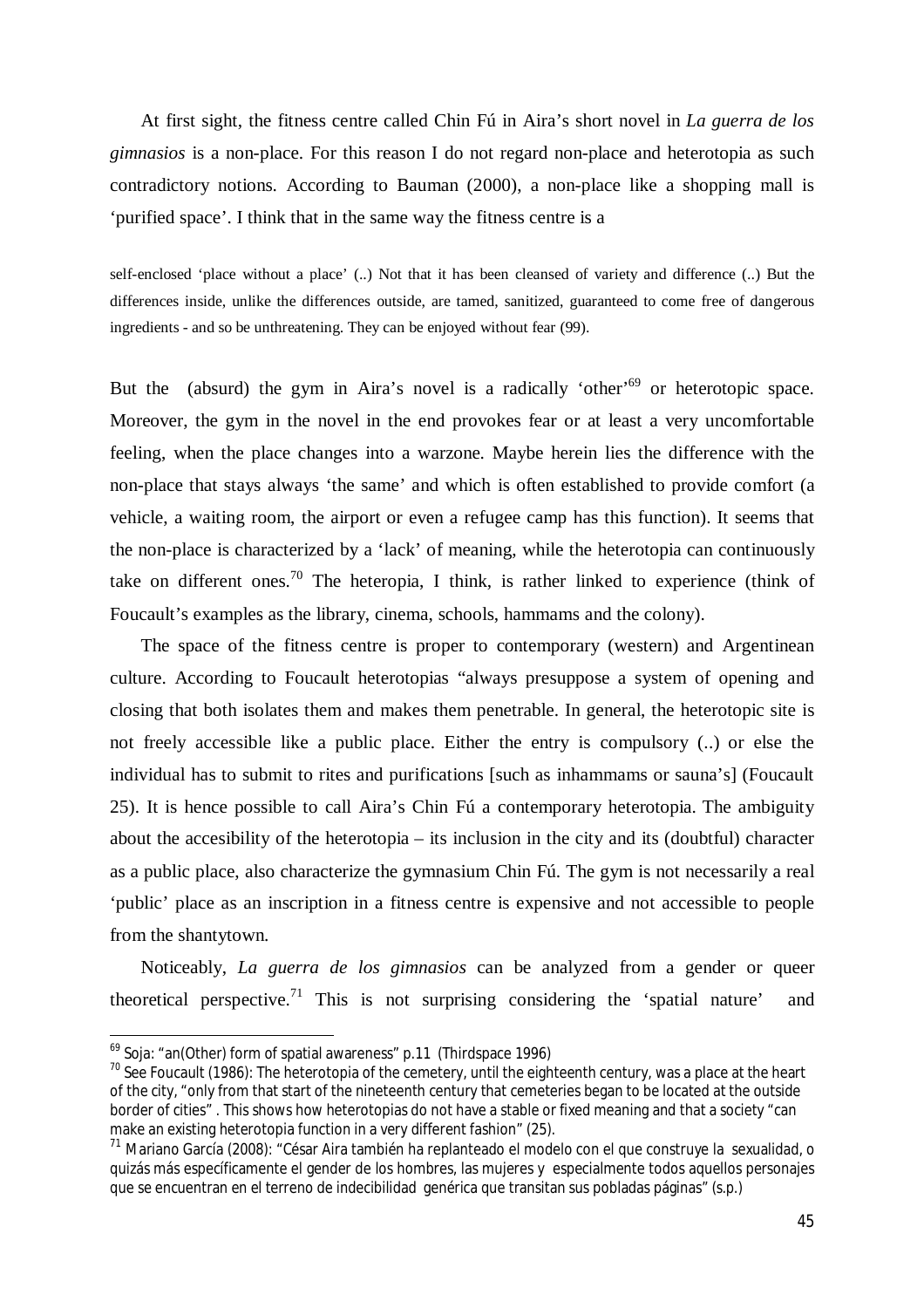'otherness' of the gymnasium; in this novel it is particularly the space (and culture) of the gym that generates a discourse on contemporary culture, thoughts on gender and on media. The protagonist, the young actor Ferdie Calvino starts to work out so he can "provocar miedo a lo hombres y deseo a las mujeres" (5 my emphasis). He needs to get a subscription and Ferdie enters a complete new world; "la sensación de hallarse en otro mundo" (20). In the dressing room he meets four guys acting crazy and dressing like girls, playing in front of the mirror. After a while he suddenly doubts whether he entered the dressing room for women, instead of men. This fragment sets the tone for what comes afterwards.

The space of the gym becomes imbued with all kinds of meanings; it literally takes on a different meaning every time. The gym used to be a factory for lingerie, in Hokkama (the ennemy of Chin Fú) flourishes a drugsbusiness and in the fitness centres of the neighboorhood Flores a war is going on, thus changing the gym into a warzone. As Foucault said with respect to the heterotopia, a society "can make an existing heterotopia function in a very different fashion; for each heterotopia has a precise and determined function within a society and the same heterotopia can, according to the synchrony of the culture in which it occurs, have one function or another" (25).

The different meanings Aira ascribes to the fitness centre are not complete arbitrary. Fitness centres are everywhere in Buenos Aires of today and play an important role in contemporary Argentinean culture that is fairly focused on beauty and appearance.<sup>72</sup> The fitness culture gives way to a discourse on masculinity/feminity and virility. Aira humoristically engages in reversing and playing with gender 'roles'. Subsequently, Aira refers to the Asian migrants who are now living in Buenos Aires and therefore calls to mind the problems surrounding the Chinese mafia in Buenos Aires.<sup>73</sup> Consequently, he makes two Asian 'fitness centres' play out a war in which - ironically – the future of Argentina is at stake. As becomes clear, however this story is completely absurd and surreal, the novel never ceases to refer to a 'real', external reality.

Chin Fú could be read as a "counterspace", another word Soja uses for his notion of Third space (68). Heteropia is a much more 'political' place than the non-place. In the same way, Third space or 'counterspaces':

<sup>&</sup>lt;sup>72</sup> See for example: "Schoonheid in het lichamelijke verouderingsproces in Buenos Aires: Schoonheidsidealen, gender, leeftijd en het lichaam" by J. Bronwasser & D. Van den Bogaert (Scriptie Universiteit Utrecht, 2013).

<sup>&</sup>lt;sup>73</sup>http://www.lanacion.com.ar/1286003-con-mano-de-obra-local-la-mafia-china-extorsiona-y-mata, 12-06-2014, 19.51h. & http://www.lanacion.com.ar/1286003-con-mano-de-obra-local-la-mafia-china-extorsiona-ymata, 12-06-20.00h.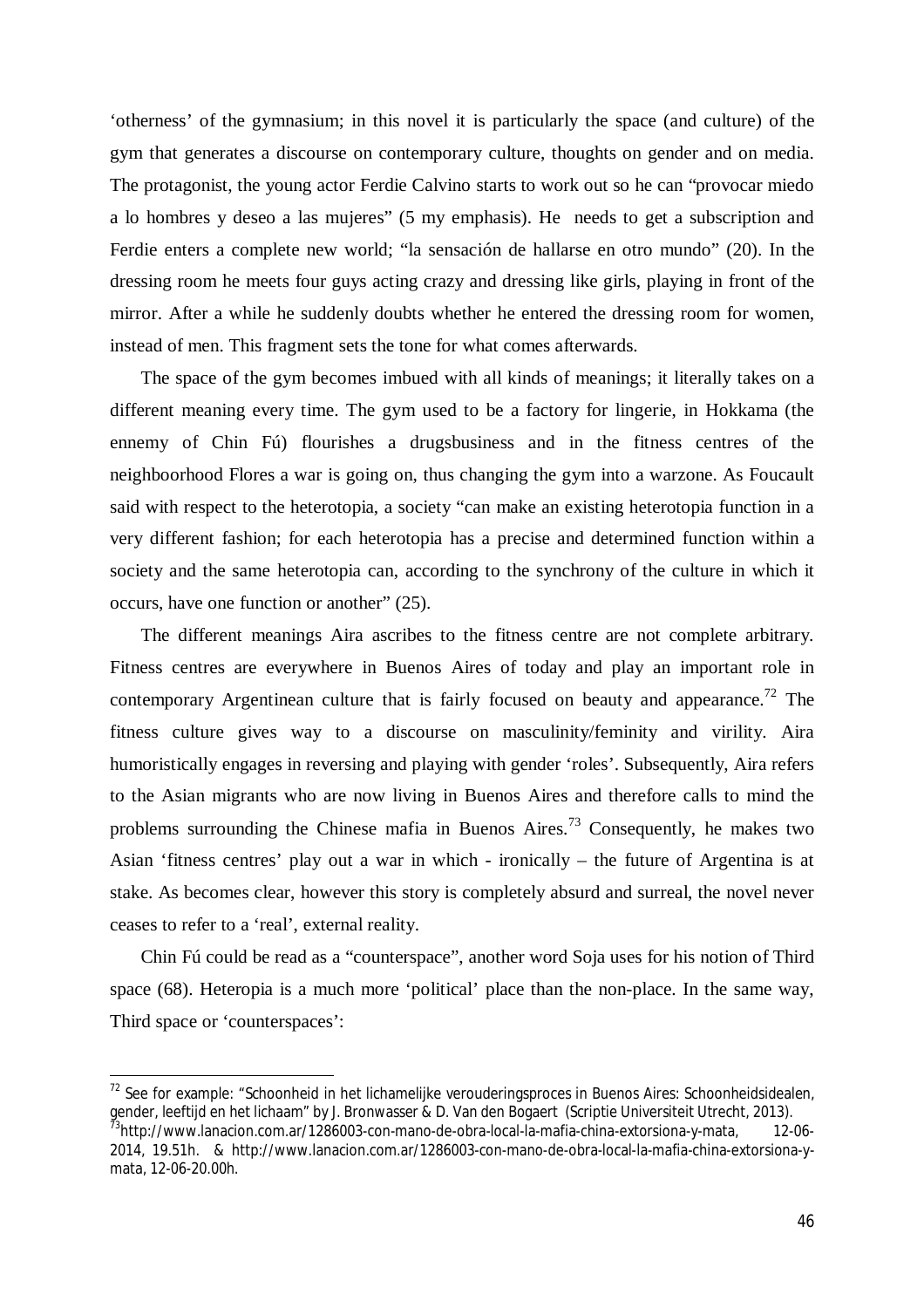are vitally filled with politics and ideology, with the real and the imagined intertwined, and with capitalism, racism, patriarchy and other material spatial practices that concretize the social relations of production, reproduction, exploitation, domination and subjection. (..) the spaces of the peripheries that can be found at all scales, in the corpo-reality of the body and mind, in sexuality and subjectivity, in individual and collective identities from the most local to the most global (68).

On Ferdie's first day, when he enjoys his workout, the gym actually still is the typical nonplace of our time, space in which time has no importance; "el gimnasio es eterno" (94). He feels strangely melancolic - just as Maxi in *La villa* looking out over the shantytown: "Otra vez volvía la mélancolía, que había sentido al fin de la tercera ronda de aparatos, la insatisfacción, como si hubiera algo, o todo, sin hacer"(20). Again, also here it is space that 'rules' and that is similar to Ludmer's 'eternal present'. In this eternal present time melancoly seems to be a symptom of a strange longing for time; "era comprensible si los aparatos realmente lo ponían en contacto, como había pensado cuando estaba en ellos, con el infinito y la eternidad" (20).

But then the most strange things happen in the gym of Chin Fú (Chin Fú is also the friendly giant and the owner of the gym). The fitness centre (in the novel) is visited foremost by young people. Foucault speaks of "crisis heterotopias", "reserved for individuals who are, in relation to society and to the human environment in which they live, in a state of crisis: adolescents", for example (Foucault 24). Also Ferdie is young and insecure, "quería ponerse a tono con su vida adulta (..) no le faltaba la confianza ciega en la gimnasia" (31). As his little "frasecita" implied, Ferdie believes in the 'urgence' or necessity of what he is doing (23). But, on his first day at the gym two Asian looking men enter the building – in a scene that seems 'extracted' from an action movie they enter via the terrace when the windows break into thousand little pieces. Ferdie is shocked but Julio, his trainer, tells him to just to continue to work out and keep up the rhythm; "Ferdie pedaleaba contra una fuerza inhumana; el viento inmóvil de la bicicleta se había multiplicado por mil, había pasado a otra dimensión" (10). The gym becomes a space of crisis (a reflection of Ferdie's crazy mind or else the television series Baudrillard in which he actually acts?) and turns briefly into a warzone. The employees of the gym are used to the violence and remain indifferent, but when Ferdie almost faints after doing sports they are upset and worried; things become turned upside down, absurd and surreal.

With respect to the 'counterplace', the gym Chin Fú most of all is a place of *inversion* and *reduction*: men at times act typically 'feminine' (Julio the trainer is worried like a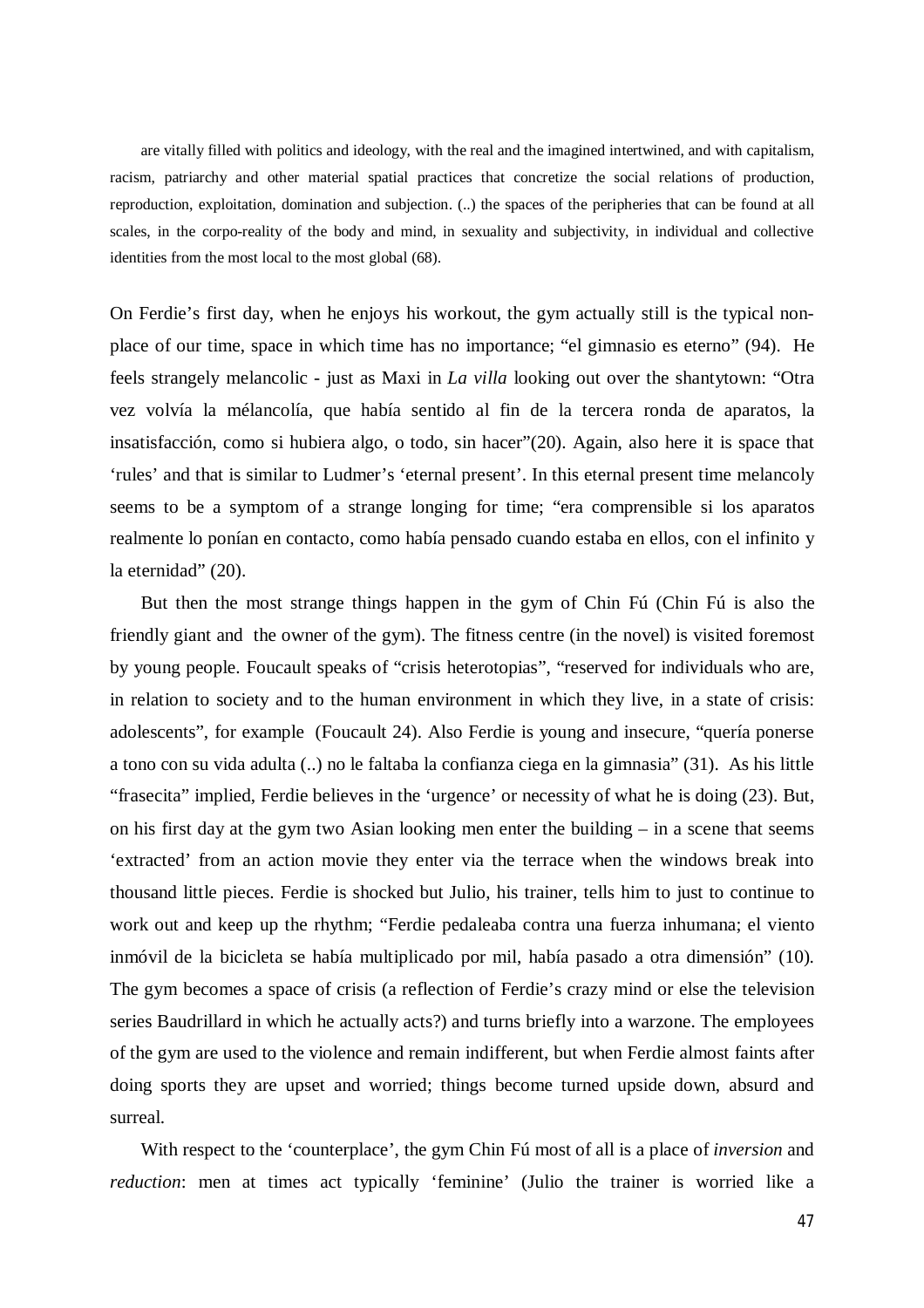(stereotypical) woman when Ferdie faints); one day Ferdie wants to enter the dressing room but suddenly realizes he is in the girlsroom. He is all confused but then finds out that the dressing rooms every week alternate; "los vestuarios se alternaban" (52). The musculated, big guys from the gym are compared to little girls (61); the guys, ironically, also take 'feminine' hormones (80); the 'giant' and owner of the gym lives inside a tiny room and also the appartment of Ferdie's parents is "miniscule" (37); the trainers of Chin Fú themselves work out at the ennemy Hokkama, the trainers from Hokkama go to Chin Fú (even though a war between them is goin on) (47). Most significant for this aspect of inversion and reduction is a passage as the following:

a feminine trainer works at the gym, she is incredibly beautiful, "era alta, delgada, muy atractiva, con una enorme masa de rizos tenidos de un rubio metálico (..) se oía su voz enumerando los ejercicios, y se la veía, en el vaivén de los espejos, asimétrico ya de por sí, haciendo los estiramientos con una perfección sobrehumana. Se llamaba Alida. Ferdie no se había dado cuenta de que le faltaba el brazo derecho" (43,44).

Fragments like this almost function like a *trompe l'oeil*. The reader first imagines one thing to discover later on a strange or absurd aspect that transforms the situation or the person. These transformations and sudden changes of scenery are very cinematic, they oblige the reader to visualize the strange scenes. Rémon-Raillard calls attention to Aira's strong interest in the visual: Aira is interested in perception and the problem of representation. "Los soportes de este discurso consisten en referencias a diversos tipos de arte visual: cine, televisión, pintura" (60).

Dehaene and De Cauter indicate how heteropia, apart from a spatial construct also relates to language and discourse. Utopias – in language – tell stories about imaginary non-places, heterotopias "destroy syntax that holds words and things together" (..) "heterotopias" however, "as spatial constructs or figures of thought, are differentiations inserted into the city or discourse that appear out of place, abnormal or illusory. They contest the normal order of things." (55). In this sense, the gym Chin Fú, as a fictional, spatial *construct* (not a representation) is a heteropia. Chin Fú is not a representation of space (a literary representation of a fitness centre /conceived space) but a space of representation (a lived spaced), a counterspace that undeniably contests the "normal order of things".

As pointed out in the first chapter, heterotopias function like counter-sites. They are "a kind of effectively enacted utopia in which the real sites (..) are simultaneously represented, contested, and *inverted.* Places of this kind are outside of all places, even though it may be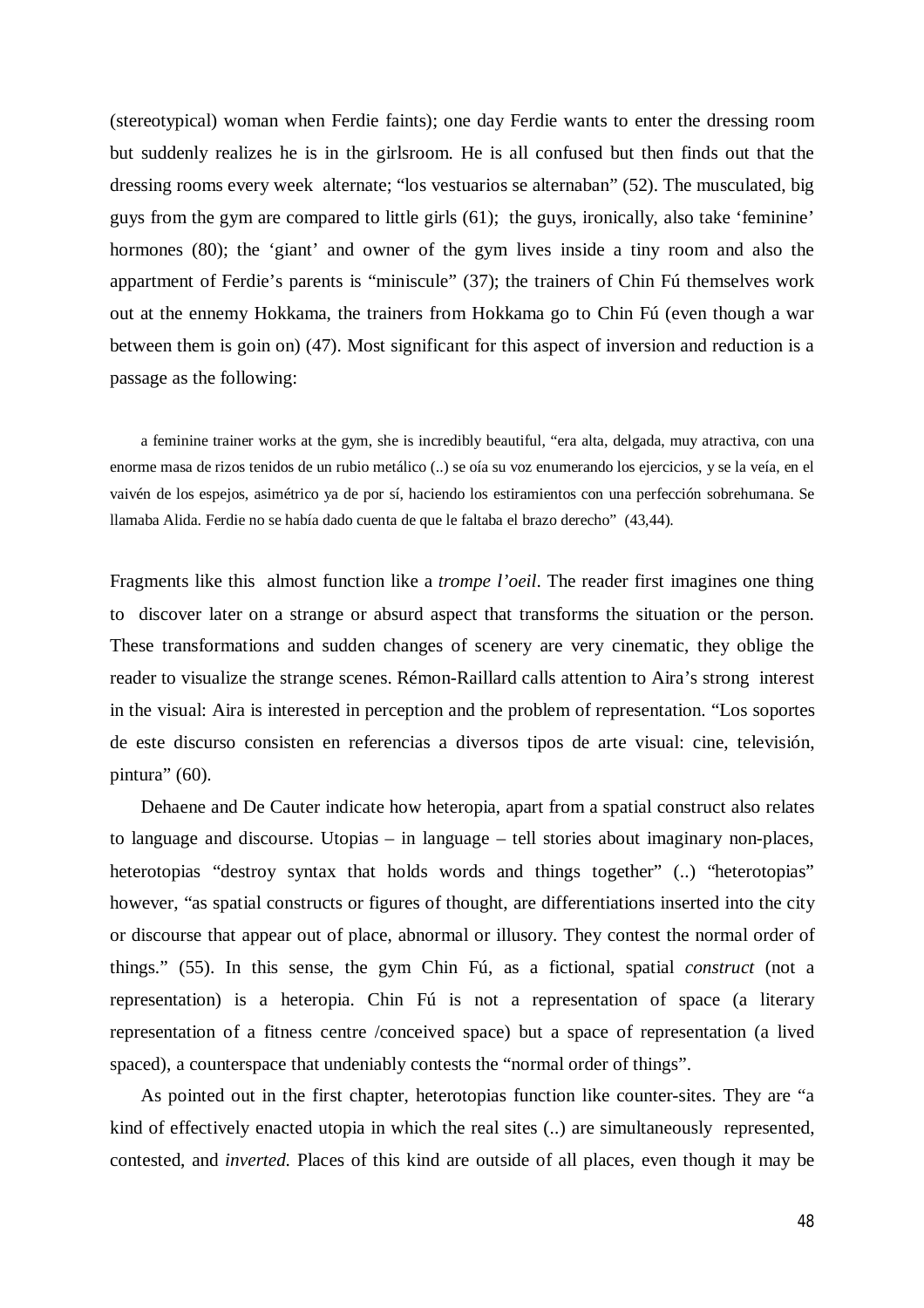possible to indicate their location" (Foucault 24 my emphasis). A place like a hotel can be called a heterotopia (Foucault), and at other times a non-place (Augé). Dehaene and De Cauter stated that those places are opposed. I argue that they also resembled each other. Also the gym Chin Fú functions both as an utopic non-place and a heteropia. The heterotopia, as it 'contests the normal order of things' is a 'counterplace', in Aira it is apocalyptic or dystopic. It can basically convert into all kinds of places but it is never a 'perfected' form of society, or, a utopia.

The gym, or the "mundo-gimnasio" in *La guerra de los gimnasios* is a utopic non-place, but it is more: it is also inversed and chaotic, a place with all kinds of people, a space of crisis and even a warzone. The gym is principally a non-place, both in reality as in the novel; a 'purified space' used by rich and middle-class people. But Dehaene pointed out how the heterotopia often "realizes a place in the non-place" (5). As Aira's fitness centre becomes transformed and 'lived' by the characters, it becomes a place that takes on all kind of meanings (that range from being an inversed place when it comes to gender and where the manliness of men is questioned; or as a very postmodern site where Ferdie finds himself in the middle of an absurd action film). The 'real' (empty, 'meaningless') non-place changes into a surreal place (to which different meanings or values are ascribed) and becomes a place related to a strange sort of desire. When the gym turns into a warzone, it is as if one enters a film or has a glimpse of another temporal and spatial dimension. It is not without reason that Ferdie – first as a *turista* visiting the gym so to obtain a perfect body– continues to visit the non-place when it gradually changes into a absurd *place* that now suddenly holds a promise of adventure.

## **2.4 Real-and-imagined space**

Soja calls Third space as well *real-and-imagined* (or *realandimagined*) space, a notion that at this point is more suitable. Especially because the space studied here is of a different order than the more geographical and anthropological notions such as *isla urbana* and nonplace. These notions refer principally to representations of space (*conceived space*) inside the novel (the shantytown, the uncompleted building). The *real-and-imagined* space is applied to Aira's metafictional narrative, in which spatial thinking functions as a starting point. But it also is an allusion to places that are conjured up or called to mind (such as dreams) or that refer to the (postmodern) discourse on media and virtuality. Naturally, the spatial perspective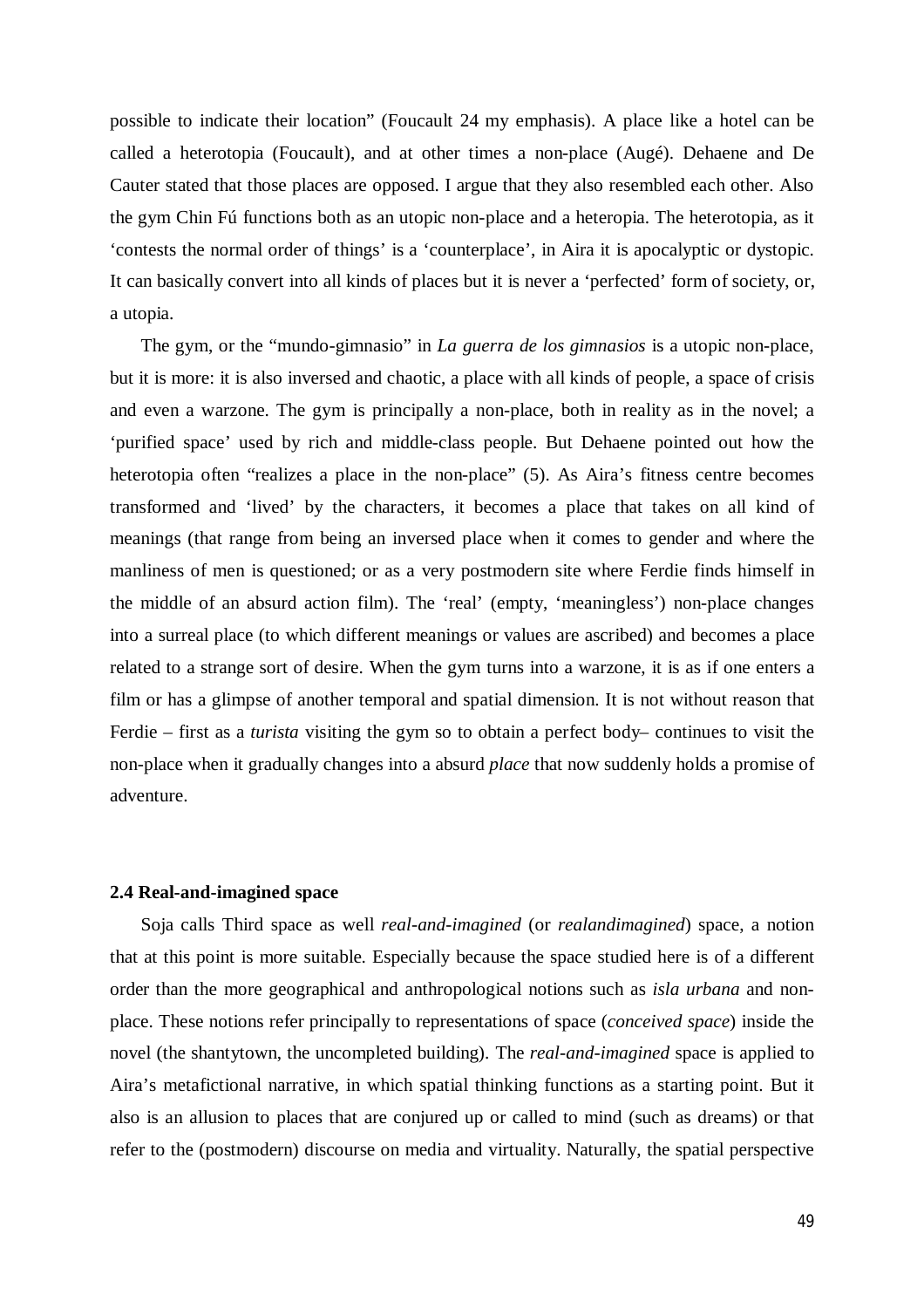at present also lays bare the limitation and ironical paradox that the space analyzed here is imagined and invented in its totality and that we always speak of a literary, spatial construct.

In the very 'third space' of the novel - or in the metatextual discourse - spatial elements indeed enhance all kinds of other thoughts on reality and imagination. As I have pointed in the first chapter, space can be understood as more than material or geographical space. Michel de Certeau explains in *The Practice of Everyday Life* how also stories, and even memories or dreams can be considered as places and space. Significantly, says De Certeau, the word metaphor in itself holds a spatial dimension, as the old Greek 'metaphorai' were vehicles of mass transportation. In the same way as vehicles, stories "traverse and organize places; they select and link them together; they make sentences and itineraries out of them. They are spatial trajectories" (115).

In *Los fantasmas* architecture serves as a starting point for comments on reality, dreaming and art. The protagonist la Patri has a dream about the building she lives in and is sleeping in while she dreams. At this point Aira associates la Patri's dream – part of the fictional story – to metafictional thought. The building in la Patri's dream looks a lot like the real building she lives in. The 'spatial' dream then leads to a metafictional contemplation on dreams, art, time and space. It is striking, Aira comments, how reality and dream are two different things but the more they resemble eachother the more obvious the difference is; "en este caso la diferencia se reflejaba en la arquitectura, que ya de por sí es un reflejo entre lo que se ha construido y lo que se construirá. Y el puente de los reflejos era un tercer término, que es prácticamente todo en la materia: lo no-construido" (62). As the building in *Los fantasmas* could be seen as a sort of non-place to the wealthy families, Aira here expands on this aspect of 'negation' that characterizes the unfinished building which finds itself "en el borde del tiempo" (20). Aira's concept of the *no-construido* ultimately is a mental construction, it is imagined space and as will become clear is linked to utopic thinking.

"Lo no-construido" is a characteristic of art: "El caso más típico es el cine; cualquiera puede pensar en una película por hacer, pero las trabas que imponen el saber hacerla, los costos, el personal, hacen que noventa y nueve veces de cada cien la película no se haga' (63). Aira continues saying that "[c]on los demás artes, en mayor o menor medida, pasa lo mismo", however, he adds, there might be an artform on which reality almost does not impose its limitations: "Quizás existe, y es la literatura" (63). In this sense, Aira writes, "todas las artes tienen una base literaria, fundada en su historia y su mito. La arquitectura no es una excepción" (63). The buildings under construction lay bear a tension between what is already built and still needs to be built. La Patri's dream has some "architectural analogies" that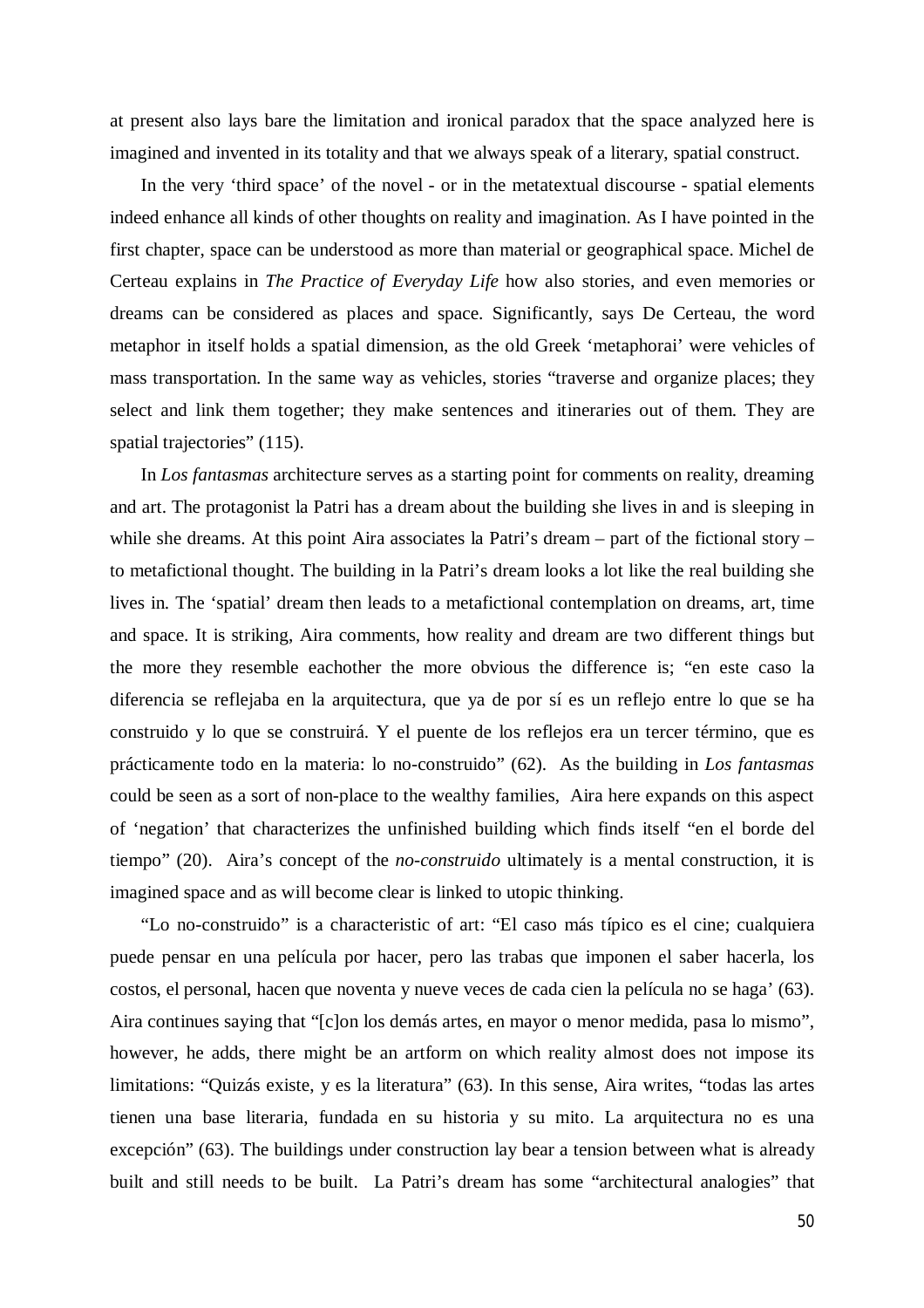clarify the tension between the constructed and the 'non-constructed'; for this reason, in the dream different nomad cultures<sup>74</sup> all over the world are explored, in opposition to our western sedentary culture - in which also anthropologists (and their thinking about the function of space in all kinds of tribes) are made fun of. The key, then, to all those analogies,

es la huida del tiempo en dirección al espacio". Esa huida es el sueño. (De modo que el de La Patri no por capricho era una arquitectura). (..) Y mientras los hábitos, sedentarios o nómades, están hechos de tiempo los sueños están libres de él. El sueño es espacio puro, disposición de la especie en la eternidad. Tal exclusividad es la que hace de la arquitectura un arte. A partir de ese punto lo no-construido, materia mental sin tiempo, sale del campo de la posibilidad, deja de ser el fracaso personal de un arquitecto al que no le financiaron esta o aquella edificación arriesgada, se hace absoluto (67).

The dream is "espacio puro" - as also De Certeau indicated, a dream can be considered a place. The metaphor of the dream – and the metafictional narrative that stems from it - serves the narrative of *Los fantasmas* and 'links places (in the novel) together' (De Certeau 115):

Firstly, the dream connects places: it takes Aira to linger on far-away tribes and their living habits to eventually connect this to the building under construction in Buenos Aires. The latter apparently is a product of our time. Departing from the the idea of the "noconstruido" and the dream, Aira actually ends up deliberating on *urban space* and the city. "[L]a huida del tiempo en dirección del espacio" relates to the *destemporalización* that Ludmer speaks. When our contemporary time  $-$  as it were  $-$  is nothing more than an eternal present, we live in space that is no longer historical, anthropological or related to identity (Augé 77,78). Hence, this space encompasses non-places and contemporary sites such as the unfinished properties:

El urbanismo en las sociedades civilizadas reduplica hasta vaciarla su función simbólica; si en las primitivas sociedades nómades la disposición del campamento llenaba la función que no llenaba la construcción de la casa, es decir lo propiamente social, en el urbanismo de las grandes ciudades contemporáneas (..) el urbanismo repite una función ya llenada, y termina careciendo de ella (llena más bien una función de tipo simbólico policíaco). O bien de debería decirse que deja allí un 'simbolismo vacante', una energía de simbolización no ocupada por ninguna necesidad actual (68).

 $74$  [L]os enanitos, pigmeos mbutu" ("el mbutu de veras sociable viviría en la casa todo puertas, es decir sin casa; y la inversa, que la construcción hecha y completa se basa en la enemistad" ) (65) & "los bosquimanos" who place at the centre of their camp a 'symbol' ,a tree, the chief and a fire (65) & "los zulúes" (65)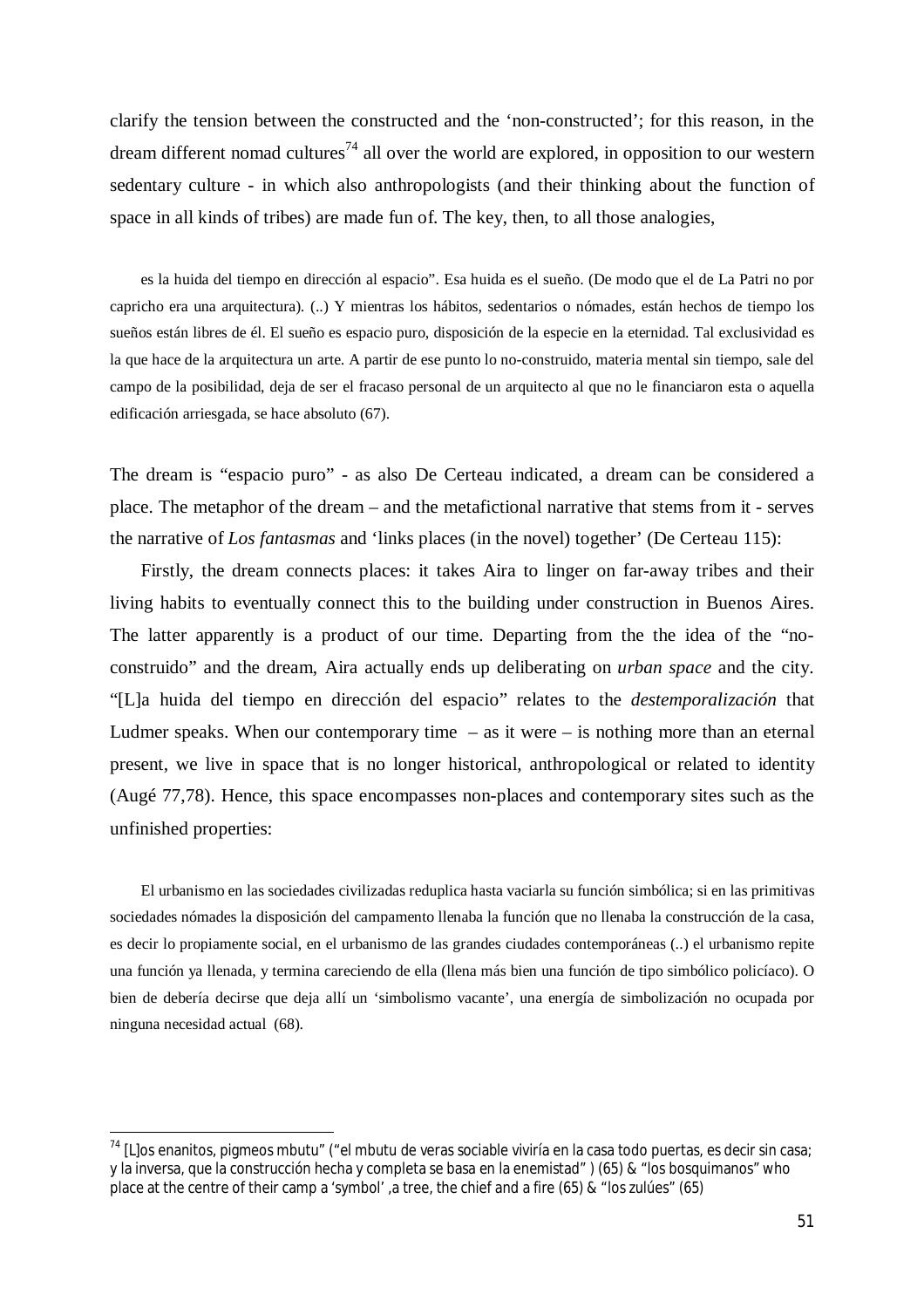Jordi Borja states that all the city is ('and should be') public space, but urbanization is not equal to the city (29,30). Urbanization creates social division and produces *isla urbanas*. The Chilean family in in *Los fantasmas* indeed live in a world completely different from that of the architects, the decorators and houseowners. Furthermore, the entire city – that in a way ceases to be city but turns into a mere urbanized area – becomes a non-place itself, a non-city because it loses gradually more and more social functions. The houses, buildings and streets almost become the 'residues' of what once was a (social) city, a city unlike "Baudelairean modernity" (Augé 79). The "función de tipo simbólico policíaca" serves to keep order, and ultimately maintain the division between the people in the urban islands (shantytowns, poor areas) and the more wealthy in the luxury properties with swimmingpool (like in the building in the novel) or the condominiums for the rich.<sup>75</sup>

Secondly, on the level of the fictional story la Patri appears to be living all the time in a dream. What is more, the moment when her Elisa Vicuña, la Patri's mother comes home, it is as if la Patri has waken up and the story continues. Yet, from this point in the novel on we cannot be certain anymore of the veracity of 'reality' or anything that occurs in the story; the metafictional narrative generates confusion about the nature of what is real and what is a dream.

Aira plays indeed with highly postmodern ideas about the nature of reality; reality as a 'simulacre', or, in a more Borgesian way, existence as dream.<sup>76</sup> "Lo no-construido (..) \ puede considerarse como un fenómeno mental como el sueño o el juego en general de las intenciones" (67). Then, "la mente a su vez puede considerarse dependiente del fenómeno de lo no-construido del que lo arquitectónico es la manifestación ejemplar" (67). In some societies "lo no-construido" is the basis for everything, for the nature of reality: everything that exists is dreamt and 'conjured up'. The aboriginals, "los viejos solteronas de provincia (..) sin construir nada, los australianos se limitan a pensar y soñar despiertos con el paisaje en el que viven hasta hacer de él, a fuerza de cuentos, una completa 'construcción significativa'" (67). This happens everyday, of course, Aira adds, think for example of literature; "la arquitectura no-construida, ¿será la literatura?" (67).

Subsequently, a more detailed explanation is given of the Australians who build their society 'by dreaming'. In a former "época del sueño" people would sleep and the 'constructor originario' designed a landscape. During the time all this was created the Australians closed

<sup>75</sup> Or, "*el mundo sin vagabundos es la utopía de la sociedad de los turistas.* En ella, la política (..) la obsesión por la ley y el orden, la criminalización de la pobreza (..) se explica en gran medida como un esfuerzo tenaz, constante, para elevar la realidad social, contra todos los obstáculos, al nivel de ese utopía" (Bauman 128).

<sup>76</sup> Think of Borges' *Las ruinas circulares (*Ficciones 2010).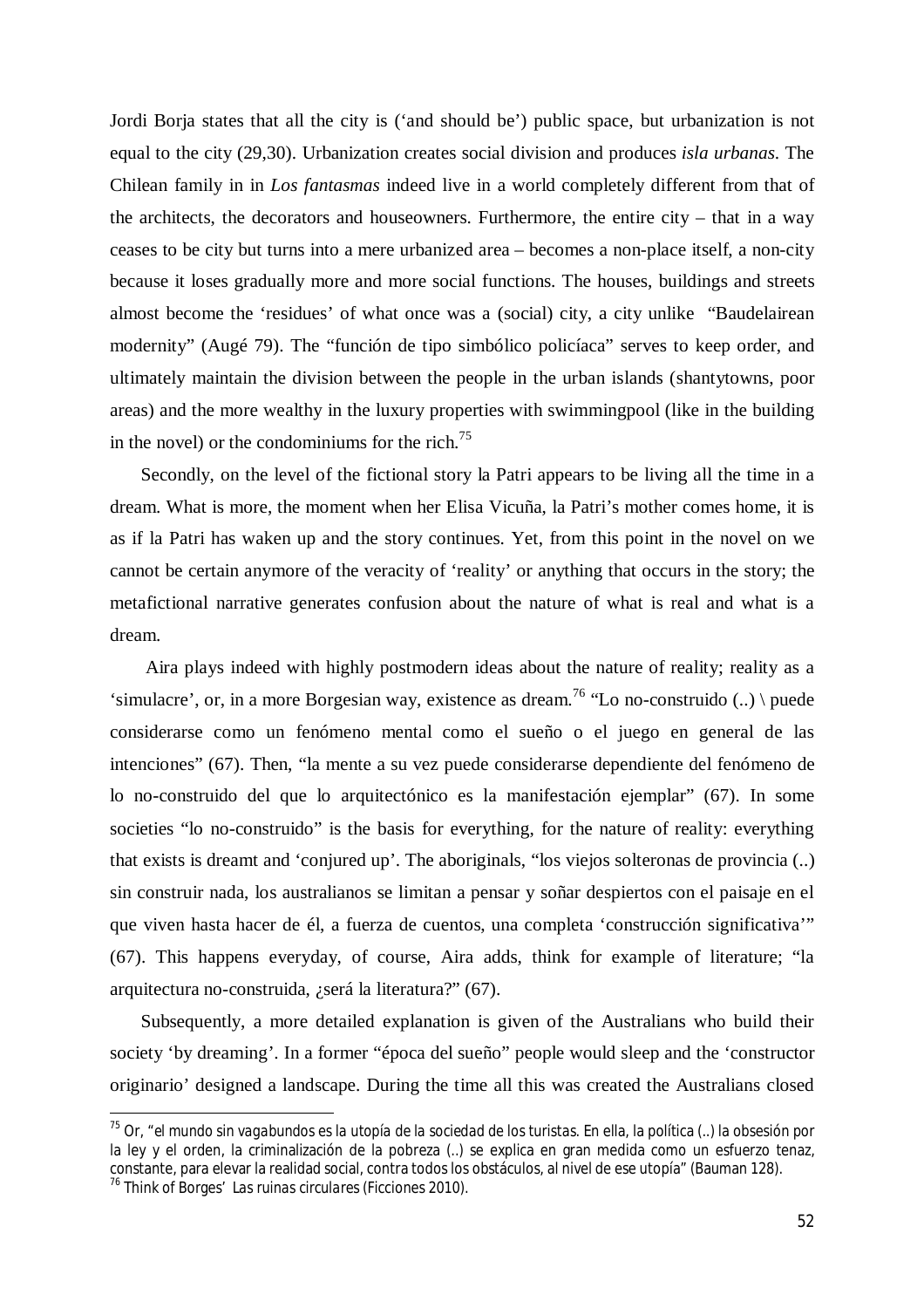their eyes. When they woke up, they woke up to a dream. "La historia verdadera (..) tuvo lugar mientras dormían" ."La época del sueño", "dadora de sentido", is the equivalent of our language (69). Language is of a course another 'construct', a tool by which ('real') reality can be represented. Furthermore, the landscape of the Australians is marked by the *point* and the *line* (or, the *map* and the *tour*). Through a point,

por el preciso punto del punto, el hombre puede, como la aguja de la costurera, pasar al otro lado, al lado del sueño y entonces la línea se cambia de propiedad: el itinerario alimenticio se vuelve itinerario mítico. Lo que le da una tercera dimensión al dibujo del destino. Pero succede que el pasaje por el punto se da a cada momento pues no hay puntos privilegiados. (..) El hombre entra en la época del sueño no mediante un prodigioso vaje peligroso sino con el movimiento ambulante de todos los días (70).

Here, many interpretations are possible. One of them is that men always search for the 'originary', the meaning of the world, the origins of language (etc.). We think or pretend that this meaning cannot be recuperated anymore, that it is lost and belongs to a time gone by. We search it – as it were – on a map, but fail to see the 'third dimension', or, "lo mítico". Yet, this fragment says we never lost anything and meaning is always obtainable: it is there when we look, open our eyes and live our daily life. When we we *practice* space (calling to mind De Certeau's *The Practice of Everyday Life*) and follow the paths of life - or simply walk through the city (the tour). 'Third space' obtains here a spiritual dimension.

Hence, it is possible to discern in Aira's novels a line of thinking more spiritually inspired, holding elements about awakening and consciousness (Buddhism, for example). In *Los fantasmas* orientalism and exoticism are equally present. Noticeably, Borges showed a strong interest in oriental cultures and Buddhism.<sup>77</sup> At times it is as if Aira resorts to Borges, ironically 'reworking' this fascination, using examples from tribes, oriental cultures and societies to construct his own ontological discourse on reality, space and time  $(65)$ .<sup>78</sup> Aira's metafictional narrative could be interpreted as a highly postmodern discourse about the uncertain nature of our contemporary reality. This is how Juárez interprets Aira's novels, that in his opinion are inspired by a "paradigma posmoderno en tanto cuestionamento de la ontología que bebe de la tradición nihilista" (2007: 900). Aira's work in many ways indeed is

<sup>77</sup> See for example: *Jorge Luis Borges: Zeven Avonden/ Siete Noches* (1983) & *El jardín de senderos que se bifurcan* (Obras completas 2010)

 $78$  Amanda Holmes states that Aira can be seen to be part of a group of contemporary Argentinean writers who use the exotic lanscape for fictional experimentation and even call themselves "casi paródicamente, 'Shanghai": "Novels published in this era such as Daniel Guebel's *La perla delemperador* (1990), Alberto Laiseca's *La hija de Kheops* (1989) and *La mujer en la muralla* (1990) use 'exotic' settings, Malaysia, Egypt and China respectively" (71). Holmes is here specifically refering to Aira's novel *Una novela china (*1987).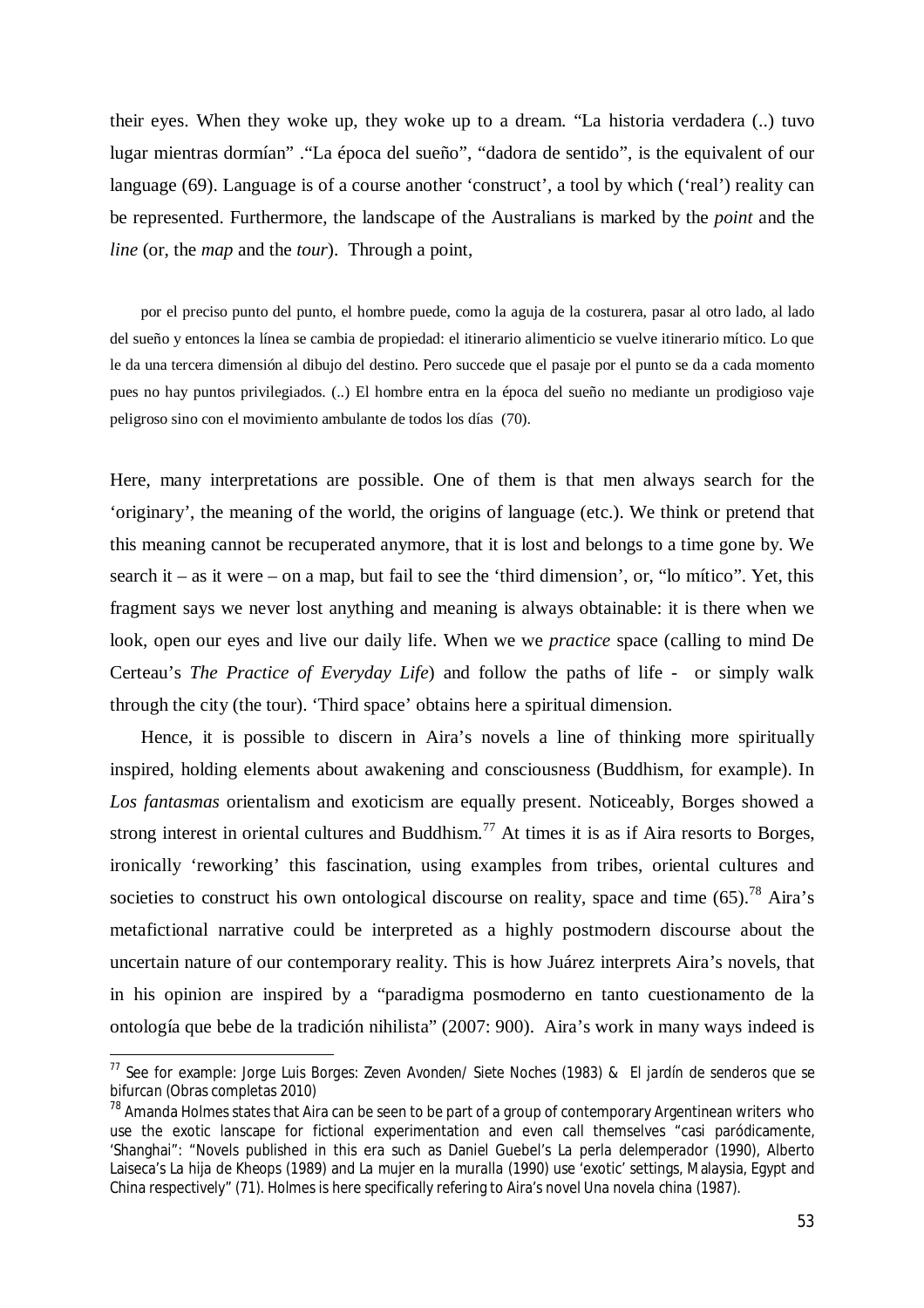postmodern. However, and as I will demonstrate in the last chapter I do not think that Aira remains faithful to one specific discourse, let alone a mere nihilist one.

As indicated before, contemporary Buenos Aires (in reality) is marked by the unfinished constructions. That is why the metafictional discourse on the *no-construido* indeed is also ironical. When Aira's (thematical) interests in the nature of reality call to mind a Borgesian interest in metaphysics, dreams and also in representation (Aira's deliberation on art), at the same time Aira never ceases to make allusion to the contemporary world he lives in. It is for this reason that Aira every time is regarded as a sort of 'realist', although he is never understood as a realist in the traditional sense.<sup>79</sup> Ultimately, the *no-construido* makes up for a discourse on urban space, the nature of reality (metaphysics) but also on art and literature. In short, *spatial thinking* here is the point of departure and provides ways for thinking about the nature of reality. <sup>80</sup> The *no-construido*, as the building that is not yet completed but that 'lives' in the architect's mind, the dream or the art of literature is utopic. As opposed to the heterotopia (or any other substantial places) it is not an "effectively enacted utopia". It is not (yet) enacted but pure construct. The dream is 'pure space' (espacio puro), Aira says. Aria thus also regards space as something 'constructed' or even imagined. The postmodern, literary notion that describes reality as a dream (for example in *Las ruinas circulares* by Borges) actually *equals* our present time with space. In a dream we likewise live in a "presente siempre eterno". If reality is a fiction, simulacre or a dream, our time *is* space (or in Ludmer's words 'tiempo como suerte de no-lugar').

Real-and-imagined space also clearly points to the posmodern discourse on media and Ludmer's notion of *realidadficción* is at this point even more accurate. Fragments relating to media, television, film and virtuality recur in many (at least the more recent) of Aira's novels. As already much has been said about Aira's literature in relation to media, television, soaps and camp<sup>81</sup> I do not go into this too extensively. Especially Juaréz dedicates most of his analyses to this play with reality and the media (famous Argentinean soaps, reality series, videogames etc.).<sup>82</sup> From a spatial perspective, however, some aspects of this underlying discourse on media are of interest here. Aira's realism, or the presence of 'reality' in his

<sup>79</sup> See: Speranza, 2005; Kohan, 2005.

<sup>&</sup>lt;sup>80</sup> Strikingly, exoticism, orientalism, questions of gender and culture are all present in Aira's novels. This equally justifies the use of a spatial perspective and the notion of Third space in relation to Aira, since Soja links Third Space also to Said's Orientalism and to Bhabha's Third space (*Third Space* 1996).

<sup>&</sup>lt;sup>81</sup> "En Jameson la virtualidad y los medios son elementos clave en la construcción del espacio y tiempo posmodernos, descritos por él mediante las metáforas del 'pastiche' y la 'esquizofrenia'. Representar el espacio como 'pastiche' supone conciliar elementos de culturas diversas y productos incluso catalogados como de mal gusto o kitsch, reciclarlos e incorporarlos cómo códigos del discurso artístico" (Juárez 2007: 887).

<sup>82</sup> Juárez 2007; 2008; 2010.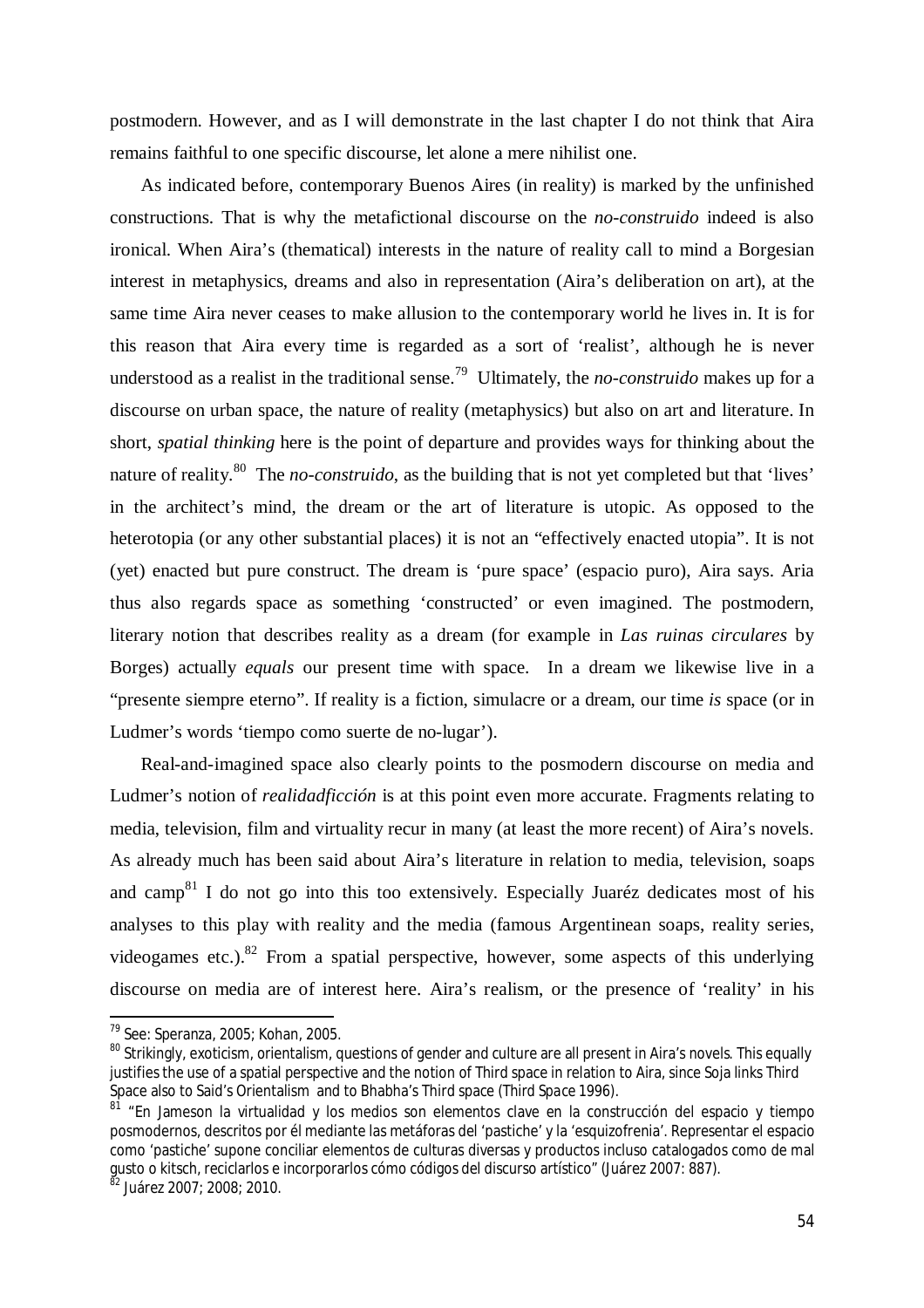literature is one side of Ludmer's term *realidadficción* - the other part is about how fiction itself already has influenced reality, hence, regarding postmodern reality as a 'simulacre', or, a 'fiction'. This latter aspect of her argument, however, is precisely the question (and tension) Aira plays with:

[L]a densidad pseudofilosófica como estrategia verosimilizadora del absurdo de lo planteado en el texto, las novelas airianas se proyectan como una paradoja en la que se explicita simultáneamente un concepto de real vinculado a la idea de simulacro que el posmodernimso ha venido haciendo habitual y, a la vez, una burla que pone en crisis dicha tematización del simulacro, proponiendo una distanciación irónica que busca superarlo a través de un irresistible sentido del humor y la sola reivindicación del poder de la imaginación en el contexto contemporáneo (Juárez 2010, 139).

The postmodern notion of reality as a simulacre is an 'infinite' argument, it can turn around in a vicious circle eternally since there is no origin or a possibility to indicate a point where 'reality' still was pure and representation was only a representation of that fixed reality. Aira's playful style is highly humoristic for he constantly refers to the world as a postmodern 'nonplace' and *at the same time* to our, 'real', temporal world in which time does have importance and where miserable things happen. Aira's work, hence, oscillates between being a representation of a representation (reality as simulacre) and being a mediation of the real*.*

Baudrillard's "theory of the postmodern relies heavily on the notion of a (con)fusion between the real and the fake and a subsequent concept of hyperreality" (Killiam 2006). With regard to the latter viewpoint, I want to call to mind Bolter and Grusin (2000) who state that Baudrillard's work *Simulacres et simulation* is overtly political*.* They argue to some extent against Baudrillard by saying that *all mediations are themselves real* (55, my emphasis): "Our culture still needs to acknowledge that all media remediate the *real*. Just as there is no getting rid of mediation, there is no getting rid of the real" (56 my emphasis).

Everything in Aira, on het one hand, is out of time and eternal. This provides for the slight sense of nostalgia and a vague sense of melancoly. When Ferdie finishes his first work out he feels as if something is left unfinished. It makes him feel depressed:

Había querido hacer algo distinto y sentía como no hubiera hecho nada. Suponía que el efecto en su cuerpo se daría de todos modos, a la larga, si el persistía. Pero desde ya podía anticipar que el efecto sería impercebtible en el tiempo. No había nada visible, ninguna sorpresa, y si no había sorpresa, no había nada. Para que hubiera algo, el debería tener el poder de hacerse a sí mismo un buen relato de lo que sucedía, como si todo hubiera pasado ya, tiempo atrás. (..) y no sabía hacer el relato. Era como todo hubiera pasado ya (30,31).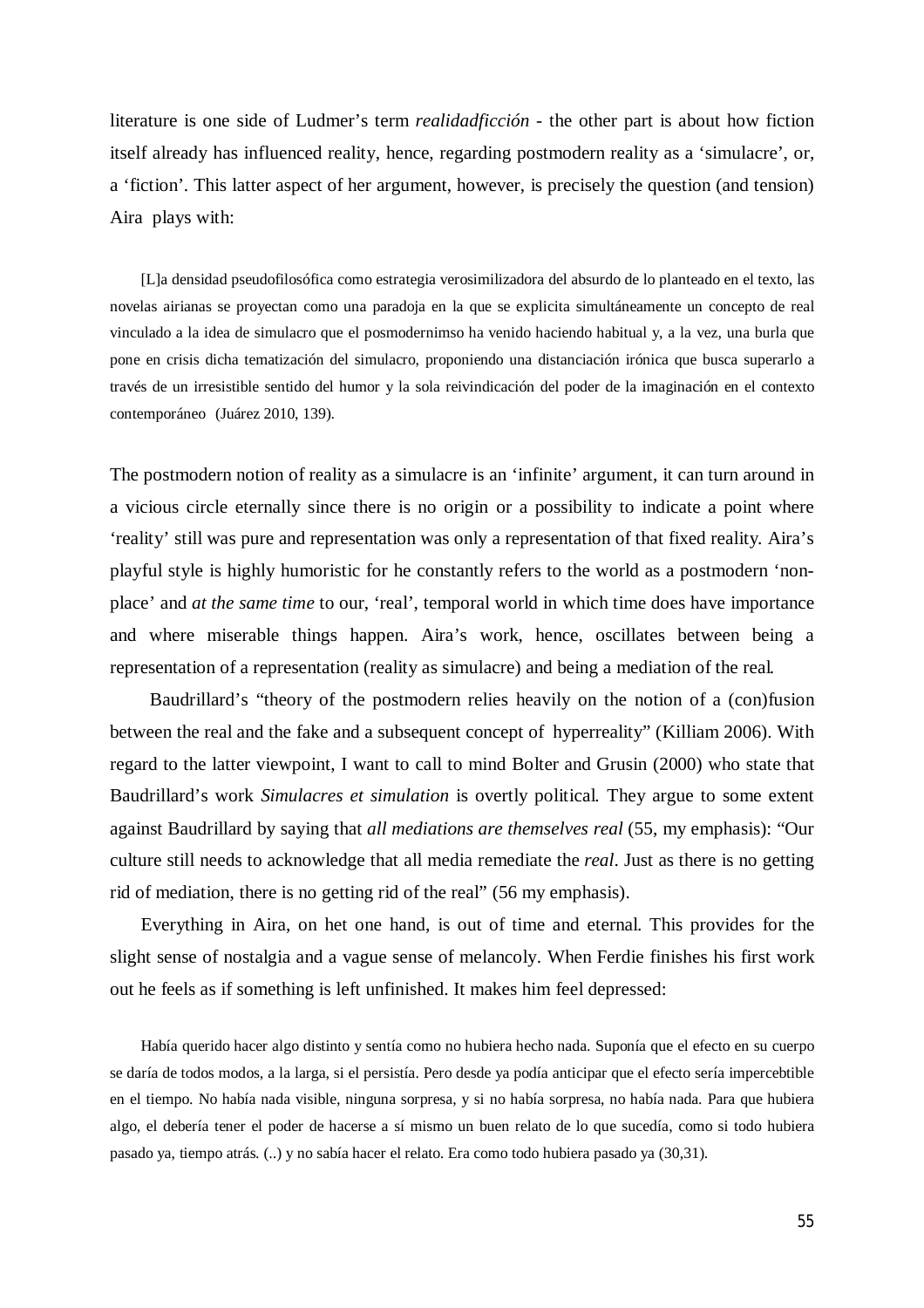Jameson explained how the past now seems an ensemble of various, disconnected presents (Jameson qtd. by Juárez, 2007:887). This feeling of fragmentation makes it more difficult to comprehend the very present in which we live. In the same way, Ferdie cannot make a coherent story of things that happen. The narrator points out repeatedly how Ferdie cannot justify or explain his questions. He is even surprised by them, "Ferdie era de esas personas que nunca saben dar el motivo a sus intereses" (79).

Ferdie is an actor and, ironically, his own life seems to develop as in a television series. He meets an old class mate on the street who apparently already knew that is Ferdie inscribed in the gym, while it was actually impossible for him to know: "¿como había sabido que Ferdie iría hoy al gimnasio, si había tomado la decisión esa misma tarde, y no se lo había dicho a nadie?" (24). With respect to his famous little phrase, an old class mate, Gerardo, asks Ferdie; "¿Quién te la dió? (..) No te la escribió tu guionista?" (28). In this sense the 'reality' in the novel is a script<sup>83</sup>, a film in which the most absurd things can happen yet - they were already known beforehand ("como si todo ya hubiera pasado"). But it is also Ferdie's 'real' life and while he is not acting or at work deliberates on that same, strange reality.

On the other hand*,* nothing 'already took place' and everything is still to come. Ferdie (but also Maxi en la Patri) in spite of the eternal non-place he is living in, tries to stay 'realistic' all along the story (something that naturally has an even more absurd and humoristic effect): "Los van a matar todos, los van a borrar del mapa . "-A quienes? – A todos los del Chin Fú. –A los socios también? – A todos. En la guerra vale todo. [Ferdie:] –No creo. Los gimnasios viven de los socios" (66).

What is more, he (ironically) desires and longs for reality. Particularly, when it comes to love: "cuando la realidas irrumpiera en su mundo libresco, fantasmal, de representaciones… sería hermoso. Sería la belleza misma tomando cuerpo entre sus manos". Yet, when it would arrive, "él no debería ser realista" (57). Ferdie has a desire to experience things, to know and in the same way he never stops longing: he is waiting for *something real* to happen. He longs for a world or a reality that 'takes form between one's hands', that is graspable, hence, more 'material'. When love would finally arrive, "[l]a realidad no debería anular las fantasías (..) sino que debía incorporarlas, hacerse totalidad. Eso era el amor: la realidad como fantasía superior" (57).

In spite of all, then, Aira ends up where he started and shows how 'reality' is no longer something fixed; "Del fracaso del realismo clásico ya impracticable, precisamente, nace

<sup>&</sup>lt;sup>83</sup> Likewise, Rémon-Raillard indicates that Gerardo, Valencia's fiancé, is the "escritor depravado autor de una función de títeres que reproduce a los personajes de la novela" (Rémon-Raillard 59).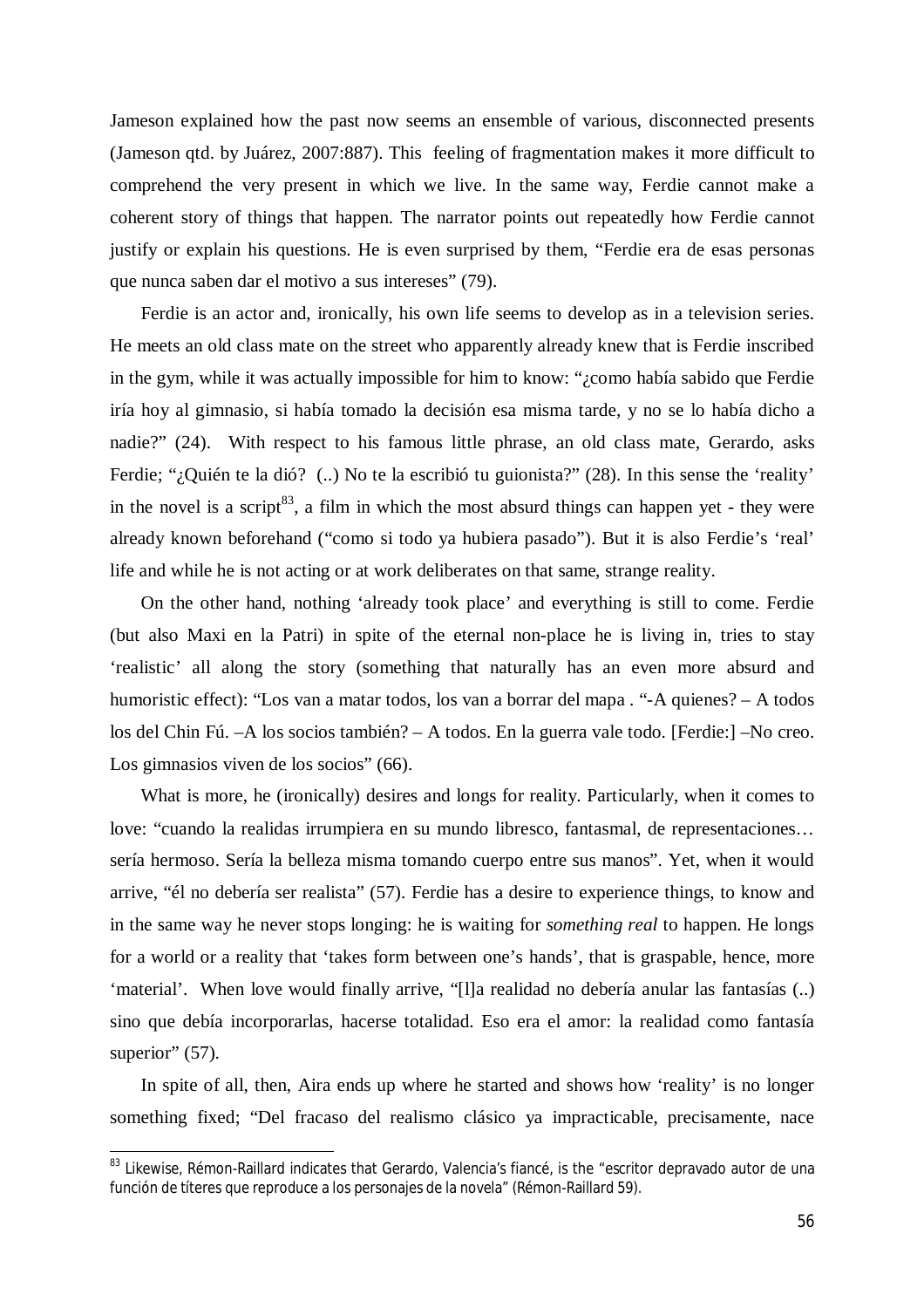fresca la literatura de Aira" (Speranza 6). Classical realism is "impracticable", as Speranza outlines, for reality, and everything part of that uncertain reality (like love) itself has become a superior 'fantasy' of our mind. Aira here thus plays with the idea that a concrete, tangible, material reality itself has become a 'fantasy'. In this view it is not strange that Ferdie longs and 'fantasizes' about reality as something desirable. As things become constantly inverted, now Aira makes his characters (living in a 'dream' / simulacre) long for reality as if it were an desirable object, where, normally, people dream to 'escape' from (daily) reality.

There are many ways to conceive of Aira's novels as Aira continuously refers to the story he is creating. "Aira hace girar los saberes pero no fija ninguno y se consagra a una sola idea – el continuo omnívoro – que solo cobra sentido a la luz de la empresa total" (Speranza 5). Also Pablo Decock points towards the fact that Aira' s novels (in this case also *La guerra*) never hold one, ultimate meaning: "En la narrativa de Aira esta proliferación infinita de sucesos, esta multiplicación de códigos y estereotipos externos, no dejan que se establezca el sentido. Al contrario, siempre se desvía, siempre se posterga"(Decock 5). Hence, from my viewpoint the *continuo* in Aira is a circle that has no beginning nor end and does not it adhere to simply one way of thinking or one specific discourse, but continuously diverts. From a spatial perspective, because Aira when he writes never knows in which direction he is going (due to his 'procedimiento') he constantly takes strange, absurd and 'transversal paths' that cause the surreal or absurd to happen.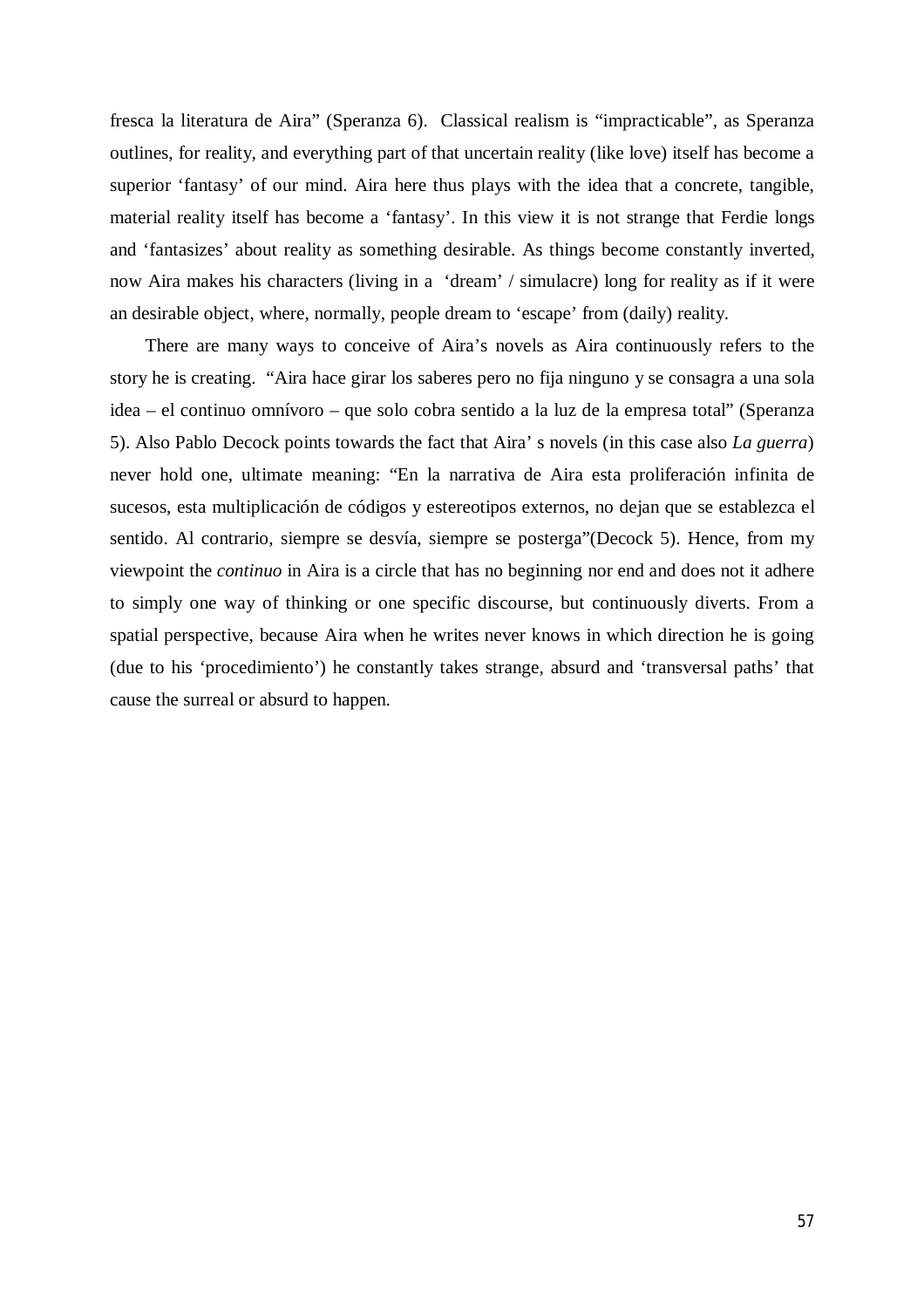# **3***.* **The Tour:** *Flâneurs, Benjamin & Buenos Aires*

## **3.1 Aira's** *zona urbana*

After having sketched a rather postmodern, urban imaginary, I will now look how Aira's characters move through this scenery. Instead of the very postmodern landscape characterized by the *isla urbana*, the characters of the novels often do not seem to belong to – or fit in - that quite negative, urban imaginery. Therefore I use here Kohan's term *zona urbana*, a term that the Argentinean Martín Kohan uses with the purpose of demonstrating that Benjamin'n theory on the city is not a theory on one city in particular, nor on 'the' city on general, but a specific zone constituted by four cities. I merely borrow this term, principally in order to make clear that this territory encompasses all the city (or, as Jordi Borja stated, all the urbanized area) without making any (social) divisions, but see how the subjects themselves regard and transform these spaces. Secondly, Kohan is slightly displeased by the fact that the concept of flâneur is used so easily in all kinds of contexts. I will displace the concept (to 'his' city of Buenos Aires) anyway for I am also 'dislocating' the postmodern view on Aira towards a a slightly different one. The concept of the flâneur goes together with *zona urbana* (not the *isla urbana* for precisely the division or passage is constantly crossed by Aira's flâneurs).

Sarlo points out that the critics of Buenos Aires's (lack of) aesthetics failed to see that the very "monotony of the city grid embodied a trait of modernity absent from many of the Spanish and Italian towns" they visited (32). Hence, Buenos Aires may not have 'skipped' modernity entirely, as for most immigrants the city was already more 'modern' than their European hometowns they had left behind. Still, Sarlo points out how this 'modern' city in many ways was of course not modern as European cities already were.

The question of 'belatedness' of the Latin American continent is, as Yúdice explains, highly complex. He does not see modernity and postmodernity as 'structures'of feeling' or modes of thinking that come after each other chronologically in time. Yúdice wonders whether we can even "speak of postmodernism in Latin America" (Yúdice 105). As opposed to for example Paris, Buenos Aires "lacked historical style: its style was to be found not in the past, but in the future" (Sarlo 36). It is often said, Sarlo adds, that Buenos Aires was based on Paris' architectural style. It was indeed the city that was most admired by - and reflected the desires of - the cultural elites. Most of all, however, Buenos Aires always needed to (re)invent itself (and start from scratch). The city "results as much from imitation as much as it does from bricolage and recycling" (30). The difference between the Argentinean city and the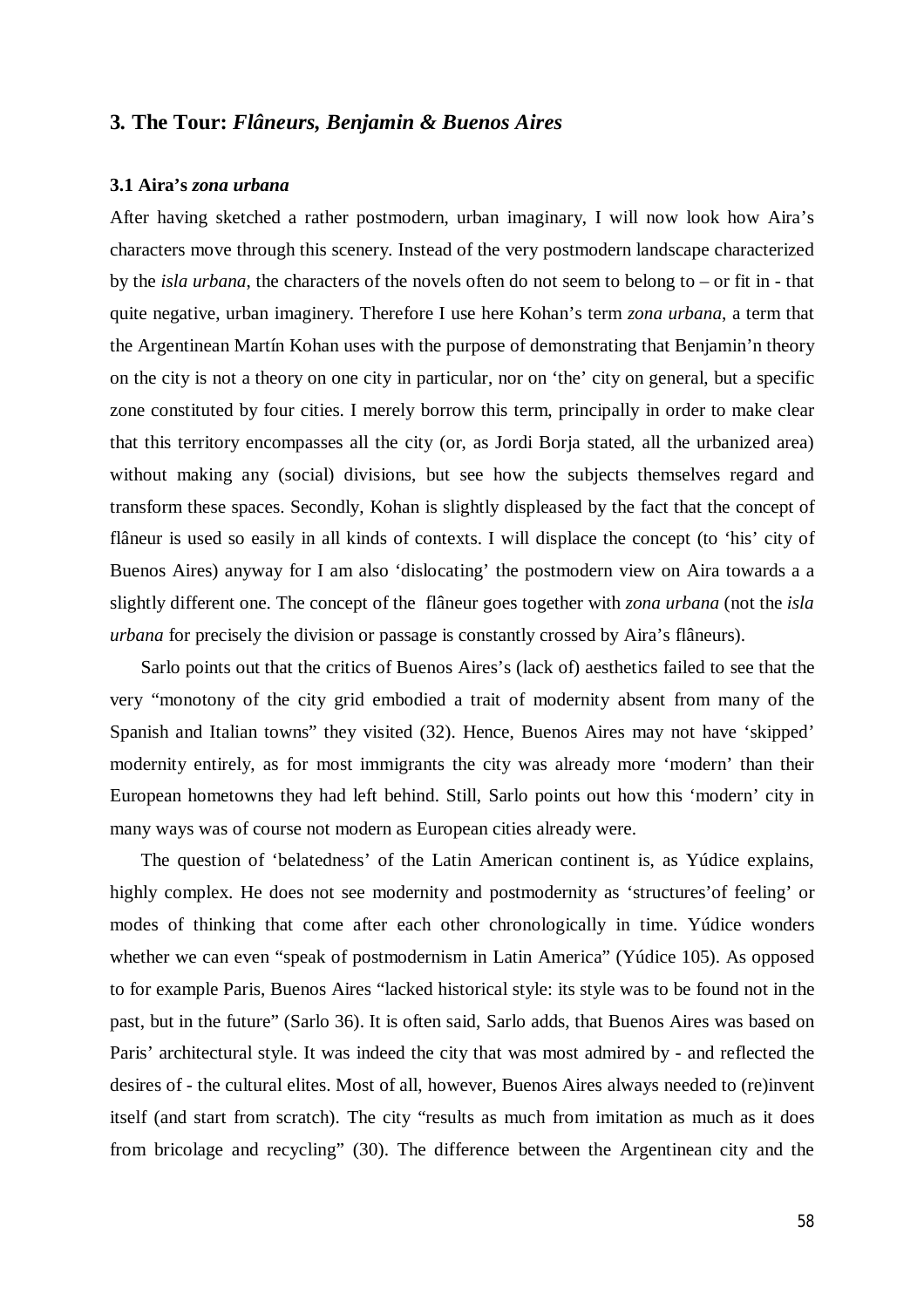modern European cities ultimately resided in the feeling of "being deprived of the density of the past"  $(33)$ .

"The presence of a past in a present that supersedes it but still lays claim to it", in this reconciliation lays the essence of modernity, Augé resumes the definition of modernity by Jean Starobinski (Augé 75). Contrary to European cities, Buenos Aires could not lay claim to a long or rich historical past (only to a brutal one) on which to 'built' its present. Besides, capitalism was brutally imposed in the twentieth century by the militaries. In many ways, the city (and country) did not even have sufficient time to think of that future for it was suddenly 'imposed' by capitalism and globalization, while the (traumatic and 'short') past was marked by colonialism and despotism.

This makes it look like the continent was 'doomed' from the beginning on to live in Ludmer's "puro presente eterno", time as a "suerte de non-lugar". Following Ludmer's line of thinking, the entire continent, then, could be said to be an *isla*, marked by 'non-time' and nonspace' (hence her concepts of *destemporalización* and *desdiferenciación*). This would imply that the continent always already had been 'postmodern'. Consequently, as Jameson pointed out how postmodern time makes the past look like a series of disconnected presents, the understanding of the present itself is also frustrated. Nevertheless, Yúdice puts a finger on precisely this question; first, he quotes Osorio who said, "donde no ha arraigado modernidad no puede haber postmodernidad" (Yúdice 106). Then, Yúdice points towards the idea of Octavio Paz that Latin America was 'already postmodern before Europe and the United States'.<sup>84</sup>

Since history and nation are less and less topics of interest<sup>85</sup>, Ludmer argues, literature and art can only base themselves in a world that is no longer concerned with identity or the nation. Altogether, Ludmer' view on autonomous literature which becomes 'postautonomous', Nancy Calomarde says, is also "en algún punto, nihilista, ya que inscribe una especie de cartografía de la negación: no espacial, no teleológica y no utópica" (Calomarde s.p.). The spatial view on Aira's literature shows that Aira indeed strongly engages with our 'postmodern' time and space. However, Aira's surreality, absurdism and

<sup>&</sup>lt;sup>84</sup> "Según él, la lógica contradictoria (tradición de ruptura) de la modernidad se exhausta ("el fin de la estética fundada en el culto al cambio y la ruptura") en el momento en que los países centrales del imperialismo capitalista se descentran y se hacen tan "marginales" como la periferia" (Yúdice, 107).

<sup>&</sup>lt;sup>85</sup> This. also, is contradictory. Historical novels and chronicles are very popular today in Argentina. Aira's literature, however very well known, is regarded as much more 'obscure'. This only reinforces the idea that the crisis lies rather in the 'institution' – as Kohan explains – then in aesthetics, form, or literature as artform itself. It also adds force to the idea that a difference between 'good' and 'bad' literature (literature vs. Literature) still exists.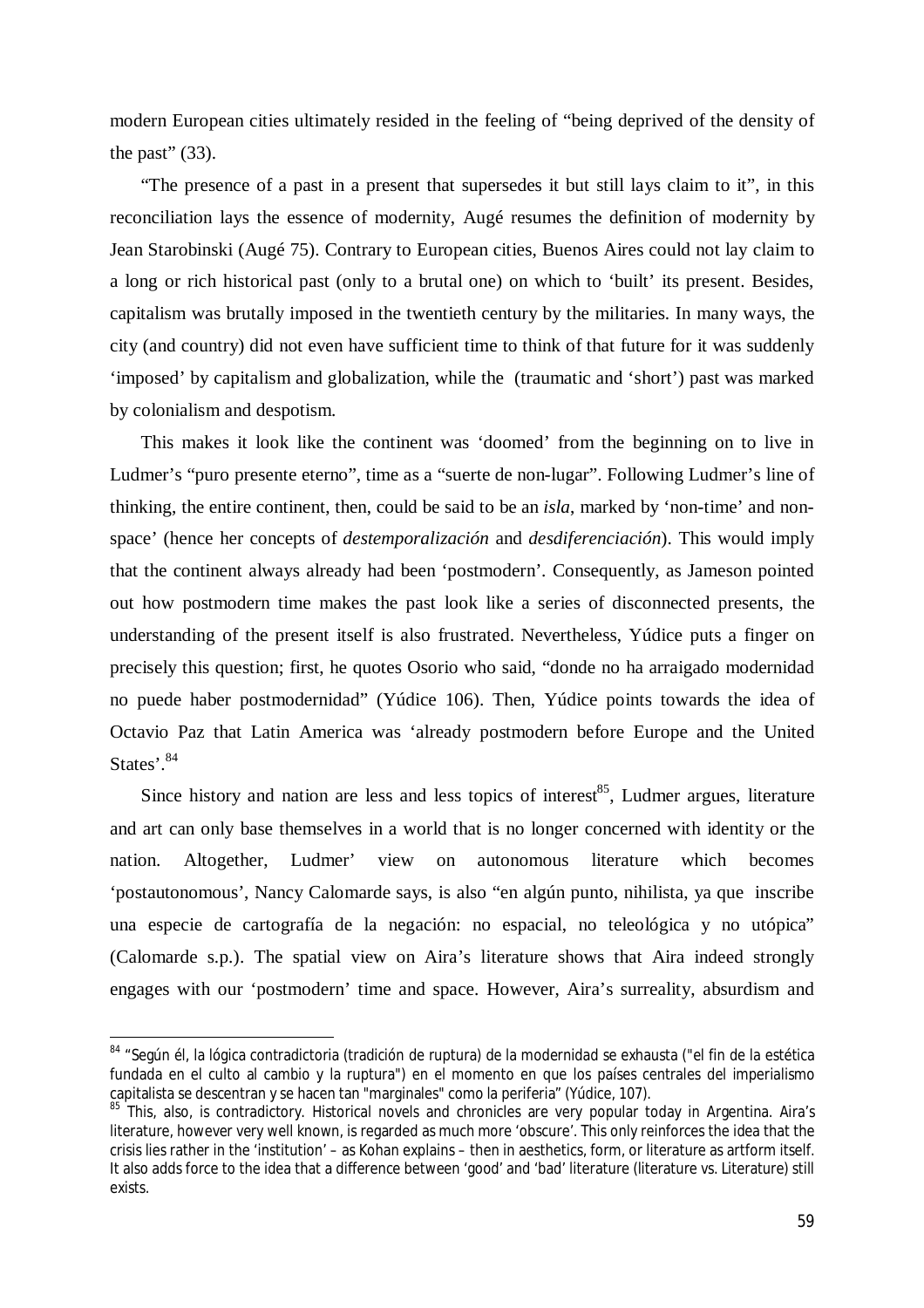also exoticism causes his literature to be more than, or something different from, mere postmodern, ironic and textual play.

Rather than irony or indifference, at times it is as if a feeling of wonder, curiosity and interest in the world characterizes Aira's novels, although an ironic undertone always underlies his writings. As shown in the first chapter, most critics categorize Aira as a postmodern writer but feel that his work leaves the critic and the reader with a sense of wonder and doubt. Rémon-Raillard actually writes: 'La obra de Aira, que cada vez se hace más inasible para la crítica, es una obra en movimiento perpetuo: por un lado debido a su producción incesante y por otro porque está en pleno proceso de erigirse en paradigma de algo que todavía carece de nombre pero que el nuevo milenio quizás le dará" (63).

Then, however this may be provocative it appears to make sense to try to see whether Aira's literature cannnot be considered from a different perspective. I think it is possible to look at Aira from the viewpoint of something called 'metamodernism'. Metamodernism is "[i]nspired by a modern naiveté yet informed by postmodern skepticism, the metamodern discourse consciously commits itself to an impossible possibility" (5). The Dutch art critics Vermeulen and Van den Akker coin and introduce this new term, which they regard as a new "structure of feeling"(2).<sup>86</sup> They feel that even though many commentators on postmodernism declare its end or demise $87$ , they do not introduce a new idea or alternative of what, then, came in its place. The critics affirm that they do not think all postmodern tendencies are done with but that they are taking a new shape:

metamodernism oscillates between the modern and the postmodern. It oscillates between a modern enthusiasm and a postmodern irony, between hope and melancholy, between naïveté and knowingness, empathy and apathy, unity and plurality, totality and fragmentation, purity and ambiguity. Indeed, by oscillating to and from or back and forth, the metamodern negotiates between the modern and the postmodern (5-6).

This defiant notion is applied foremost to visual art forms (paintings, film) and aesthetics, but Vermeulen and Van den Akker also include literary works (such as that of Roberto Bolaño). The metamodernist label can be applied especially for the reason that Aira's characters are

<sup>&</sup>lt;sup>86</sup> "Metamodernism should be situated epistemologically with (post) modernism, ontologically between (post) modernism, and historically beyond (post) modernism" (2).

<sup>&</sup>lt;sup>87</sup> Hutcheon, 2002: "The postmodern moment has passed, even if its discursive strategies and its ideological critique continue to live on—as do those of modernism—in our contemporary twenty-first-century world. Literary historical categories like modernism and postmodernism are, after all, only heuristic labels that we create in our attempts to chart cultural changes and continuities. Post-postmodernism needs a new label of its own, and I conclude, therefore, with this challenge to readers to find it—and name it for the twenty-first century" (165-166).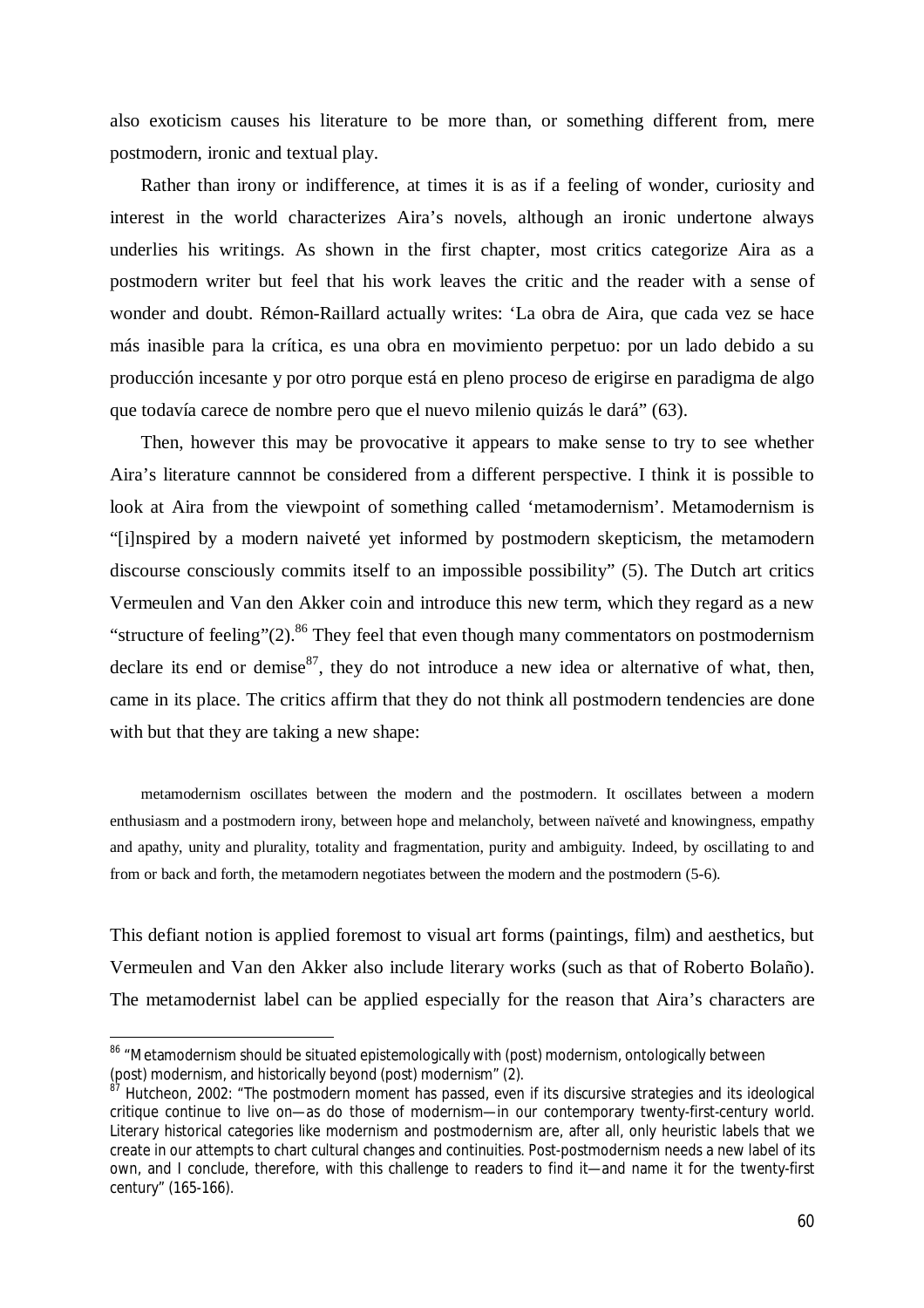almost all naive, dreamy, innocent characters and have difficulties finding a place or feel comfortable in society. Additionally, as indicated before, Aira is very much attracted by visual artforms such as cinema and paintings. Rémon-Raillard points a finger at the connection that is sometimes made between Marcel Duchamp and César Aira. According to her, Duchamp is an "artista que, de hecho, Aira reinvindica como una de sus mayores influencias, precisamente porque no se trata de un escritor" (60). This 'visual' interest or preoccupation of Aira reinforces the idea that it is not just an arbitrary or capricious act to situate Aira within this metamodernist 'paradigm'.

A novel as *La villa* demonstrates clearly the oscillation between knowing (*realismo*, the *isla urbana*, the misery of the shantytown and the divison of society etc.) and a clear naivité that is most obvious in the portrayal of the characters. These characters are often naive flâneurs of a world they want to understand (empathy) but which at the same time they are indifferent to (apathy). Finally, Aira's novels are almost all at the same time *frivolous* and *apocalyptic.* A silly, light undertone accompanies stories about the end of Argentina. This strange tension (and also oscillation) may originate from this ambiguity about Latin America's 'place' in time. With the end of colonization it became necessary to look towards a new future, yet, the short and brutal past obstructed economic, political and cultural processes. The rapid implementation of capitalist systems made that 'future' suddenly arrive early. The apocalyptic element in Aira's novels might stem from this typical Latin American question (and doubt) about the future - while at the same time that future already has arrived and there seems nothing new to come, since now we are living in a 'everlasting present'.

Inherent to Aira's metafiction is that the underlying discourse always is a discourse on art and creation. One can think again of (meta-)fragments such as in *La guerra de los gimnasios*  about the *no-construido* as literature. Although Aira writes 'frivolously', regarding the metatextuality of his novels he does seem to be highly preoccupied by literature's function. Then, considering the strong connection with a (spatial) reality of contemporary Buenos Aires, it is possible to deduce an interest - not (merely) in the social reality of Argentina, nor a whish for (merely) showing how diffuse and unreal that reality is – but, as a contemporary Baudelaire, in exploring in how far literature can transmit the *experience* of *contemporary* life.

"Una determinada realidad barrial es particularmente representada en las novelas recientes de Aira", Juárez says (2010, 140). As I tried to have shown, this reality of Buenos Aires and the neighbourhood Flores is *overtly* present; this realism cannot be denied since Aira makes reference to highly local elements such streets of names, places and practices. In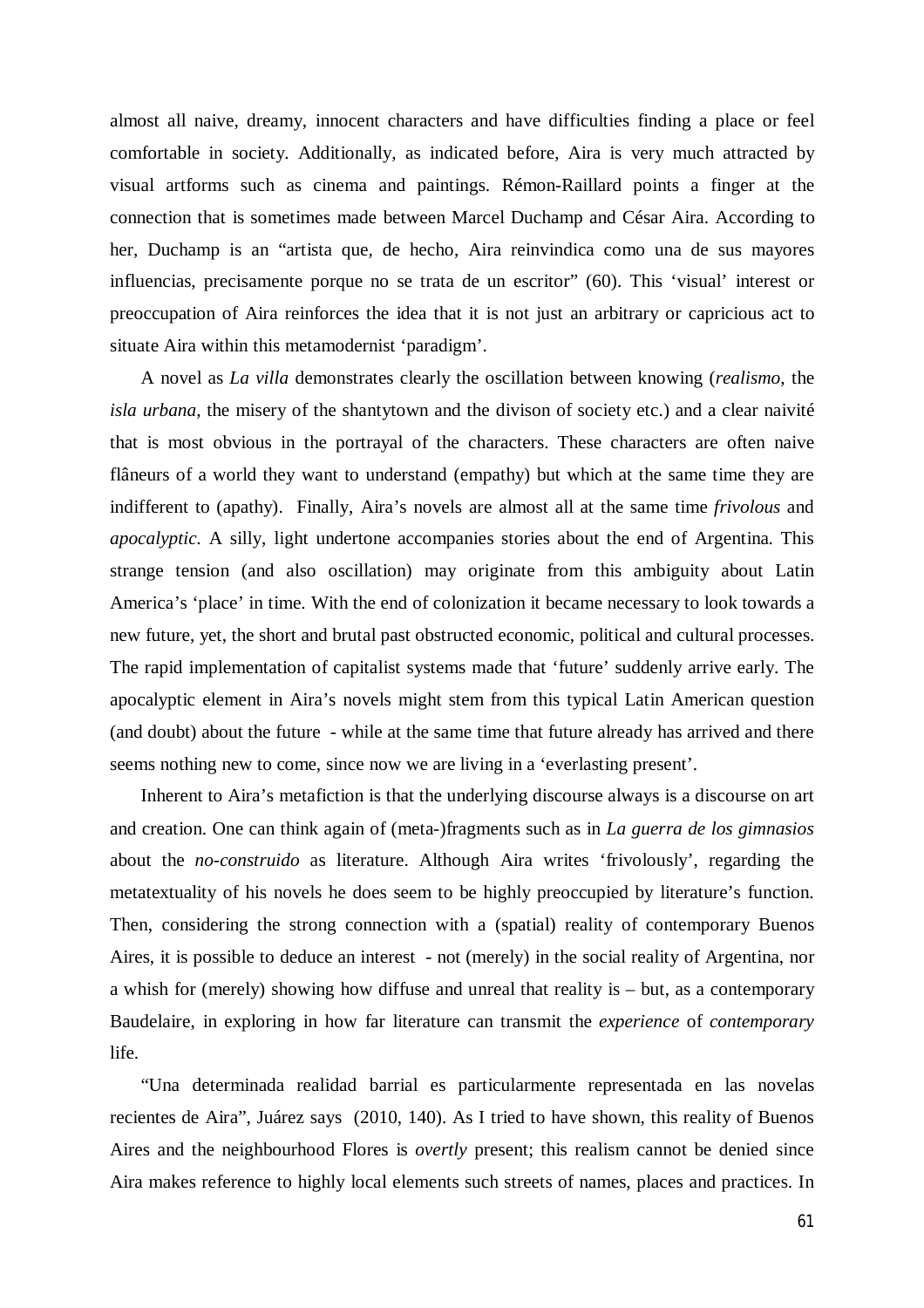other words, I think that a reader completely unfamiliar with Latin American or Argentinean culture and society misses out on things while reading Aira - and that (for this obviously happens all the time when reading foreign literature) this is of particular importance when it comes to Aira's work due to the strong, realistical elements. Instead of saying (as Ludmer does) that a novel as *La villa* is of a 'global order' and 'out of time', I would rather state that Aira's work depicts a 'glocalized' world. It is a literature strongly rooted in Argentinean tradition refering to *local* elements, while it shows at the same time how the global 'comes in' and affects the subject living in this contemporary space.

Ludmer's idea of "*destemporalización* del presente" (91) implies a present in which time is 'unraveled, undone, or untied' from space. Opposed to the image of the divided city (in outside/inside, hence through the *islas urbanas*) as an eternal non-place, one can draw another image in which temporality continues to play a significant role. This image looks specifically at the characters in the novels and at notions that are fundamentally 'temporal', such as desire and memory. As a consequence this chapter rather looks at the *experience* in - or *practice* of space.

### **3.2 Boredom and adventure**

 $\ddot{\phantom{a}}$ 

Strollers and wanderers appear in many forms: in Aira's novels innocent dreamers pass by, but also curious flâneurs, adventure seekers and bored detectives. All of them observe the world around them, a world often constituted by marginal figures. "Aira toma como epicentro del fenómeno postmoderno el barrio de Flores (Buenos Aires), Mbaye states (35). Yet, however clearly marked by postmodern urban (non)space, fragmentation and an incertain relation between reality and fiction, *Flores* is more than that. This specific, Latin American, Argentinean and porteño – hence local – setting is also a space that reflects social problems and where the subjects have experiences that are necessarily connected to time. "For Benjamin", Graeme Gilloch says, "the urban complex is the quintessential site of modernity. The social totality is crystallized in miniature in the metropolis" (Gilloch 5). Strikingly, Aira indeed depicts a contemporary image of a "social totality" and makes – literally - very often mention of the 'miniature'.<sup>88</sup>

<sup>88</sup> The "miniatura" recurs in all four novels. E.g. in *Los fantasmas*: "Debía de ser por eso que los niños jugaban todo el tiempo, y lo hacían con modelos reducidos de cosas reales: autos, casas, personas. Un teatro en miniatura" (57).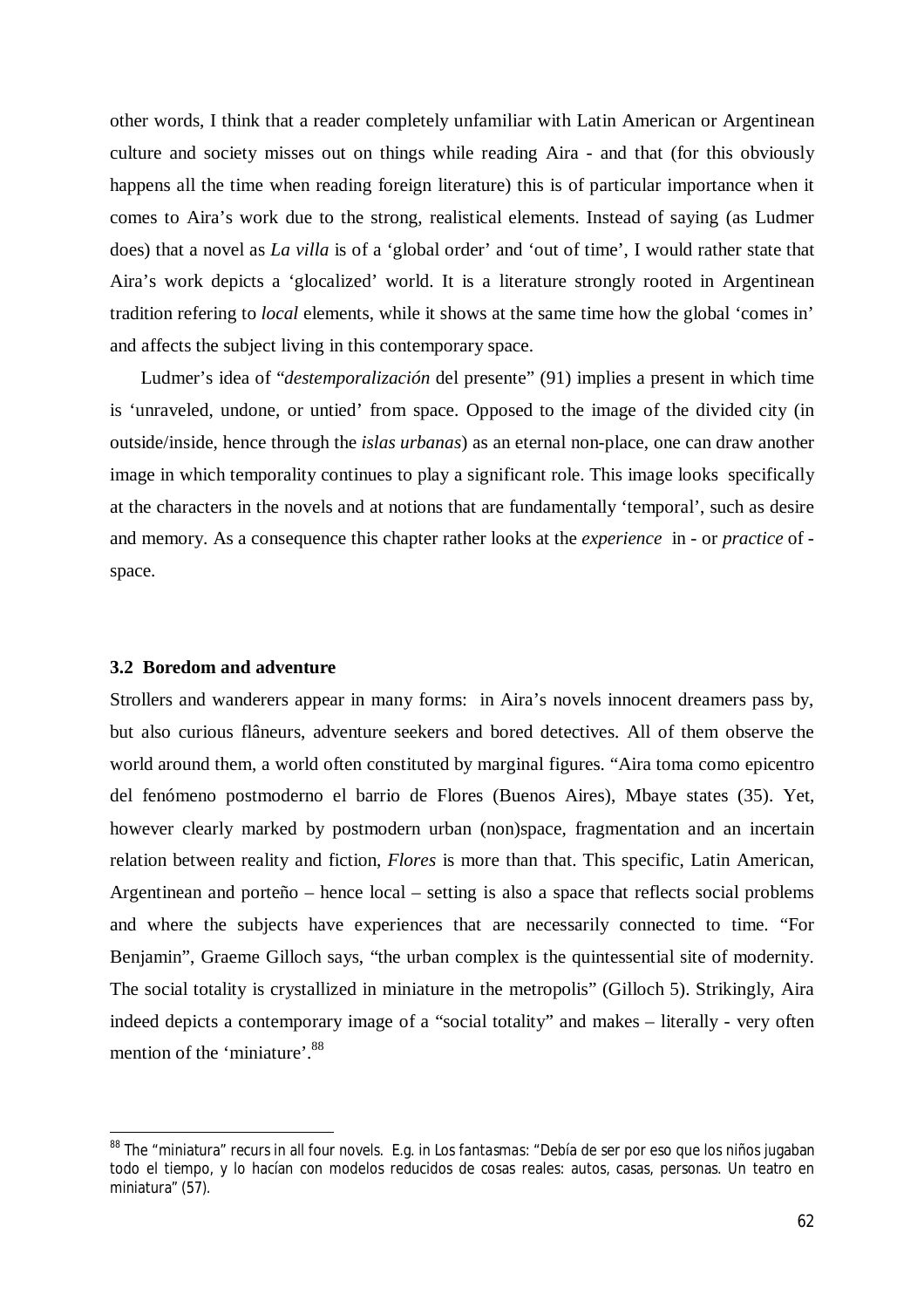One particular fragment in *La guerra de los gimnasios* links the miniature literally – not only to society – but to urban space (and ultimately also to the brain and the mythical "liebra", a recurring aspect of Aira' novels)  $89$ . Ferdie always sees from the gym the balcony of the house where he used to live in as a child, and, where he remembered to have seen the giant Chin Fu. (The play with big, muscled "patovicas" and 'good giants' – apart from Aira's play with genres – is also part of this discourse on the minature):

The balcony was so little that Ferdie and his twin sister had to play each on one half of the balcony; "Yo había hecho un sistema con mis fantaseos con la terraza [en frente] que consistía en igualar la terraza con el balcón, y hacía las equivalencias con los tamaños. Entonces, los autitos con que jugaba (..) tenían que ser verdaderas miniaturas, del tamaño de una uña" (89). This memory of Ferdie's youth reminds Julio of the myth of 'the twins':

Los Mellizos en esa historia están en su cielo, que es una semiesfera dividida por la mitad, como los dos hemisferios cerebrales. La superficie pequeña en la que están, como en una isla desierta, representa al mundo extenso. (..) la corteza cerebral es una superficie toda arrugada que si se estirara cubriría todo el mundo, creo. Por ese lado, la fábula se refiere a la vida urbana, el costo del metro cuadrado, la falta de espacio, los ninos encerrados en departamentos (92,93).

Spatial thinking, or a spatial view, again underlies this strange myth; a myth or legend that in itself provides for thought on many different topics, such as the mind and metaphysics. The balcony is a miniature, urban island. Yet, an island of middle-class children living the consequences of strong urbanization (expensive rents and little space).

Moreover, for Ferdie Calvino "[e]l mundo era el barrio" (55). For Maxi counts the same and as well for la Patri who rarely leaves the building she lives in. Also the protagonist in *El mármol*, a middle-class man without a job (and without a name) never leaves his neighbourhood. All characters live in the neighbourhood of *Flores* – representing a "social totality" in 'miniature', or, a society on a small scale.

"'Human beings', Lefebvre contended, "do not stand before, or amidst, social space; they do not relate to the space of society as they might to a picture, a show, or a mirror. They know that they *have* a space and that they are in that space. They do not merely enjoy a

<sup>&</sup>lt;sup>89</sup> See Rémon-Raillard (55): La liebra 'legibreriana' is a genetically manipulated species that functions as a motive in *La liebre*, *Embalse*, *La guerra*, *Los misterios de Rosario*: "El día de su nacimiento se llevaría a cabo la contnuidad de los territorios (..) y por consiguiente el fin del mundo. Este es uno de los aspectos, más bien temático, en los que se pone de manifiesto el retorno a una situación inicial ya que la continuidad de los territorios alude a la Pangea, a la masa continental existente antes de su separación en continentes" (55). The "liebra " also returns in *Los fantasmas* (p.130).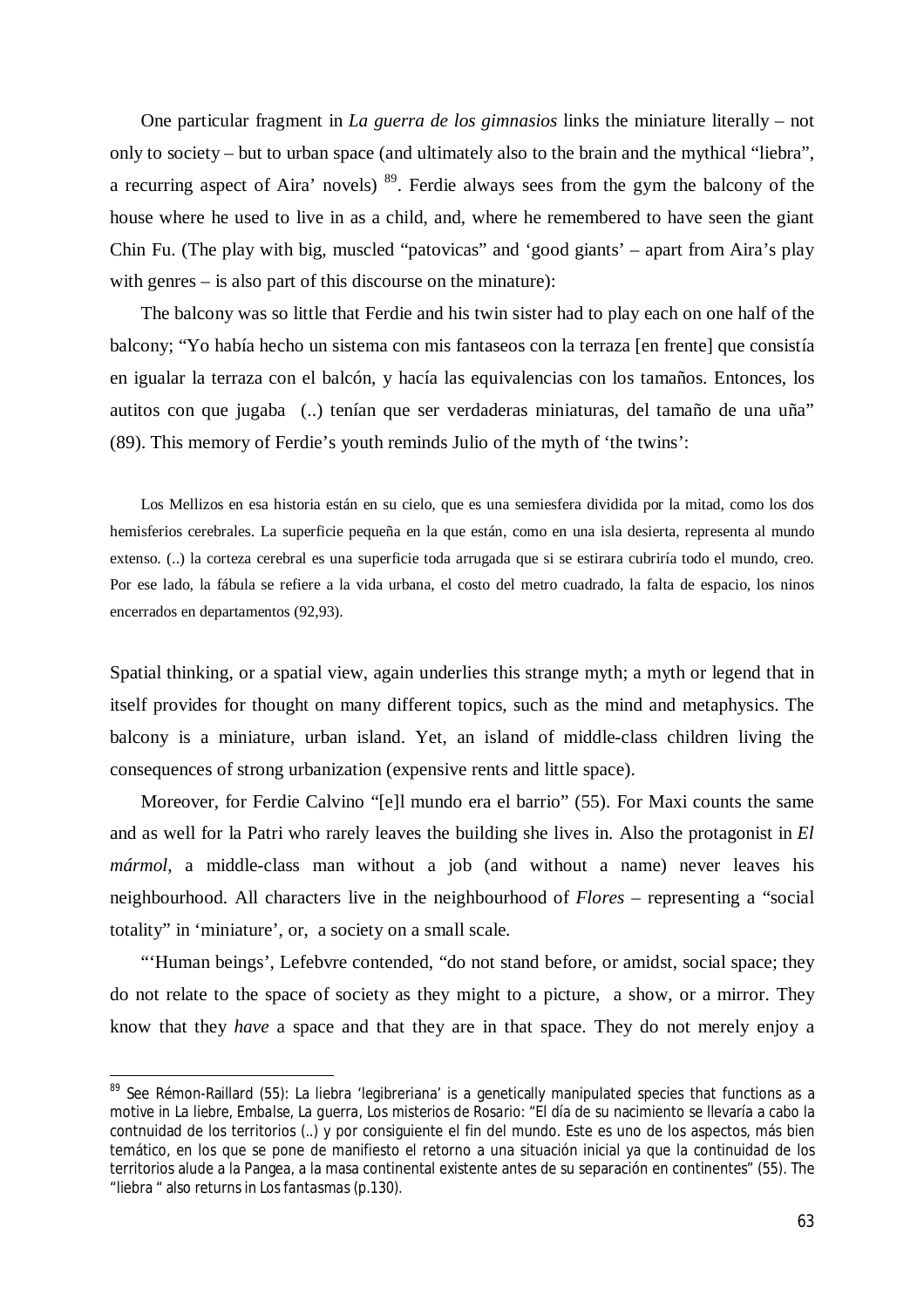vision, a contemplation, a spectacle – for they act and situate themselves in space as active participants" (294 emphasis in original). The postmodern view on urban space sometimes has a tendency to look at the 'numbing' of the subjects in that space; the view on the *isla urbana*, for example, depicts a rather 'passive' view of the subjects living in that space. Bauman, as we saw, even speaks of 'tiempo pesado' in which 'nunca pasa nada'.

Bauman (2000) holds that this time-space compression is characterized by its 'fluidity' or 'liquidity' (2). "He uses the idea of "fluidity" as the leading metaphor for the present stage of the modern era.<sup>90</sup> "The extraordinary mobility of fluids is what associates them with the idea of 'lightness' (..) We associate 'lightness' or 'weightlessness' with mobility and inconstancy: we know from practice that the lighter we travel the easier and faster we move (2). This ligthness may have something positive for the lifes of the 'turistas' who can easily travel and move through space. Nonetheless, the local 'vagabundos' "quedan detenidos en su 'localidad' (Bauman 1999: 8,9). In Bauman's line of thinking, as time becomes increasingly 'light' and meaningless in our globalized world, space 'weighs' heavily on the shoulders of the poorer, of migrants, *vagabundos* or 'marginalized' people. 91

Yet, I am looking at how the characters relate to their enviroment and to others, regardless of the (social) borders within the city, within a more 'solid' modernity. I am not really looking at (along Appadurai's lines of thinking) at how space (solid/liquid or *adentro/afuera*) may indeed be used socially and politically and can have real emancipatory power. Yet, this more solid modernity in Aira's writings seems to refrain from declaring any 'end' of meaning or reality, but tries to search the points or places of 'escape' from this eternal present space. Aira's characters as a consequence search something which remains 'solid' (and thus *material*) or as Ferdie says, things "tomando cuerpo entre sus manos" (*La guerra* 57).

Aira's characters are most of the time naïve dreamers. "The flaneur ambles, saunters and strolls, but must not hurry. He is fundamentally out of step with the rythms of modern life. Herein lies his heroism" (Gilloch 155). In Aira's novels, the flâneurs are 'out of step' for they

<sup>&</sup>lt;sup>90</sup> "Fluids, so to speak, neither fix space nor bind time. While solids have clear spatial dimensions but neutralize the impact, and thus downgrade the significance, of time (effectively resist its flow or render it irrelevant) , fluids do not keep to any shape for long and are constantly ready ( and prone) to change it; and so for them it is the flow of time that counts, more than the space they happen to occupy: that space, after all, they fill but 'for a moment'. In a sense, solids cancel time; for liquids, on the contrary, it is mostly time that matters. When describing solids, one may ignore time altogether; in describing fluids, to leave time out of account would be a grievous mistake" (Bauman 2).

<sup>&</sup>lt;sup>91</sup> "Solo el tiempo virtual de la televisión tiene una estructura, un 'horario'; el resto pasa monótono, va y viene, no exige nada y aparentemente no deja rastros. Sus sedimentos aparecen de improviso, sin ser anunciados ni invitados. Este tiempo immaterial, liviano, efímero, carente de cualquier cosa que le dé sentido y por ende gravedad, no tiene el menor poder sobre ese espacio verdaderamente real donde están confinados los residentes del segundo mundo" (Bauman 1999: 117).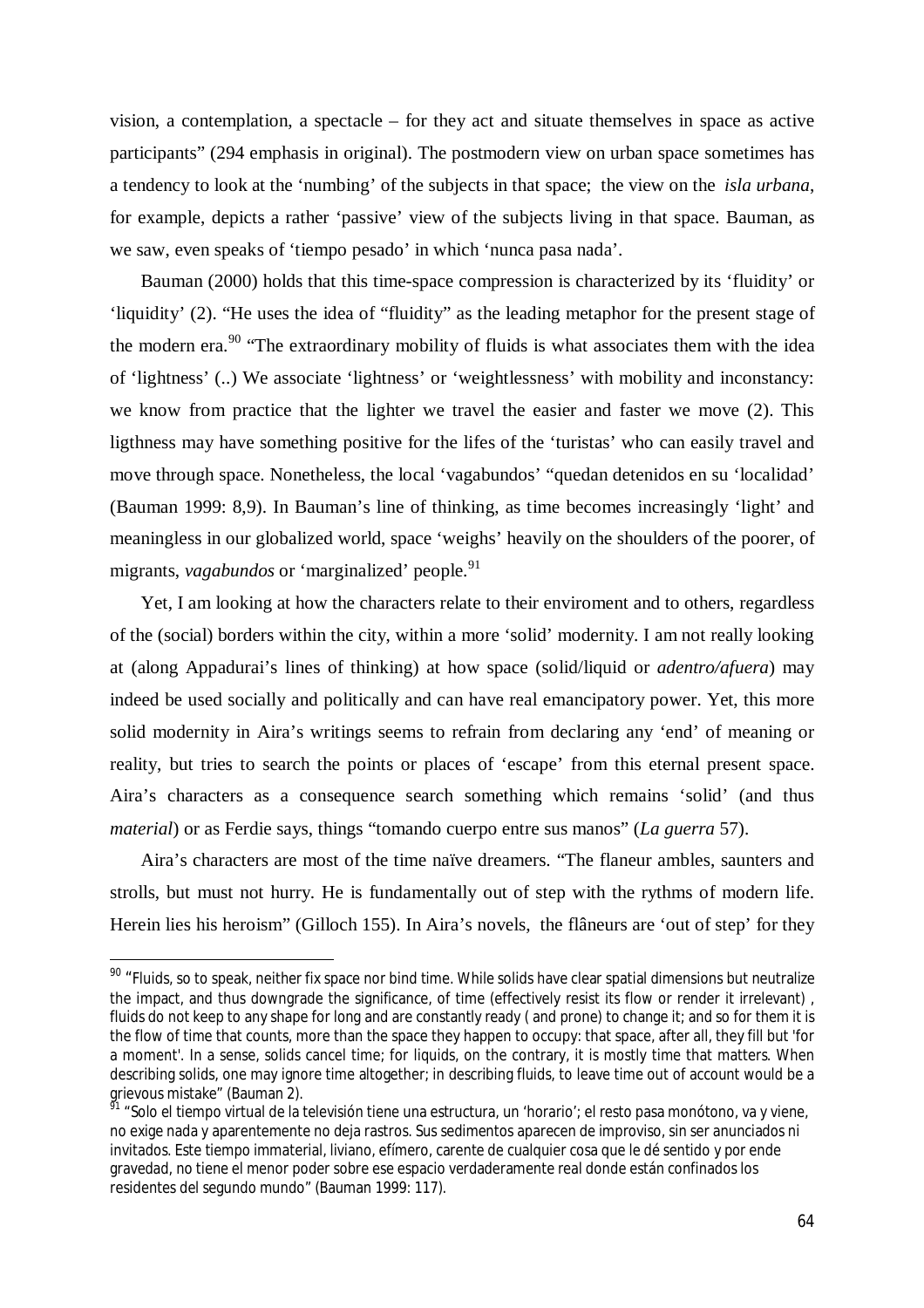are often all too naïve, dreamy and innocent, as if they cannot keep up with time or adjust to their environment; "soñador, inadecuado con respecto a su entorno, en conflicto perpetuo con su cuerpo y sus sentimientos" (Rémon-Raillard 57).

La Patri, also an adolescent and a young girl still 'searching' her way in life. Her mother laments that she does not have any real passions or interests:

Era la edad, por supuesto, pero aún así constituía un caso alarmante. Todo lo que empezaba lo abandonaba, no tenía constancia, no tenía gustos verdaderos. ¡Si tan siquiera se enamorara! (..) Pero ¿y el colegio? Eso también murió, porque no quiso rendir las equivalencias. Quiso ser electrotécnica. Qué ridiculo! (..) El problema central (..) era la frivolidad de la Patri. ¿Había existido en el mundo una jóven más frívola? No se tomaba en serio lo que era serio, porque para ella lo serio era lo otro. Vivía en un mundo al revés, esa pequeña soñadora (75,76).

Similarly, Maxi is protagonist and anti-hero of a "modesta leyenda realista" (*La villa 16*). Maxi does not have any clear idea about his future: "en dirección al futuro, tanto él como sus padres se habían ido convenciendo de que no volvería a estudiar nada nunca más: no había nacido para hacerlo, y era inútil. (..) Así que su única actividad fue el gimnasio" (8,9). In both novels (as also in other novels such Rosa's case in *La mendiga* 1998) Aira often turns to the question of 'vocation' and the insecurity of adolescents regarding their professional future. Maxi's actions (voluntarily helping the *cartoneros*) seem inexplicable;

Su intervención era individual, casual, artesanal; pero quizás producía un efecto general y aliviaba a todos los cartoneros. Si era así, era inexplicable, y sólo podía adjudicarse al misterio de la caridad. (..) En el fondo, lo que pasaba era que nadie se había puesto a buscar la utilidad social de Maxi, y él la había encontrado por sí mismo, sin buscarla, llevado por el azar de la ocupación del tiempo. (..) ¿Cómo descubrir lo que puede un hombre? No existe una ciencia de vocación. Cada cual cae en su lugar por azar, y la inadecuación es la norma (23,24).

Maxi thus finds a new occupation by coincidence when he strolls through the street and starts helping out people from the shantytown; "había quedado librado a sus propias fuerzas (24). He is a sleepy person that suffers from night-blindness, who needs to get up early and sleeps alot. It is also his strange daily rythm that leads him to help out the people from the shantytown. In summer he wakes up at five and makes the time pass by wandering ("caminatas") through the neighborhood. None of the dreamy protagonists hurry, neither do they seems to have any goal or objective in life. The nameless (first person) protagonist in *El mármol* does not have a job; "debo decir que desde la forzada desocupación, y la dependencia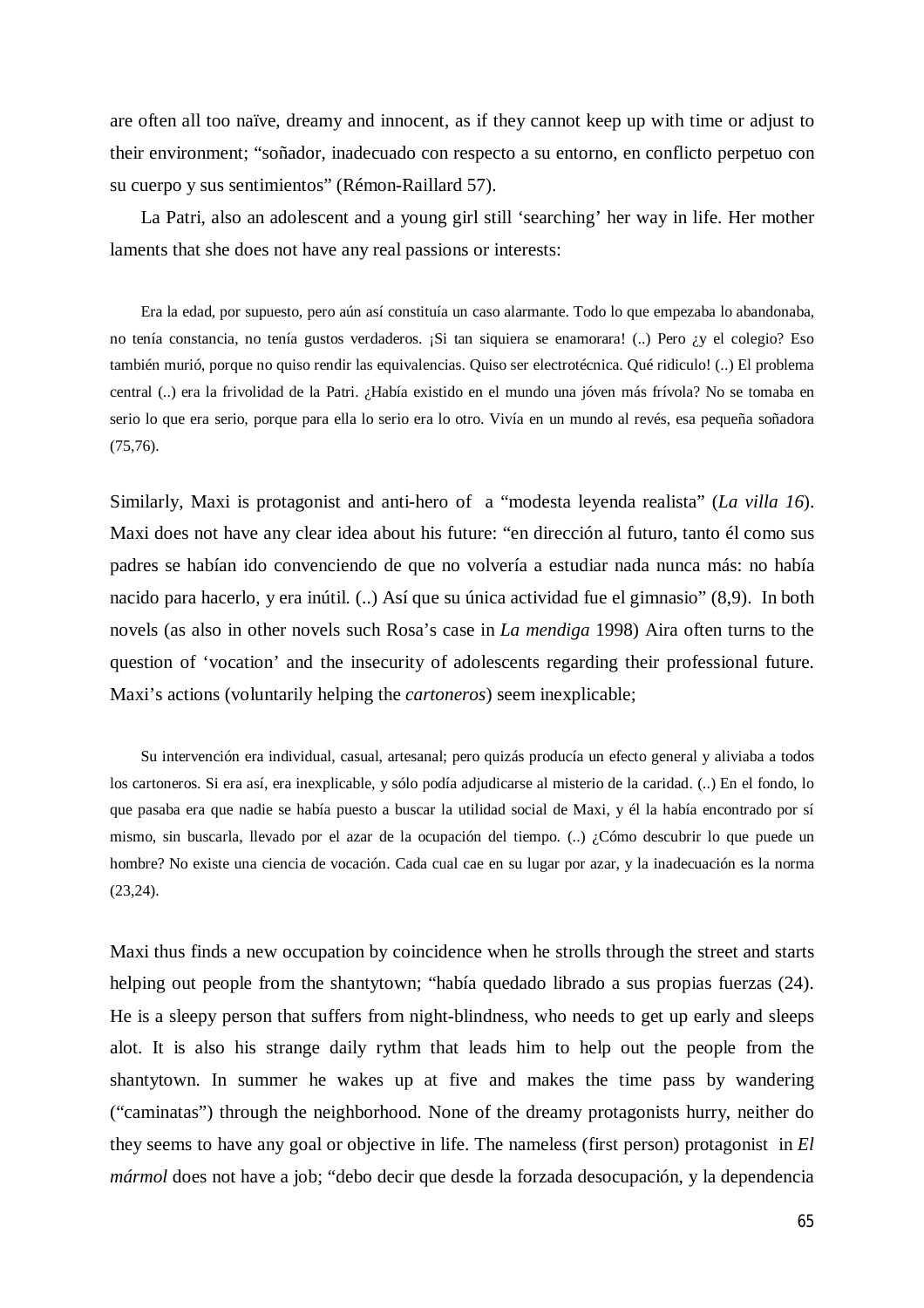económica de mi esposa, me obligaron a ocuparme de las tareas de la casa, soy frecuentador asiduo de supermercados" (74). The 'tour' through Flores of this *I* consists in going to supermarkets. However, as will be explained later on, his tour is also a trip through memory.

Ferdie Calvino, besides his daily and 'urgent' visits to the gym, at one point leaves this setting and actually 'enters' the barrio, where the ultimate adventure takes places; the war between Chin Fú and Hokkama will come to its (mythical) end and Ferdie's head (literally) – or rather his *brain* - is at stake: *Se lo van a dar a comer el cerebro de Ferdie* (113 emphasis in original). Hokkama is after Ferdie's brain in order to gain control over Argentina. "Todo la idea es un dominio mental que al empezar a ejercerse sobre el gigante [Chin Fú], se hará nacional: Hokkama se propone nada menos que el control de la Argentina" (117). All this drama started (naturally, and ironically, also on a structural and formal level) with Ferdie's little phrase "provocar el miedo a los hombres y el deseo a las mujeres". The next fragment is intrinsically 'aireano', it includes all of Aira's absurd motives (postmodern discourse on media, play with gender themes, realism, absurdism, apocalyps, etc.):

Tu frasecita, Ferdie, le dio la pista a Hokkama. Le vino como anillo al dedo. Habría sido un milagro que no se aferrara a ella. Sobre todo porque vos ya estás difundido en la sexualidad social, gracias a la televisión. Ahora, con tu cerebro en su poder, tiene la máquina infalible para dominar la reproducción de hombres y mujeres en la Argentina. Tengan en cuenta que nuestro páis es un campo virgen en este aspecto (118,119).

Ferdie, however, does not seem to worry all too much. He listens quite passively to others (as if watching a film) and once again his desire for something – something *real* – to happen arises again. Ferdie longs for the real, for reality, where things have causes and consequences; it is as if he is a character in a film on television but cannot break through the screen. In this view, Ferdie is a postmodern subject, yet, one who is not happy or does not feel *at ease* in that role. During his adventures, obviously he still is bored, for nothing seems (is) real:

El tragaluz del baño, que clásico de las aventuras, pensó Ferdie con ironía. Se produjo en él un movimiento curioso: fue como si se doblara en un ángulo de aventura absoluta, ya sin consecuencias. De no ser por Julio, a quien sentía preocupado en serio, habría soltado la risa. Al mismo tiempo, paradójicamente, sintió que en unos segundos comenzaría a aburrirse. Es que para él las consecuencias lo eran todo. (..) Si el mundo se volviera en una pura serie de acontecimientos, Ferdie no le encontraría el gusto, y ni siquiera el sentido (129,130).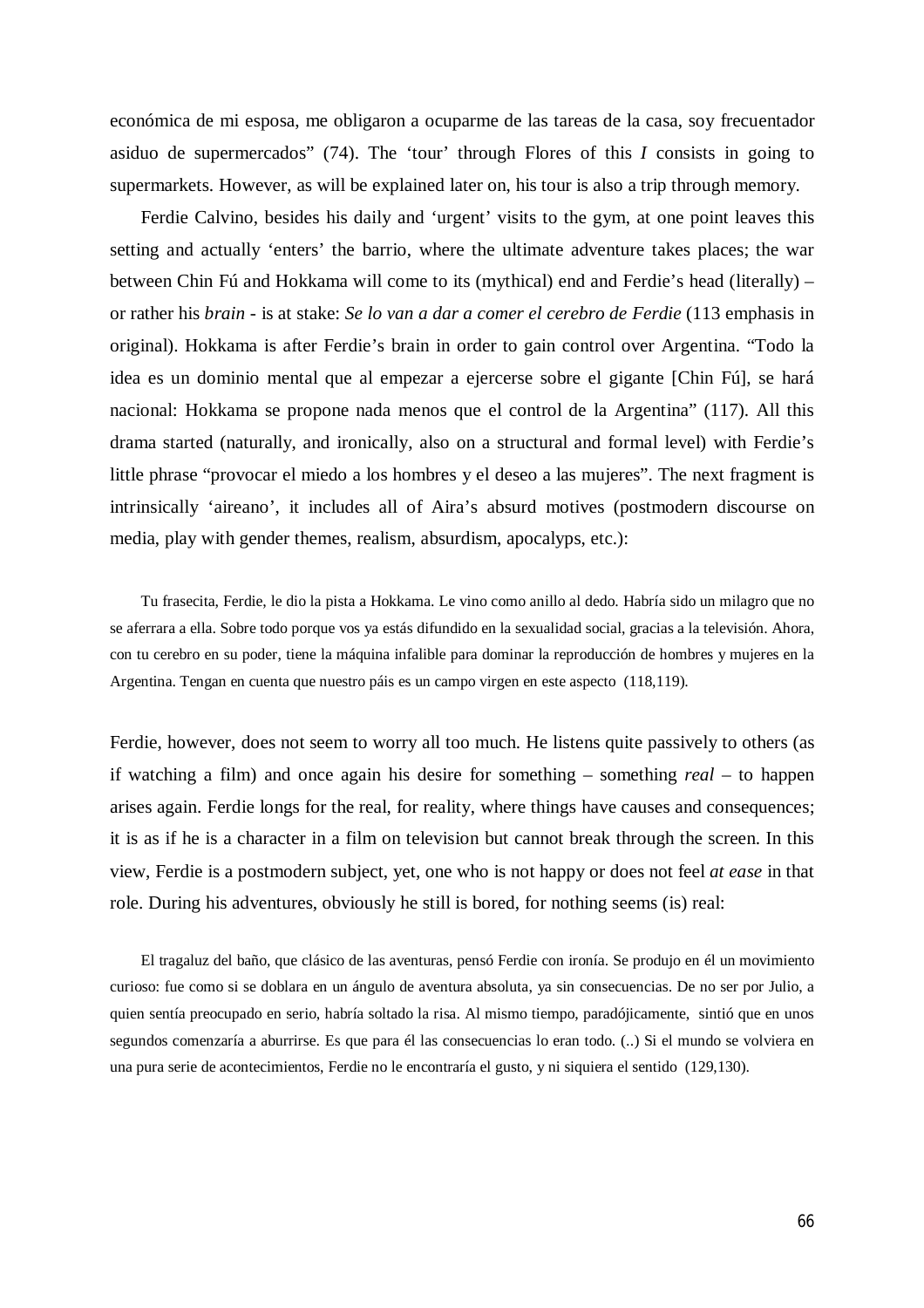A desire for reality, cause and effect, where one can *actually experience an adventure*<sup>92</sup> (something can only be exciting when the adventure implicates unforeseen consequences instead of being a series of separated, fragmented events) all add up to the longing for the 'temporal' (and, ironically, the logical?) or the material. At this moment I want to call attention to the form and structure or Aira's narratives. Decock indicates how many reader are sometimes frustrated by Aira's (sometimes) complete ilogical narratives. In some situations, entirely arbitrary and absurd events 'disrupt' the logical order of things. But, strikingly, Decock (2003) says, "Aira defiende esas secuencias narrativas en las que la explicación queda suspendida en su ensayo dedicado a Copi: 'El reino de la explicación es el de la sucesión causal, que crea y garantiza el tiempo. El relato reemplaza esta sucesión por otra, por una intrigante e inverosímil sucesión nocausal" $(1,2)$ .<sup>93</sup> Consequently, my comparison demonstrates that Aira not only plays with the disruption of causality and consequence on a structural level but also on the more *thematic* level.

When Ferdie goes to the gym every day it is because it bears some kind of promise: "no faltaba nunca, se quedaba dos horas, a veces tres.. Mary, la recepcionista, a veces el mismo Julio, lo felicitaban con su constancia. El se inquietaba un poco al oírlos, temía que un día le dijeron, 'pero vos, *vivís en el gimnasio*'" (50). On a superficial level, this promise is a perfect, musculated body that additionally will cause men to fear him and women to desire him. But this perfect body is only attainable by working out, by *practicing* everyday. Promise and desire remain eventually intrinsically bound up with time. But Aira (as in a circle or a continous stream of alternating ideas) makes Ferdie feel often depressed and melancholic, for he knows that, how much he may work out, "desde ya podía anticipar que el efecto sería impercibtible, no habría nada visible, ninguna sorpresa, y si no había sorpresa no había nada" (30).

If Ferdie does not want to feel so melancholic he maybe should stop going to the gym ironically points out another character in the novel *La villa.* In *La villa* is even referred to Ferdie's fitness centre Chin Fú. To go to the gym, Jessica thinks, is "una pérdida de tiempo" (134). The place (non-place) itself - so characteristic of our time (and Argentinean reality) - is pure (present) space; hence it is logical that one *loses time* by being always in non-space.

La Patri meets some strange ghosts in the building she lives in and who invite her to a

 $92$  Gilloch: "The bold Parisian did not have to look far for the new hero of modernity, only into the mirror. As an escape from the ennui of modern urban existence, the tedium vitae produced by the noting-new of fashion and the faceless uniformity of the metropolitan crowd, the city was transformed by Poe, Dumas and Sue into a place of adventure" (148).

<sup>&</sup>lt;sup>93</sup> Aira (Aira, César 1991: 54) quoted by Decock.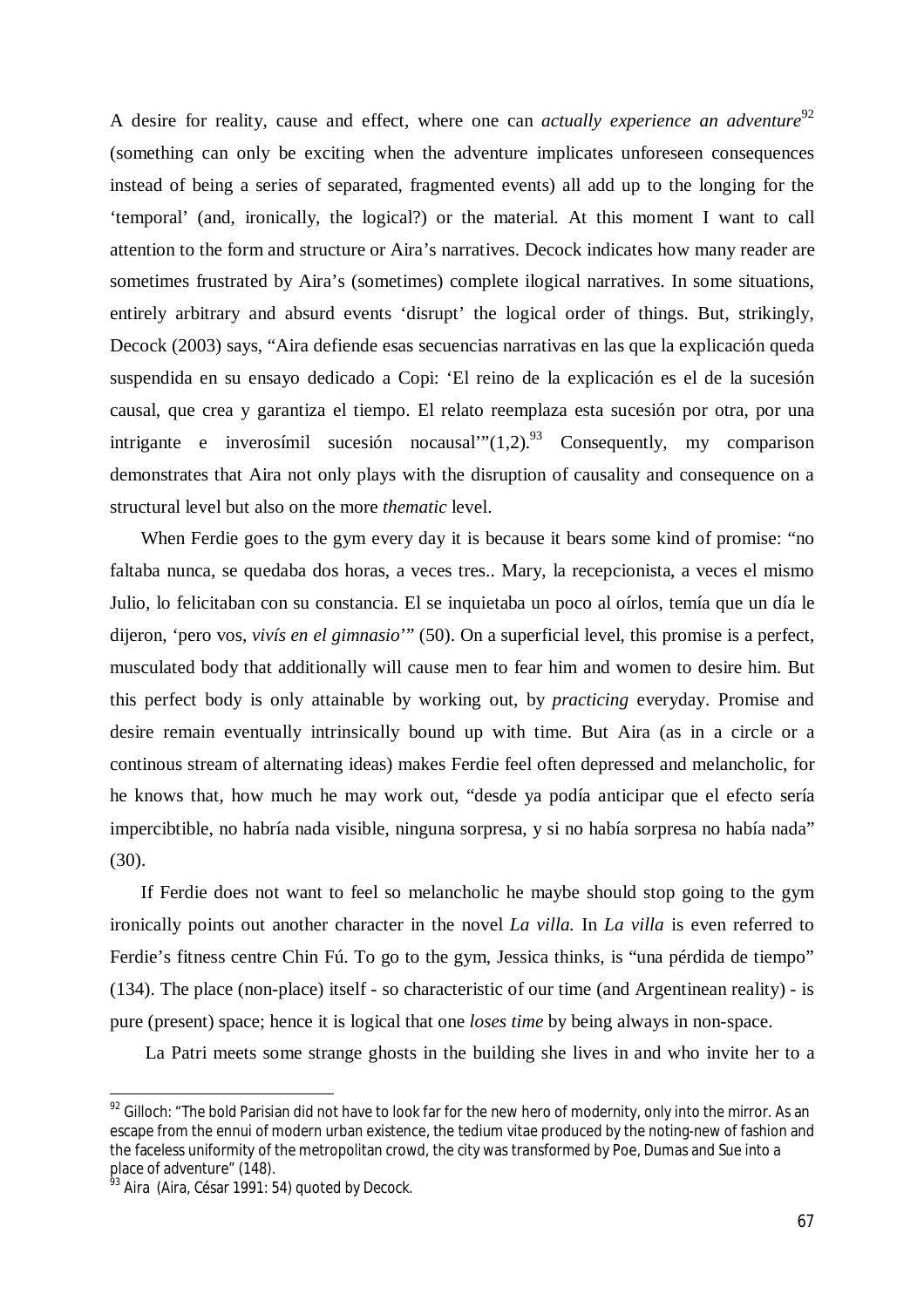party; el Gran Reveillon at twelf o'clock on the last day of the year (105). In *La guerra de los gimnasios* the fitness centre constituted the starting point for a meta-narrative or discours on gender (particularly, on the question of what are, or what not, "hombres de verdad"). In *Los fantasmas* the ghosts fulfil the same function. The ghosts (all men) walk around in the building, all naked, and according to Elisa, la Patri's mother, they are all "maricas" (135). Something that clearly worries la Patri. La Patri's 'tour' consists of her marches through the unfinished building. In reality, la Patri is also on the search for adventure, an adventure related to love or sexuality. The discussions between la Patri and her mother affirm this. Those discussions particularly deal with the Chilean 'versus' the Argentinean men – discussions with quite 'local' aspects that become more interesting when one has some knowledge about the cultural differences between the South American countries.

As la Patri comes into contact with the spectres, she becomes increasingly curious and tries to follow the ghosts, deliberating on whether she has to accept the invitaton or not, for, the only condition to enter the party, is that she needs to *die* (or, become a ghost as well). La Patri for the first time is obligated to actually think, something she does not like considering her frivolous character. La Patri, bored, or seeking for adventure, decides to jump from the building so she can go to that notorious party, "lo frívolo por excelencia: una fiesta" (112):

Pero una fiesta (..) tenía algo de serio, de importante. Era una suspensión de la vida, de todas las seriedades de la vida (..) El tiempo, estamos acostumbrados a verlo siempre dentro del tiempo mismo, y cuando está afuera? Lo mismo succede con la vida, a la que es corriente (..) concebirla dentro de un marco general de la vida. Sin embargo, había otras posibiliades, y una de ellas era la fiesta, la vida fuera de la vida (133).

What calls attention at this point is that critics, in relation to Aira, and also Aira himself, often refer to the writing of the Surrealists.<sup>94</sup> Benjamin, Graeme Gilloch says, points out that for the Surrealists "the city was a dreamscape of the magical and the mysterious. To surrender oneself to such enticements, to roam the enchanted metropolis in pursuit of desire and distraction", such motives inspired surrealists as Aragon and Breton (Gilloch 103). Aira's postmodern flâneurs long for this experience; for excitement, distraction and adventure.<sup>95</sup> However, just as for the modern flâneur, this longing sometimes is counterproductive or even fatal. "The attempt to avoid boredom becomes the shortest, surest route to it (Gilloch 151).

<sup>&</sup>lt;sup>94</sup> Montaldo, 13; Aira (La Nueva Escritura)

 $95$  "The bold Parisian did not have to look far for the new hero of modernity, only into a mirror. As an escape from the *ennui* of modern urban existence, the *tedium vitae* produced by the nothing-new of fashion and the faceless uniformity of the metropolitan crowd, the city was transformed by Poe, Dumas and Sue into a place of *adventure*" (Gilloch 148 my emphasis).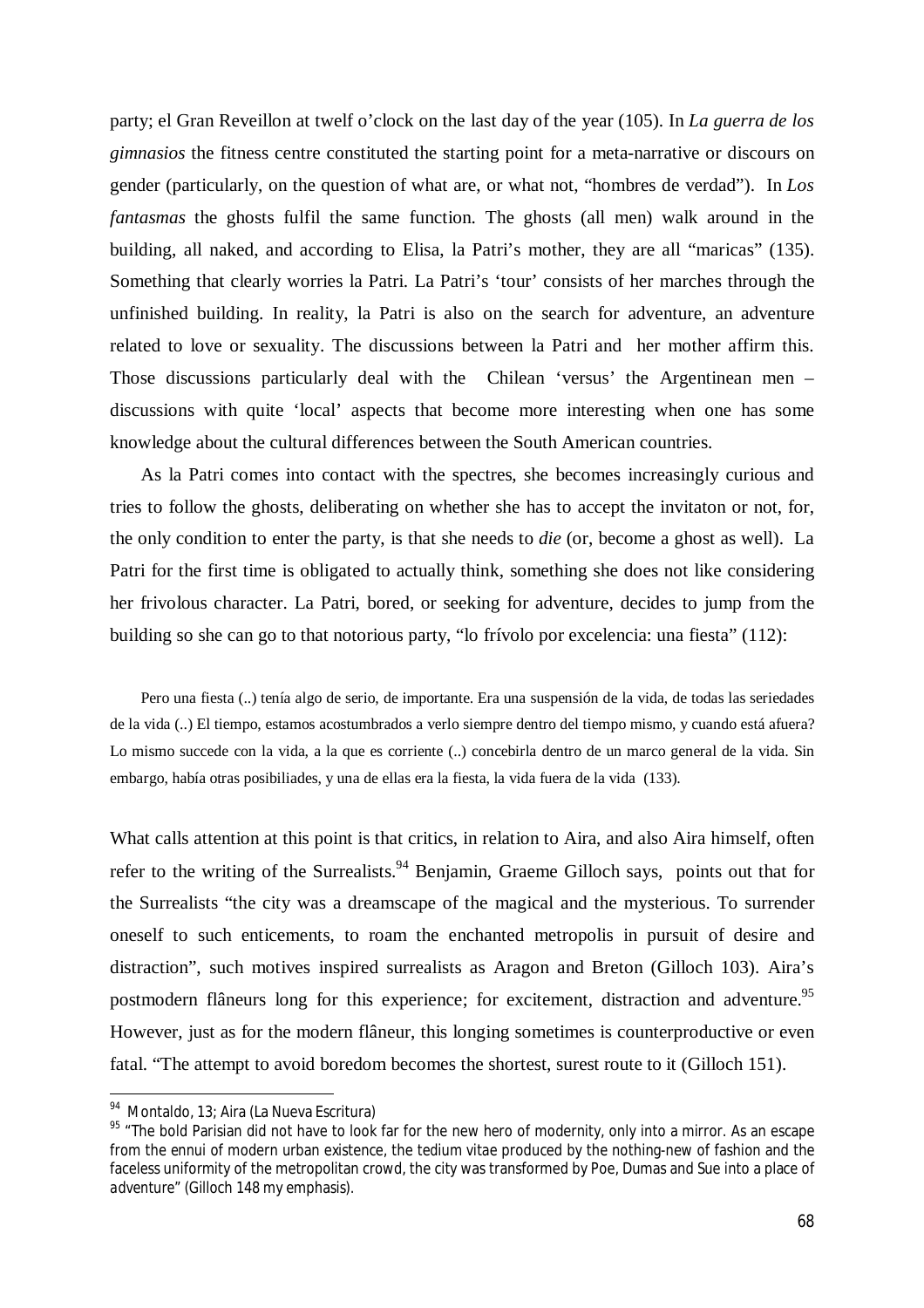Aira's character Ferdie is taken up by the 'absolute' adventure (a complete, absurd mythical ending) while la Patri jumps from the building to arrive at the 'eternal' party, "fuera de la vida". We cannot even be sure whether la Patri ever woke up from her dream (and did she really die?). Ultimately, the characters remain 'caught up' in the 'simulacre' of reality, for the 'real' experience *in time* is no longer possible. In a world constituted by non-places and 'on the border of time'<sup>96</sup> everything is absolute and eternal. Frivolousness (but also indifference) and fatality are the result of this strange world. Before la Patri decides she will jump, she looks at her family and feels "una especie de nostalgia". Yet, she thinks, "todo sacrificio es viable, si vale la pena" (126). And so, la Patri saltó al vació. Eso fue todo" (145). Dying for a party as the ultimate, frivolous act.

Ultimately, Aira' flâneurs "want to escape the ultimate terror of contemporary existence: namely, boredom" (Gilloch 51). Boredom, as opposed to waiting, is not escaped easily Buck-Morss states.: "It threatens the gambler, the drug user, the flâneur and the dandy who appear to choose their fate freely (..) Benjamin calls boredom an 'index of participation in the collective sleep'. But it is a sleep in which class differences are crucial. (..) [t]he workers cannot afford to stop working, any more than that lives off this labour can afford to let history go forward. 'We are bored when we do not know what we are waiting for'". (Buck-Morss 105). What is striking is that in the end all of Aira's characters experience a certain boredom, no matter whether they are living in Bauman's 'heavy' space of the immigrant (la Patri) or experience the 'lightness' of the turistas, the middle-class adolescents Maxi and Ferdie. The same counts for the unemployed men from *El mármol* and inspector Cabezas (in *La villa*) who appears to suffer from a mid-life crisis (and taking drugs while working for the police).

Yet, also in Aira's literature class differences remain crucial. Adelita, the servant in *La villa* 'lost' her boyfriend ("el linyerita" or Alfredo) who suddenly disappeared. All she could do was *wait* for him to come back, but the intervention of Maxi is needed to bring them back together. Maxi, who visits the "linyerita" everyday, 'matches' the two lovers again, a 'game' he ultimately undertakes by coincidence and simply for fun. It is just one of the adventures on his way, while for Adelita it is a very important matter and probably even life changing. Adelita however was never bored, as she knew *what* she was waiting for (for her lover to come back). This opposes Bauman's idea of how time functions for the people of 'el segundo mundo (or, vagabundos); "Solo el tiempo virtual de la televisión tiene una estructura, un 'horario'; el resto pasa monótono, va y viene, no exige nada y aparentemente no deja rastros",

1

<sup>&</sup>lt;sup>96</sup> Ludmer: "la temporalidad del fin y después del fin" (90)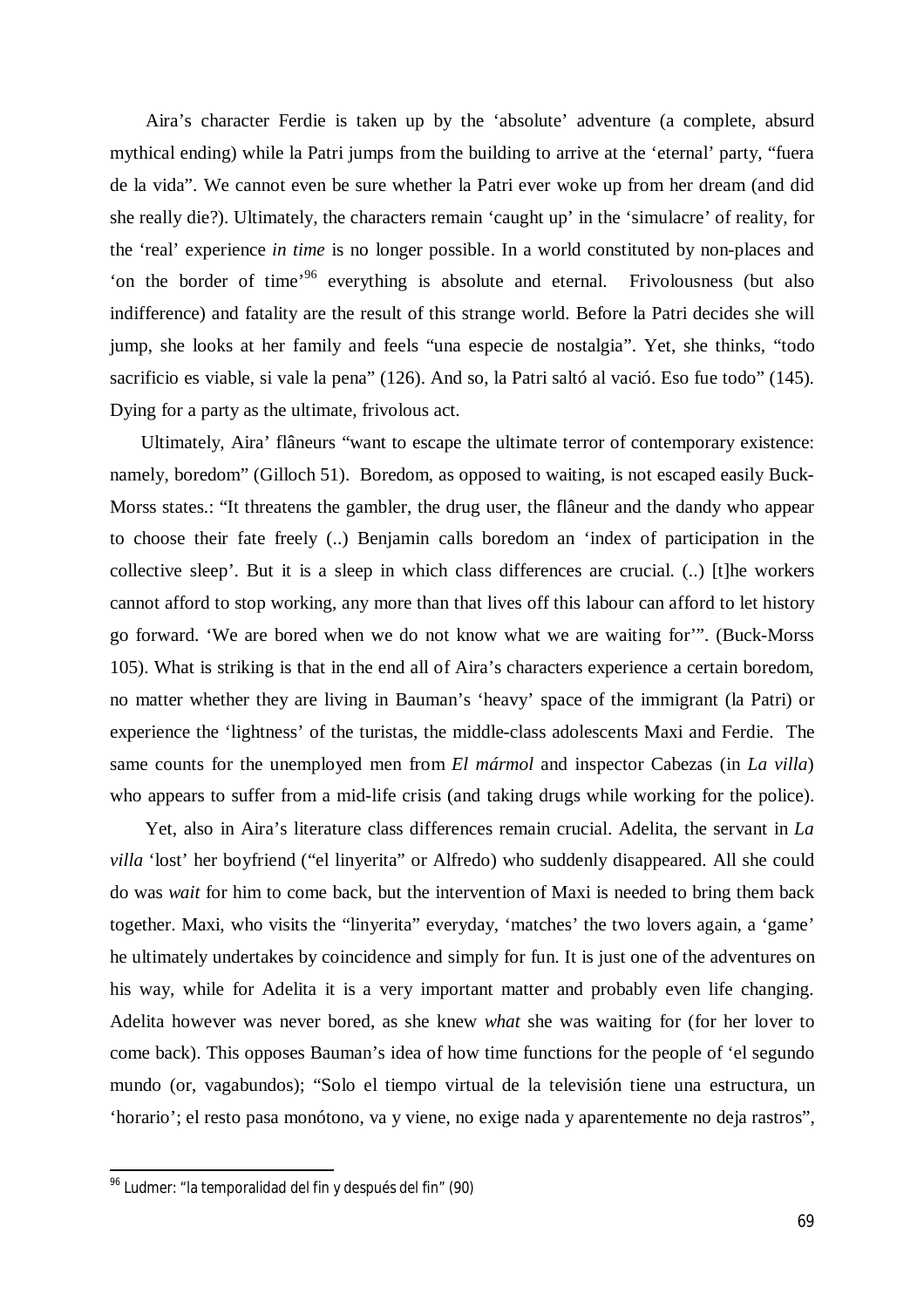he says (Bauman 1999: 117). Yet, Maxi, the middle-class child does not have anything better to do, boredom leads him to undertake this sort of adventures, while Adelita and Alfredo actually were waiting for each other.

#### **3.3 Play, crime or killing time**

For Benjamin, "the cityscapes offer a phenomenology of the marginal figures of the metropolitan environment. They relate the experiences of the child, the prostitute, the beggar, the rag-picker and others." (..) It is important to realize that the rag-picker, the prostitute and the beggar are principally metaphorical figures for Benjamin, constituting emblems or models of and for redemptive practice." But he also draws upon "the middle-class child, the poet, the flâneur, the dandy and the gambler" (Gilloch 15). These characters effectively remind us of the inhabitants of the *isla urbana* (the poor, migrants, the *cartoneros)* but also the middleclass child appears in Aira*.* Aira's 'anti-hero' la Patri is herself a migrant in Buenos Aires. Maxi, the young, spoiled adolescent (as a sauntering flâneur) comes into contact with the *cirujas* of the shantytown and the vain actor Ferdie (a self-conscious dandy) encounters Chinese criminals. Finally, the nameless protagonist from *El mármol* engages in an adventure with the Chinese immigrants of the city.

Mbaye states that Aira "[r]escata de los escombros de la Modernidad a seres marginales (..) El mapa de la marginalidad (cartoneros, niños, travestis, punks, pequeños monjes budistas, magos, seres patológicos, tribus25, etc…) ocupa una gran superficie en la literatura aireana. Sin embargo, este auge no traduce de ningún modo un afán totalizador, una dominación de las minorías. Cultura alta y cultura popular, clase alta y clase baja, norma y trasgresión comparten el mismo espacio, se comunican dialógicamente. Ya está abolida la hegemonía" (Mbaye 33,34).

Mbaye is saying that Aira does not really distinguish anymore between people or classes, "está abolida la hegemonía". The temporal context of Aira's writings is a different one than that of Benjamin and it is true that Aira himself does not (re)establish or confirm any hegemony. Aira makes indeed communicate low and high class and does not focus or the one or the other. And when it comes to gender roles, Aira even inverts and subverts existing ideas and notions. However, he does not ignore or declare the end of the existence of class differences. He straightforwardly plays with existing, social class divisions and in doing so actually shows that the *ciruja* from the shantytown and the middle-class adolescent are still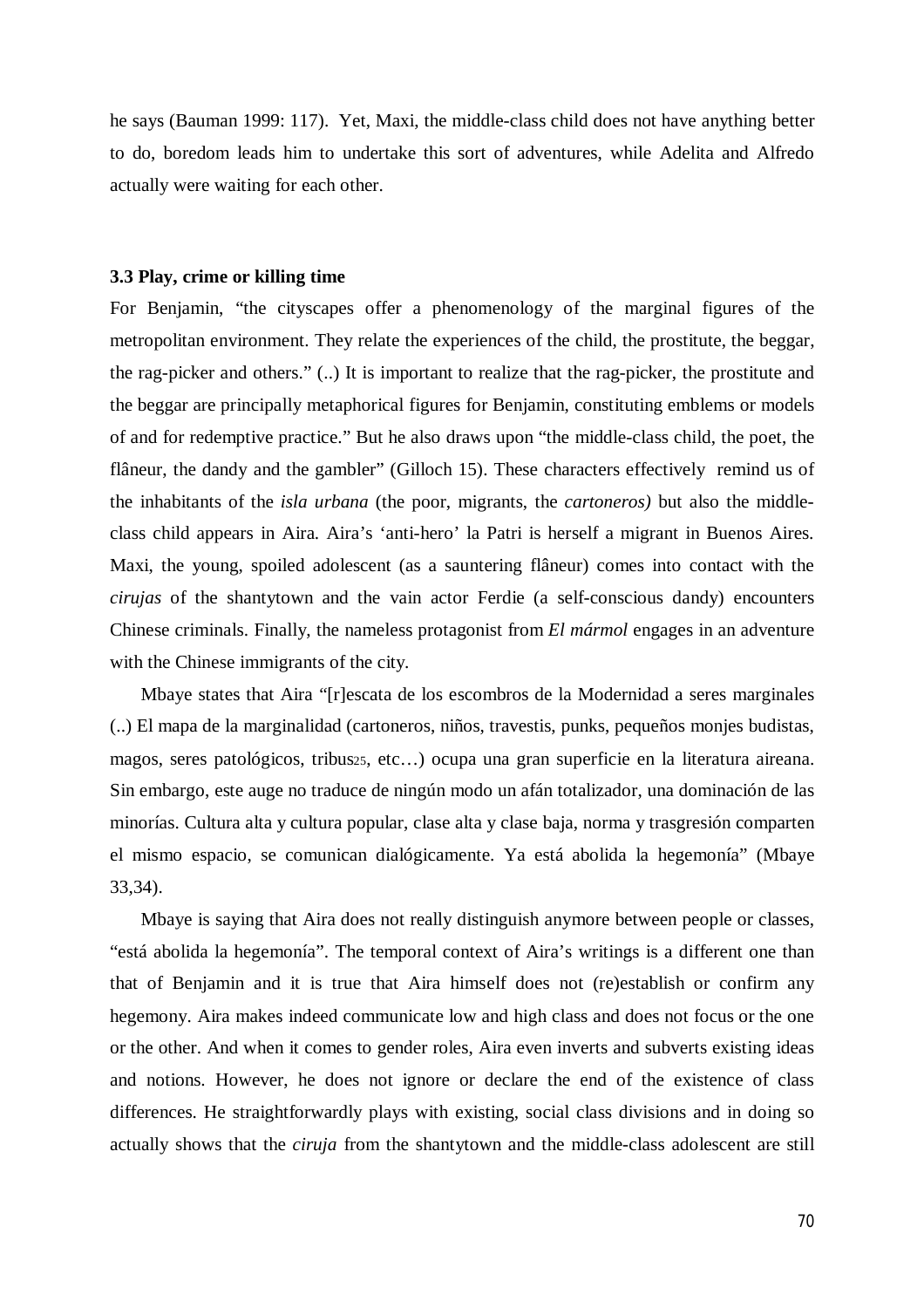living in different worlds; or that the Chilean migrant comes from a country with a culture that is noticeably different than Argentinean culture and mentality.

Mbaye also states that the characters all seem to live in the same space ("el mismo espacio") – yet I showed this is not (always) true. It is precisely from this strange tension and through the silly relations between 'low' and 'high' culture (or poor and middle-class/rich) that Aira's novels are so playful and humorous. Aira shows that boundaries and differences exist (between high/middle class urban area and the shantytown, or, between different migrant cultures such as the Argentinean, Chilean or Chinese) and he makes those boundaries function as appealing bridges that can be crossed; once the bridge is crossed strange adventures happen and new worlds or dimensions come into sight.

The combination of Aira's (postmodern) irony and a sort of engagement with the social reality of today makes Aira's work so ingraspable. Fragments inspired by the postmodern discourse account for the ironic distance and skepticism towards an uncertain and floating – or in Bauman's term's a liquid – reality. But Aira's literature is not merely constituted by this postmodern fragmentation, uncertainty or his metafictional comments.

On the more thematic level, contemporary reality is presented as a playground with many different actors, a world still marked by division and in which the reality of the poor is different than that of the middle-clas man. Aira 'establishes' – as De Certeau said of space and narrative - a dramatic scene that is seized with emotion. *El mármol*'s protagonist's boredom and apathy are disrupted by the acquaintance with the unknown, a different, adventurous world (entered through the supermarket). And when la Patri jumps and (actually) commits suicide we do not know whether to be happy or sad. This is due to Aira's metadiscourse that constantly oscillates between reality as 'simulacre' (or even a dream) and reality as 'material' and real. In the first case, la Patri might still be 'living', her jump does not have any meaning or consequence. In the latter case, (in a material world) la Patri indeed died. This last scenario is in the end more 'dramatic' and realist. It turns *Los fantasmas* in a 'realist' novel about a migrant family living on a roof top and a silly girl so bored (and apathic) that she jumps from the building on New Year's Eve. In short, with respect to intertextuality in Aira, from the first perspective *Los fantasmas* is closer to a story such as Borges's *Las ruinas circulares*, in the second view we should rather look at a realist novel by Zola.

But now let us completely forget about the dream-reality or reality as 'simulacre' and assume Aira 'remediates the real' (Bolter & Grusin 56). For Benjamin, "the hallmark of modern metropolitan experience was the encounter with the crowd, the reaction of the individual to the great assemblage of strangers that forms the urban populace. In the great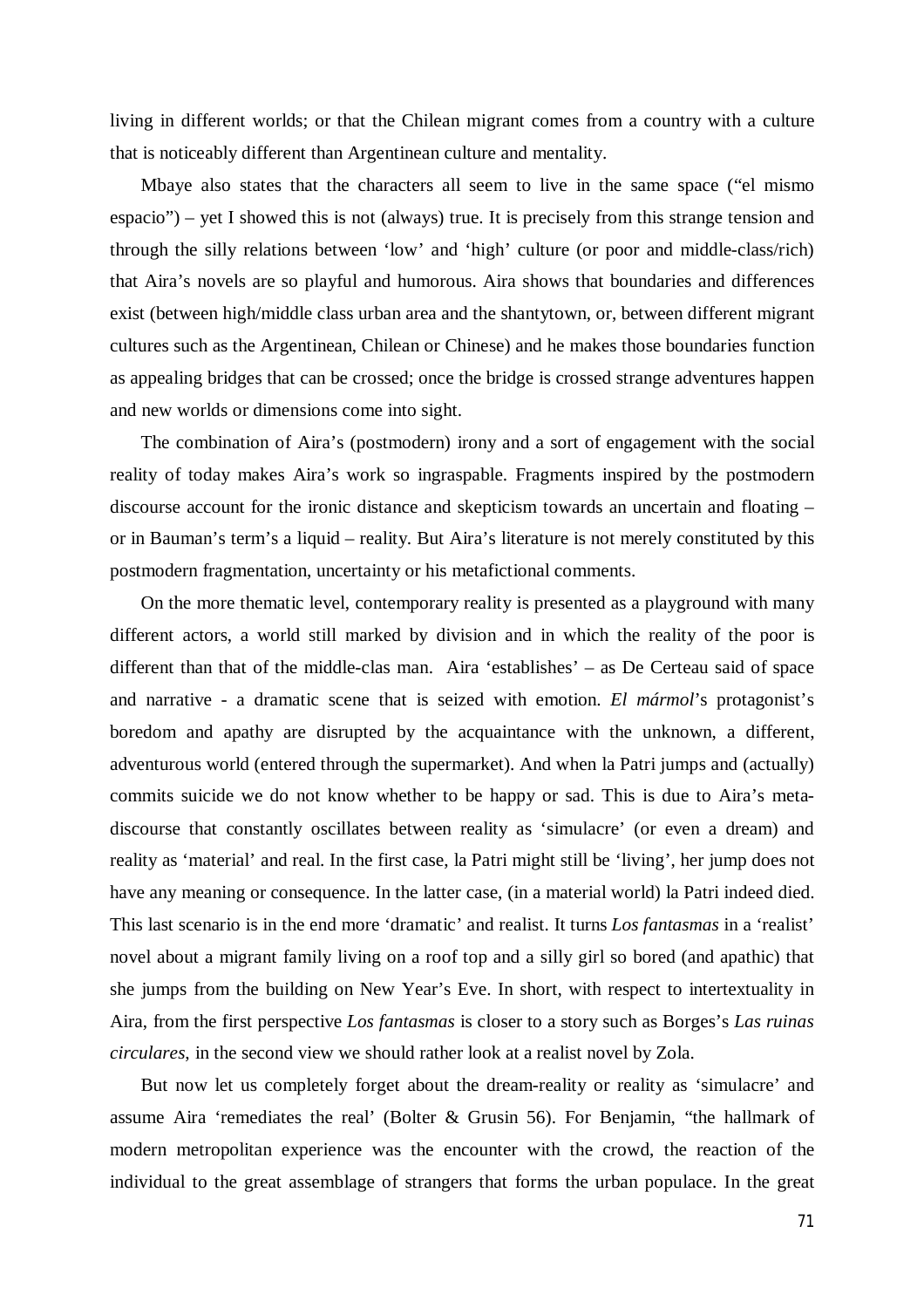metropolitan centres of Europe, the individual was confronted for the first time by the unknown, unknowable multitude" (Gilloch 139-140). Only, in Aira's novels it is not the new, unkown multitude or crowd walking down the boulevards, but the unknown crowd living in the *villas*, on rooftops or mysterious communities of migrants in their (Chinese) supermarkets that provide for the 'new' encounter. This crowd – however not particularly 'new' (for Benjamin also speaks of the poor or marginalized) – nevertheless has become increasingly characteristic of our globalized world, more and more divided into *turistas* and *vagabundos*.

"The city is a landscape which the observant traveller must learn to identify and read", Gilloch points out, "to wander the streets of the city, deciphering its spaces and structures as one walks, is the joy of the flaneur and the physiognomist. The concept of the urban complex as a maze and the desire to lose oneself within it are the most important motifs in Benjamin's writings on the city" (26). Aira's urban setting does not particularly lend itself to the *flânerie* like that of Baudelaire in Paris. When looking at Aira's flâneurs we look at their experiences, the impact of the city on the flâneurs, not so much at the 'impact of modernization on the city'. This impact was of particular importance to Benjamin whith regard to Paris, Kohan explains, but in for example Berlin, it is not about the impact of modernization on the city, but rather the impact of the city on the subject: "Una cosa es la ciudad objetivamente transformada por el impacto de la modernización, y otra cosa es la transformación de una ciudad por medio de ciertos mecanismos de la percepción, de la memoria y de la experiencia del sujeto" (31).

For Benjamin, Berlin, as opposed to Paris, is a city "that ofrece resistencias a la *flânerie*  (Kohan 31). As well Aira's *zona urbana*, which is basically the neighbourhood of *Flores,*  certainly imposes obstacles for flânerie in the traditional sense. Noticeably, although it is a good example of a contemporary non-place, Aira does not write about shopping malls or the (luxurous) centre of Buenos Aires that – as indicated – at times (still) has a resemblance to the grandeur of a city like Paris. Flores is in actual fact even within Buenos Aires a quite 'peripheral' zone, and as Aira writes in his novels, the *barrio* also functions as a border or limit for it is situated immediately next to the shantytowns. $97$ 

The marginalization from Naples could not be compared to the underworld of Paris, Benjamin pointed out. "El mundo subterráneo [in Naples] se encuentra en la superficie" (Kohan 97). "'Aquí la miseria conduce hacia abajo como hace dos mil anos conducía a las criptas'" (Benjamin qtd. by Kohan 97). In Aira's novels we not only deal with the *barrio* of

 $97$  See the map of Buenos Aires: http://aktuelresim.com/resim/caba\_mapas\_de\_buenos\_aires.jpg, 06-07-2014, 12.52h. Or see the cover of this thesis.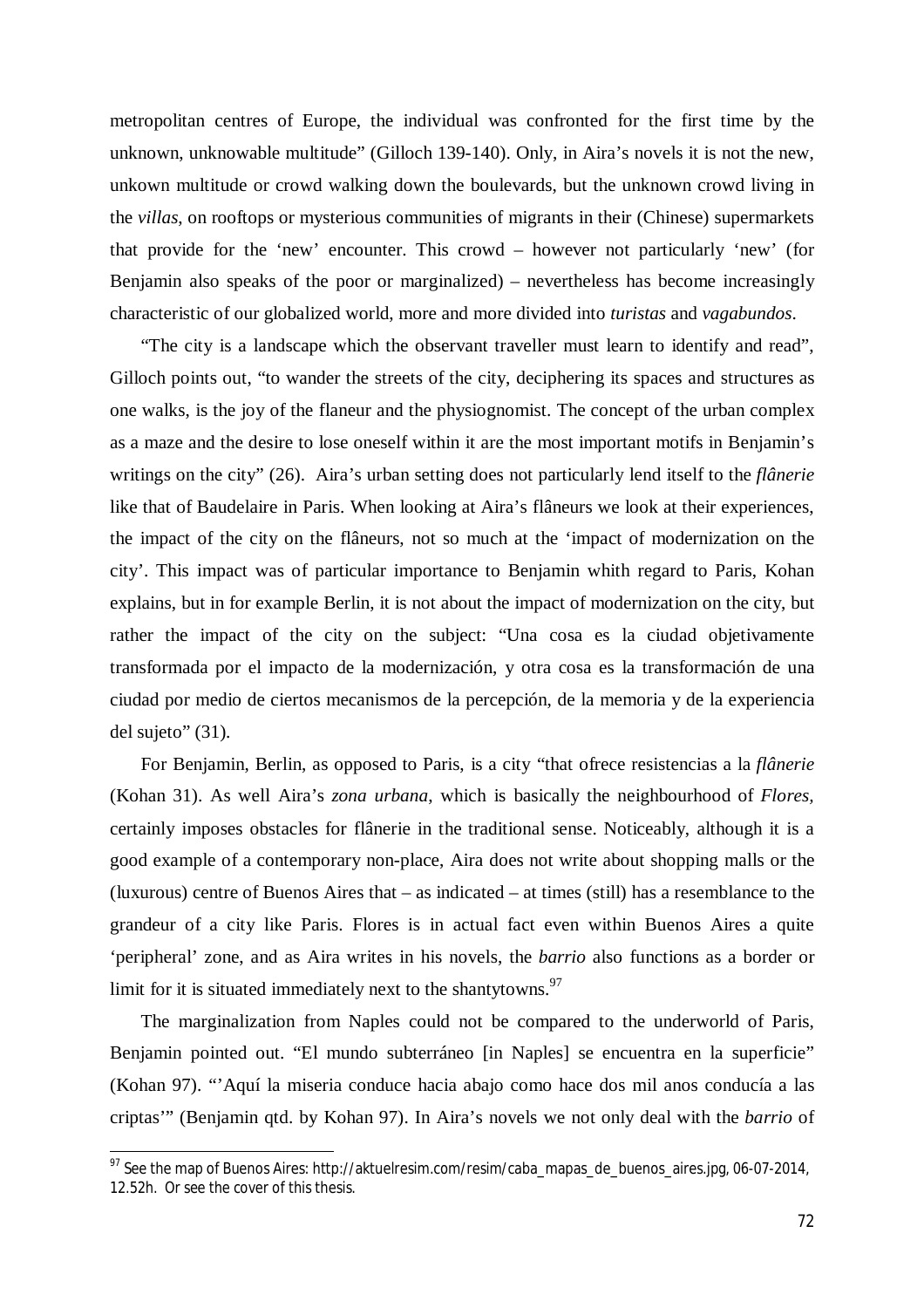Flores, but also "el 'Bajo' de Flores" as the shantytowns are also called, an 'underworld'.<sup>98</sup> Significantly, when Ludmer points to the Latin American *islas urbanas* she likewise makes use of the metaphor of the underworld, "un sótano, una ciénaga" (133). The 'marginality' of Naples was of a different order than the marginality of Paris (the centre), "tal vez, porque considerada desde Paris, toda Nápoles es ya margen" (97). This brings us back to Argentina's history, and its ambiguous relation with past, present and future but also with its (peripheral) distance from Europe. Sarlo equally calls attention to Borges' metaphor of the *orilla* (the border) and Buenos Aires eternal, 'marginal' position.<sup>99</sup> Buenos Aires, as a city, is marked by a "marginal condition", "characteristic of a city built in the nineteenth century at the most remote point of America, *finis terrae*" (Sarlo 33). Then, the image of Flores, the limits with the shantytown and particularly the transitional 'bridges' that lead to the shantytown (for example Bonorino Street) constitute the ultimate border or margin; Aira, as if he were using a magnifying-glass, zooms in at the ultimate *finis terrae* of the Latin American continent: Latin-America, Argentina, Buenos Aires, Flores, and finally the *villa* (el 'Bajo' de Flores). To this we may accordingy connect Aira's recurring allusions to the notion of the miniature or miniscule. And as in Benjamin's Naples, the marginalized world neither is an 'underworld' but visible and accesible, just two steps away from the 'globalized' world.

Benjamin in "On some motifs on Baudelaire"<sup>100</sup> looks at Edgar Allen's Poe (1840) story *The Man of the Crowd* (172). Poe was not interested in the "oppressed masses", but in "people, pure and simple", Benjamin says. "There was something menacing in the spectacle they presented." And, "it is precisely this image of big-city crowds that became decisive for Baudelaire" (172). If Baudelaire

succumbed to the force by which he was drawn to them and, as a *flâneur*, was made one of them, he was neverthless unablre to rid himself of a sense of their essentially inhuman make-up. He becomes their accomplice even as he dissociates himself from them. He becomes deeply involved with them, only to relegate them to oblivion with a single glance of contempt. There is something compelling about this ambivalence where he cautiously admits to it. Perhaps the charm of his 'Crépuscule du soir', so difficult to account for, is bound up with this  $(172)$ .

 $\overline{a}$ 

 $99$  "Borges produced one of the basic ideologemes of his literature; he coined an image – "las orillas" (the border, the edge) – that represents Buenos Aires's geographical situation and also the Argentine's writer's place in reference to European culture" (Sarlo 33).

<sup>100</sup> In *Illumations* (edition of 2007).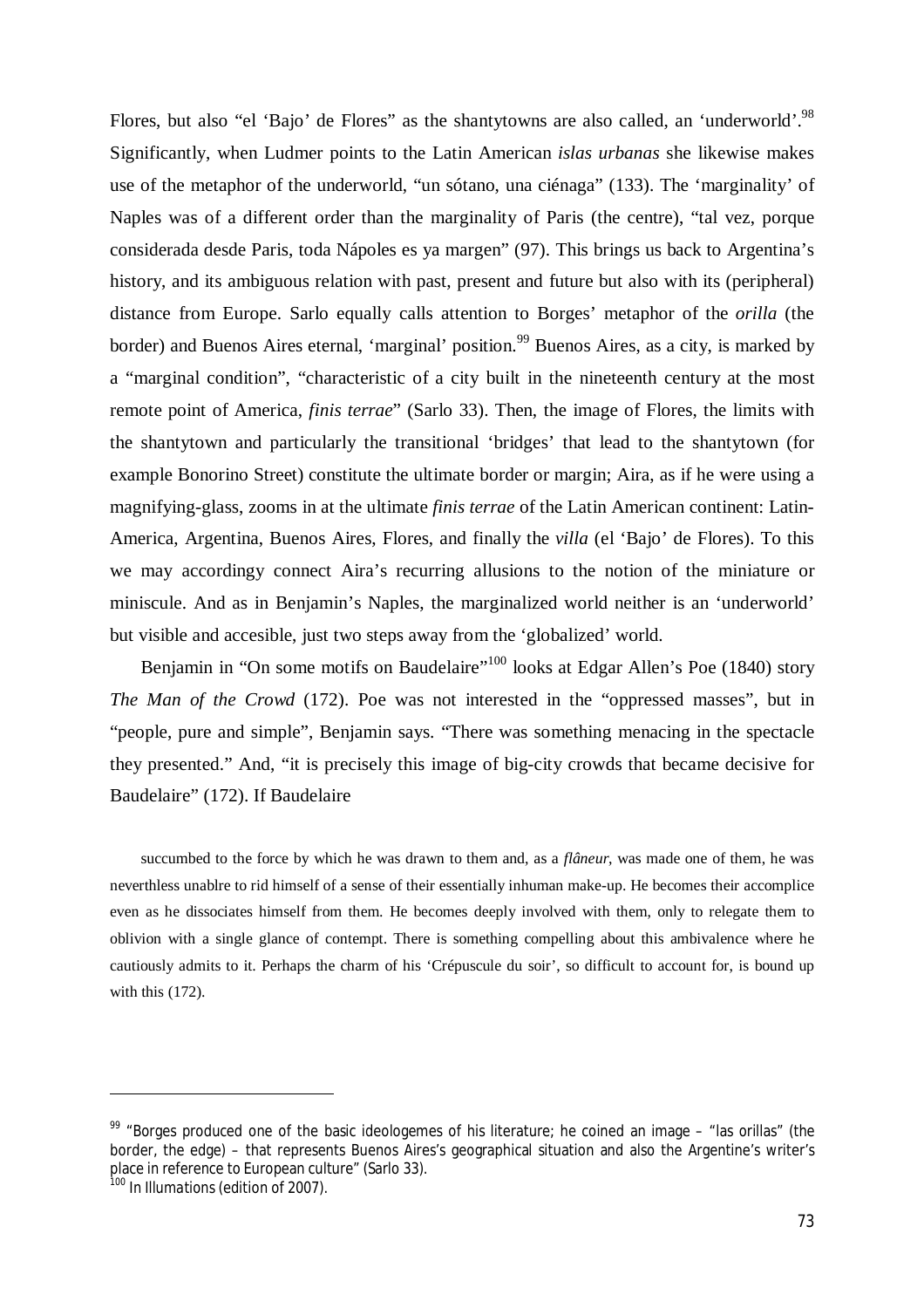Remarkably, Aira makes often mention of "el crépusculo" of Flores, as Ferdie in *La guerra* and Maxi in *La villa* stroll through the neighbourhood's streets. And particularly when night falls, this unfamiliar, fear-provoking and marginalized 'crowd' (or 'other') appears:

Flores estaba cada vez más oscuro por la noche. (..) Y con el crepúsculo salía una población extraña, provista de sus propias leyes. Venía de los suburbios lejanos, de las villas, de las lugares que Ferdie no terminaba de imaginarse del todo y que quizás eran el desierto inimaginable. Eran los cirujas, los cartoneros (..) Su momento era la caída de la noche, entre la hora en que la gente sacaba la basura y el paso de los camiones que se la llevaban (..) Ferdie nunca había visto sus ojos, no podía extrañarle, ya que él era una criatura de luz. Encabalgado en el centelleo electrónico que llevaba su imagen a todas partes (63,64).

The very innocent and naïve Ferdie is also a somewhat arrogant dandy – he considers himself to be a 'star' (the star of the screen) – in a way looks down upon the poor, the marginalized just living some meters outside his own neighbourhood. However, if his gaze does not really hold exactly contempt, it is maybe a strange sort of curiosity. The inhabitants of the shantytown – through Ferdie's eyes – become themselves converted into 'criminals'. Ironically, their 'crime' is that they are the ones who never left (or escaped) from reality, from the real world (with all its concrete issues and problems). Ferdie particularly feels offended when he sees the cirujas doing their work "a la luz del día". (..) "Llegó a la amarga conclusión que de había gente que sacaba provecho de que la realidad fuera real." Moreover, "el nunca lo haría. Se lo prometió como si le hiciera un juramento a su madre" (55). Ferdie constantly longs for the 'real' and for reality, but never seems to be able to arrive in that real world.

The *cirujas* – caught in their reality - in Ferdie's eyes seem to possess something he no longer can. This leads him to romanticize 'reality': in contradiction to Bauman's view that the *vagabundos* are stuck in heavy, empty space, to Ferdie the *cirujas*, taking 'advantage' of reality, still hold on to time. Just as Adelita in *La villa* still has something (love) to wait (and thus long) for. The *isla urbana* effectively remains marked by temporality, cause and consequence. But at the same time, Ferdie, as the middle-class *porteño* (a naïve child, or, closed-minded, immature person..) does in reality not know what he longs for, and therefore even 'mystifies' (as we saw Maxi in *La villa* does) what is unknown to him - and that what basically generates fear.

The naïvité derives especially from the fact that Ferdie (nor Maxi or la Patri) "[e]n más de un sentido el no había salida de la enfancia" (56). Aira's characters indeed are "out of place" as also Rémon-Raillard pointed out. Adolescence and childish behaviour in Aira's novels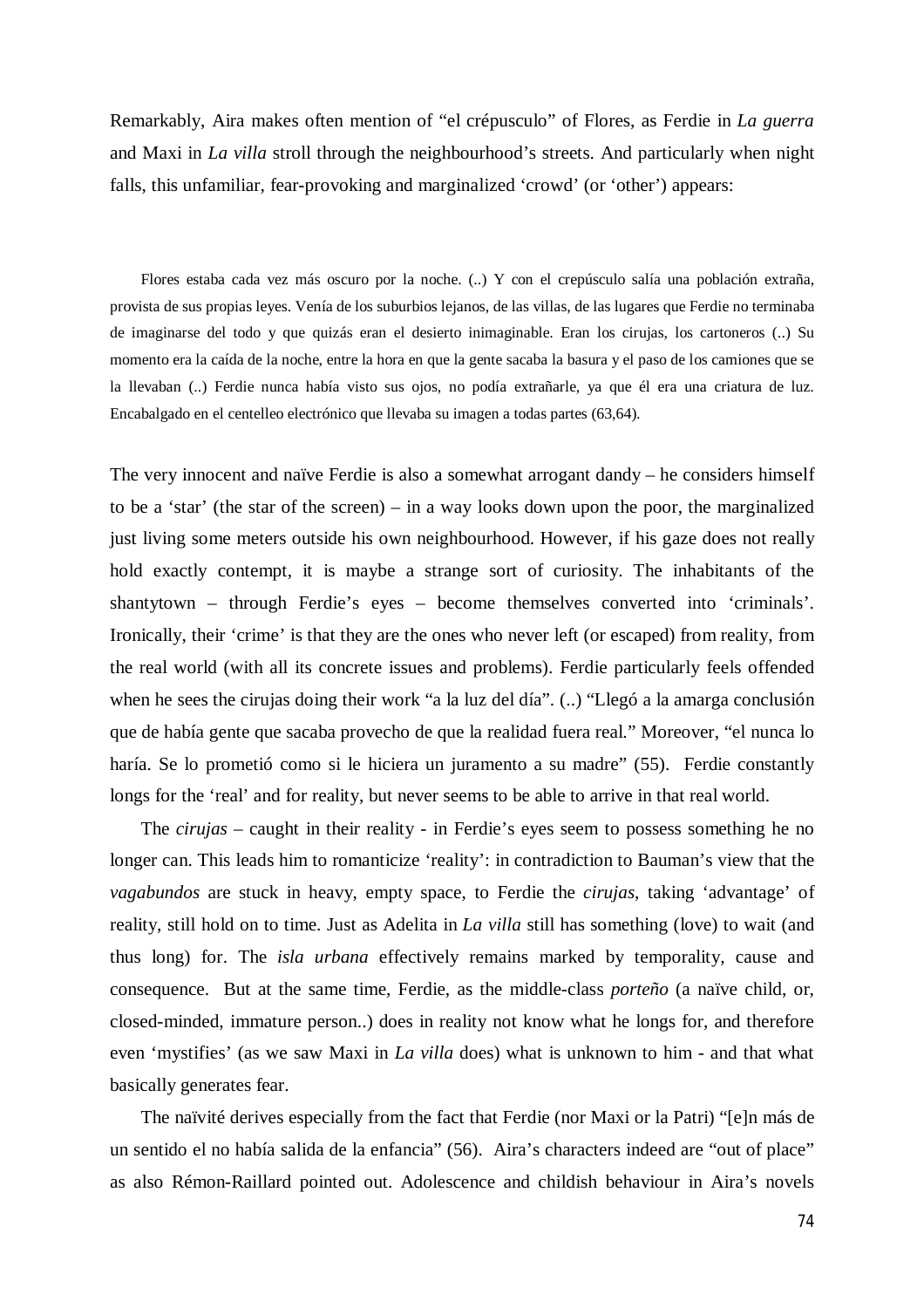serve as a symbol for an attitude marked by indulgence, resignation and fear, typical of the inhabitant of contemporary Buenos Aires. As well Maxi who puts his empty days by doing 'charity' work is eventually using his time 'playful', being a 'matchmaker' for two lovers and (unwillingly) getting involved in a crime:

There was the pedestrian who would let himself be hostled by the crowd, but there was the *flâneur* who demanded elbow room and was unwilling to forego the life of a gentleman of leisure. Let the many attend to their daily affairs; the man of leisure can indulge in the preambulations of the *flâneur* only if as such he is already out of place (172).

Aira's naive characters all roam through the streets – often without a (predetermined) goal. La Patri – who is not able to adapt to the world around her because of her 'frivolousness' – choses to go enjoy a (maybe 'fatal') party. But it is also because of her frivoulessness that la Patri can make such a decision and it is precisely Maxi's inadaptability and lack of future goals that make him set foot in the shantytown; in both cases the personality of the characters and their diffuse position in society make them overcome fear for the unknown. In an eternal present the future becomes less important; in fact, the characters cannot envision this future anymore. Consequently, Aira's novels become characterized by these strange, apocalyptic endings such as in *La guerra de los gimnasios*. Nonetheless, it is as if all characters readily accept that this is the case and therefore are only on the look for distraction, adventure, play or crime.

While killing time, whether their actions are positively or negatively motivated  $-$  or, thus more likely, not motivated at all – Aira's characters encounter the unknown other (*ciruja*s), crime (as la Maxi and Cabezas) but also ideas and presumptions (about men, gender, about Argentina) they were initially not looking for or not intending to engage with - and that provide Aira with material to make elaborate comments on all kinds of aspects of contemporary society (his metafiction or 'la fábula metatextual'). It is precisely because of their innocence or dreamy nature that precisely these characters are the ones to cross social borders (whether 'real' or metaphorical) and overcome the average man's fear to enter into contact with the unfamiliar. As a child, their playfulness or curiosity is just what it is, playfulness or curiosity and nothing more. In the same manner, Gilloch indicates, Benjamin calls to mind his memories of his childhood in Berlin and his desire to cross boundaries the adult would not cross: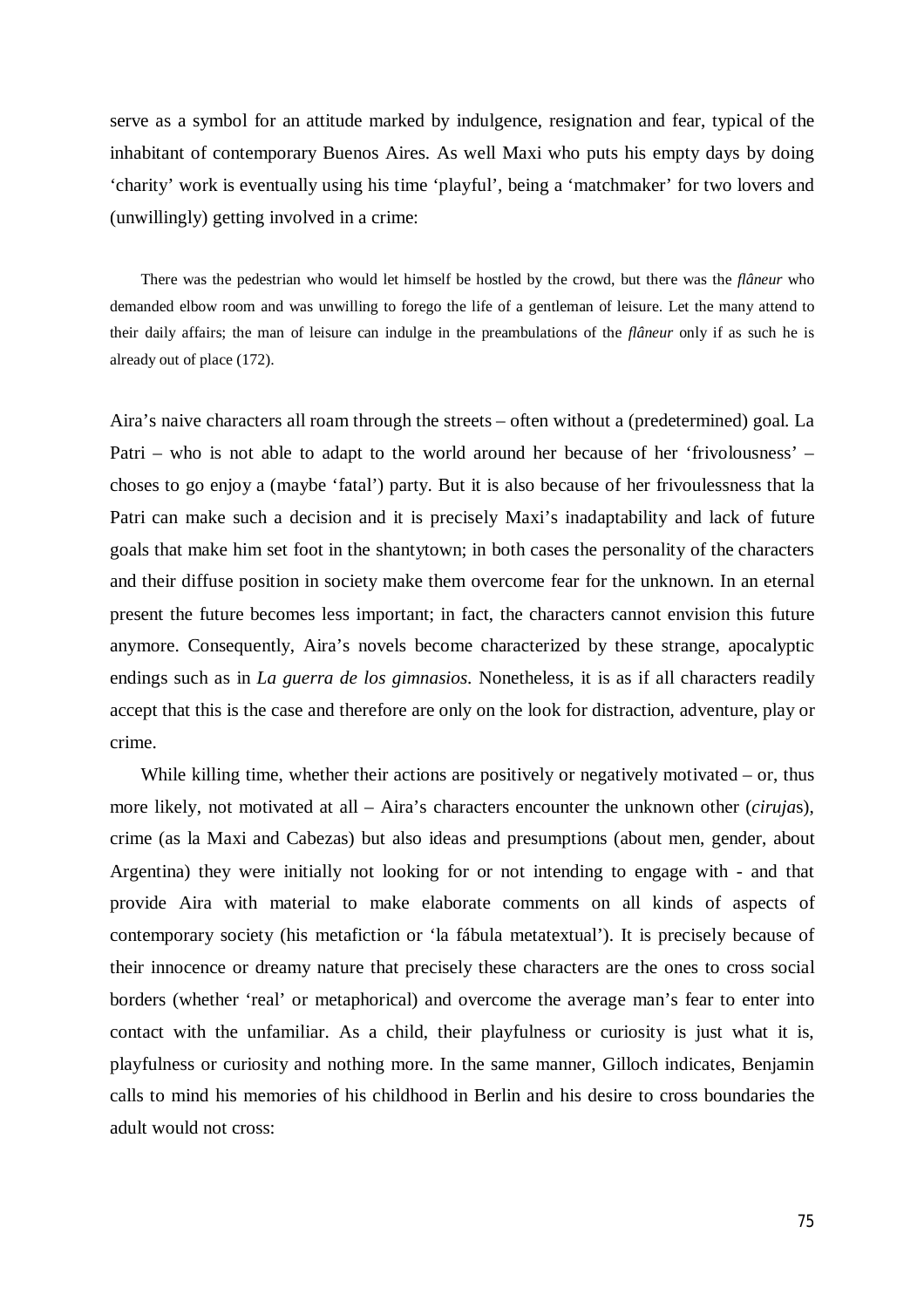For the child, the city is strictly divided into areas which are permitted and those which are forbidden. A recurrent theme of the Berlin texts is Benjamin's desire to cross topological (hence class) treshholds. He writes, somewhat crassly, 'a feeling of crossing the treshold of one's class for the first time had a part in the almost unequalled fascination of publicly accosting a whore in the street'. To recognize yet disregard the invisible boundaries of the cityscape – this is the desire of the child and the regret of the adult. It is intimately bound up with straying, with losing oneself in the labyrinthine streets of the city. (To surrender oneself to the pleasure of distraction, to allow oneself to be led by fancy and caprice, is the fundamental basis of the heedles wanderings of the dawdling *flâneur*.) (Gilloch 85).

The man or woman experiencing fear towards public places, or places they regard as 'isolated' experiences to some extend a sort of *agoraphobia* (Borja 206). "Una ciudad compartimentada, segregada, de guetos ricos y pobres, de zonas industriales, y de campos universitarios, de centros abandonados y de suburbios chaletizados es producto de la agoraphobia urbana, del temor al espacio público" – that, today "se intenta a combatir con el automóvil y con el habitat protegido por las 'fuerzas del ordén" (206). Only the naïve child – it appears – can "recognize yet disregard the *invisible* boundaries of the cityscape' (Gilloch 85 my emphasis). Benjamin (as Gilloch affirms) thus also calls attention to the the fact that these urban boundaries are often merely metaphorical, not 'real', but constructed out of fear, such as the 'transitional' streets and places adjacent to the shantytowns. Moreover, also Borja implies that people are 'complacent' in maintaining those boundaries.<sup>101</sup>

Besides overcoming fear, the child indeed is curious, on the outlook for play or adventure and thus 'crosses' borders also in other ways. La Patri wanders through the unfinished building she lives in as it were a labyrinth that holds secrets which the other family members do not pay attention to (the ghosts wandering around). In *La guerra de los gimnasios* Ferdie lives with his parents in a (of course) 'miniscule' and dark appartment, where hardly is place for him and his sister to sleep. And so the child indeed "also seeks to overcome the claustrophobia of the 'gloomy parental appartement' through the clandestine crossing of thresholds" (85).

Tom Mc'Donough cites Benjamin's following quote<sup>102</sup>: "No matter what trail the flâneur may follow, every one of them will lead him to a crime" (101). In McDonough's view there are consequently two ways of conceiving of the *flâneur*:

 $\overline{a}$ 

 $101$  But also the poor (or the inhabitants of the urban island) "necesitan protegerse y generar su autodefensa" (206).

<sup>102</sup> Mc'Donough takes this quote from: Walter Benjamin, Charles Baudelaire: A Lyric Poet in the Era of High Capitalism, trans. Harry Zohn (London and New York: Verso, 1997), p. 41.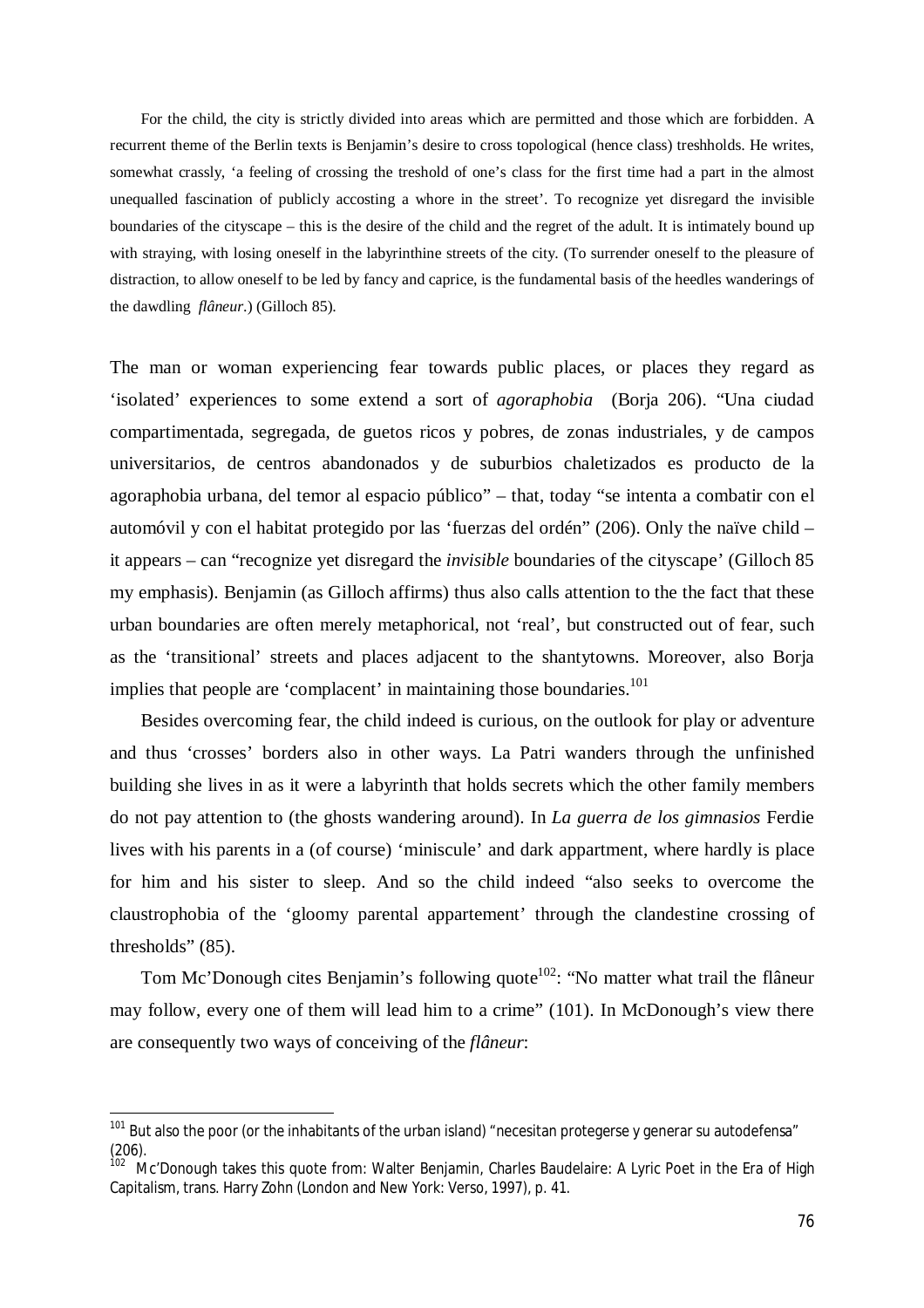This citation from Benjamin gives rise to two opposed possible readings. On one hand it provides us with a portrait of the flaneur, the solitary urban stroller, as detective, tracking down the transgressions committed in the metropolis and imposing a species of social control over that lawless formation known as the crowd. Yet it also allows for another, precisely opposite, reading; for here we also can see the flaneur as himself criminal, his wanderings through the city streets as themselves perhaps criminal acts, inevitably leading him into crime (Mc'Donough 101).

Maxi, when he becomes more curious enters everytime 'deeper' into the shantytown. On his morning walks he also meets el "linyerita" and after a while checks on him daily. He certainly has a 'detective' role without having intended to take on this role. Inspector Cabezas, when he takes notice of Maxi's walks to the *villa,* becomes suspicious of him; but he cannot grasp what it is that Maxi is doing. He subsequently follows Maxi from his police car. Through his own curiosity (also for the shantytown which he eventually enters as well) he cannot explain Maxi's actions or motives (which is in the end also curiosity).

Cabezas could never understand Maxi's behaviour, Aira writes, for Maxi was at the beginning of his life while the inspector already lived a great deal of it; "De ahí surgía un malenentendido esencial, que tendría graves consecuencas. La diferencia se manifestaba en el formato de sus respectivas empresas (..): La de Maxi era lineal, *una aventura abierta a la improvisación*, que se perdía de vista a lo lejos como un camino. La de Cabezas, en cambio, se parecía al desciframiento de una estructura" (41 my emphasis). Cabezas's tours obviously are 'planned'; Cabezas is the detective-flâneur trying to 'solve' his case (where there is no case). Strikingly, his flânerie also leads him to crime. The real detective-flâneur, ironically, is at the same time also a sort of 'criminal-flâneur'. He takes drugs ("la proxidina") and eventually commits a murder inside the shantytown.

It is possible to consider the innocent, dreamy and childlike characters as a persistent theme of Aira's work. Thinking of the discourse on the *no-construido* (and also non-places and heterotopia) we may regard this as another apect of Aira's work that deals with the notions and tension between utopia/dystopia. The child – or, rather childhood – as an innocent phase or state of life, to some extent resembles the idea of that what is dreamlike, ideal but not (or no longer) unattainable - only through memory when we remember our childhood. Gilloch points out how the child and also memory where important to Benjamin's city thinking: "The child on the metropolis is a figure of utopian dreaming in the very space of the frustration, inversion and distortion of dreams; for this is the pre-eminent locus of the myths of modernity. It is here that play is transformed into toil, curiosity into fetishism, reciprocity into tyrany, spontaneity into drudgery" (Gilloch 91). As Aira actually engages with many social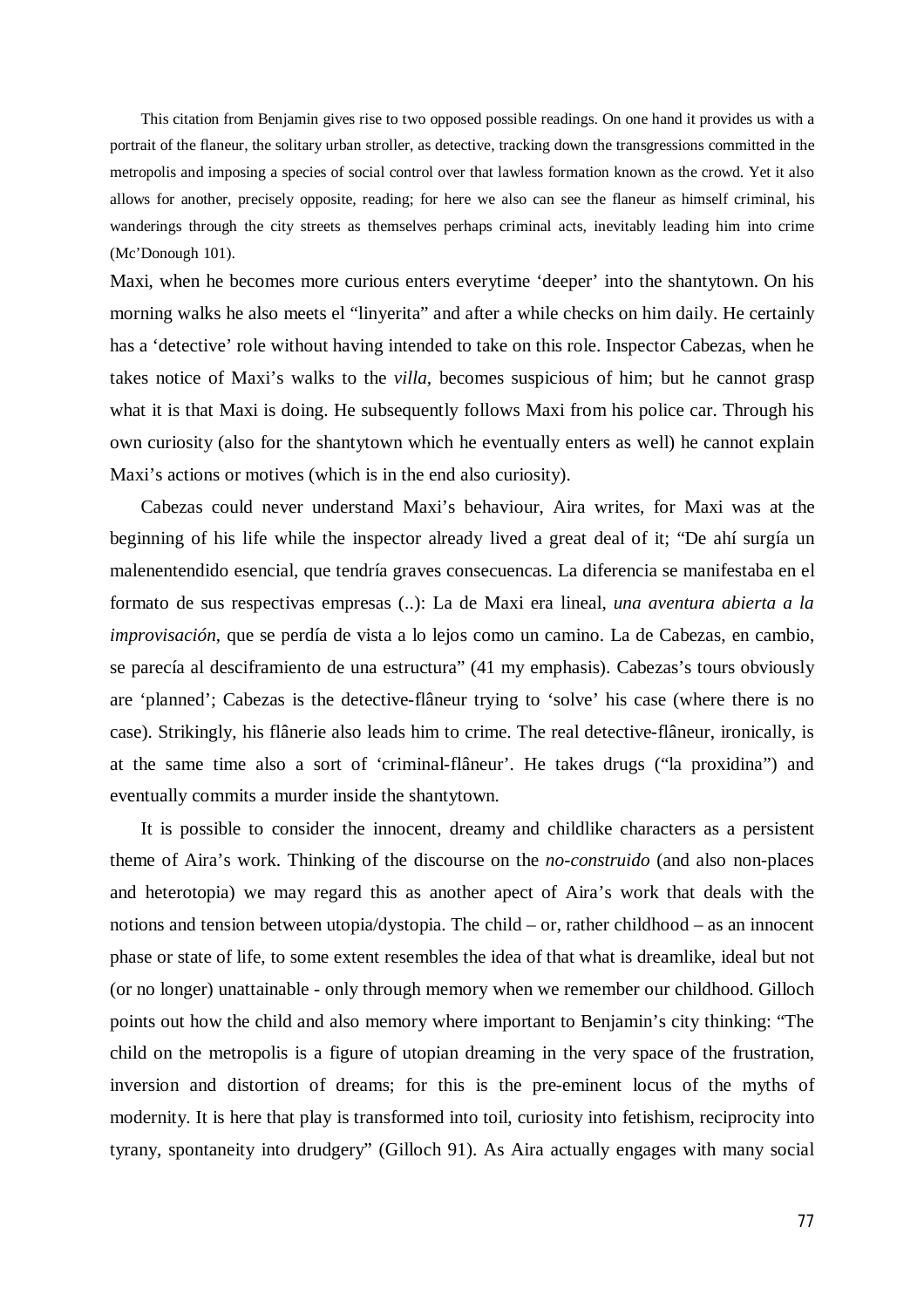and socio-political issues of contemporary Argentina he turns his characters purposefully into children or innocent characters, so they can freely explore the uncanny, urban terrain.

According to Buck-Morss we can distinguish three types of flâneurs in Benjamin's writing: "the gambler is just killing time, the flâneur who 'charges time with power like a battery" and "a third type: he charges time and gives its power out again in changed form: in that of expectation." The last type, Buck-Morss argues, is the revolutionary, "for whom 'boredom is the treshold of great deeds'"(105). According to this 'division', we may have a different look on Maxi, who, at first sight seems to be 'killing time' when helping out the *cirujas* or simply playing when matching Adelita and "el linyerita". But his innocence and playfulness convert his ambiguous 'charity' work (ironically) into pure altruistic or even philantropic deeds. From this perspective, Maxi is a hero, unselfishly trying to improve – however on a small scale - the world he lives in.

## **3.4 Memory and nostalgia**

Benjamin wrote extensively on the memory and urban space. I dit not yet look more extensively into Aira's short novel *El mármol.* The reason therefore is that this novel engages more directly with memory and time. Nevertheless, the novel is at the same time also another spatial excursion through Flores. It deals in a similar way with non-places, particularly the Chinese supermarket (and equally refers to Flores and the borders of the shantytown). Yet, ultimately *El mármol* is the 'tour' through the memory of the protagonist, and as De Certeau pointed out, memory can provide for the space in which the events occur. Gilloch points out how "[f]or the urban physognomis, the city is a series of monuments. Like the *mémoire involontaire*, it interweaves forgetting and remembering. The cityscape stimulates recollection; it serves as a mnemonic device" ( 76). In *El mármol* the nameless protagonist in a similar way tries to remember what happened to him while he describes to the reader the trails of his adventures; here Flores serves as the 'mnemonic device'.

The protagonist of *El mármol* remembers one particular feeling of complete happiness: he remembers a moment where his pants were down and that he was sitting on cold marble (8- 11). Now, he needs to write everything down in order to to preserve "una felicidad que por mínima e inmotivada no habría tenido, de otro modo, en qué apoyarse" (11). Strikingly, he suspects vaguely that this happiness (more than with the outcome of the adventure) had to do something with the recuperation of the 'concrete' and the 'tangible', of feeling his body;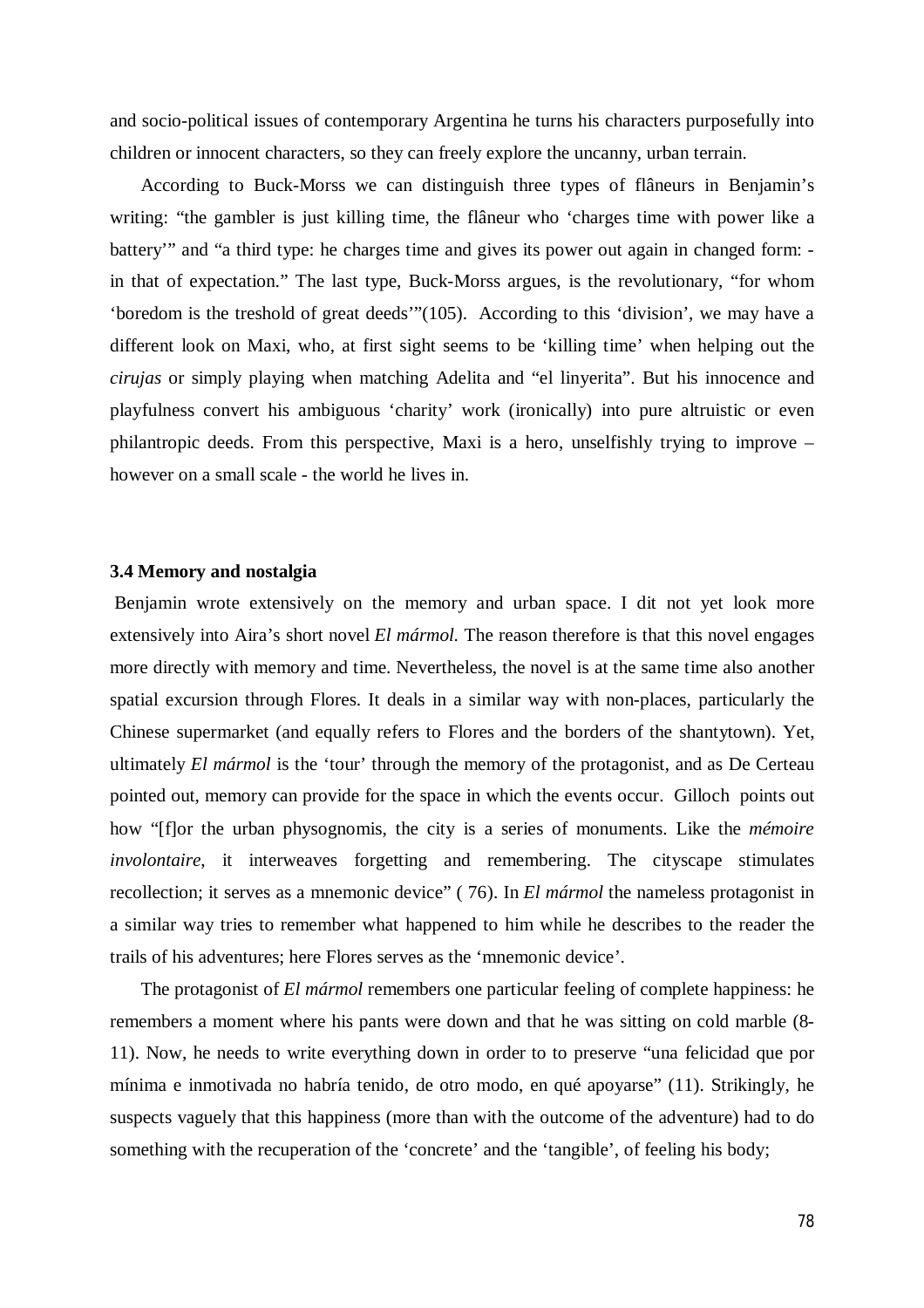quizás, fue lo que causó la feliz sorpresa de constatar la persistencia de mi volumen animal. Fue como volver, inesperadamente, de lo abstracto a lo concreto, de lo exótico e inexplicable lo más íntimo y cotidiano, y darse cuenta de que por lejos vaya el pensamiento el cuerpo y sus atributos siguen ahí, donde estuvieron siempre" (13).

The protagonist then tries to 'map out' his memories – as in a diary – in order to try to reconstruct the story (and adventure) that he experienced. He has trouble remembering everything that happened to him. This seems another reference to the disconnected and fragmented pasts by the more 'postmodern' Aira. But it also resembles Benjamin's modern notion of experience, memory and shock: "The hallmark of modern experience is 'shock'. This in turn engenders forgetfulness and a distinctive form of memory, the *mémoire involontaire*." (Gilloch 7). "[I]n the maelstrom of modern urban life, (..) conscious recollection becomes impossible. For Benjamin, the shocks and multiple stimuli encountered in the city cannot be assimilated by the individual, and are redirected into the sphere of the unconscious." (Gilloch 69).

The nameless protagonist is a middle-aged and middle-class man, but since he lost his job due to his bad physical health he is always at home; he is either going to the supermarket to do groceries or watching television programmes that promise you all kinds of prizes. Every time he watches these games on television he fantasizes with winning alot of money: "En la relativa impotencia en que me encuentro, es bastante lógico que deje deslizar mi imaginación al campo de las soluciones mágicas. Y como imaginación no tengo, me adhiero a las que proporciona la televisión" (42).

A certain immatureness and innocence also marks this character. Instead of regarding him as an immature adult, we could persist to look at him as sort of grown-up child. There are many indications in the novel that make this character comparable to the one's already discussed. As boredom markes his life as well, he equally gets caught up in an absurd and fantastical adventure that (again) entirely occurs inside the *barrio* of Flores. This adventure brings the man into contact with the 'magical' which appears to be a welcoming distraction in his monotonous life. The adventure starts off when he does his daily shopping at the Chinese supermarket, those groceries shops that are very characteristic of his neighboorhoud; "estos establecimientos proliferan hasta el exceso" (28).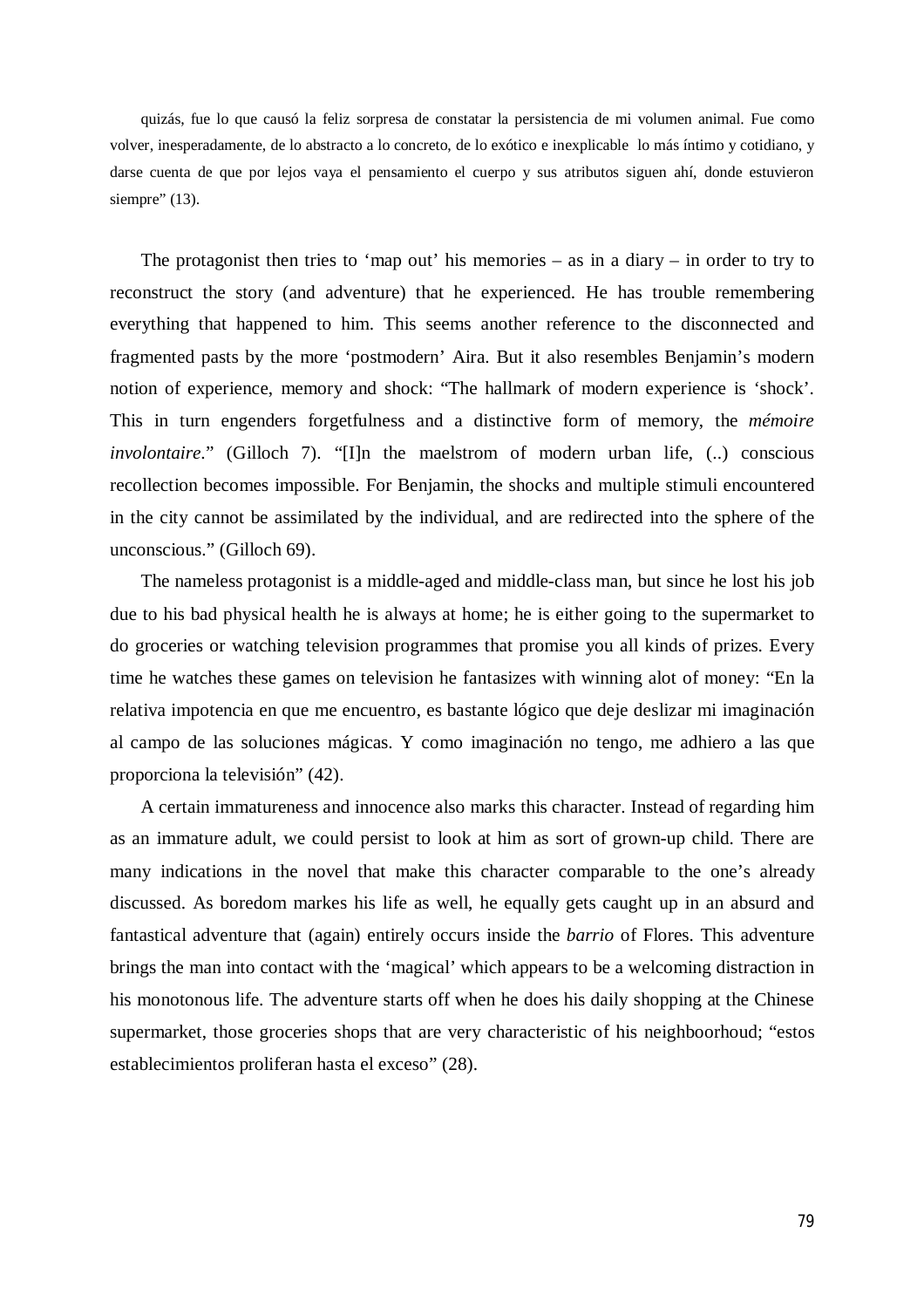What happens at the supermarket is related to the (eternal) lack of change and a highly typical custom of the Chinese community in Buenos Aires.<sup>103</sup> As the Chinese employee cannot give the exact number of change back to the protagonist, he offers him to chose between some very little toys. Aira comments in an ironic way on the 'absurd' situation; "Había que dar vuelto, y surgía el eterno problema del cambio (..) en un país civilizado esas cosas no pasaban: si el monto de la compra hubiera sido, como puse por ejemplo hipotético, de treinta y seis con cuarenta, el vuelto sobre los cuarenta pesos habría sido de tres con sesenta" (15,16). The employee wants to make sure the client is offered enough little toys, so El mármol's protagonist goes home with five, useless silly objects.<sup>104</sup> Those strange objects are magical and result to be the key to the solution of a strange game the man ends up playing. When he leaves the supermarket another Chinese man (Jonathan) insists that he has to come along with him. He eventually gets up on the motorbike of the Chinese guy and enters – thinking of Ferdie's allusion to "la aventura absoluta" in *La guerra* – the absolute adventure, an adventure marked even by magic. Subsequently, the little toys 'map out' the route of the trail this flâneur character. They constitute, not surprisingly, the objects that decide in an arbitrary way what the man has to do and what comes next: Aira's *procedimiento* once again here decides the absurd succession of events.

Through this adventure the protagonist conceives of a different way of his city – as if he entered another dimension. But what happens is rather that he looks with different eyes at the city, its migrants, and eventually life itself. Benjamin in Berlin intends to take on a "mirada del alienado"; "extrañificar la ciudad, o lo que es lo mismo, convertirse en ella en un extraño" (30). By doing this the flâneur adapts the perspective of (ironically) the 'tourist' (31). This position is characterized by a tension between 'belonging' and 'estrangement' (on the level of space and also on time) (32). Being lazy and not having any discipline or morals, the protagonist suddenly looks with a certain curiosity and amazement at the things happening around him. While sitting on the motorbike it is as if he 'wakes up' from his tedious reality: "La velocidad me produjo una exaltación desconocida. Era como si me despertara a una realidad que había estado latente hasta entonces" (61).

This new reality may be a fruit of his imagination, but also a sort of 'awakening' and renewed interest in what is different and strange to him. The latter aspect irrevocably reminds us of Borges, as at the end of *El mármol* Aira's metafiction alludes again to thoughts on

 $\overline{a}$ 

<sup>&</sup>lt;sup>103</sup> Here, my only source of inspiration is my personal experience and can only ask the reader to rely on this l information.

<sup>&</sup>lt;sup>104</sup> 'unas pilas AAA; un ojo de goma; una tabla de proteínas; una hebilla dorada; anillo de plástico dorado'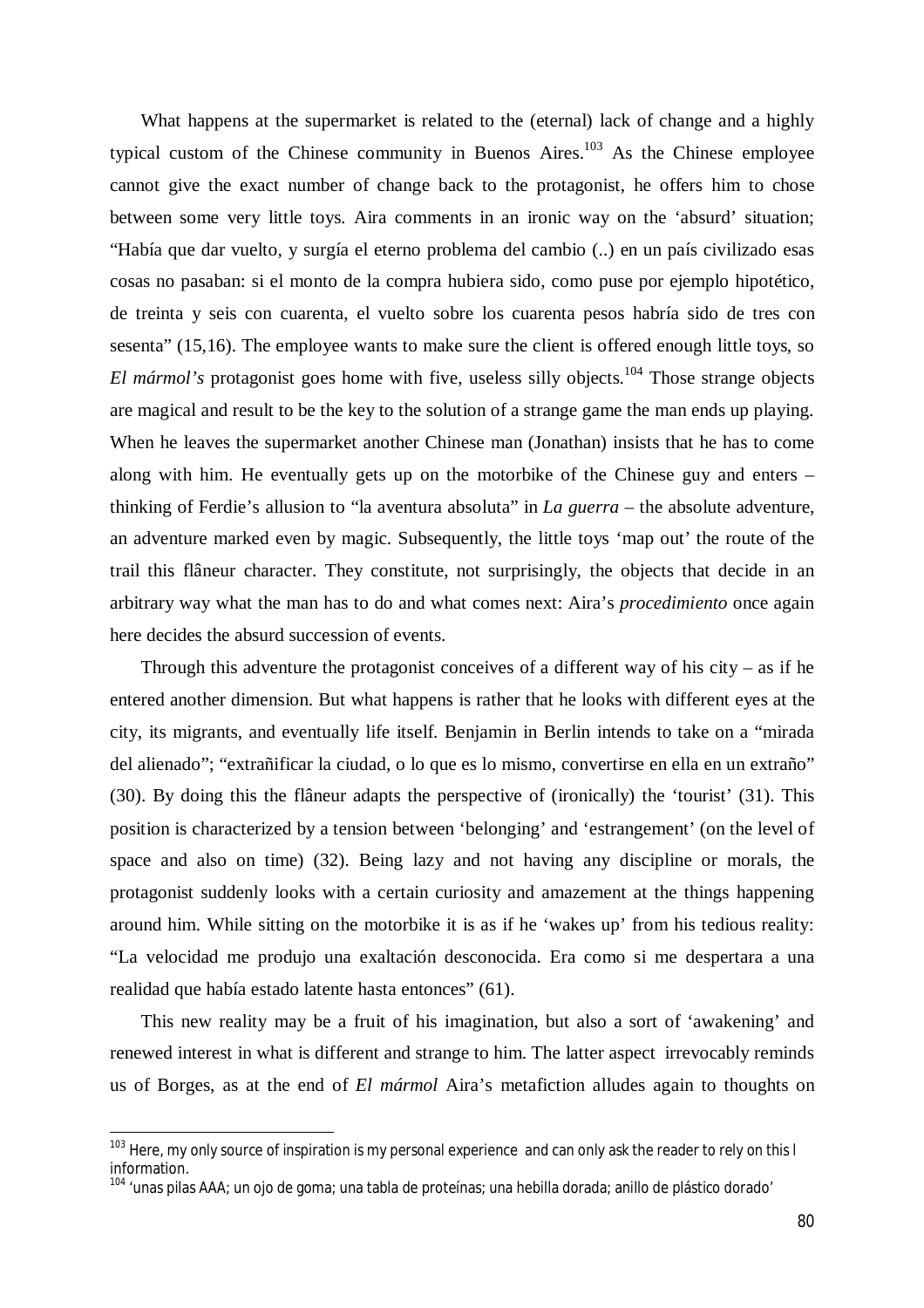reality (creation through the mind) and metaphysics. In my view it does not matter whether his strange adventure is real or dreamt. What is important is that he willingly engages in this absurd game, "en el plano de los absolutas" (146).

Jonathan takes the man, not to the *villa* but again to the borders with the shantytown: "No habíamos llegado a las regiones de riesgo, aunque estábamos en el borde" (64). Flores finally is also a labyrinth for it is a more or less demarcated space through which the characters saunter without ever really leaving that space. Following Benjamin, the labyrinth is the typical space of the flâneur. Moreover, he uses the memory as a metaphor for the labyrinth: "Benjamin links time and space in two ways: the journey into the past is a voyage into the distance, and movement in memory is like that in a labyrinth." Those images are antithetical, says Gilloch;

To move in a labyrinth is a circling around in which one revisits the same places. And yet, such motion indirectly leads towards the heart of things. To journey into the distance is to be a traveller; to journey within a labyrinth is to be a flâneur, one who wanders without destination, one who is able to lose him or herself in the metropolis. For Benjamin, time is not a linear progression. The past is not left behind as one moves on, but, like spaces in a labyrinth, is continually encountered again, returned to, though approached from different directions. Motion in the city and in memory is a persistent going nowhere in particular that constitutes a perpetual rediscovery (68).

The man in *El mármol* - just as the other characters – moves through the city and those movements are indeed everytime a "persistent going nowhere". There is no goal, objective, idea or plan that needs to be followed. However, in *El mármol,* on a structural level we read not only about an excursion through urban city, but also a 'tour' through the protagonist's memory. It is not surprising then that this novel engages more directly with nostalgia, a notion usually linked to time and the (irrecoverable) past.

During the strange chain of events he has to help Jonathan to solve a (what looks like a virtual) game through which they can win the entire (desolated) supermarket. The supermarket, then, appears to be a sort of 'stationery' for the Chinese; they travelled – like aliens - through space and time and arrived in Argentina. Their vehicle for travelling are 'images'. The protagonist constantly makes fun of the Chinese and their curious behaviour, but he also finds out more about them. Especially about their feelings on being a migrant and about nostalgia. He suspects that the Chinese set up this entire game in order to be able to go back to their country, "era la nostalgia lo que les daba la urgencia de regresar" ("y esta urgencia había dictado todo el Operativo Sapo y la reconstitución del mármol") (110). The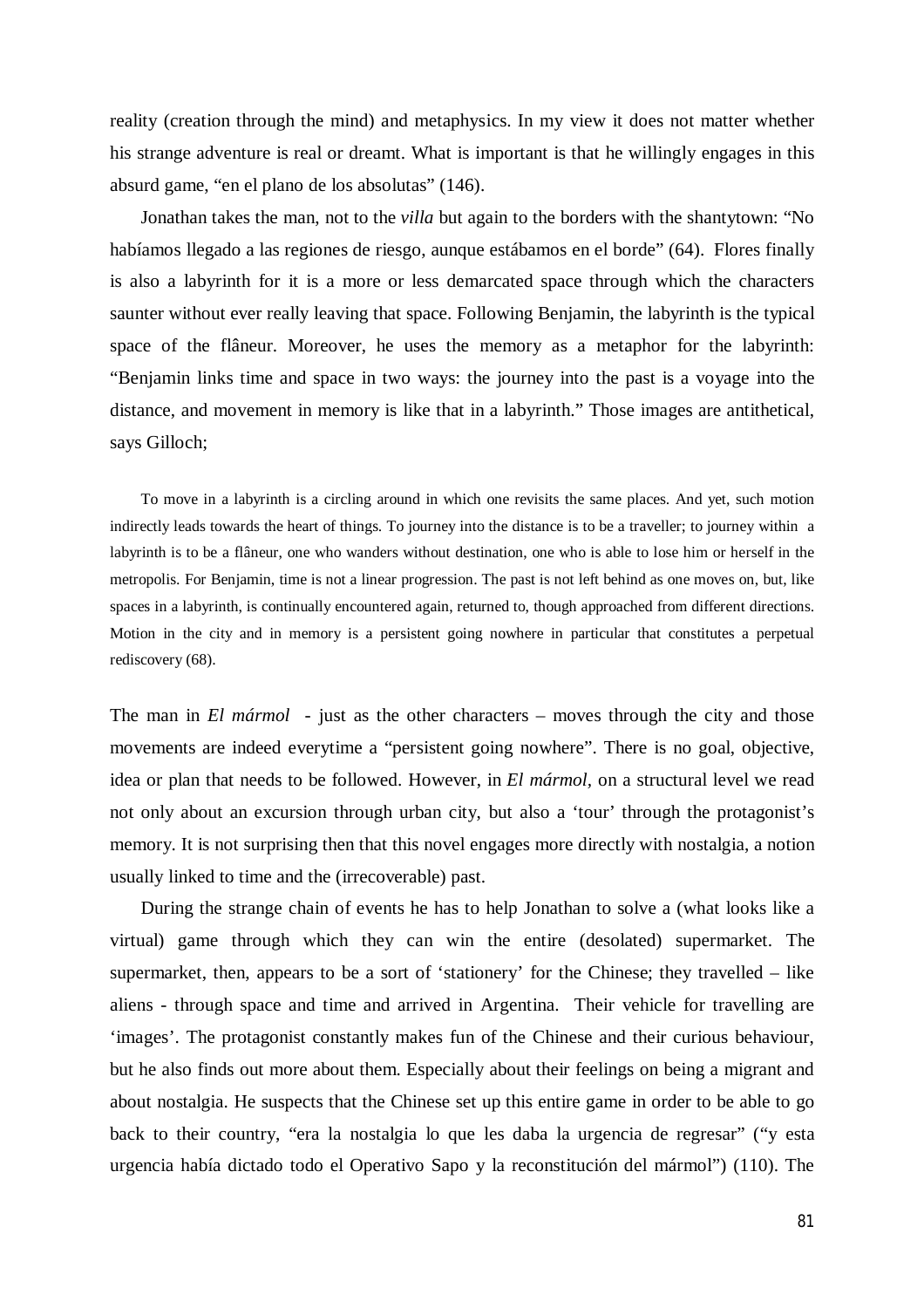Chinese suddenly "habían empezado a sentir una nostalgia intolerable de su mundo (..) no pude menos que preguntarle si ese mundo de ellos era muy distinto del nuestro" (105). But they answered: "No, es idéntico". –Cómo idéntico? Parecido, querrá decir? – Idéntico, hasta el último detalle. Hasta la molécula, sería más exacto. (..) –Y entonces porqué la nostalgia? – Por eso mismo!" This is very illogical, the protagonist thinks,

que seres tan avanzados como para cruzar el Universo de dejaran vencer por una emoción tan primitiva como la nostalgia. Me lo expliqué del modo siguiente: el viaje había introducido una diferencia en lo idéntico, y esa diferencia, si era cierto que todos los mundos del Universo eran idénticos, había causado un desequilibrio cósmico que ellos estaba padeciendo y llamaban 'nostalgia'. (106, 107).

Or, maybe the explanation was the following; lo idéntico eliminaba el tiempo" (107).

In this novel the aliens (or the Chinese) are the point of departure for Aira's metafiction: his discourse on nostalgia serves as a bridge between the surreal (aliens) and the real (the Chinese migrants in Buenos Aires who 'al look like each other'). The Chinese, as Sarlo indicated, are a rather new migrant community in Buenos Aires. Aira humoristically and strangely converts them into extraterrestrials, pondering on how they would feel in Flores, 'of all places'. As the Chinese travel *on* and *in* images, it makes it reasonable that these visitors had chosen Flores; "la proliferante delincuencia del barrio era la excusa perfecta para instalar todas las cámaras que quisieran" (112). Since the camera's provides for a lot of images which can be used as 'vehicles'. It does not matter how absurd the story turns, Aira never ceases to make allusion to the actual reality of his neighbourhood. This time he speaks of crime, the vigilance and robberies which take place in the supermarkets of Flores..

*El mármol*'s ambiguous discourse speaks of reality, time and nostalgia. The extraterrestrials literally had 'burn their ships', "un modo de desafiar a la nostalgia y comprometerse en el combate contra ella, pero también un estímulo a esa misma nostalgia, al hacer imposible el regreso" (124). Nostalgia is normally related to time. Hutcheon (1998) points out that nostalgia "in fact, may depend precisely on the *irrecoverable* nature of the past for its emotional impact and appeal. It is the very pastness of the past, its inaccesibility" (Hutcheon s.p emphasis in original). Aira however here connects nostalgia to space, and uses the expression "quemar las naves" not with regard to time, but literally to the burning of the extraterrestrial ships that make it impossible to go back to that other space. Nostalgia hence is felt not only with respect to time, but also arises in the eternal present space, or a world that resembles a non-place and in which everything is increasingly identical.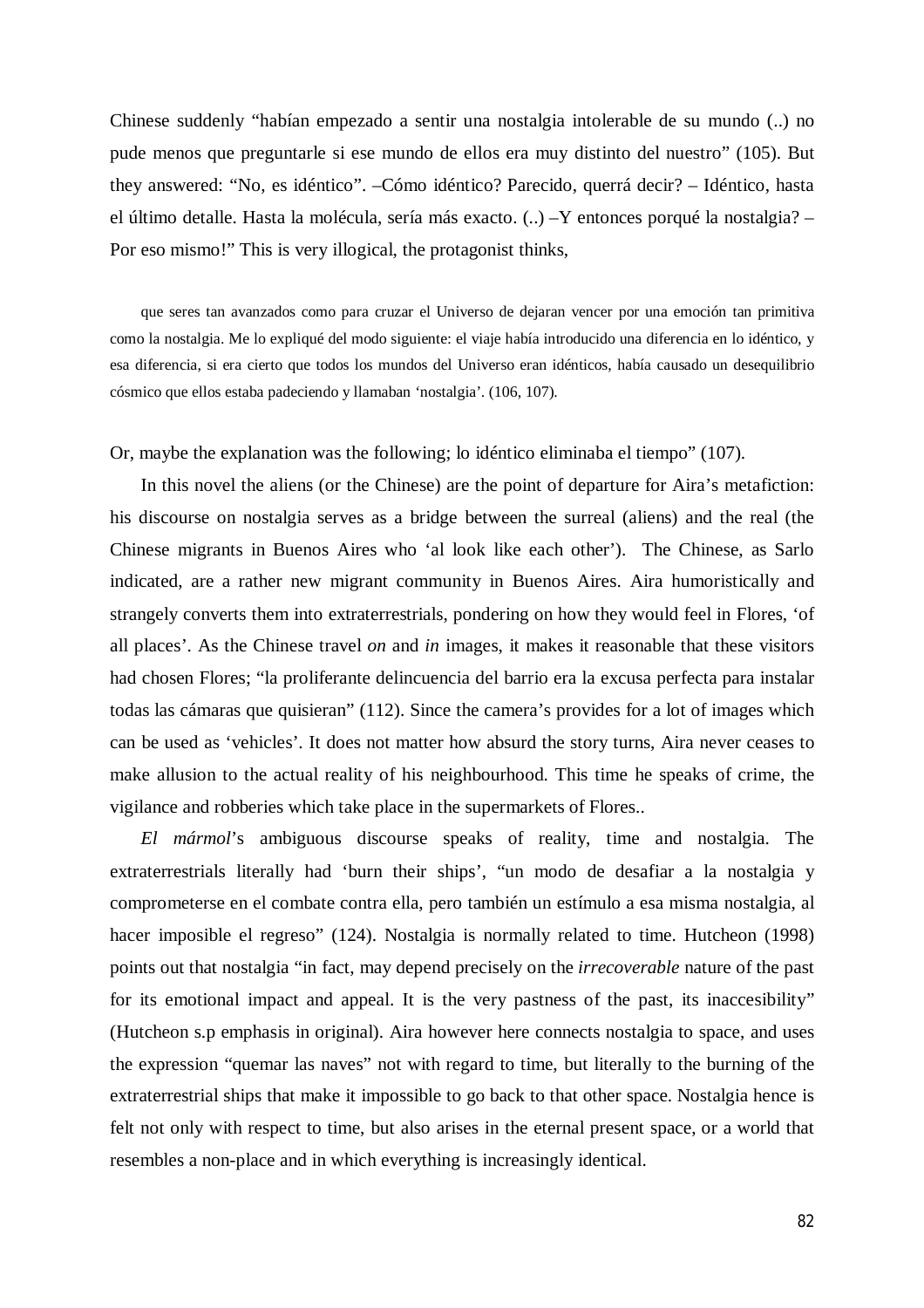But to Aira, it appears, nostalgia is a negative sentiment to which we should not hold on to. The Chinese, on their ship, "[c]omprendieron que a la larga la nostalgía sería su perdición: el virus que haría que todo dejara de valer, que les quitaría las ganas de vivir. Y juntos a ellos mataría al universo entero" (125). Just as in *Los fantasmas*, the story about the watchmaker serves in a similar way Aira's discourse on nostalgia: "Viejo avaro y estúpido, el tiempo pasa, las tecnologias se renuevan, pero la codicia humana no, y en ese 'atraso' de algunos hombres está la fuente de la melancolía, que ha amargado la vida de los fantasmas" (133). Hence, in our world the focus effectively shifts from the temporal towards the spatial (or to the watchmaker from the analogous watches to the digital ones). So if you chose not to keep up with time obviously melancoly arises. Yet, at the very same time Aira's metafictional narrative showed in the other novels how it is impossible to avoid to feel melancholic. As the characters lose their 'grip' on reality one cannot refrain from longing for the 'real', the material and the concrete, or, a world with causes and consequences.

In a way, this character is the only one of the characters of the discussed novels that ultimately does obtain a certain happiness, since he comes into contact again with the concrete, the real which is expressed through the sensorial and bodily feelings of sitting on the cold marble stone. He remembers that his body, his feet and arms him all remind him of the fact that " lo animal en mí seguía vivo, lo biológico, la representación individual de especie; un recordatorio de potencia de acción, una promesa de tiempo y moviento" (7,8).

As opposed to the other novels (and noticeably *El mármol* is also the most recent of the novels) this novel does not culminate in a strange adventure; it relates an adventure and 'narrates' it with the help of memories. The structure of the novel is hence a more classical one, as we are supposed to read the account of the life of the narrator. Suddenly, it seems, it is possible again to recount the past and turn it into a fairly coherent story. The protagonist, in a way 'escapes' from the absurd, irreal reality he first finds himself in. As he leaves the events behind him (or wakes up from the silly dream) he regards reality just the way he sees it before its eyes; he speaks of his "resistencia a las vanidades de la ciencia ficción" (as Aira's strange adventures always remind the reader of this genre) and knows that he can regard the world 'just as it is'(136).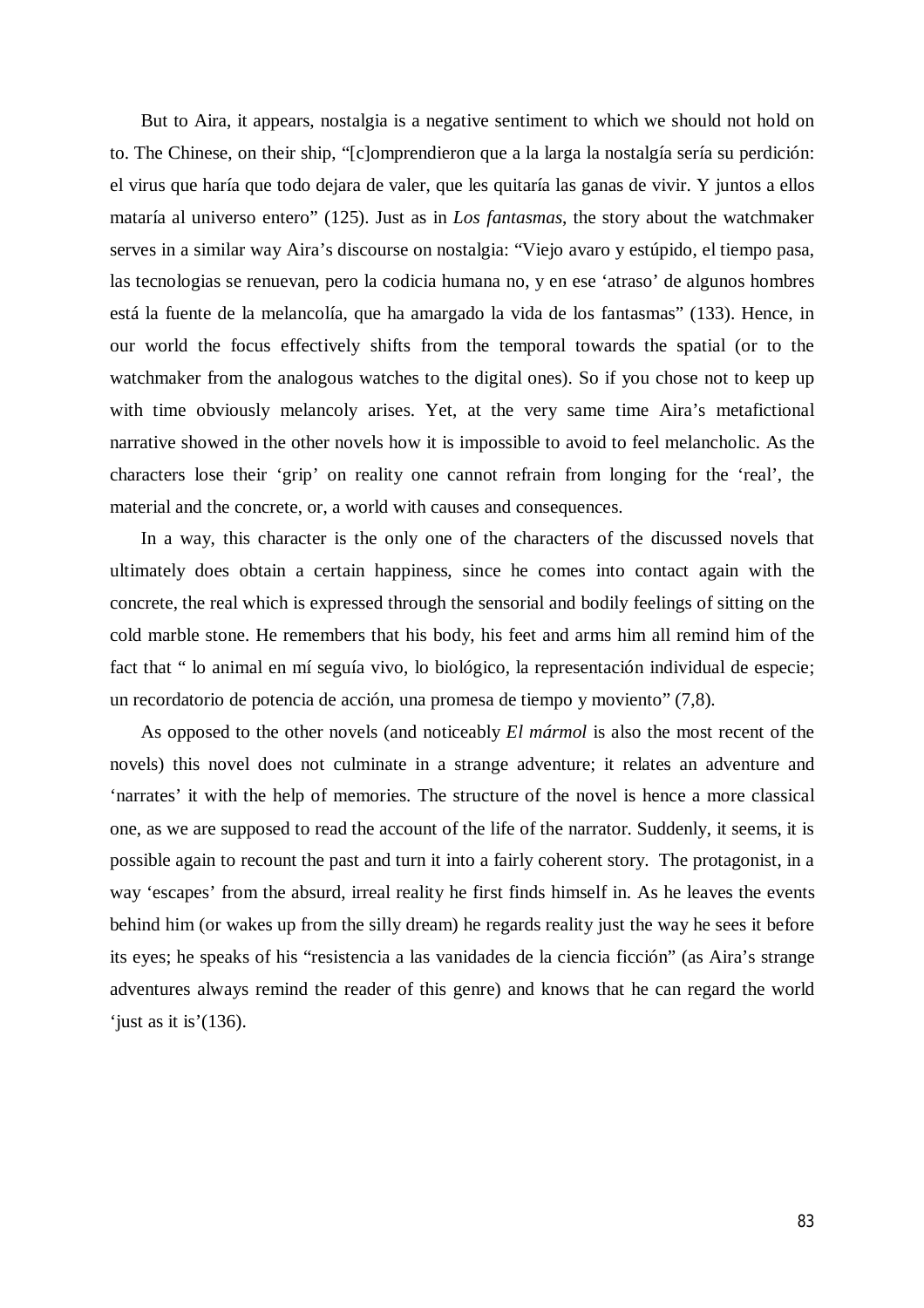## **Conclusion.**

Finally, a spatial perspective on Aira's novels has proven to be both productive and to hold limitations. What calls attention is that spatial concepts such as non-place and heterotopia are at times very diffuse. According to Augé the non-place can be both a hotel but also a refugee camp or shantytown. Then, also to Foucault the hotel is a heterotopia, but Dehaene and Decauter state that the two concepts oppose eachother. This shows that these spatial notions are concepts or 'constructs' taken up every time in a different way. The spatial concepts are not always so 'solid' or clear and require a clear definition and explanation of how one uses or interprets them. Dehaene and Decauter, in their work on urbanism and architecture, basically try to get a finger on what heterotopia may mean and what not. In a literary analysis such as this, the spatial notions constitute a point of departure or productive 'tool' for interpretation maybe precisely because of their diffuseness. Spatial notions always provide a way for thinking about both time and space. When one starts reading from a spatial perspective, the temporal aspect – more 'common' in literary critique, as Liesbeth François already indicated naturally cannot be put aside and it is also the overall space/time compression (as Bauman calls it) which is the most interesting while studying contemporary culture, art or literature. "Time is distinguishable but not separable from space", Lefebvre said (175).

Lefebvre and Soja's spatial trialects and also the concept of Third space provides a sort of fundament to effectively study space *in* novels; this space in literature is in the end a 'third' space, a constructed space, in the way that Lefebvre stressed that (actual) space never can be only material nor merely conceived but ultimately is also a construct. Space, in our real world, never is one or the other but a 'product' as it is used, lived or transformed. Accordingly, a novel is its form (and even its 'material' book cover) and its content (representations, images etc). The 'third' element in Aira is his metafiction or 'fábula metatextual'. The meta-narrative is of a very great importance as it serves really as a bridge; it mediates between the structure (letting the reader know a story is being written) and a actual story. What is more, 'third' space eventually also refers to the act of interpretation, the theorethical 'construct' which is the product of my reading: as De Certeau affirms, "an act of reading is the space produced by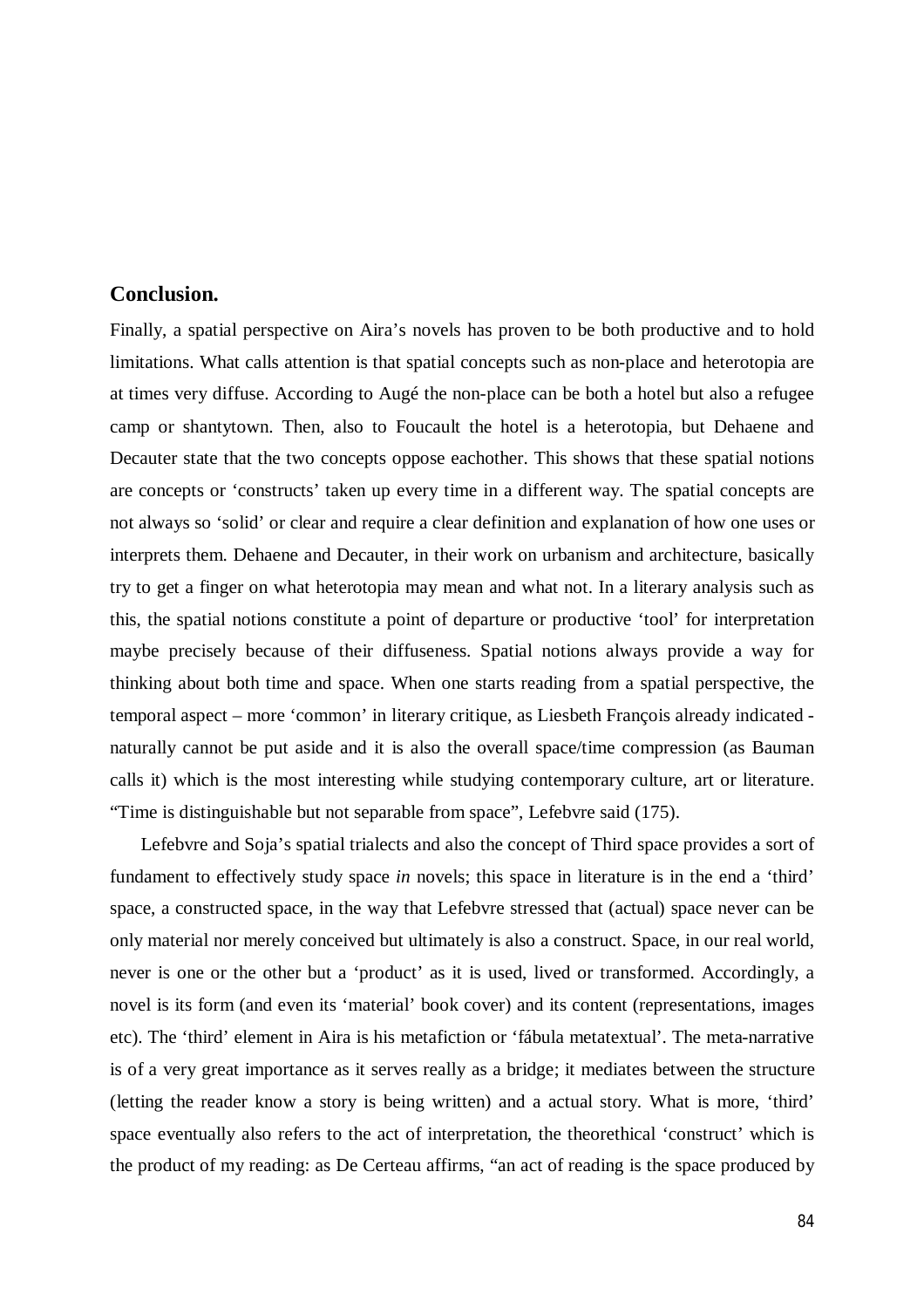the practice of a particular place: a written text, i.e., a place constituted by a system of signs" (117).

Yet, this analysis may have proved to be quite abstract and often tempted me to deal with Aira's *fictional*, spatial constructs as if they were spatial constructs indeed (which they are clearly not, of course). This was also due to the more 'realistic' focus the thesis gradually obtained, particularly by looking at class differences, dividing between *turistas* and *vagabundos* and using the notion of flâneur. Nonetheless, the partition of space in Aira's novels inevitably leads one to make these distinctions. And so I think this thesis has also shown that Aira undeniably gives the reader an image of contemporary Buenos Aires (and more particularly Flores) which is characterized by class differences, the arrival of new migrants, a preoccupation with gender roles and (physical) appearance and especially fear for the (often, poor) other. Accordingly, the spatial perspective thus also did shed a new light on Aira's *realismo.* If one see's through Aira's absurdism, it is possible to confirm that Aira indeed is a sort of realist (as others, such as Graciela Speranza already outlined).

I might say here that Aira also gives an image of Argentina or Latin America, however, this in the end, is not really the case. In order to comprehend the postmodern/modern tension in the novels, it was indispensable to look at the more extensive debate on (post)modernity and Latin America and Argentina and so to situate Aira's literature. As Kohan is preoccupied with the delimitation of Benjamin's 'city' (consisting out of four cities) – hence, not only Paris – he choses to call this city *zona urbana.* This ultimately is also a theoretical (and spatial) concept or invention. Along these lines, Aira's *zona urbana* in the novels studied here is not Buenos Aires, but Flores, the neighbourhood which the characters practically never leave.

This urban zone of Flores is very absurd. But it is also a zone inspired by the 'real' Flores and constituted of non-places and isolated urban islands – as Ludmer stated with respect to *La villa* in her essay *Aqui América* (2010). Although the urban setting (of particulary the shantytown) may look like that of other Latin American novels by other writers, Aira's urban imaginary is very 'local'. The typical Chinese supermarkets, the comments on Argentinean versus Chilean people or the unfinished properties are aspects characteristic of Argentina, Buenos Aires and Flores. Ludmer is (partly) right when she states that Aira's *literatura postautónoma* is literature which is no longer interested in history or the nation. Aira may not be interested in grand narratives of the nation, Argentina's colonial past or even the dictatorships per se, however, this does not take away anything of his 'power' or ability to speak of (our tangible) reality. The more 'modern' Aira strangely and in an absurd way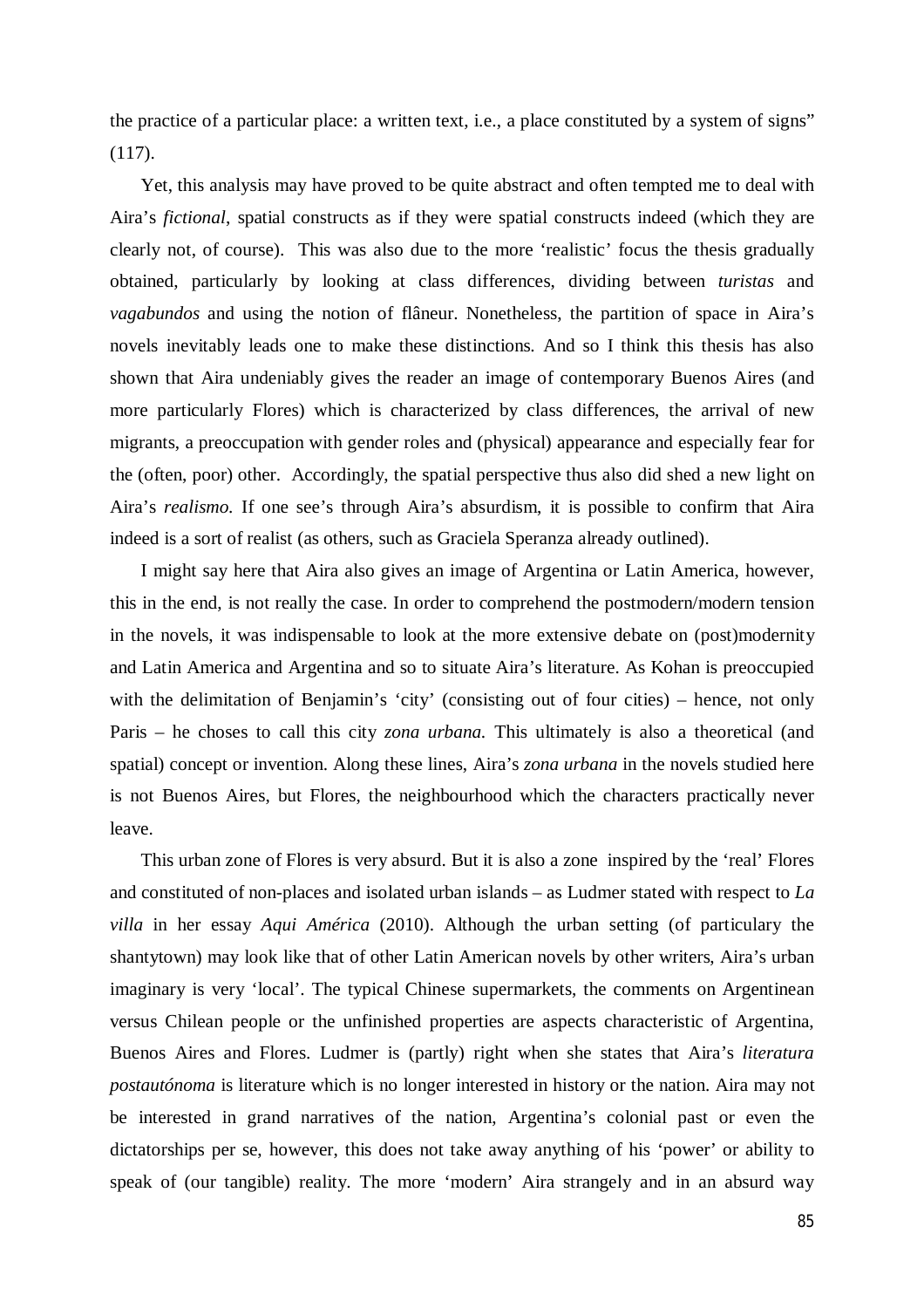engages with the (eternal) present, transforms what we see while we look at it and shows how (our) time can never be equal to a non-place (or how space cannot be 'untied' from time). Everytime space becomes empty and 'heavy', melancoly arises to remind the characters of the 'temporal', of time but also of the material and the 'concrete'. The characters long for experiences, adventures, love and ultimately simply "la realidad" with its materiality, (temporal) causes and consequences.

But – and this is the 'postmodern Aira' - it seems very hard to escape this eternal space (or break through the 'screen') in which only exists coincidences and that is constituted of a "una pura serie de acontecimientos" (*La guerra* 130). Consequently, Aira's *realist* literature ultimately becomes interrupted by absurd, silly things. The postmodern resides in the absurd structure of the narratives. Eventually, none of the characters can really 'escape' from this fragmented space and time. The endings of the novels are not very 'positive', hopeful or happy; la Patri dies and *La guerra de los gimnasios* abruptly finishes in a bizarre, apocalyptic end. Ultimately, Aira might remain a more 'postmodern' than a 'modern' writer. Yet, due to Aira's 'postmodern' exaggerations – his very 'metafictional' narratives – he appears to ironize or even mock the very postmodern tendency to reduce everything in our reality to a representation from a representation. Aira's contemporary, short novels are no longer typical postmodern novels, but almost function as an overstatement or hyperbole of the postmodern novel.

Finally, then, Aira can be said to be a metamodernist writer as he transmits constantly a 'double', ambiguous view. I tried to show how the real and surreal constantly exist next to each other and that this does not 'weaken' the ability of the novels to speak of our (real and material) reality. In Aira's novels we find not only a confusion between the real and the surreal, but between both a comment on a reality that is itself already mere representation (*realidadficción*) and a discourse that actually does 'mediate the real' - the actual reality of Argentina, Buenos Aires and more specifically Flores.

"Metamodernism moves for the sake of moving, attempts in spite of its inevitable failure; it seeks forever for a truth that it never expects to find", Vemeulen and Van den Akker stated (5). Critics already pointed out (Speranza, Decock) that Aira never 'fixes one meaning' or discourse. Aira writes for the sake of writing without wanting adhering to either nihilist ideas or very optimist ones. Vermeulen and Van den Akker indicate that "new generations of artists increasingly abandon the aesthetic precepts of deconstruction, parataxis, and pastiche in favor of *aesth-ethical* notions of reconstruction, myth, and metaxis. (..) They express a (often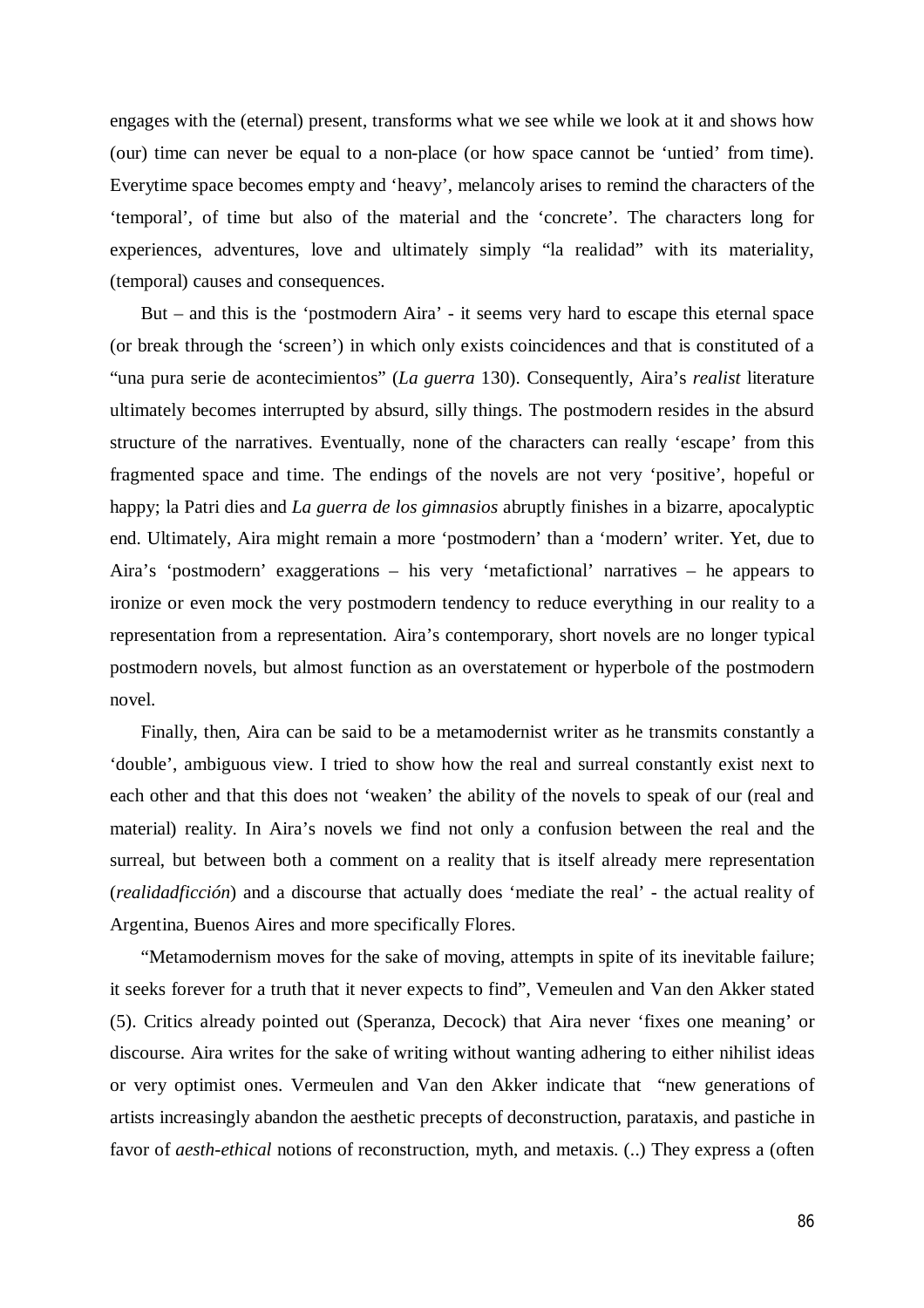guarded) hopefulness and (at times feigned) sincerity that hint at another structure of feeling, intimating another discourse" (Vermeulen and Van den Akker 2 emphasis in original).

Kohan is right in pointing out that if there is any 'crisis' in literature this has nothing to do with aesthetics (but institutions). Aira's principal preoccupation is style and form and this becomes expressed through the highly 'entertaining' and absurd stories. Those stories, nonetheless are *always* combined with a metafictional narrative that reflects on reality (*realismo*). Yet, however Aira refers ro poverty, crime and social problems, his work is not principally interested in ethics and engagement. In my view the four novels discussed here are effectively *aesth-ethical* novels. Also the romanticism of some of Aira's characters (which even leads them to romantizice the shantytown) underscores this metamodernist aspect, as Vermeulen and Van den Akker point towards a Romantic (or neoromantic) turn in contemporary aesthetics (2).

Aira indeed combines a 'feigned sincerity' (or what most critics would call irony) regarding social, political, urban and actual problems with a (guarded) hopeful undertone that narrates the (stereotypical) stories of life, desire, love, adventure. Those latter aspects are all things that 'celebrate' life and also the idea of cause and consequence and thus logic. Aira's novels, then, are surreal and absurd novels that (ironically) celebrate logic and the material world. The Dutch critics affirm that "history is moving beyond its muchproclaimed end." But, "[t]o be sure, history never ended" (5). Aira's novels say in a *ironic* way that *hopefully* space will remain connected to time - a time characterized by causality and consequence. A time equalled to a non-place - or as Ludmer says time as "suerte de no-lugar" – indeed generates melancholy, feelings of fragmentation and social division. But there is no other way for people than to 'keep up' with time, as history or reality *will not come to any end;* "[t]he current metamodern discourse also acknowledges that history's purpose will never be fulfilled because it does not exist. Critically, however, it nevertheless takes toward it *as if* it does exist" (5). Hence, Aira enthusiastically declares over and over again the apocalyptic end of Argentina and his frivolous characters, who cannot do anything else but continue to play life's game.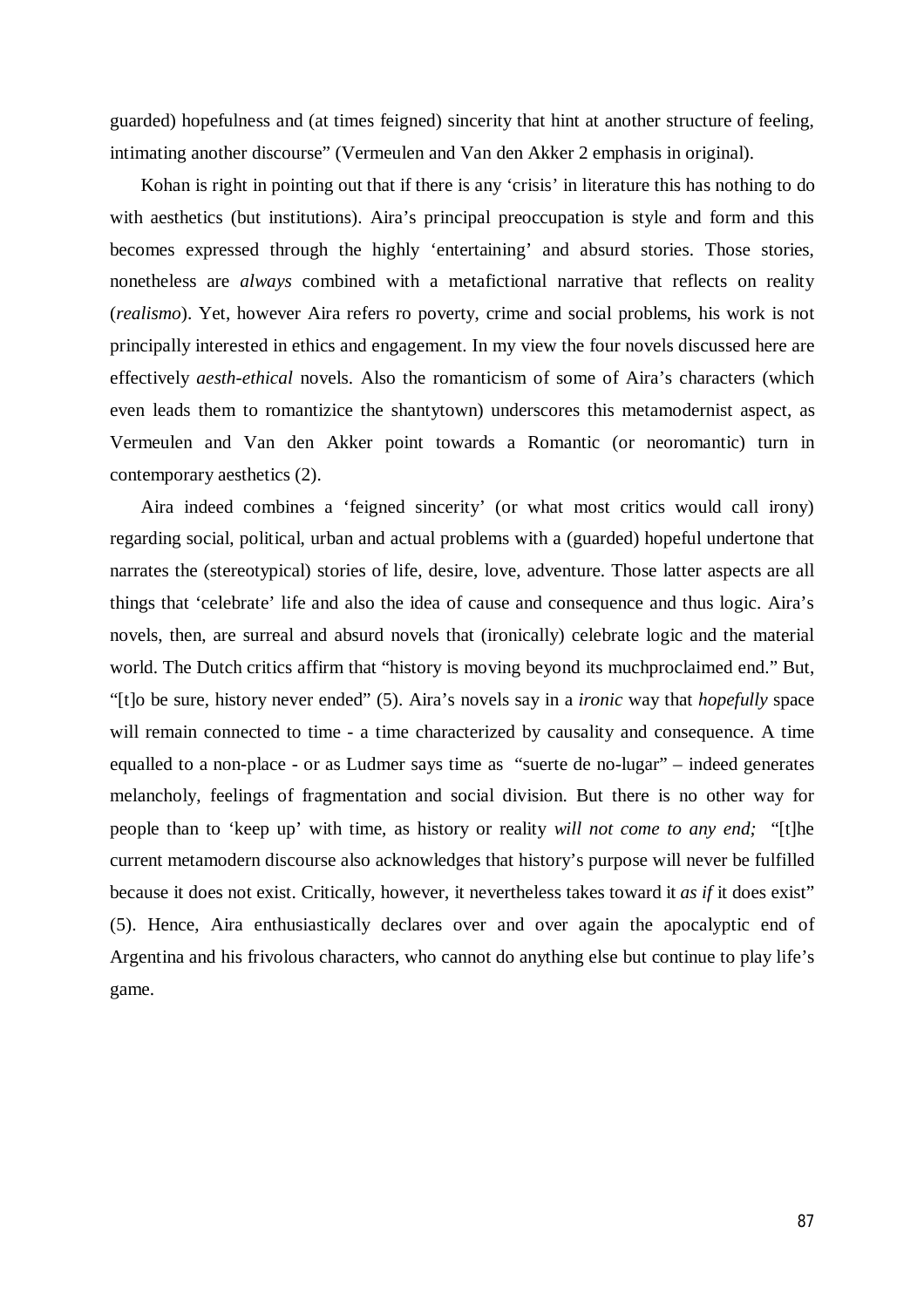## **Bibliography**

Aira, César. "La Nueva Escritura." *Boletín/8 del centro de estudios de teoría y crítica literaria* (2000): 165-170.

---. *El mármol.* Buenos Aires: La Bestia Equilátera, 2013 [2011].

---.. *La guerra de los gimnasios.* Buenos Aires: Emecé Editores, 1993.

---. *La villa*. Buenos Aires: Emecé Editores, 2006 [2001].

---.*Los fantasmas.* Barcelona: Random House Mondadori, 2013 [1990].

Appadurai, Arjun. *Modernity at Large: Cultural dimensions of Globalization*. Minneapolis; London: University of Minnesota Press, 2005.

Aristóteles. *Política*. Trans. Patricio De Azcárate. Madrid : Editorial Espasa Calpe, 2007.

- Augé, Marc. *Non-places: Introduction to An Anthropology of Supermodernity.* Trans. John Howe. London: Verso, 1995.
- Avelar, Ibdelber. *The Untimely Present*: Postdictatorial Latin-American Fiction and The Task of Mourning. Duke University Press, 1999.

Baudrillard, Jean. *Simulacres et Simulation.* Paris: Editions Galilé, 1981.

Bauman, Zygmunt. *La Globalización: Consecuencias Humanas*. Trans. Daniel Zadunaisky. Fondo Económico de Cultura Argentina S.A., 1999.

Bauman, Zygmunt. *Liquid Modernity.* Cambridge; Malden: Polity Press, 2000.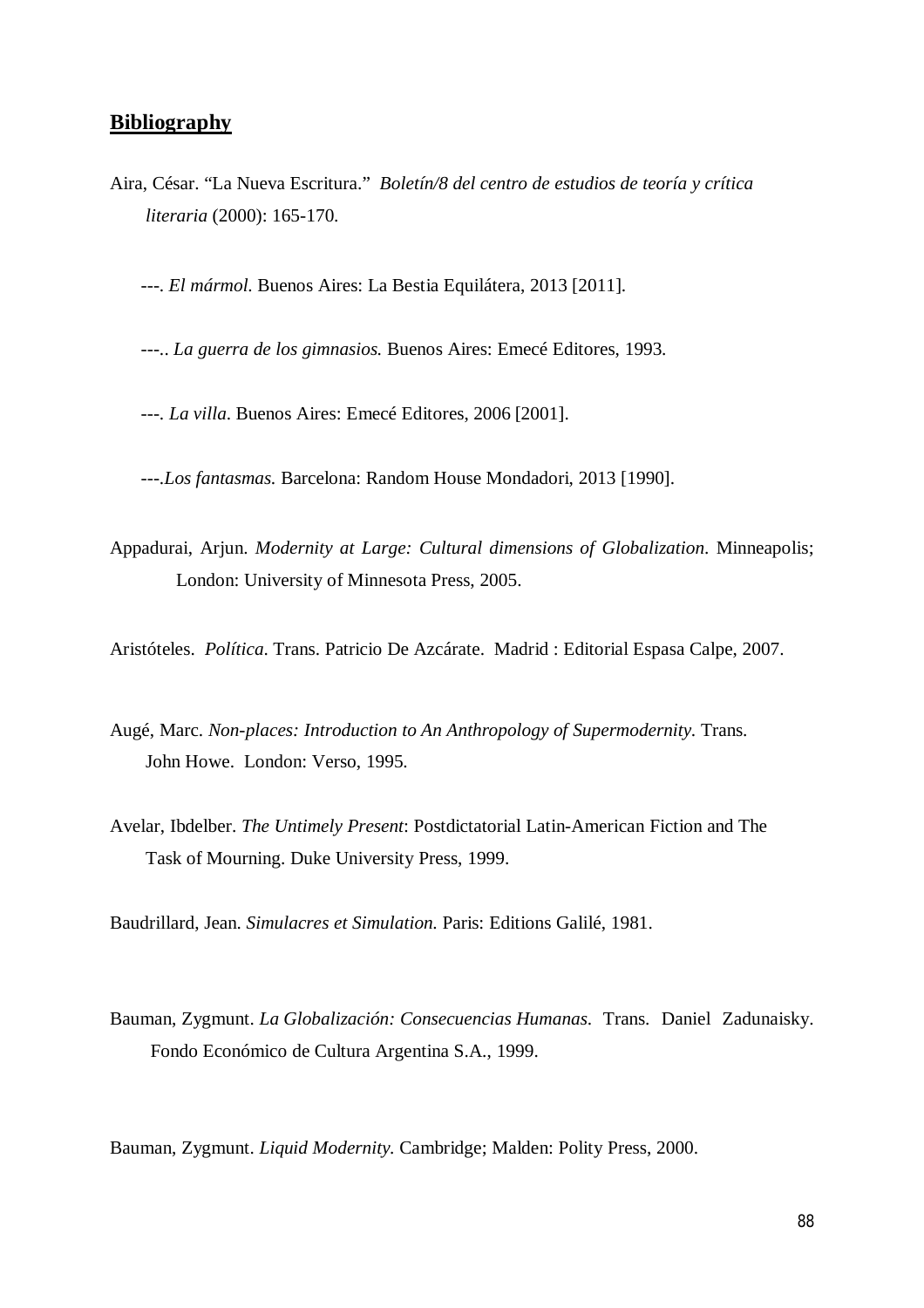- Benjamin, Walter. Trans. Harry Zohn. *Illuminations:* Essays and Reflections. New York: Schocken Books (Random House, Inc.), 2007 [1969].
- Beverley, J. y Oviedo, J. Introduction. J. Beverley, M. Aronna y J. Oviedo (Eds.) *The Postmodernism debate in Latin Americ*a. Durham: Duke UP. (1995): 1-17.
- Bolter, Jay David; Grusin, Richard. *Remediation: Understanding New Media.* MITT Press, 2000.
- Borges, Jorge Luis. *Ficciones*. In: *Obras Completas 1*. Buenos Aires: Emecé 2010.
- Borja, Jordi. *La Ciudad Conquistada.* Madrid: Editorial Alianza, 2003.
- Buck-Morss, Susan. *The Dialectics of Seeing: Walter Benjamin and the Arcades project.* Cambridge (Massachusetts), London: The MIT Press, 1989.
- Colás, S*. Postmodernity in Latin America: The Argentine Paradigm.* Durham: Duke UP, 1994.

Contreras, Sandra. "Las vueltas de César Aira." *Actual Investigación* 33 (2011): 91-107.

- De Cauter, Lieven; Dehaene, Michiel. *Heterotopia and the City: Public Space in a Post Civil Society*. New York: Routledge, 2008.
- De Certeau, Michel. "Marches dans la ville" in: *L'Invention du Quotidien.* Paris: Union Générale d'Editions, (1980): 171-198.
- De Certeau, Michel." Spatial stories". *The Practice of Everyday Life*. Trans. Steven Rendall. (1993): 115-130.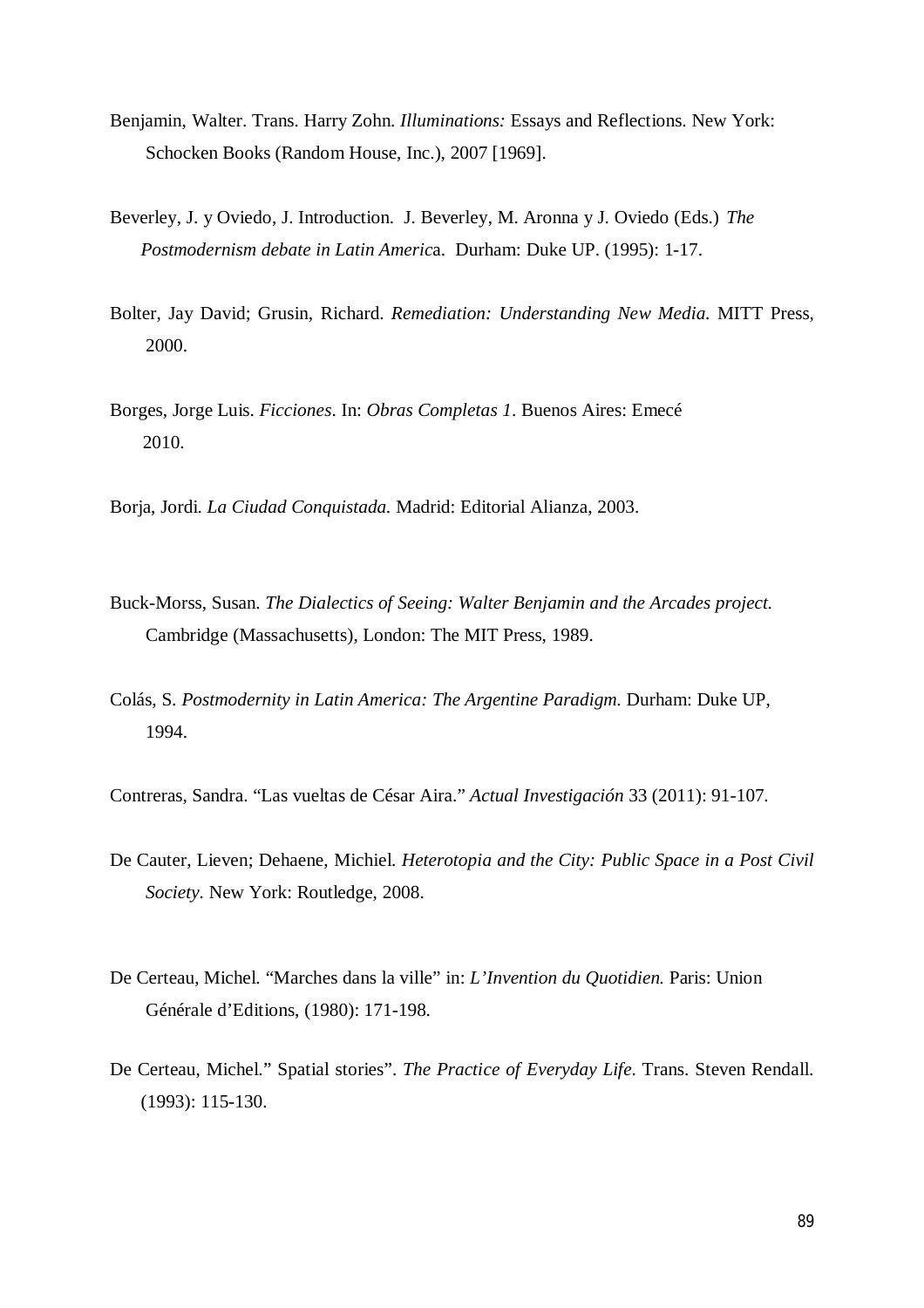- Decock, Pablo. "Desencuentro receptor y valor literario en la poética de César Aira: Análisis de dos relatos." *communication lue au VCongreso Internacional Orbis Tertius de Teorîa y Crîtica Literaria" Polémicas literarias, crîticas y culturales",*13 (2003): 1-11.
- Decock, Pablo. "Juegos intertextuales y poética del sinsentido en los proyectos narrativos de Enrique Vila-Matas (*El mal de Montano*) y César Aira (*La guerra de los gimnasios*)." *Le texte et ses liens II*: (2005-2006): 1-8.
- Fabry, Geneviève. "Presentación" in *Foro Hispanico: La Literatura Argentina de Los Anos 90*, ed. Fabry, Génevieve & Logie, Ilse. Vol. 24, Amsterdam; New York: Rodopi (2003): 7-14.
- Foucault, Michel. Trans. Jay Miskowiec. "Of Other Spaces". *diacritics*, Vol.16, Nr.1 (1986): 22-27.
- François, Liesbeth (forthcoming ) "De *Spatial Turn*". *Cahier voorLiteratuurwetenschap* 6, (2014).
- García, Mariano. "Queer o post-queer en la narrativa de César Aira?"." *Lectures du genre* 4: Lecturas queer desde el Cono Sur, (2008): 9-16. http://www.lecturesdugenre.fr/Lectures\_du\_genre\_4/Garcia.html. 12-06-2014, 18.44h.
- Gilloch, Graeme. *Myth and Metropolis: Walter Benjamin and the City*. Cambridge: Polity Press, 1996.
- Gunning, Tom. "From the Kaleidoscope to the X-ray: Urban Spectatorship, Poe, Benjamin, and Traffic in Souls (1913)." *Wide Angle* Vol.19, Nr. 4 (1997): 25-61.
- Holmes, Amanda. "China in Argentine *Exotismo*: Contemporary Inventions of the Orient". *Bulletin of Spanish Studies*: Hispanic Studies and Researches on Spain, Portugal and Latin America. Vol.85, nr.1 (2008): 71-83.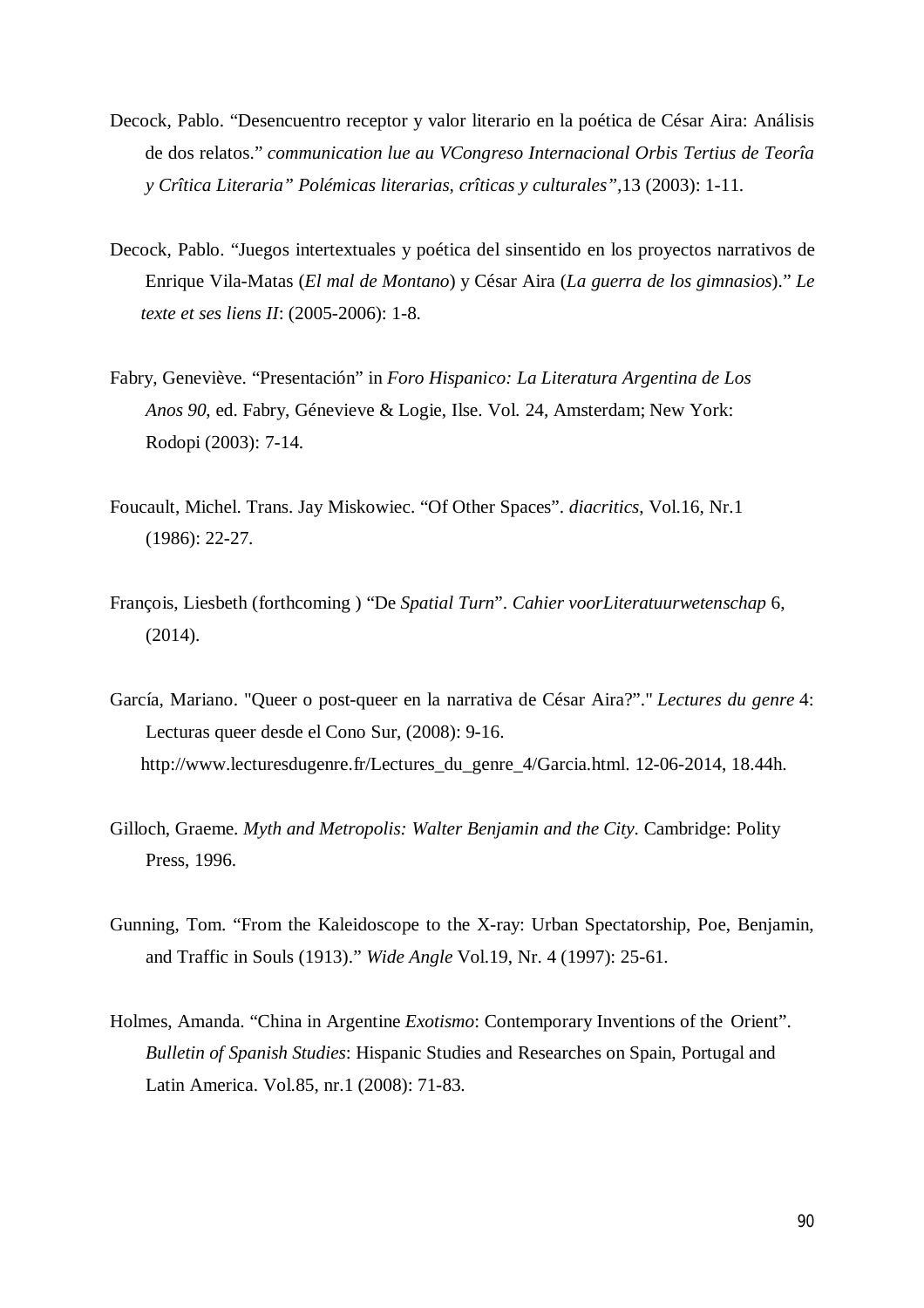Hutcheon, Linda. "Irony, Nostalgia, and The Postmodern." *Methods for the Study of Literature as Cultural Memory* 6 (1998): 189-207. http://www.library.utoronto.ca/utel/criticism/hutchinp.html - June & July 2014.

Huyssen, Andreas. *Other Cities, Other Worlds.* Duke University Press, 2008.

- Jenks, Chris, and Tiago Neves. "A walk on the wild side: urban ethnography meets the flâneur." *Journal for Cultural Research* 4.1 (2000): 1-17.
- Juárez, J. Montoya "Aira y los airianos: literatura argentina y cultura masiva desde los noventa." *Entre lo local y lo global: la narrativa latinoamericana en el cambio de siglo (1990-2006), Madrid, Iberoamericana* (2008): 51-75.
	- ---. "Dos sentidos del humor de fin de Siglo: César Aira y Leo Maslíah." *Encuentro de Latinoamericanistas Españoles (12. 2006. Santander):Viejas y nuevas alianzas entre América Latina y España* (2006): 1668-1684.
	- ---. "La televisión en la narrativa de César Aira o la mano del fantasma." *Monteagudo: Revista de literatura española, hispanoamericana y teoría de la literatura* Nr.15 (2010): 137-147.
	- ---. "Ni apocalíticos ni integrados: medios audiovisuales en tres narradores del Sur de América." *Revista iberoamericana* Vol.73, Nr. 221 (2007): 887- 902.
	- ---. *Realismos del simulacro: imagen, medios y tecnología en la narrativa del Río de la Plata*. Editorial de la Universidad (Granada), 2008.
- Killiam, Marie-Therese. "Braudillard's Nuclear Museum and The End of Culture". Kritikos, Vol. 3 (2006).
- Kohan, Martín. "Significación Actual del Realismo Críptico". *Boletín/12 Centro de Estudios de Teoría y Crítica Literaría*. Universidad de Buenos Aires, 2005. Digital version: www.celarg.org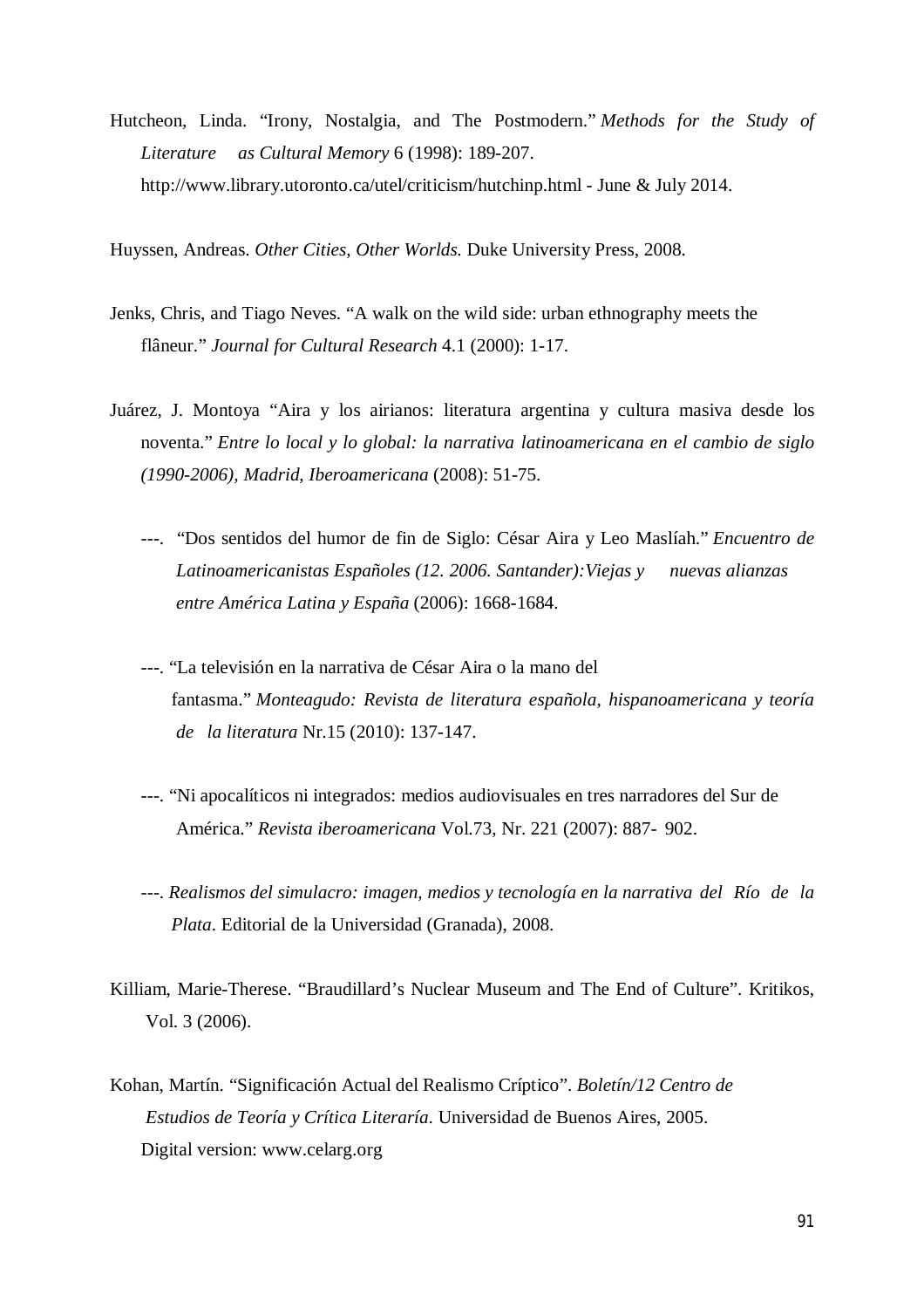Kohan, Martín. "Sobre Posautonomía". *Revista Landa*, Vol. 1, Nr. 2 (2013): 310-319.

- Kohan, Martín. *Zona Urbana*: *Ensayo de lectura sobre Walter Benjamin*. Madrid: Editorial Trotta, 2007.
- Landsberg, Alison. *Prosthetic Memory: The Transformation of American Remembrance in The Age of Mass Culture,* 25-48; 141-55. New York: Columbia University Press, 2004.
- Lefebvre, Henri. *The Production of Space*. Trans. Donald Nicholson-Smith. Oxford/Cambridge: Blackwell, 1991 [1974].

Ludmer, Josefina. *Aquí America Latina.* Buenos Aires: Eterna Cadencia, 2010.

Mbaye, Djbril. *La obra de César Aira: una narrativa en búsqueda de su crítica*. Universidad Complutense de Madrid, Servicio de Publicaciones, 2011.

Montaldo, Graciela. "Borges, Aira y la Literatura para Multitudes". *Boletín*, (1998).

- Oonk, Gijsbert. Review of *Modernity at Large: Cultural Dimensions of Globalization*. Journal of World History. Vol. 11, Nr.1 (2000): 157-159.
- Rémon-Raillard, Margarita. "La narrativa de César Aira: una sorpresa continua e ininterrumpida." *Foro Hispanico: La Literatura Argentina de los Anos 90*, ed.Fabry, Génevieve & Logie, Ilse. Vol. 24, Amsterdam; New York: Rodopi (2003): 53-64.
- Sassen, Saskia. "Spatialities and Temporalities of the Global: Elements for a Theorization" in: *Globalization*, ed. Arjun Appadurai, Durham & London: Duke University Press, (2001): 260-278.
- Sarlo, Beatriz. "Cultural Landscapes: Buenos Aires from Integration to Fracture" in *Other Cities, Other Worlds*. Duke UP, 2008.
- Soja, Edward. *Thirdspace: Journeys to Los Angeles and Other Real-and-Imagined Places.* Oxford: Blackwell Publising, 1996.